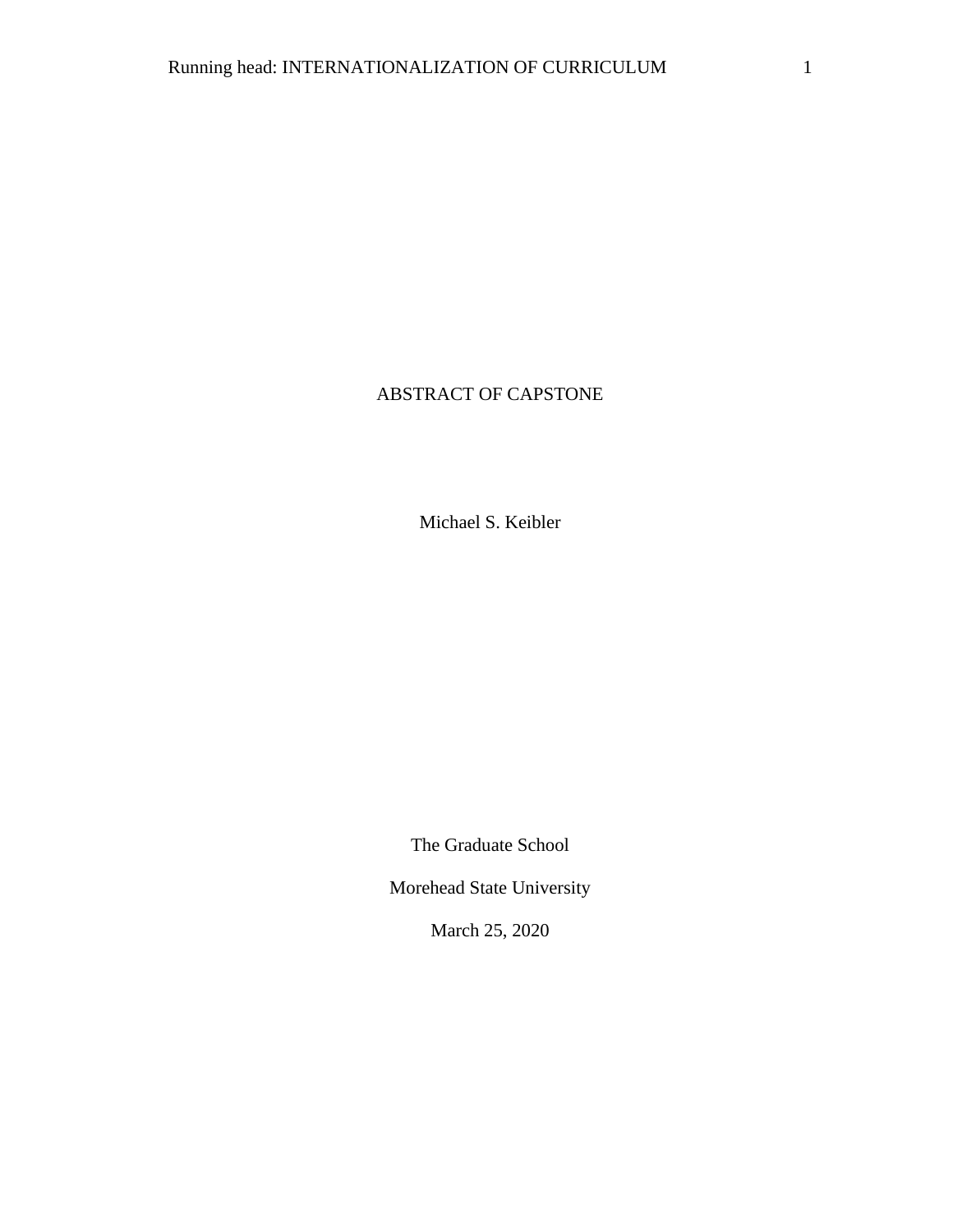## INTERNATIONALIZATION OF CURRICULUM IN HIGHER EDUCATION: AN ACTION RESEARCH STUDY ON A GLOBAL ENGINEERING TRACK

Abstract of Capstone \_\_\_\_\_\_\_\_\_\_\_\_\_\_\_\_\_\_\_\_\_\_\_\_\_\_\_\_\_\_\_\_

\_\_\_\_\_\_\_\_\_\_\_\_\_\_\_\_\_\_\_\_\_\_\_\_\_\_\_\_\_\_\_\_

A capstone submitted in partial fulfillment of the Requirements for the degree of Doctor of Education in the College of Education At Morehead State University

By

Michael S. Keibler

Crandall, Indiana

Committee Chair: Daryl R. Privott, Associate Professor

Morehead, Kentucky

March 25, 2020

Copyright © Michael S. Keibler, March 25, 2020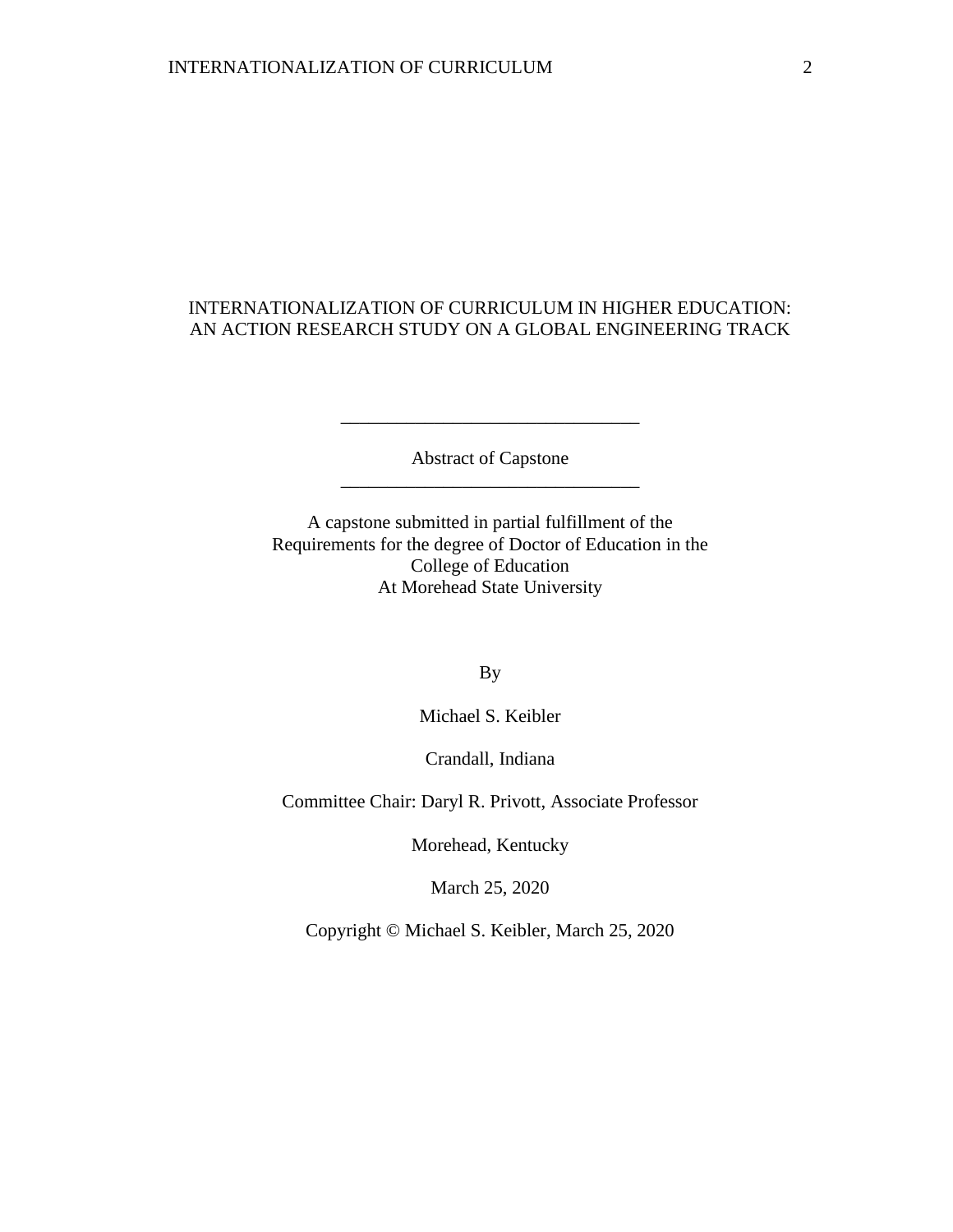### ABSTRACT OF CAPSTONE

## INTERNATIONALIZATION OF CURRICULUM IN HIGHER EDUCATION: AN ACTION RESEARCH STUDY ON A GLOBAL ENGINEERING TRACK

Employers in the U.S. are recruiting engineering students who have intercultural competencies and can solve complex global engineering problems. However, a stringent engineering curriculum leaves little room for students to gain intercultural competencies, particularly for those enrolled in programs with mandatory cooperative education. An extensive literature review on the internationalization of curriculum in higher education documents program approaches, benefits, and learning outcomes. While there is broad agreement participation in global experiences fosters strands of intercultural competencies, there is less agreement as to which singular program approaches promote specific cultural learning outcomes. This action research study illuminates the concept of a Global Engineering Track and how its curriculum, cocurriculum, experiential education, and critical reflection stages can act as combined contributors towards developing intercultural authenticity. A conceptual theoretical framework defines how engineering programs can combine singular transformative engineering activities to reconceptualize an engineering curriculum. KEYWORDS: internationalization, higher education, study abroad, global engineering, and transformative learning.

 $\overline{\phantom{a}}$  , and the contract of the contract of the contract of the contract of the contract of the contract of the contract of the contract of the contract of the contract of the contract of the contract of the contrac

Candidate Signature

\_\_\_\_\_\_\_\_\_\_\_\_\_\_\_\_\_\_\_\_\_\_\_\_ **Date Date**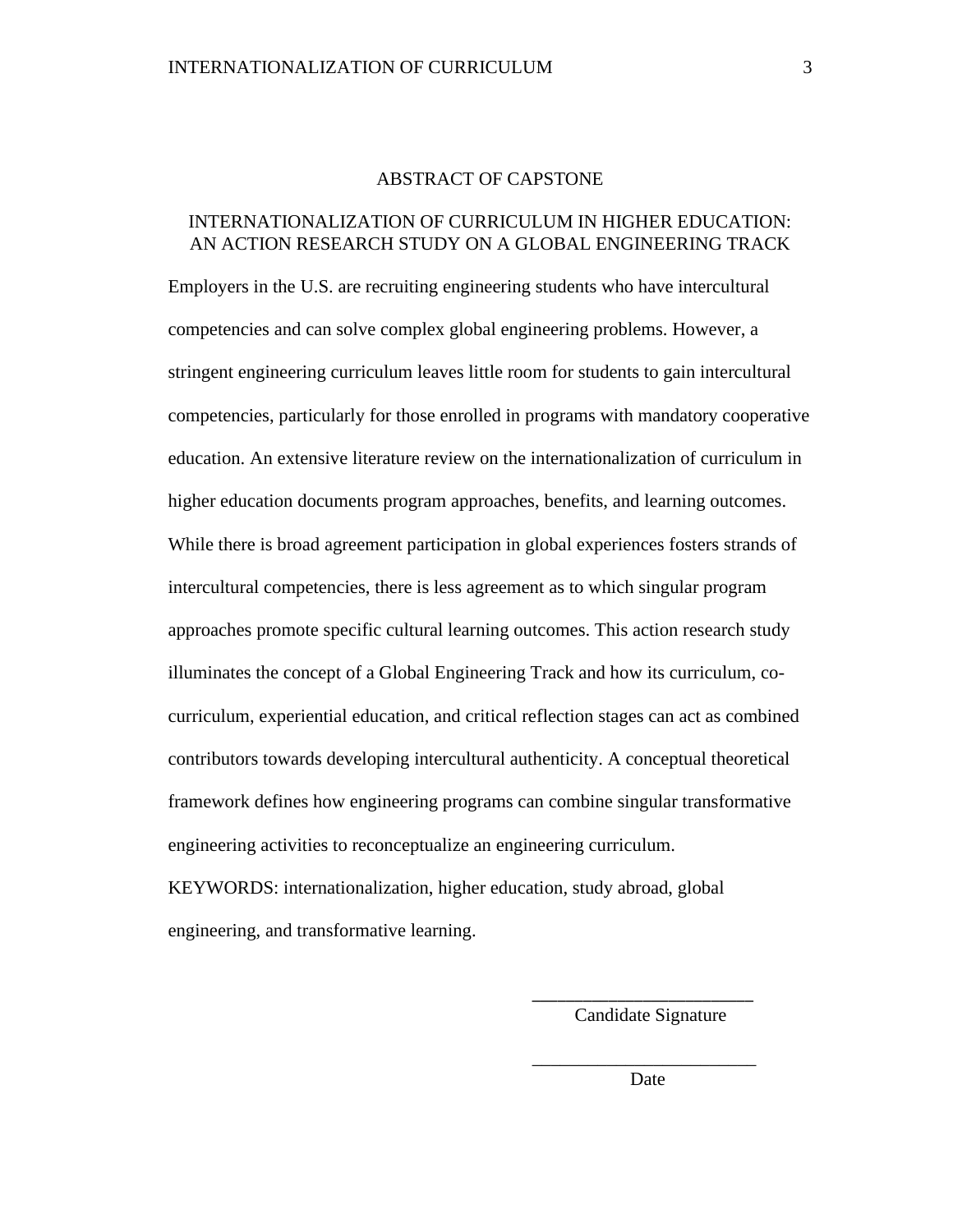## INTERNATIONALIZATION OF CURRICULUM IN HIGHER EDUCATION: AN ACTION RESEARCH STUDY ON A GLOBAL ENGINEERING TRACK

By

Michael S. Keibler

Approved by

Dr. Fujuan Tan Committee Member Date

\_\_\_\_\_\_\_\_\_\_\_\_\_\_\_\_\_\_\_\_\_\_\_\_\_\_\_

\_\_\_\_\_\_\_\_\_\_\_\_\_\_\_\_\_\_\_\_\_\_\_\_\_\_\_

\_\_\_\_\_\_\_\_\_\_\_\_\_\_\_\_\_\_\_\_\_\_\_\_\_\_\_

\_\_\_\_\_\_\_\_\_\_\_\_\_\_\_\_\_\_\_\_\_\_\_\_\_\_\_

Dr. Denise Cumberland Committee Member Date

Dr. Daryl R. Privott Committee Chair Date

Dr. Timothy L. Simpson Department Chair Date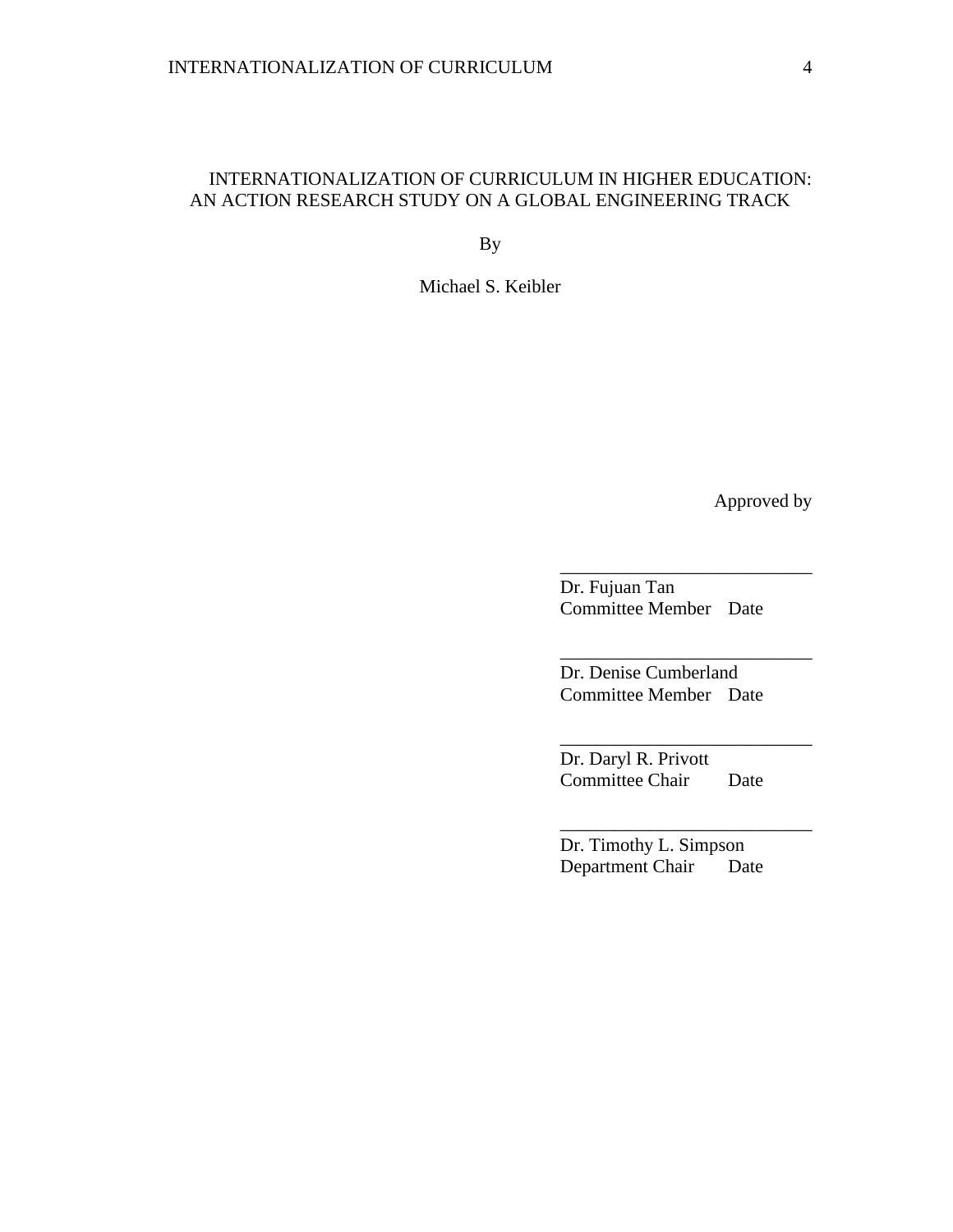## RULES FOR THE USE OF CAPSTONES

Unpublished capstones submitted for the Doctor's degree and deposited in the Morehead State University Library are as a rule open for inspection, but are to be used only with due regard to the rights of the authors. Bibliographical references may be noted, but quotations or summaries of parts may be published only with the permission of the author, and with the usual scholarly acknowledgements.

Extensive copying or publication of the capstone in whole or in part also requires the consent of the Dean of the Graduate School of Morehead State University.

A library that borrows this dissertation for use by its patrons is expected to secure the signature of each user.

| <b>Name</b> | Date |
|-------------|------|
|             |      |
|             |      |
|             |      |
|             |      |
|             |      |
|             |      |
|             |      |
|             |      |
|             |      |
|             |      |
|             |      |
|             |      |
|             |      |
|             |      |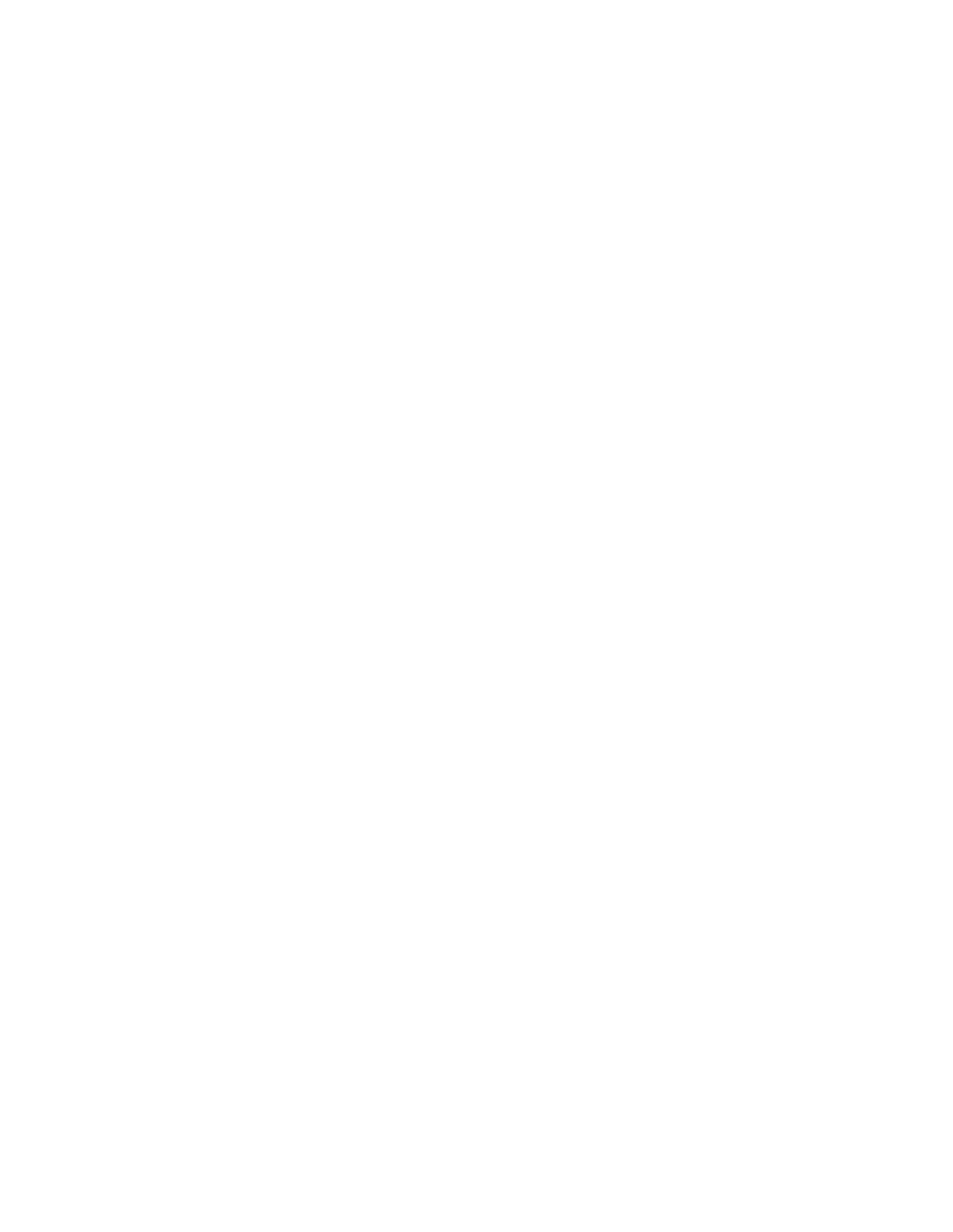# CAPSTONE

Michael S. Keibler

The Graduate School

Morehead State University

March 25, 2020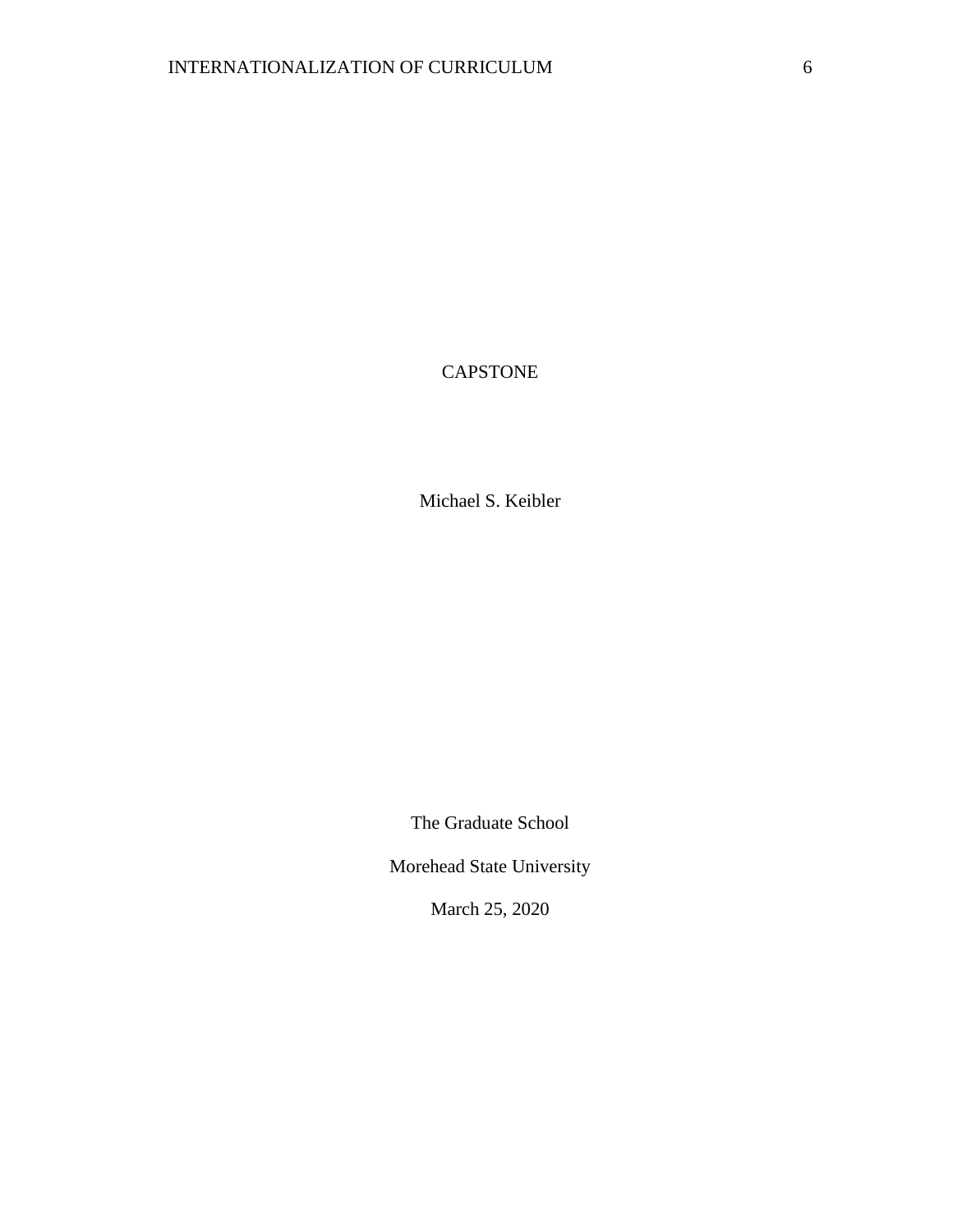ProQuest Number: 27834859

All rights reserved

INFORMATION TO ALL USERS The quality of this reproduction is dependent on the quality of the copy submitted.

In the unlikely event that the author did not send a complete manuscript and there are missing pages, these will be noted. Also, if material had to be removed, a note will indicate the deletion.



ProQuest 27834859

Published by ProQuest LLC (2020). Copyright of the Dissertation is held by the Author.

All Rights Reserved. This work is protected against unauthorized copying under Title 17, United States Code Microform Edition © ProQuest LLC.

> ProQuest LLC 789 East Eisenhower Parkway P.O. Box 1346 Ann Arbor, MI 48106 - 1346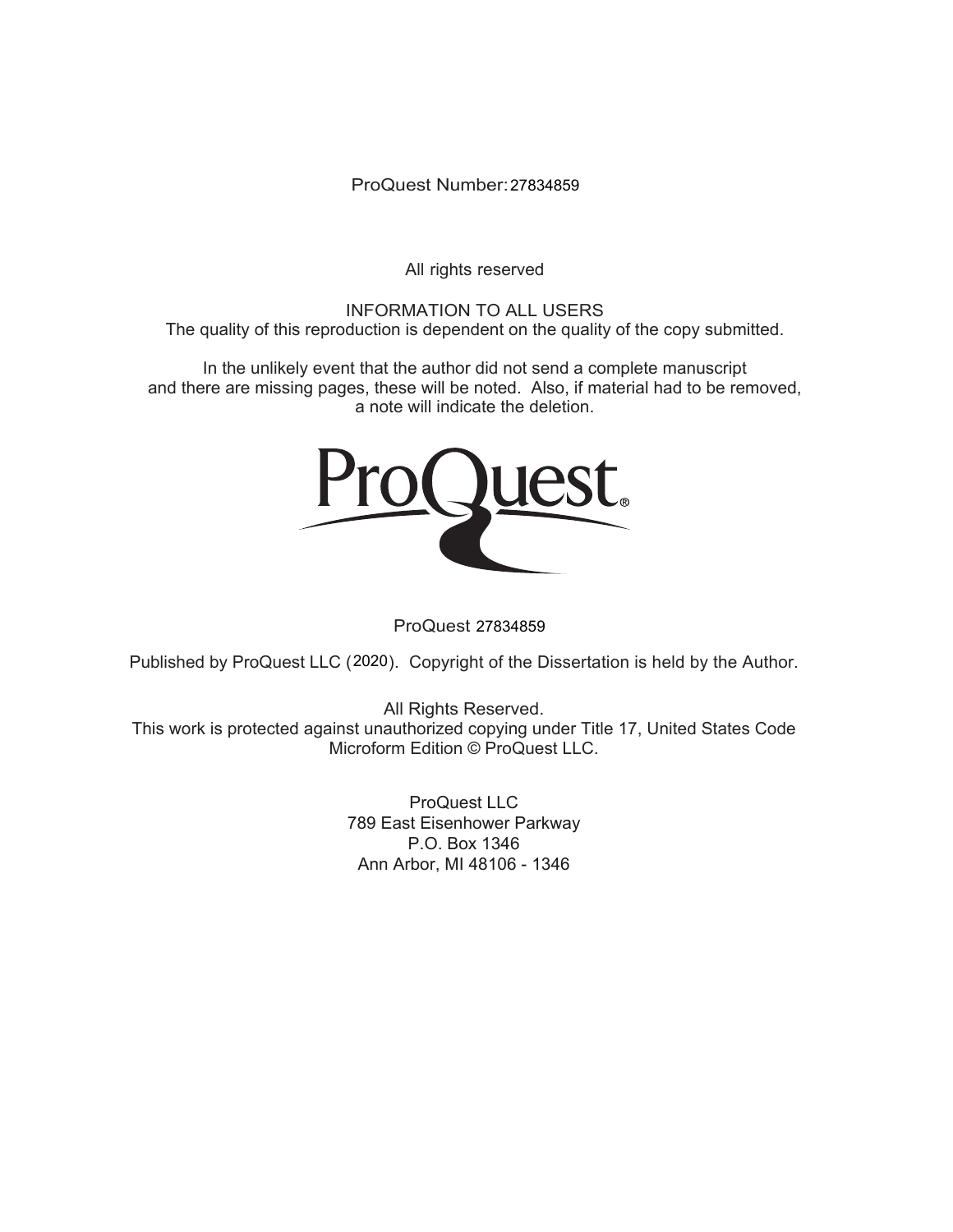## INTERNATIONALIZATION OF CURRICULUM IN HIGHER EDUCATION: AN ACTION RESEARCH STUDY ON A GLOBAL ENGINEERING TRACK

Capstone \_\_\_\_\_\_\_\_\_\_\_\_\_\_\_\_\_\_\_\_\_\_\_\_\_\_\_\_\_\_\_\_

\_\_\_\_\_\_\_\_\_\_\_\_\_\_\_\_\_\_\_\_\_\_\_\_\_\_\_\_\_\_\_\_

A capstone submitted in partial fulfillment of the Requirements for the degree of Doctor of Education in the College of Education At Morehead State University

By

Michael S. Keibler

Crandall, Indiana

Committee Chair: Daryl R. Privott, Associate Professor

Morehead, Kentucky

March 25, 2020

Copyright © Michael S. Keibler, March 25, 2020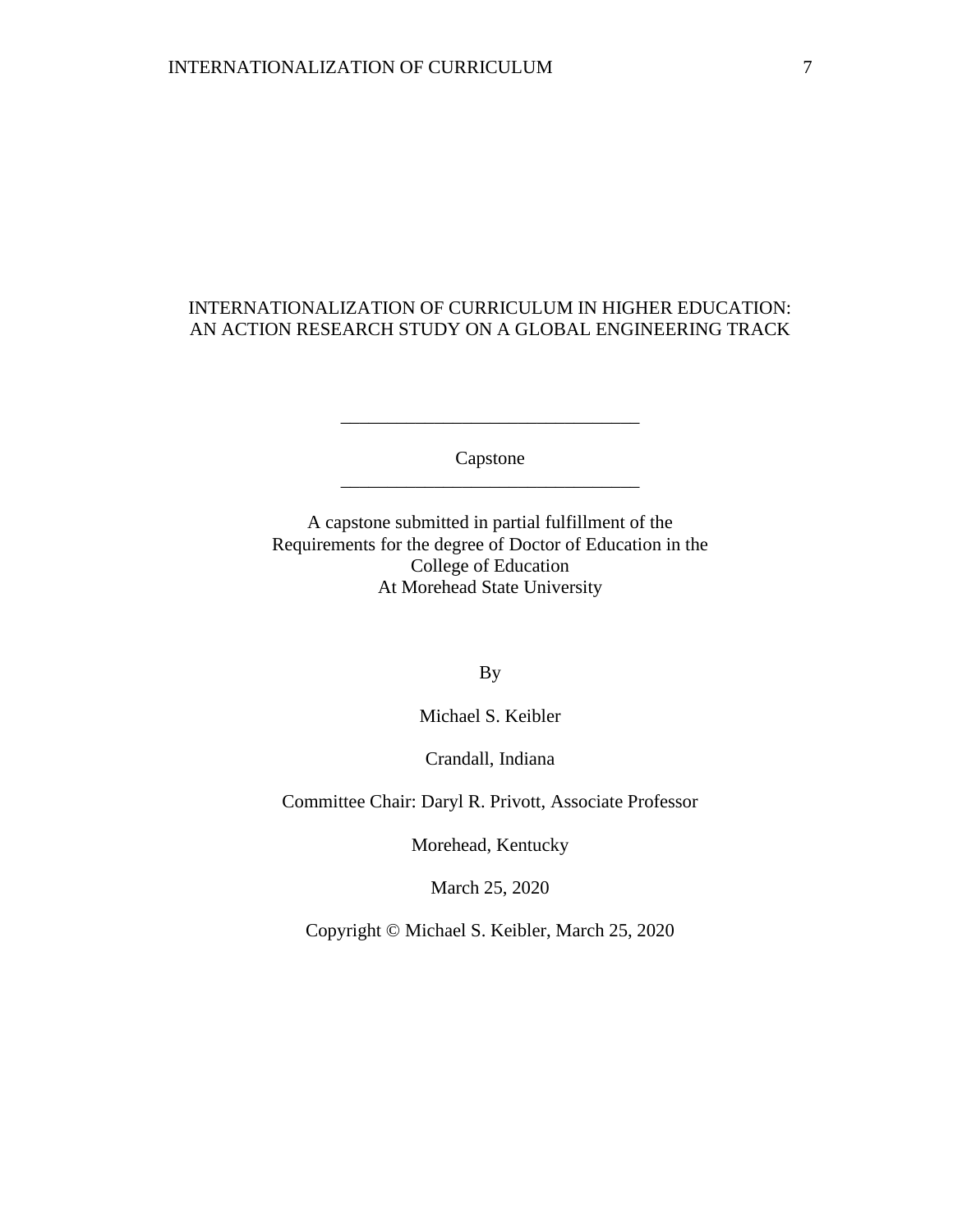### DEDICATION

This capstone is dedicated to the students who travel abroad. Their fearless approach to learning leans on the discipline of academics and rests in their lived experiences. It is dedicated to those who love the pursuit of knowledge, at any point in life, and their desire to understand not only themselves but others whose culture may be different from their own.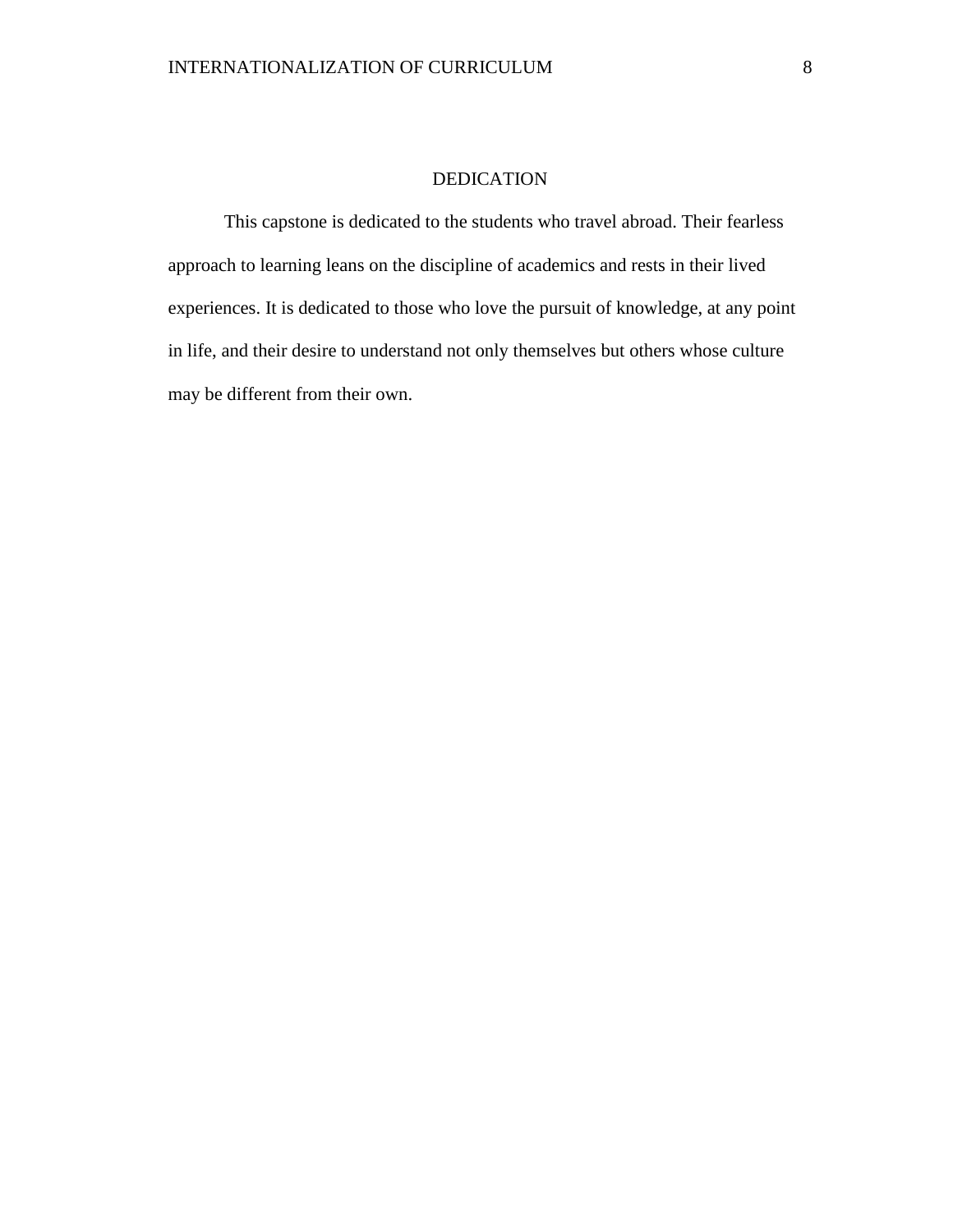#### ACKNOWLEDGEMENTS

I would like to thank and acknowledge my committee chair, Dr. Daryl Privott, and committee members, Dr. Denise Cumberland and Dr. Fujuan Tan, for their exceptional guidance, feedback, and patience during this process. To the professors at Morehead State University, thank you for sharing your knowledge and broadening my education towards this degree.

This capstone could not have happened without my family setting me up for success. To my son Brandon and daughter Katie, who sacrificed hours of their own for me to finish my studies, I could never have reached this milestone without you. Thank you – we shared many nights of homework. To my mother, father, sisters, and brother, thank you for keeping me balanced when the road was hard to navigate.

My gratitude to Dr. David Wiegman, Kate Cabrera, and Mary Andrade for their unyielding support, encouragement, and discussions about making a positive change in the lives of students as well as my own. You inspire me. And to my cohort, it has been a privilege and an honor to share this experience with you. Sarah, thank you for your friendship, honesty, and partnership along the way.

Finally, I am thankful for the favor and persistence God granted me so that I could complete this capstone project and degree. He instilled in me the desire, dream, and dedication to pursue a doctoral program. I will be a good steward of both His investment and this degree.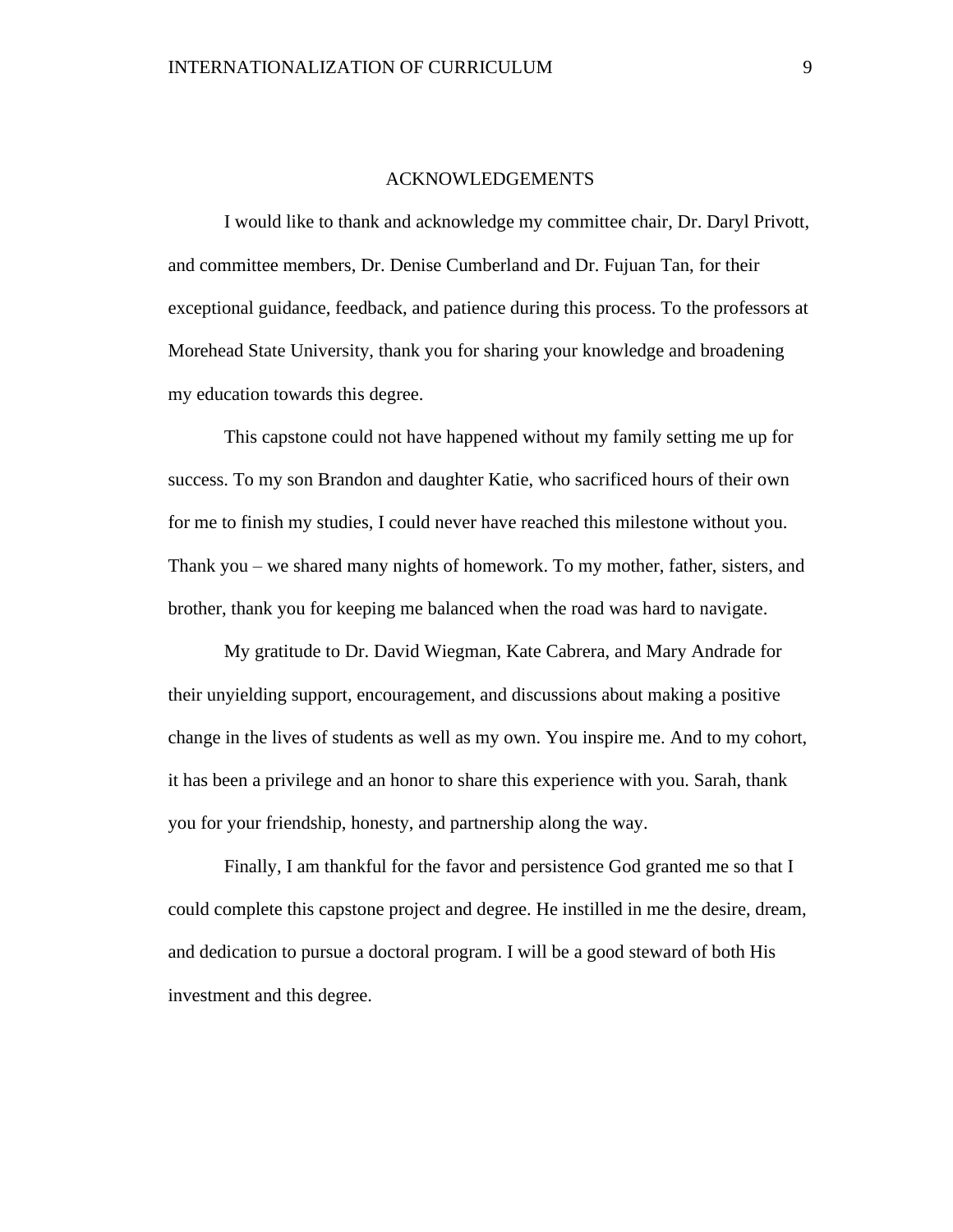# TABLE OF CONTENTS

| Why were this capstone and related strategies selected?34 |
|-----------------------------------------------------------|
|                                                           |
|                                                           |
|                                                           |
|                                                           |
|                                                           |
|                                                           |
|                                                           |
|                                                           |
|                                                           |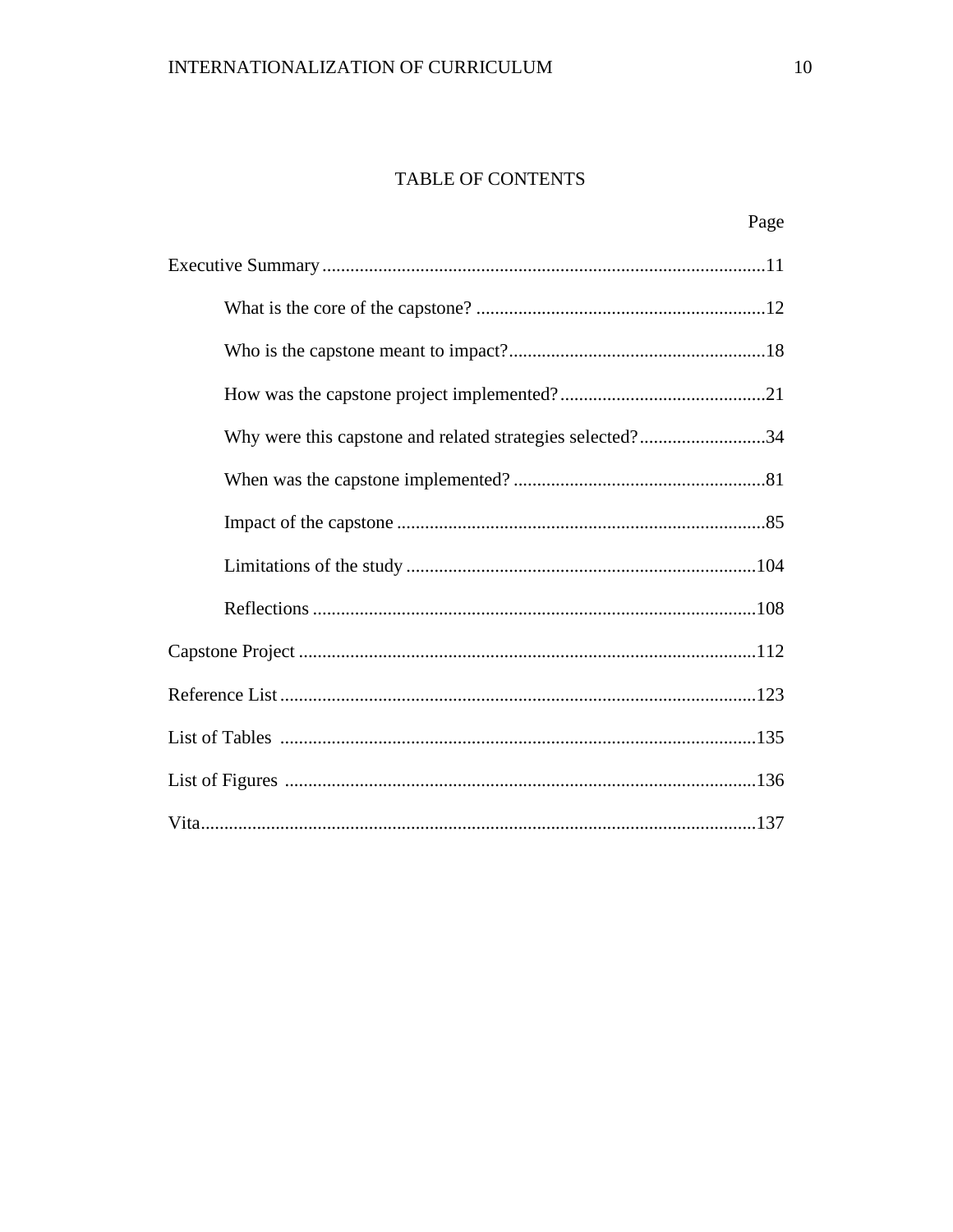Internationalization of Curriculum in Higher Education: An Action Research Study on a Global Engineering Track

### **Executive Summary**

Employers in the U.S. are focused on recruiting globally minded engineering students who hold intercultural competence and are able to solve complex global engineering problems (Downey et al., 2006; Mihelcic et al., 2008). They are recruiting engineering students who possess high cultural intelligence and understand the value of global diversity. Commander, Zhao, Gallagher, and You (2015) argue that the internationalization of curriculum is crucial due to the increasing employer demand for recruiting students who can work with others from different cultures. Another reason supporting this demand is that working on multi-national teams where there are no lines between designing products made in one part of the world and sold in another is not uncommon (Kerzmann, 2016; Parkinson, 2007). Kerzmann (2016) further contends that soft skills such as communication and collaboration are listed as priorities on an employer's list, and engineering students must have exposure to a broad understanding of different cultures and countries.

In response to this demand, institutions are beginning to investigate new ways to develop intercultural competencies in engineering students (Mazzurco, A., Jesiek, B., 2012; Mills, Deviney, & Ball, 2010). The internationalization of curriculum as an option is not a new concept in higher education. It has been a strategy dating back as far as the 16th century as a way to preserve cultural and natural dignity while preparing students for a global world and a society of multiculturalism under the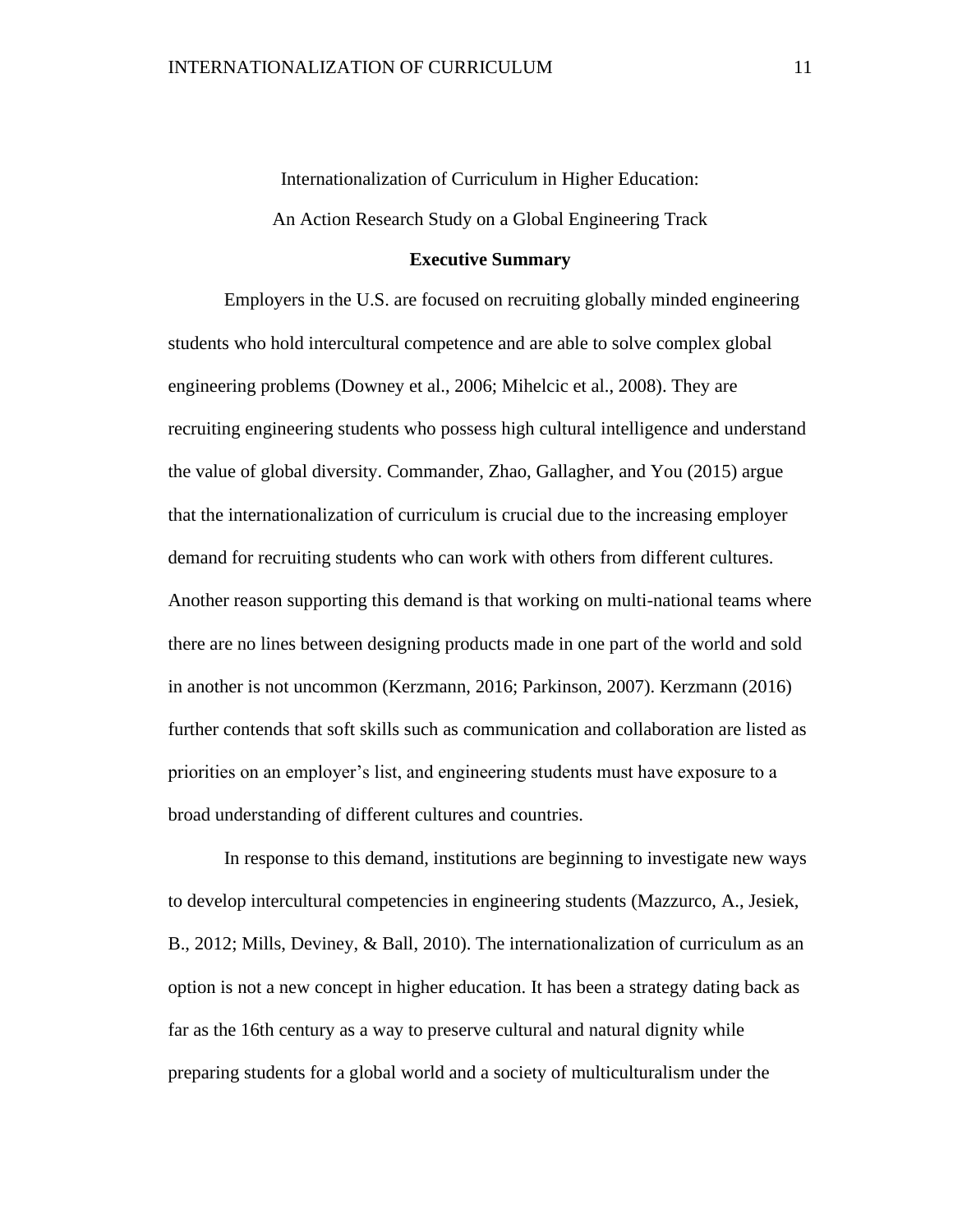mantra of internationalization (Clifford & Montgomery, 2015; Grainger, Carey, Christie, & Robertson, 2015; Leask, 2013).

Today, accreditation commissions like the Accreditation Board for Engineering and Technology (ABET) are holding institutions accountable for the self-assessment and continuous improvement of curriculum towards student readiness for 21<sup>st</sup>-century competencies. ABET accreditation is one way to ensure institutions are held to strict curriculum and learning outcome standards. According to ABET.com, 812 colleges and universities in 32 countries have received ABET accreditation. Of those colleges and universities, only eight have mandatory cooperative education – the University of Louisville, University of Cincinnati, Toledo University, Grand Valley Station University, Rochester Institute of Technology, University of Akron, Drexel University, and Kettering University.

Many accrediting agencies in higher education have expanded their assessment criterion to include aspects of cultural or global competence as an outcome of learning. As an example, ABET added global and communication soft skills as required skills in engineering graduates (Blumenthal & Grothus, 2008). The ABET accreditation processes assure that the internationalization of curriculum in higher education is finding ways to embed culturally centered activities and experiences in the curriculum to develop global engineering students. Huang (2017b) proposes that the internationalization of curriculum should be accepted as a strategy for the cultivation of students and institutional development.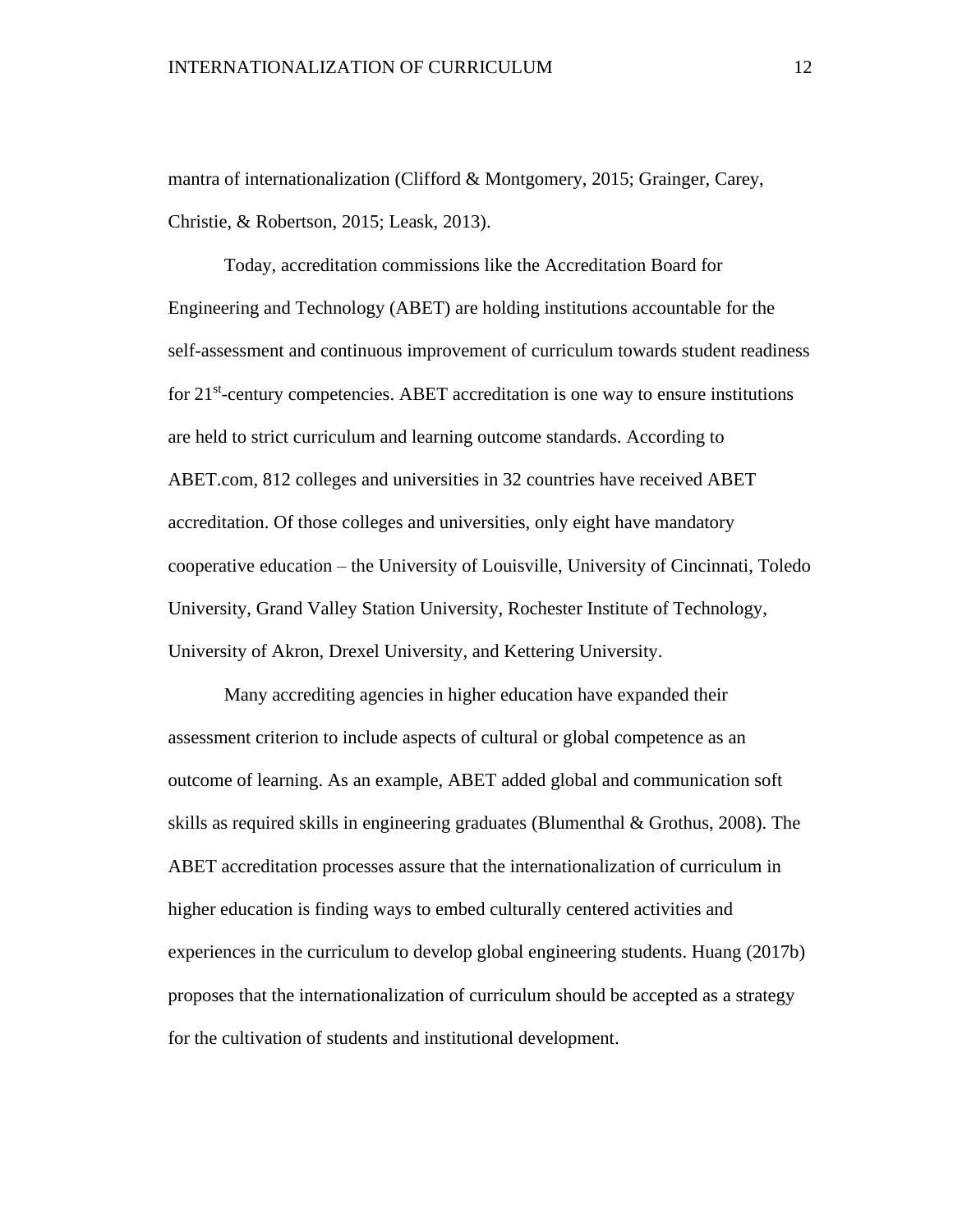However, developing a global engineering student remains complex and challenging as a typical engineering curriculum has little to no room to academically foster or develop global citizenship (Grudzinski-Hall, Jellison, Stewart-Gambino, & Weisman, 2007), particularly in mandatory cooperative education programs. Mandatory cooperative education programs require engineering schools to take a more pragmatic and applicable approach towards providing an internationalized curriculum. An approach extending beyond the boundaries of the classroom and lectures and towards an engaging cultural understanding is vital and lacking (Huang, 2017; Svensson & Wihlborg, 2010). International affordances, such as short-term study abroad, have the highest potential to shape the next generation of global engineering students' cultural collaborative and communication skills to reach across those global differences and boundaries (Ramírez, 2013).

One approach to the internationalization of curriculum in engineering is to embed forms of intercultural development directly into the curriculum, offering a program in which learning outcomes live across stages of immersive global learning experiences and intentional cultural intersections (AACU, 2017). Internationalization through these types of affordances can produce desired employer outcomes as well as open-mindedness, adaptability, and the promotion of diverse cultures towards forms of ethno-relativism (Bennett, 1986, 2017). Deardorff (2006) believes that the intercultural competence of students lies in the internationalization efforts of higher education institutions. Similarly, Lilley, Barker, and Harris (2017) consider these institutional efforts as a way to address how structured global programs, affordances,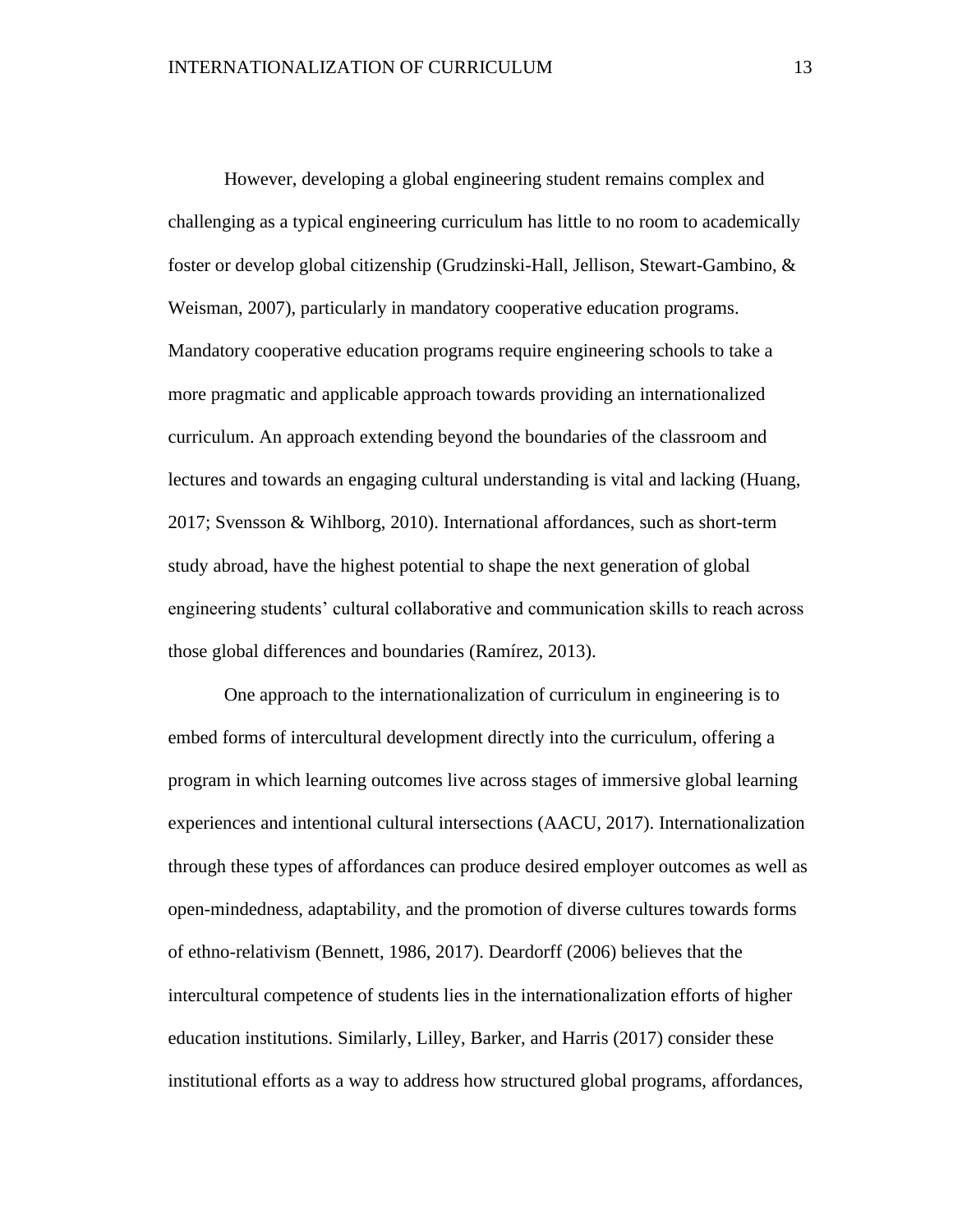and activities function as a transformational approach to shape intercultural authenticity in engineering students and produce an ideal global graduate.

At the University of Louisville, there was a charge to increase the number of students participating in education abroad to 1500 by the year 2020. The university, as a whole, has a long-standing successful record of students participating in study abroad programs. Traditionally, students in engineering have been limited in opportunities to participate in international experiences. This is compounded by the fact that engineering students are reluctant to study abroad because it is difficult to receive credit, and the curriculum is tightly bound around a near century-old mandatory co-op program. Courses are offered only within certain semesters based on discipline, thus complicating any student's accessibility to international activities. Expanding the study abroad program to incorporate engineering students is a logical first step to executing an internationalization initiative. Having a highly-ranked regional engineering program, it is essential to expand global affordances beyond our borders and embrace internationalization.

Broadening global program options to include engineering initiatives provides a significant opportunity to increase a student's career decision and prepare them to enter a global workforce. For the University of Louisville engineering students, the development of a Global Engineering Track will serve as the cornerstone to address the limited international exposure engineering students have had in the past. One such program is a Global Engineering Track that embeds four culturally centered activities defined as cultural intersections into a mandatory cooperative education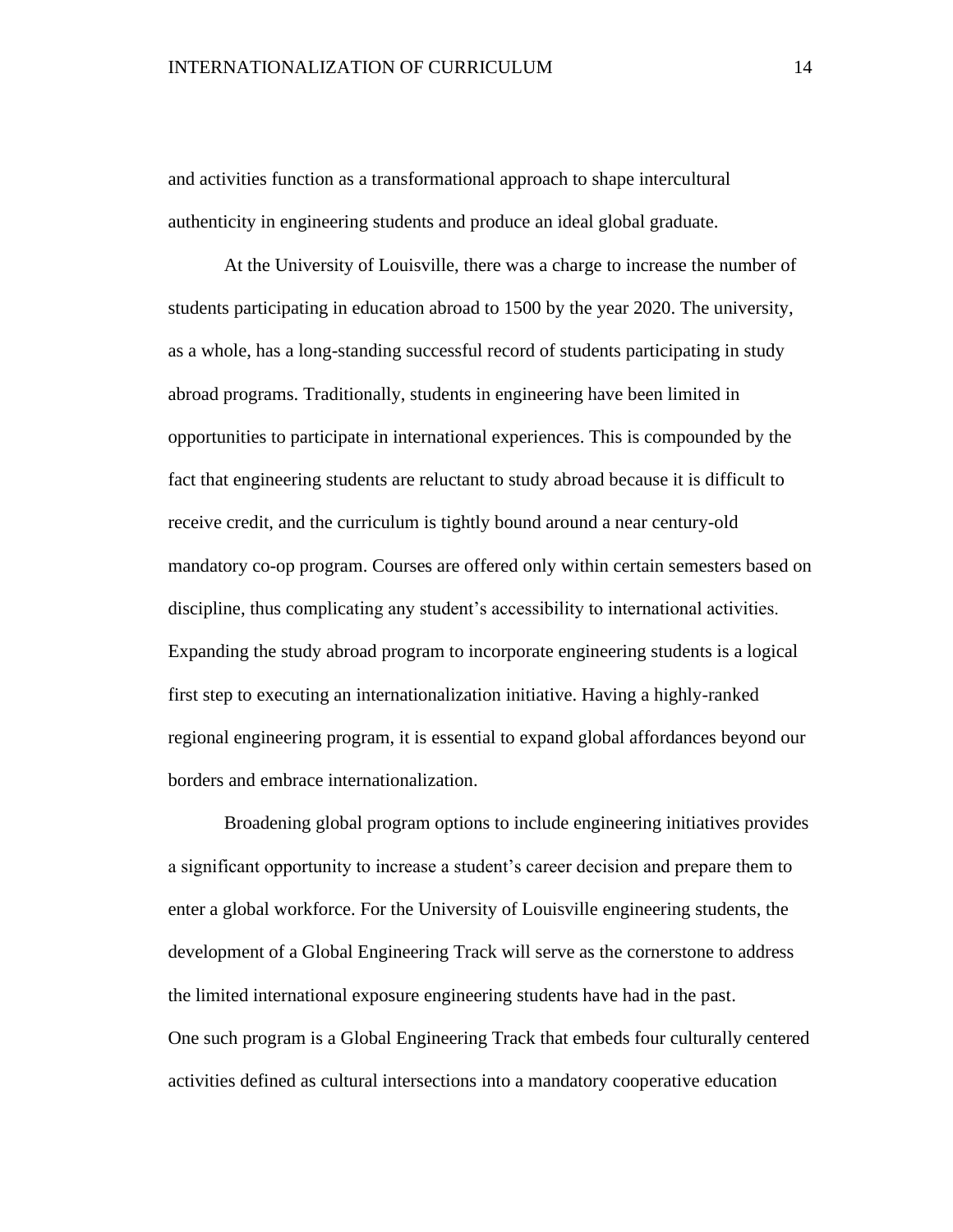program. The track offers multiple global experiences and activities that provide engineering students an opportunity to gain cultural competencies to meet employer expectations for engineering jobs. Education abroad, foreign language programs, international internships, study abroad, international service-learning, and academic international partnerships are all paths of how an institution can integrate cultural aspects into teaching and research as internationalization of curriculum (Deardorff, Wit, Heyl, & Adams, 2012; Jibeen & Khan, 2015).

This action research study reviews educational frameworks and outcomes surrounding engineering education abroad that address higher education's instructional crossroads towards internationalization. According to Ramirez (2013), education abroad can have the strongest potential to shape the next generation of global engineering students through collaborative and communication skills aimed at bridging global differences and boundaries.

The Global Engineering Track integrating experiential education into its program in the form of education abroad as this type of immersive learning can create the most transformative impact on the development of global citizenship identity (Kishino & Takahashi, 2019). One form of experiential education is a short-term study abroad option. Short-term study abroad is an attractive pathway for engineering students to gain global citizenship as it is more affordable than a semester abroad, is easily structured into the curriculum, and provides a safe initial exposure to another culture (Donnelly-Smith, 2009; Gaia & College, 2015; Mills et al., 2010). International affordances, such as short-term study abroad as experiential education,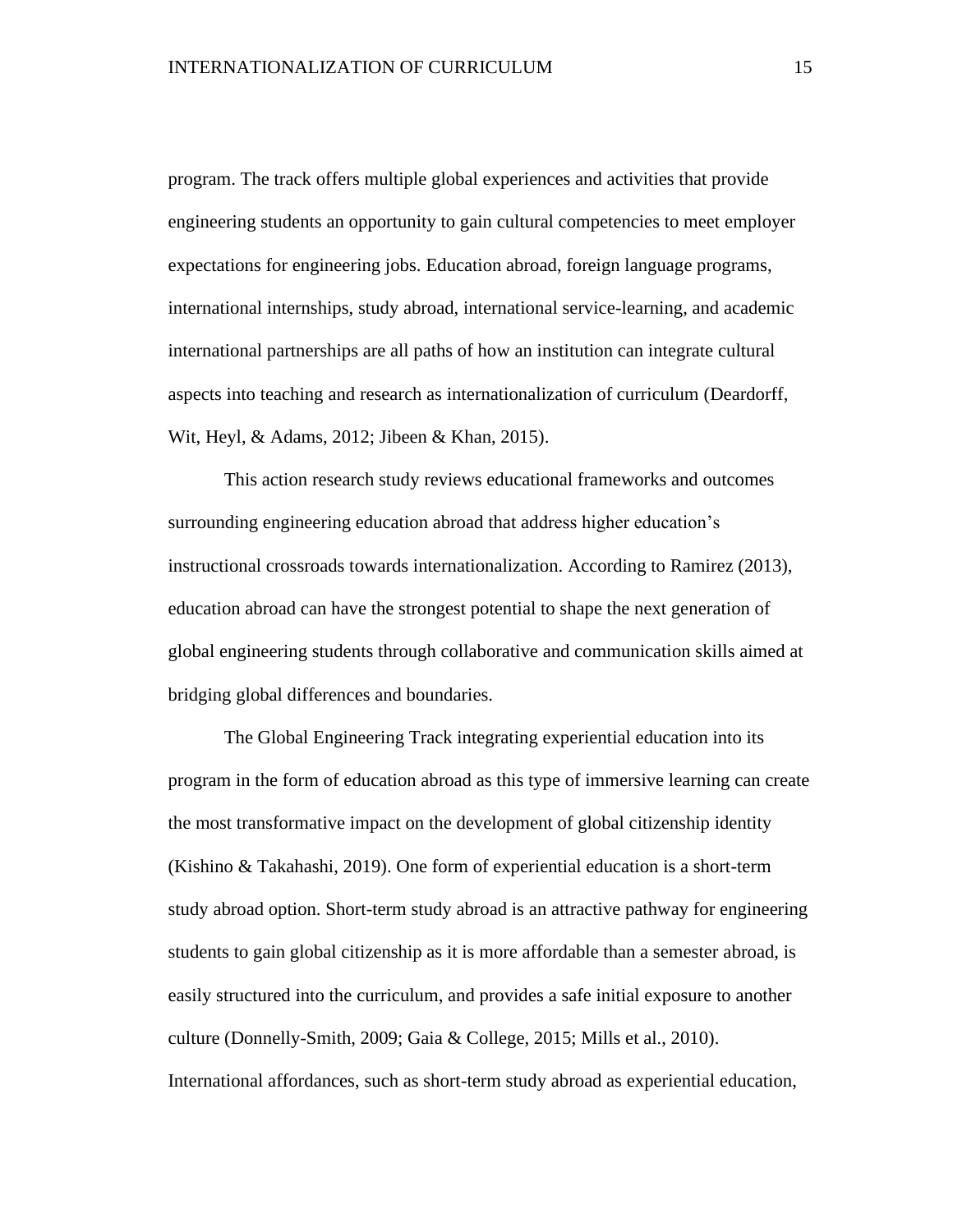have the most impactful potential to shape the next generation of engineering student's collaborative and communication skills that will empower them to reach across global differences and boundaries (Ramírez, 2013). Downey et al. (2006) point out that the form of immersion removes students from their comfort zone and places them in unfamiliar circumstances long term, and builds the highest-profile of global competency.

Participating in cultural intersections promotes global citizenship and allows students to become authentic in the process as lived experiences are merged with evolving perspectives (Rickly-Boyd, 2015). This type of conceptual framework informs the structure of a new Spectrum of Intercultural Development (SID) built around a spectrum of perspective changes in curriculum, co-curriculum, experiential education, and critical reflection in the Global Engineering Track. These cultural flows of activities not only offer needed affordances towards global engineering for students but also promote the maturing of an interculturally 'authentic' engineering graduate using meaning-making experiences for self-authorship and maturing.

When aligned with intentional internationalized learning objectives, participation in the track promotes a student's understanding of self to understanding others and can alter an engineering student's perspective through direct participation in multiple dimensions of development (Davis et al., 2018). Participation across the spectrum of activities then not only actualizes intercultural knowledge but equally fosters values of cultural dispositions and personal development ("Intercultural Understanding" n.d.).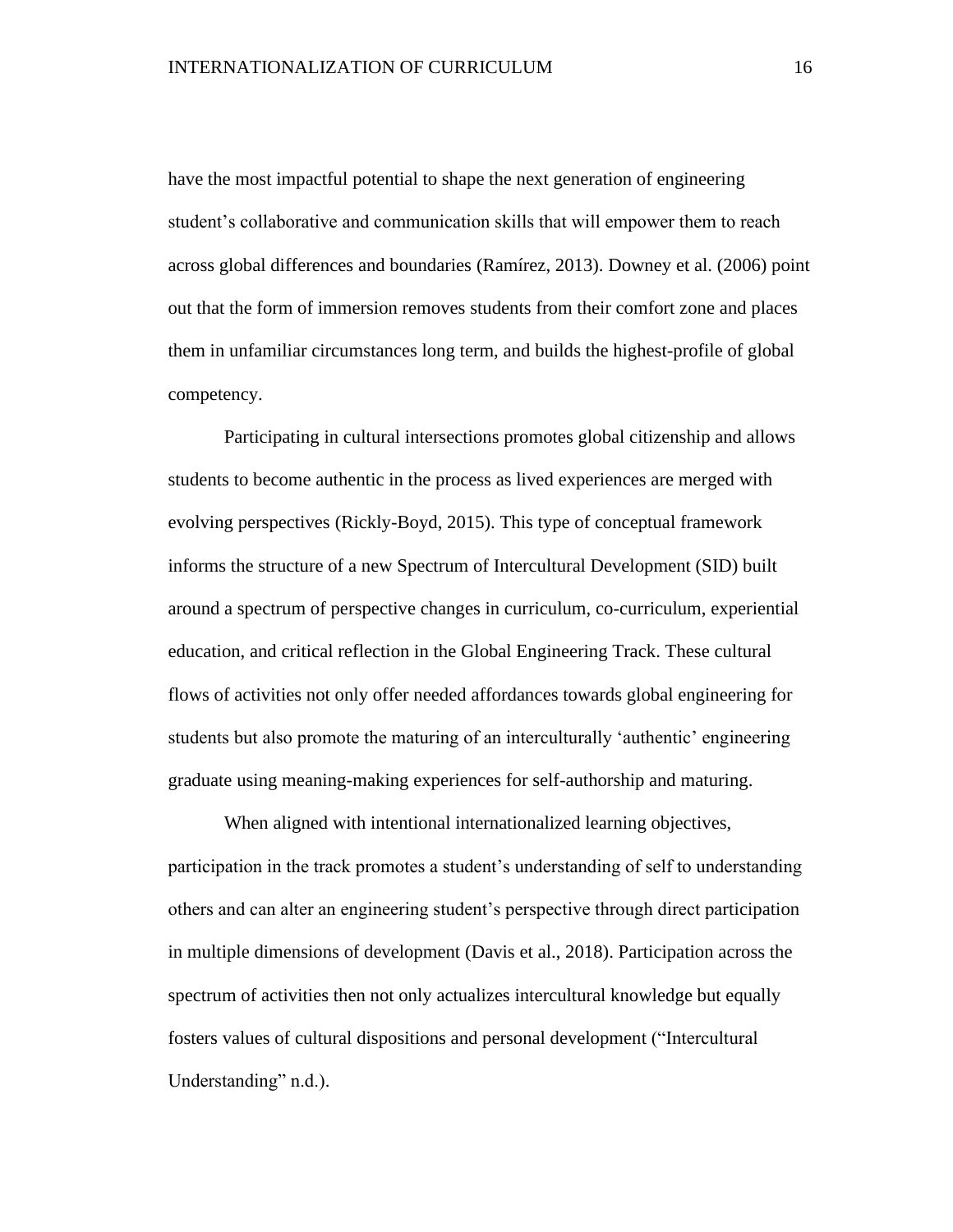This capstone posits that a global engineering track can be seen as an activitybased model using structured affordances to develop an authentic ideal global graduate (Lilley, Barker, & Harris, 2015). Mezirow's transformational learning theory (Mezirow, 1991), Kolb's experiential learning theory (Healey & Jenkins, 2000), and Dewey's experiential education theory (Knobloch, 2003) were examined as a theoretical framework for a developmental model that informs how engineering students gain intercultural authenticity in a global engineering track. This capstone investigated activities, experiences, and processes held in cultural intersections of curriculum, co-curriculum, experiential education, and critical reflection. The global engineering track was examined as a primary consideration and means of understanding how internationalization of curriculum can potentially produce interculturally authentic engineering students who can graduate and work in an evolving global market.

### **What is the core of the capstone?**

In collaboration with the University of Louisville, JB School of Engineering, and the person acting as the coordinator for engineering education abroad experiences, this researcher proposes that the purpose of this capstone is: (a) to examine why engineering in higher education needs to embrace internationalization of curriculum; (b) to examine how a global engineering track can be embedded into an engineering curriculum that requires mandatory cooperative education; (c) to explore short-term study abroad as a solution in internationalization of curriculum in engineering (d) and, to examine identity work, meaning-making, self-authorship and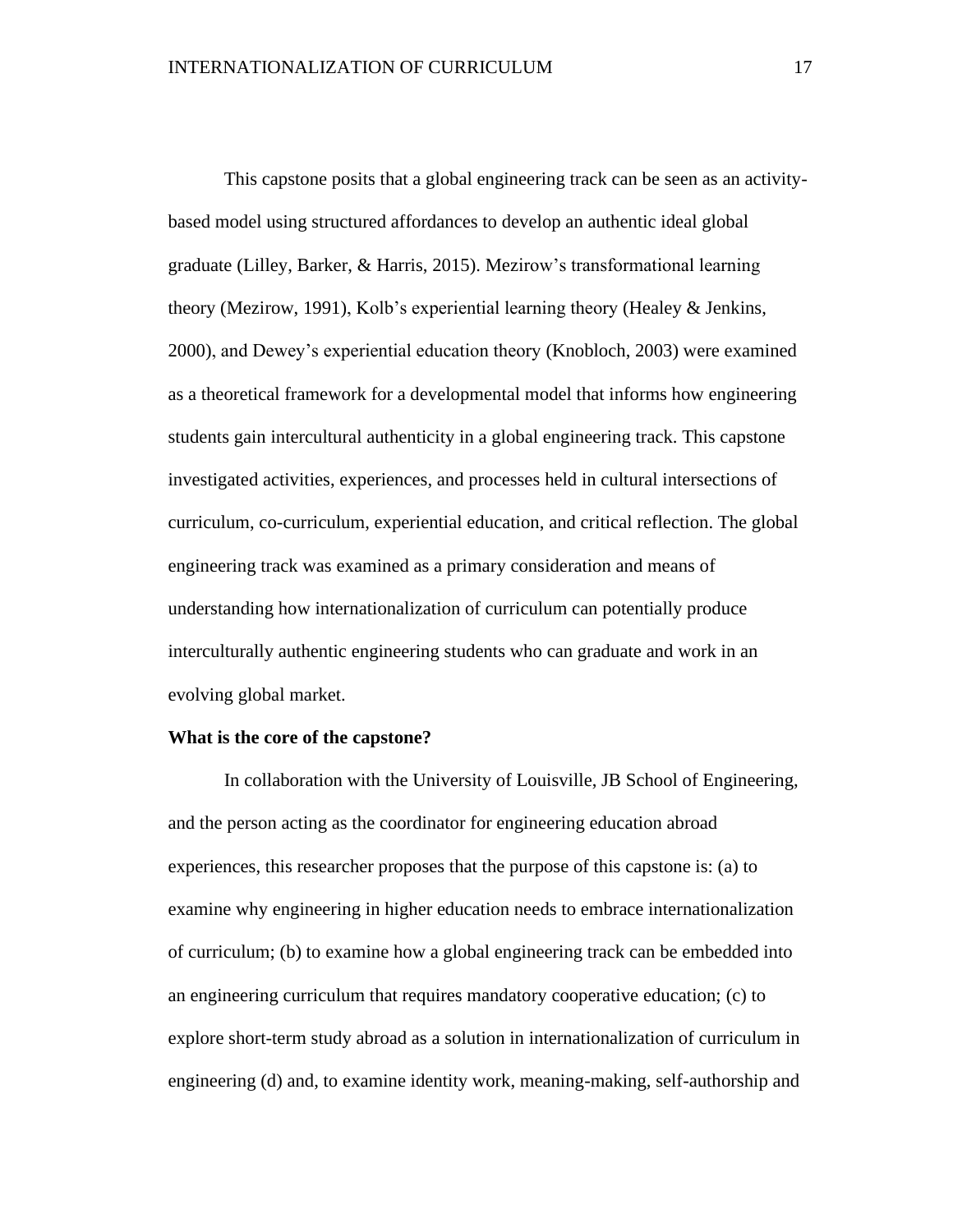existentialism as outcomes towards the development of one's intercultural authenticity in engineering students.

The transformational learning theories of Mezirow, Kolb, and Dewey (Katula & Threnhauser, 1999; Knobloch, 2003; Mezirow, 1991; Pagano & Roselle, 2009) along with the Developmental Model of Intercultural Sensitivity (Bennett, 2017) form the theoretical framework for this capstone. The theories and model reviewed construct the basis as to how outcomes from a Global Engineering Track can impact intercultural authenticity and examines how international affordances such as study abroad play a pivotal role in student transformative learning.

This Action research study draws upon an examination of a Global Engineering Track in a mandatory cooperative education program at the University of Louisville, JB School of Engineering, and illuminates how the program was structured. The approach positions how this form of internationalization of curriculum becomes associated with specific outcomes, benefits, and transformational change in students who participate in global education.

#### **Who is the capstone meant to impact?**

Developing an authentic global engineering student is a fluid process and requires higher education to provide affordances of global opportunities. Parkinson (2007) broadly summarizes the problem in engineering by asserting that in order to be competitive in the global engineering community, engineering students must be familiar with other cultures and countries. Increasing the number of engineering students who participate in global affordances through the process of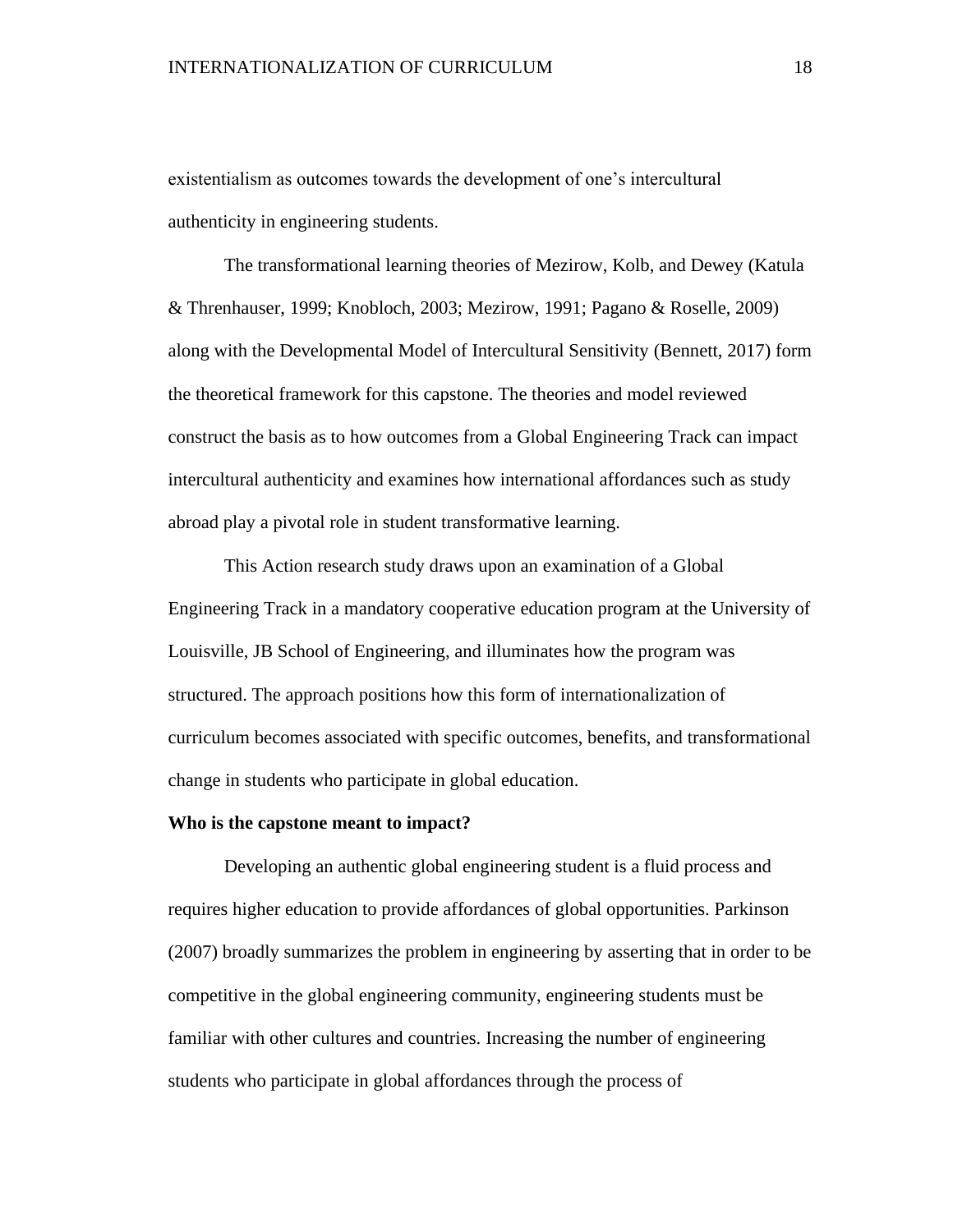internationalization of curriculum is difficult. First, engineering students enrolled at an institution that embeds mandatory cooperative education in a year-round engineering curriculum have little to no opportunity to participate in a global experience without extending their time to degree. Second, structured global affordances such as study abroad are limited in pathways for engineering students due to a tight curriculum.

There remains a need for global programs that support engineering education abroad and produce outcomes aiming towards framing authentic intercultural development without replacing core engineering content. It is the opinion of this researcher that engineering schools should look to this capstone as a model towards internationalizing their curriculum and producing authentic global engineering students within curricular and time constraints. Despite a call from employers and society to higher education to internationalize their curriculum, engineering students are still less likely to be able to participate in international programs than their counterparts in science and math majors (Yu, 2012).

Accordingly, engineering schools should ensure that graduates will emerge with the cultural competencies needed to adopt and apply nonconforming global engineering perspectives. A key outcome should be to develop a program in which graduates can learn to accept and adopt other cultural 'ways of knowing' of engineering practices; equally important, they should ensure intercultural knowledge is gained from education abroad experiences through which learners gain the ability and objectiveness to assume other perspectives (Svensson & Wihlborg, 2010).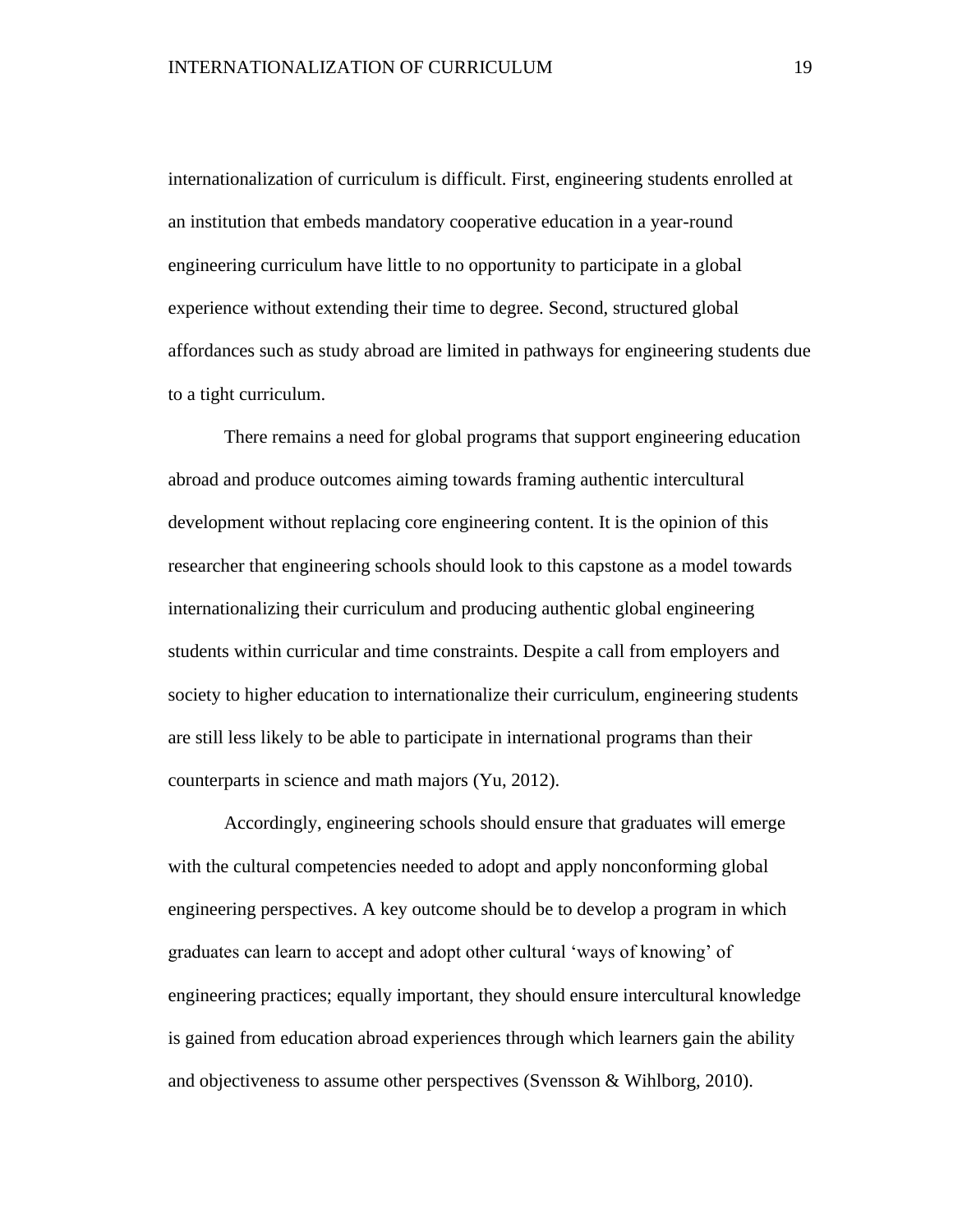Across higher education programs, internationalization of curriculum in engineering is taking place but at a slow pace in engineering, as programs take aim towards promoting global citizenship. This internationalization is an important step in engineering as developing a global citizen requires one to not only understand others but to have a "sense of their own role as a world citizen" (Clifford & Montgomery, 2015, p. 50) and to align changes in their global perspectives through education abroad. Travels through education abroad programs, formal curriculum, and cocurricular activities are where students' have an opportunity to gain understanding and enhance global citizenship (Tyran, 2017). Unfortunately, engineering student's exposure to most international experiences is inhibited due to constraints in the curriculum, limiting their cultural perspectives and real-world lived experiences.

This type of programmatic investment is not a short-term strategy, nor can it be generated without key strategic attributes. Dedicated international curriculum, an alliance with interdisciplinary programs, strong and regular program evaluation, and well-conceived global learning outcomes must be attached to specific activities. One significant problem with the traditional framework of developing global engineering graduates is a genuine commitment to implement a curriculum in which aspects of global or intercultural knowledge are embedded into the learning objectives whereby all students can become candidates for global citizenship. Ramirez (2013) sees the importance of this candidacy, noting that "global citizenship is particularly salient: relating with other cultures in ways that are constructive and positive" (p. 2). This sort of salience requires a learning organization to which everyone from faculty to staff to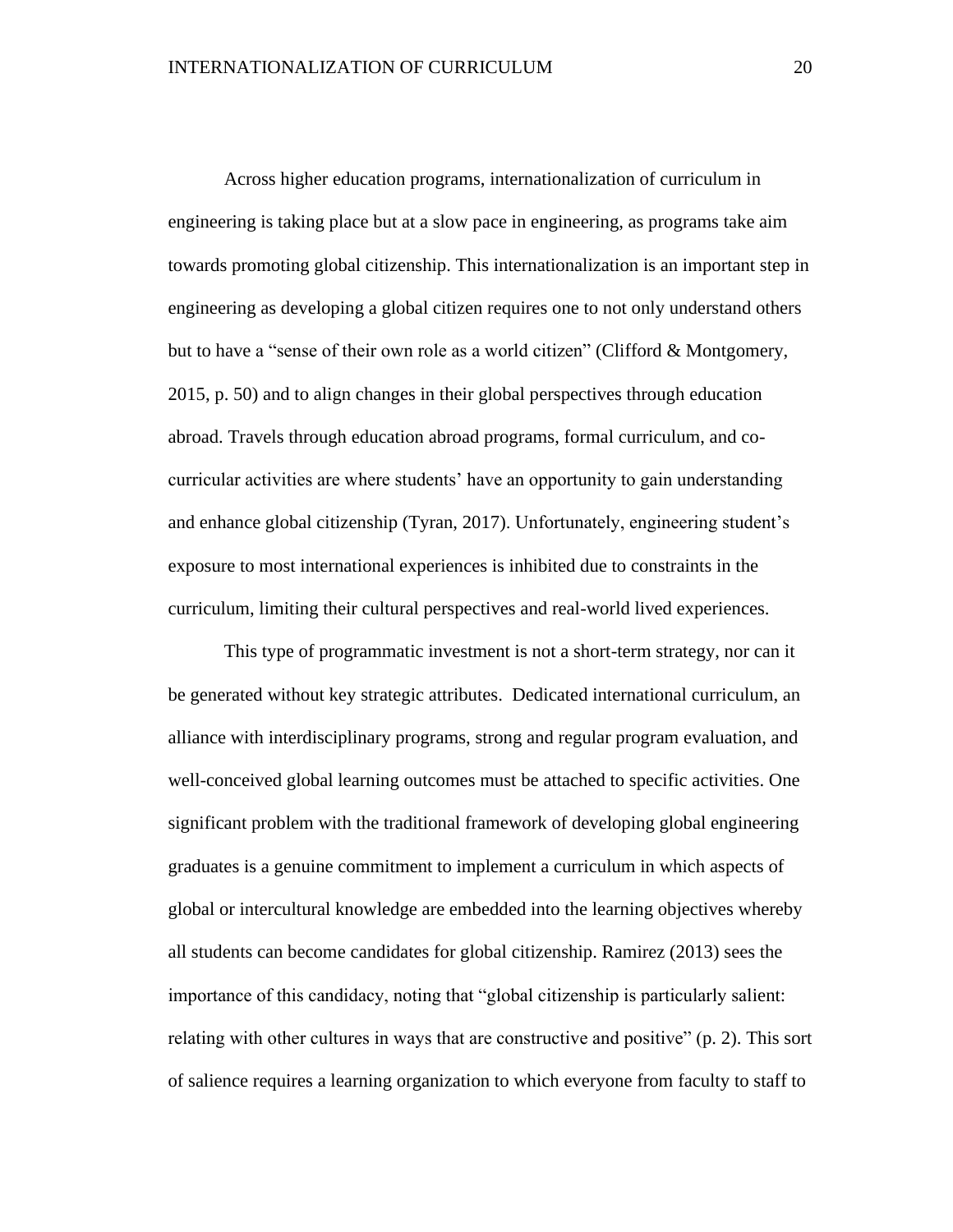students contributes, as well as advocates, for global affordances and academics that are focused on teaching students to learn to "respect different cultures and people of different backgrounds" (p. 2).

There are exemplary global engineering programs in place that are considered leaders among engineering programs with and without mandatory cooperative education that unpack intercultural outcomes. As an example, the University of Cincinnati combines academics with study abroad and embeds a foreign language into a five-year engineering degree. One of the more robust global engineering programs is at the University of Rhode Island where approximately 20% of engineering undergraduate students perform study abroad. A framework in which global learning has application beyond traditional curricula and classrooms will allow students to critically explore the true meaning and practice of global learning and its outcomes (Kahn & Agnew, 2017). Even though the institutions may have different frameworks, a common core of approaches includes elements of the curriculum, cocurriculum, experiential education, and critical reflection towards the internationalization of curriculum.

### **How was this capstone project implemented?**

In harvesting resources to build permanent levels of capacity for growing new engineering education abroad programs, institutions should consider how much and what type of adequate investment will be made or needed in order to support the development of global engineering graduates. This researcher suggests that in order for an institution to anchor a global engineering program into their school, they must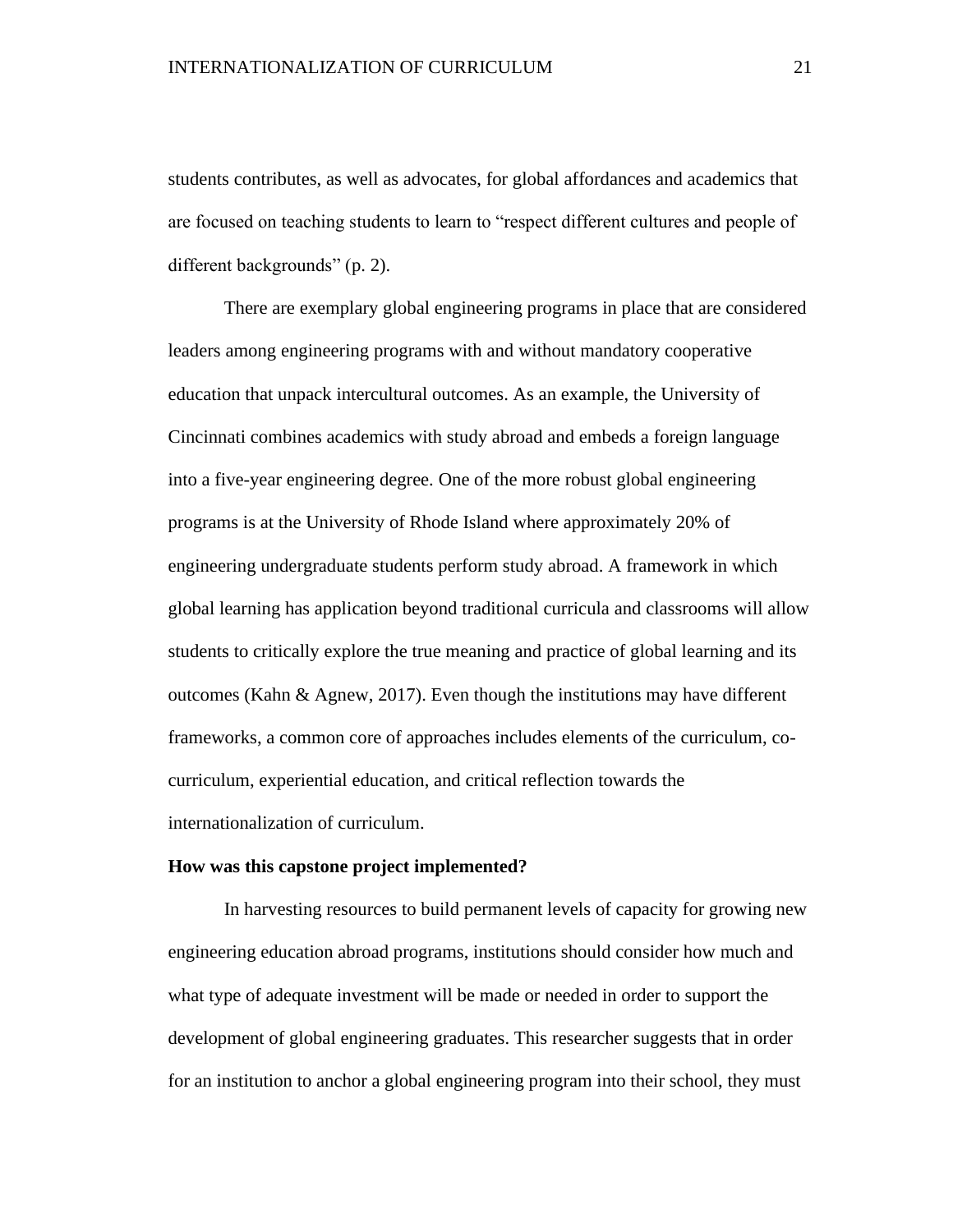extend the adoption of internationalization of their curriculum both deep and wide, from leadership to agents of change. Institutions should look to develop levels of sustainability in their programs and gain buy-in of stakeholders in order to ensure the program survives unanticipated challenges during dips in development.

The internationalization of curriculum in engineering programs should be viewed as a commodity as it represents a measurable outcome that is highly valued, yet often elusive, due to the demanding engineering course schedules. As the global engineering program begins to mature from a planning stage to implementation, the value of internationalization should see an upward trend when student participation in global programs gains momentum. The more affordances are given to students to perform global engineering education, the more authentic and embedded the programs become into the culture of the institution.

When developing a global engineering track to internationalize the curriculum, considering how business schools embrace education abroad is vital. Business schools, much like the field of engineering, cannot afford to ignore the need to produce globally competitive graduates and internationalize their curriculum (Shetty & Rudell, 2002). The internationalization of the engineering curriculum is complex. It requires different strategies based on a school's internationalization plan, level of resources, and diffusion of the innovation. As a framework for the Global Engineering Track, this capstone examined Shetty and Rudell's (2002) research which suggested that schools should include the following in a global program development plan: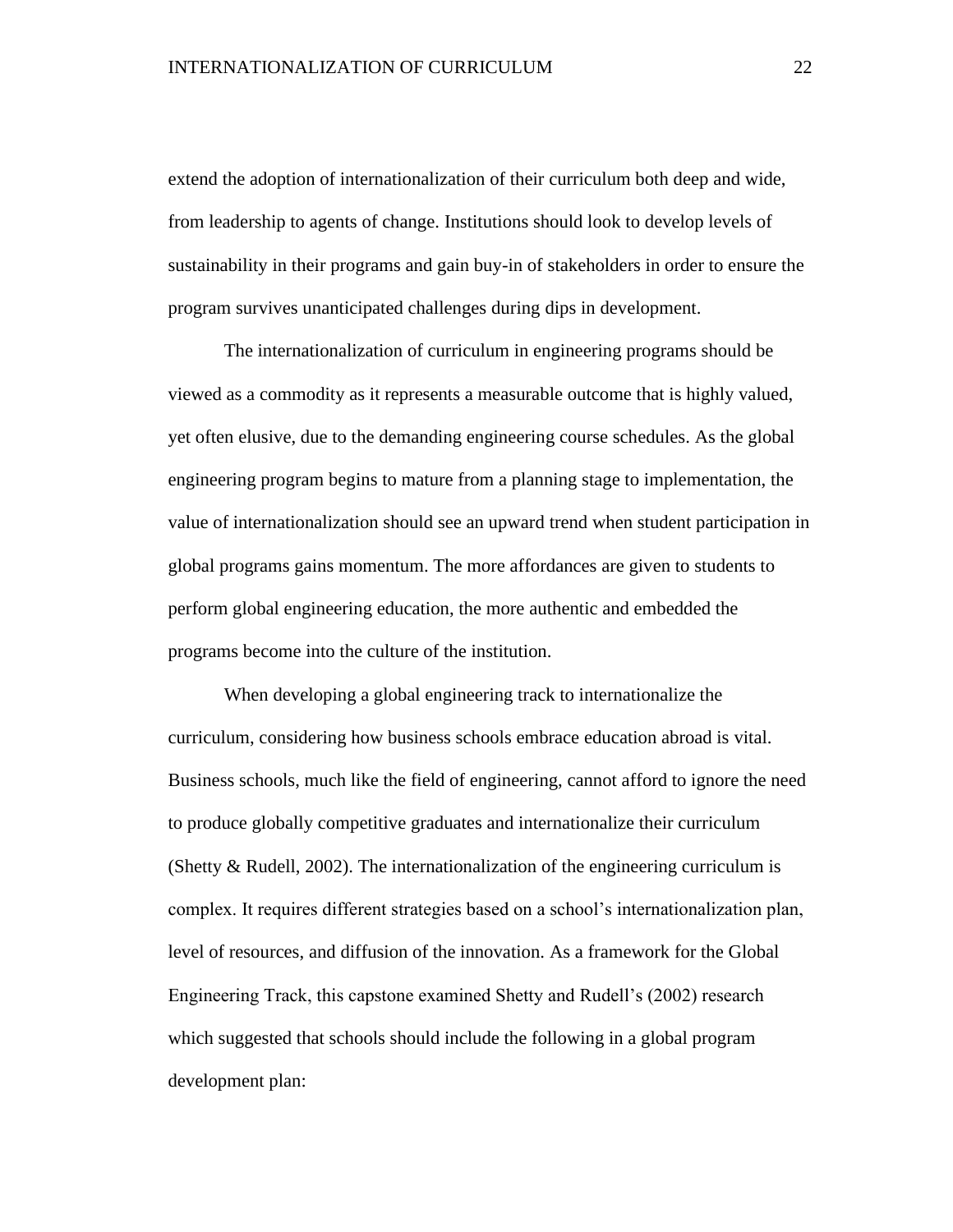- A mission statement that identifies an internationalization goal;
- An organizational structure that outlines how education will be internationalized;
- The internationalization of curriculum: and
- The internationalization of students.

Accordingly, the following framework was considered and adopted into the strategic plan when developing the Global Engineering Track:

**Mission Statement.** Redefine our boundaries on a global scale, and leverage our institutional strengths towards educating a culturally and socially responsible engineer who can solve complex global problems and challenges in the 21st century.

**Organizational Structure of the Track.** The Global Engineering Track will act as a conduit towards transforming cultural perspectives and gaining intercultural authenticity. The track will introduce students to dimensions of engineering on a global scale through intentional, intensive, and immersive real-world experiences. There are many ways to gain international experiences in a mandatory cooperative education program. Global engineering opportunities should include international service-learning, short-term faculty-led study abroad, semester abroad, and internships abroad.

Students wanting to gain deeper cultural authenticity can participate in programs such as the Global Engineering Track. This track exposes students to structured globally-centered activities held across four platforms: curricular, cocurricular, experiential education, and critical reflection. Learning outcomes in each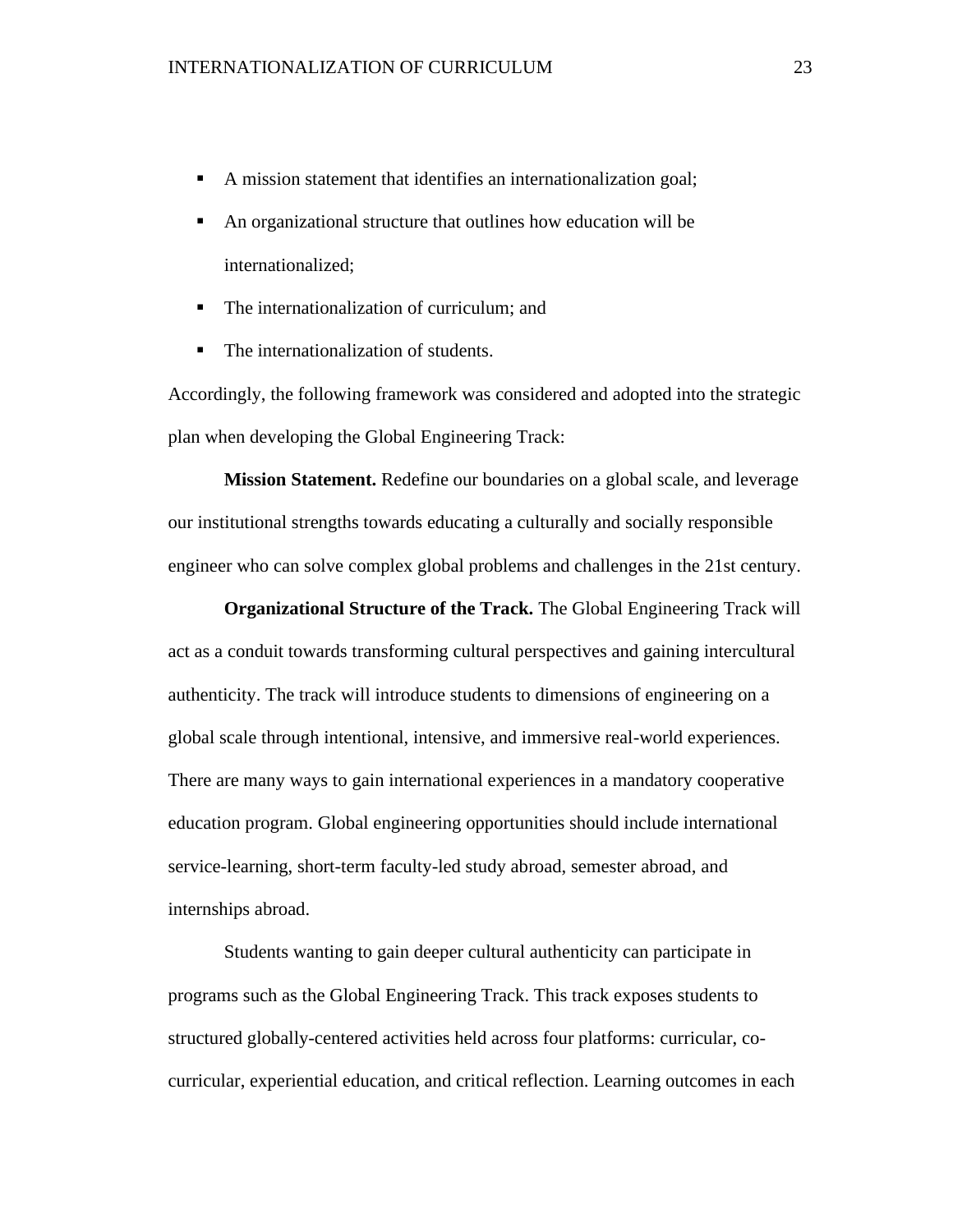platform develop intercultural knowledge and cultural skills towards becoming a more authentic global engineer. As students immerse themselves into a corresponding cultural experience or activity, their perspectives begin to change and are altered from prior stages, and solidified during the critical reflection stage.

**Curriculum.** Curriculum as an academic platform in the Global Engineering Track helps students become aware of inequalities and diversity on a global scale through academic courses. It anchors what Kishino and Takahashi (2019) see as a core opportunity for students to self-authorship their own global citizenship identity and foster an understanding of their social responsibility. Katula and Threnhauser (1999) caution that development using the platform of experiential education should not forget the impact of critical learning in the classroom. Accordingly, students in the track are required to pass a credit-bearing domestic or global diversity class-based course to fully broaden their understanding of cultural impacts on social and historical contexts.

**Co-curriculum.** Huang (2017) introduces a pragmatic approach towards the development of an activity-based program that promotes intercultural competence through co-curricular activities rather than pure traditional classroom teaching. Cocurricular activities, as defined by Huang (2017), represent those out-of-class activities that surround intercultural education. Activities can include but are not limited to, participating in an international festival, attending a foreign language debate, or an international symposium.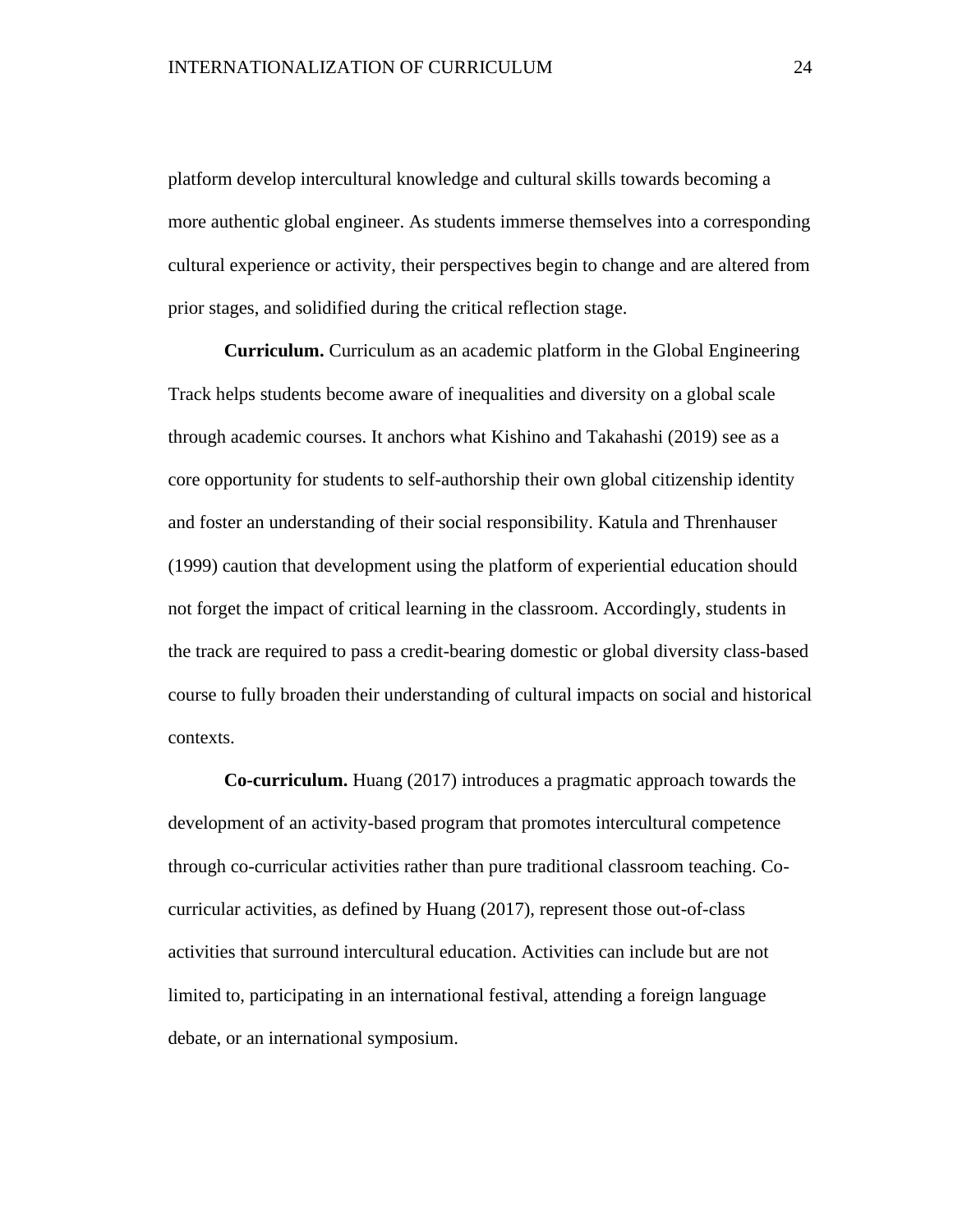Kishino & Takahashi (2019) describe co-curricular cultural activities as being interactions that facilitate engagement within diverse student bodies and organizations. The interactions provide students with an understanding of local-global issues and promote learning outcomes that will increase a student's awareness of their individual biases while allowing them to embrace and value differences.

**Experiential Education.** Experiential education presents the most impactful type of transformation on the student's cultural perspective. The track uses three formats: study abroad (both semester-long and short-term), international servicelearning, and international internships. All provide platforms from which students can develop intercultural competencies, but each one differs as to how the student gets exposed to the culture.

**Critical Reflection.** Critical reflection used in-class and in-country should be based on prompts that focus on relative content and introspective reflection. Faculty leading the reflection can help the students draw on a connection between the experience or activity and how each construct meaning for the student. Learning experiences allow students to construct meaning through critical reflection. Critical reflection provides students an opportunity to realize the inconsistencies held in their beliefs and act accordingly to restructure their assumptions concerning their world. Critical reflection is a process of changing our mind as we question held assumptions and beliefs; it is the most significant form of justifying our cultural limitations and reframing them to fit into our reference of the world (Mezirow, 1991; Taylor, 1998).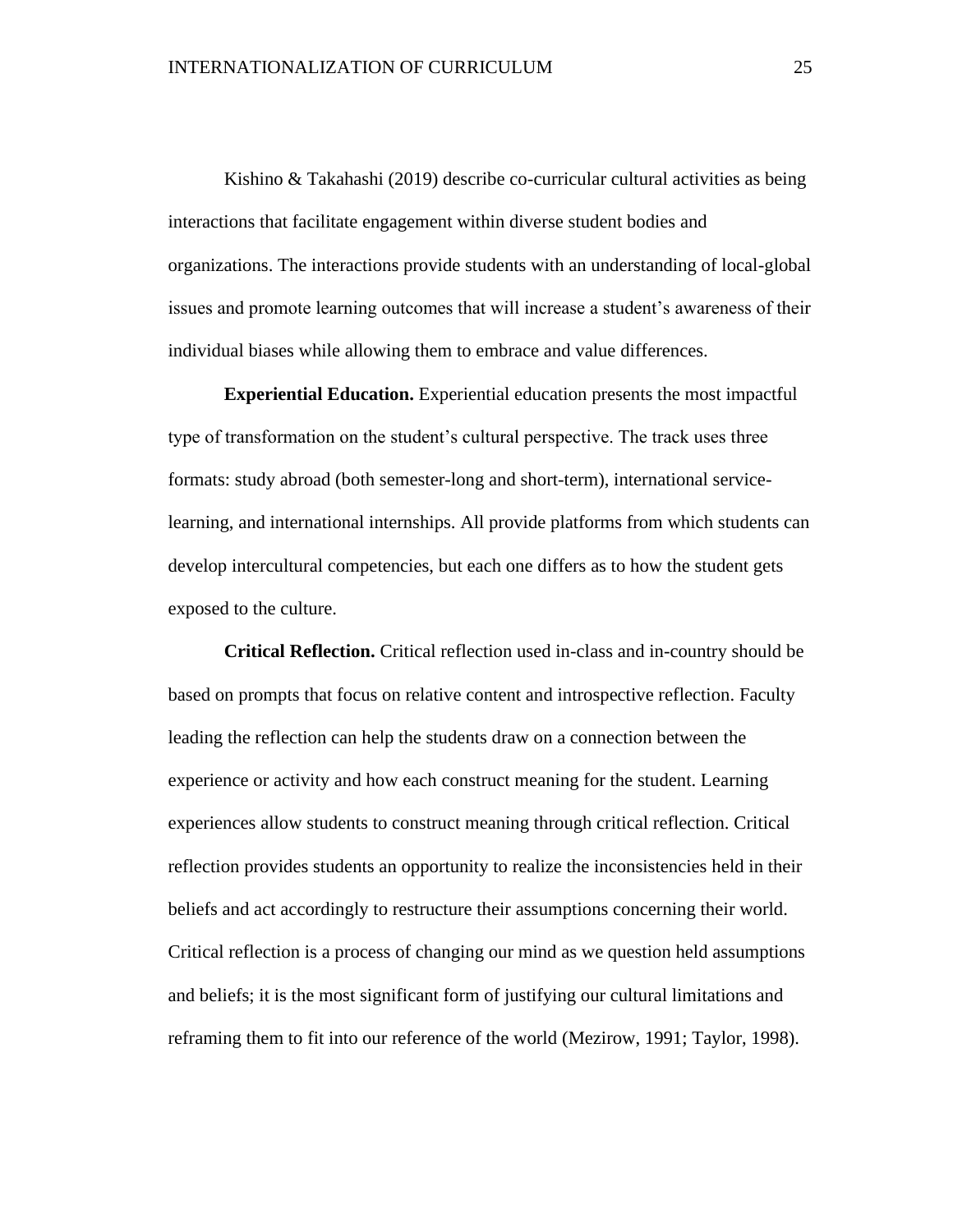As students critically self-reflect while crossing through the global track's cultural intersections, perspective transformation occurs while shedding light on held differences of culture. Taylor (1998) sums up this praxis concept with the statement that "action happens in concert with reflection," meaning transformative learning can only happen through "the practice of critical reflection, problem-posing, and dialogue" (p. 18).

Critical reflection is a way for engineering students to view and understand the meaning-making process and its intended outcomes. Strands of student development theories from Freire, Daloz, and Mezirow provide concepts as to how engineering institutions should look to shape global programs, constructing learning around transformation as development, consciousness-raising, and with a perspective change in mind (Dirkx, 1998). According to (Gabowski, Wearing, Lyons, Tarrant, & Landon, 2017), reflection is the review of the "transformative experience that leads to a shift in one's perspective, awareness, and world-view" (p. 7). The authors further contend that short-term global affordances provide students the opportunity to grapple with, reframe and reflect on their experiences that lead to change. This view is supported by Mcneill and Cox (2011) who propose that programs should engage their students in active critical reflection to support learning outcomes and be a part of an internationalization strategy.

Students may have to participate in co-curricular activities and international service-learning before taking globally-focused curricular courses due to their academic plan or vice-versa. However, at some point, the student will cross through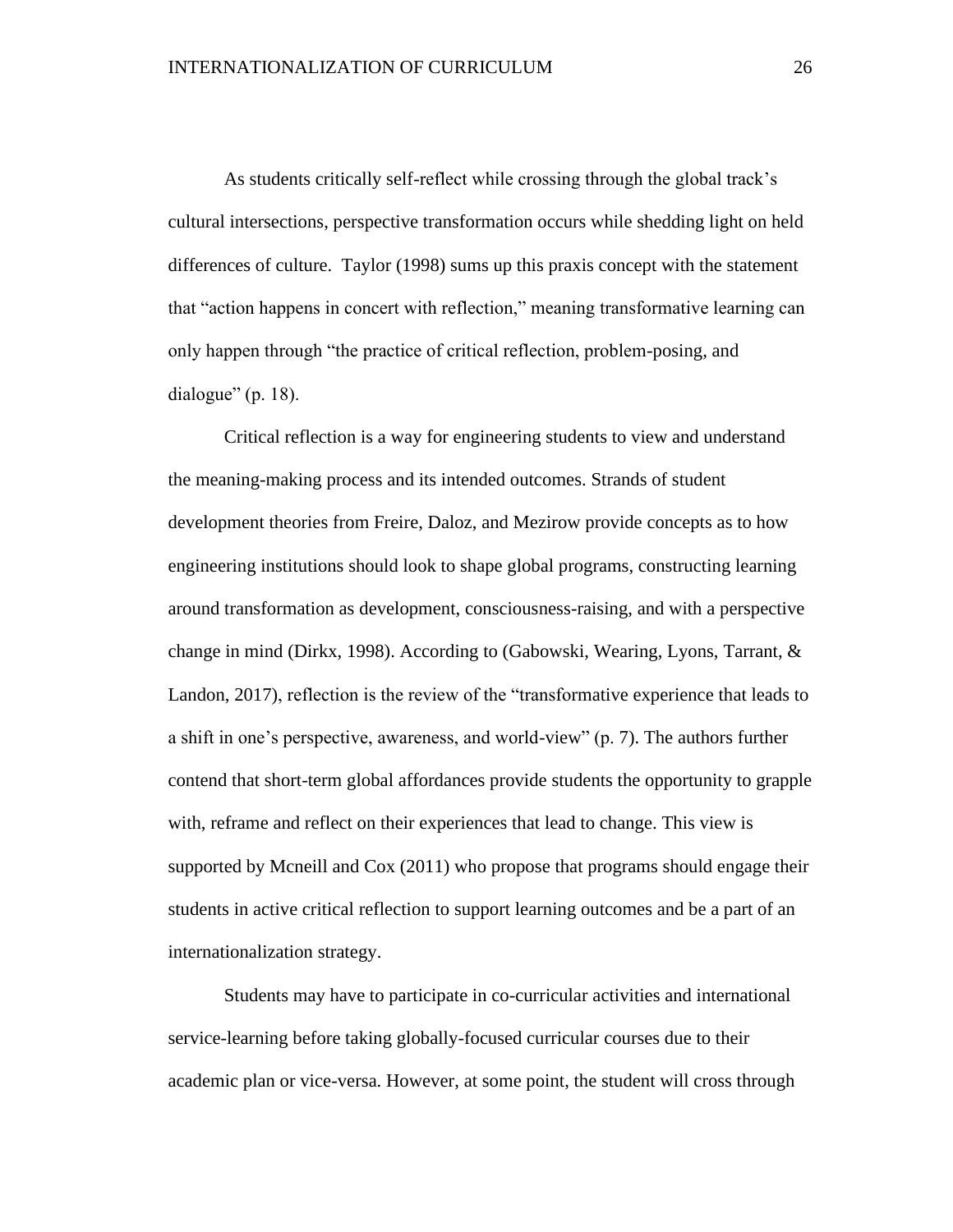all four of the cultural points in the Global Engineering Track and end up critically reviewing those experiences. Keep in mind that, individually, students will pass through the cultural intersections at varying rates and times in their approach towards becoming an authentic global engineering graduate.

**Internationalization of Curriculum.** One of the goals in program development was to create an awareness and appreciation for the need to internationalize the engineering curriculum. It is critical to have an awareness of changing culture in the school towards education abroad and find appreciation for its impact on student cultural outcomes. Parkinson (2007) urges colleges to have a suite of international programs from study abroad to programs that have no boundaries across the globe. The author acknowledges the demanding curricular in engineering and discards the requirement of a language component as it is often a barrier for engineering to participate in engineering education abroad. According to Parkinson (2007), a clear set of objectives should be in place as a prerequisite to determining the success of the program and whether or not the outcomes have been met. This objective-oriented approach Shetty and Rudell's (2002) study by adding to the program development plan in which the focus is on internationalization.

**Internationalization of Students.** Accordingly, the Global Engineering Track developed its own set of objectives that were based on specific outcomes from Brigham Young's program (Parkinson, 2007):

Students will: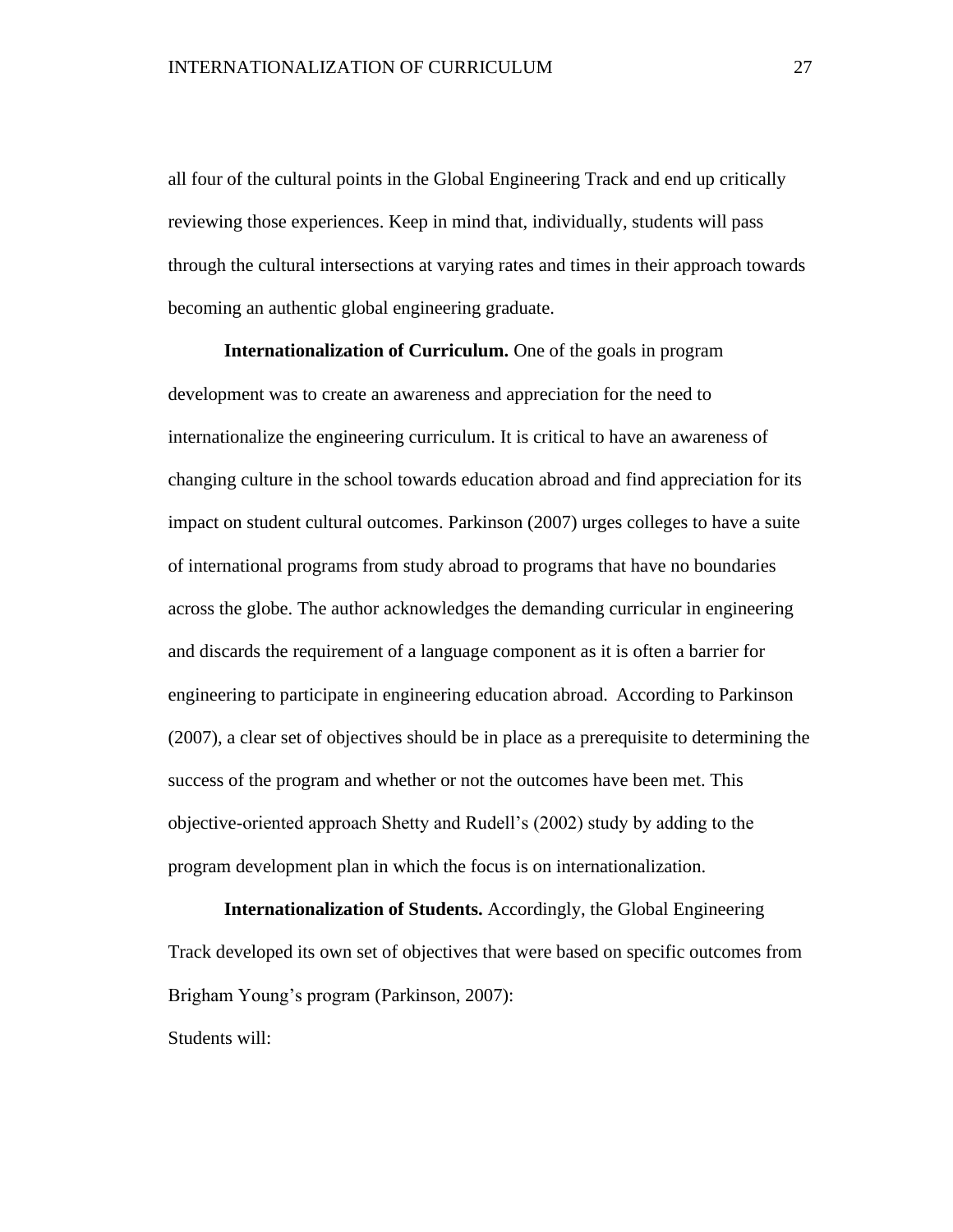- 1. Understand issues in engineering associated with global product development in different cultures and appreciate different approaches taken in product development needed to solve complex engineering problems.
- 2. Understand design strategies associated with the concept, engineering principles, developing products in a global environment, and prototyping with differing cultural structures and ways of knowing in mind.
- 3. Understand the challenges engineering faces in resolving issues across different countries and cultures, and understanding what processes are needed to address these challenges from an engineering standpoint.

The infusion of international perspectives through culturally themed lectures, cases, readings, and assignments is the most impactful method of developing international awareness and understanding (Shetty & Rudell, 2002).

**Application for Other Engineering Schools.** Although mandatory cooperative education in engineering is limited to a handful of institutions, some applications of this Action research study are fundamental components that can be considered across any internationalization strategy in engineering. To begin, engineering schools should recognize that globalization demands engineering schools to internationalize their curriculum, and do so with a sense of urgency as the pipeline of engineering is declining (Johnson & Jones, 2006). Second, engineering schools need to ensure that there are awareness and an understanding of how courses and programs can be infused with cultural components.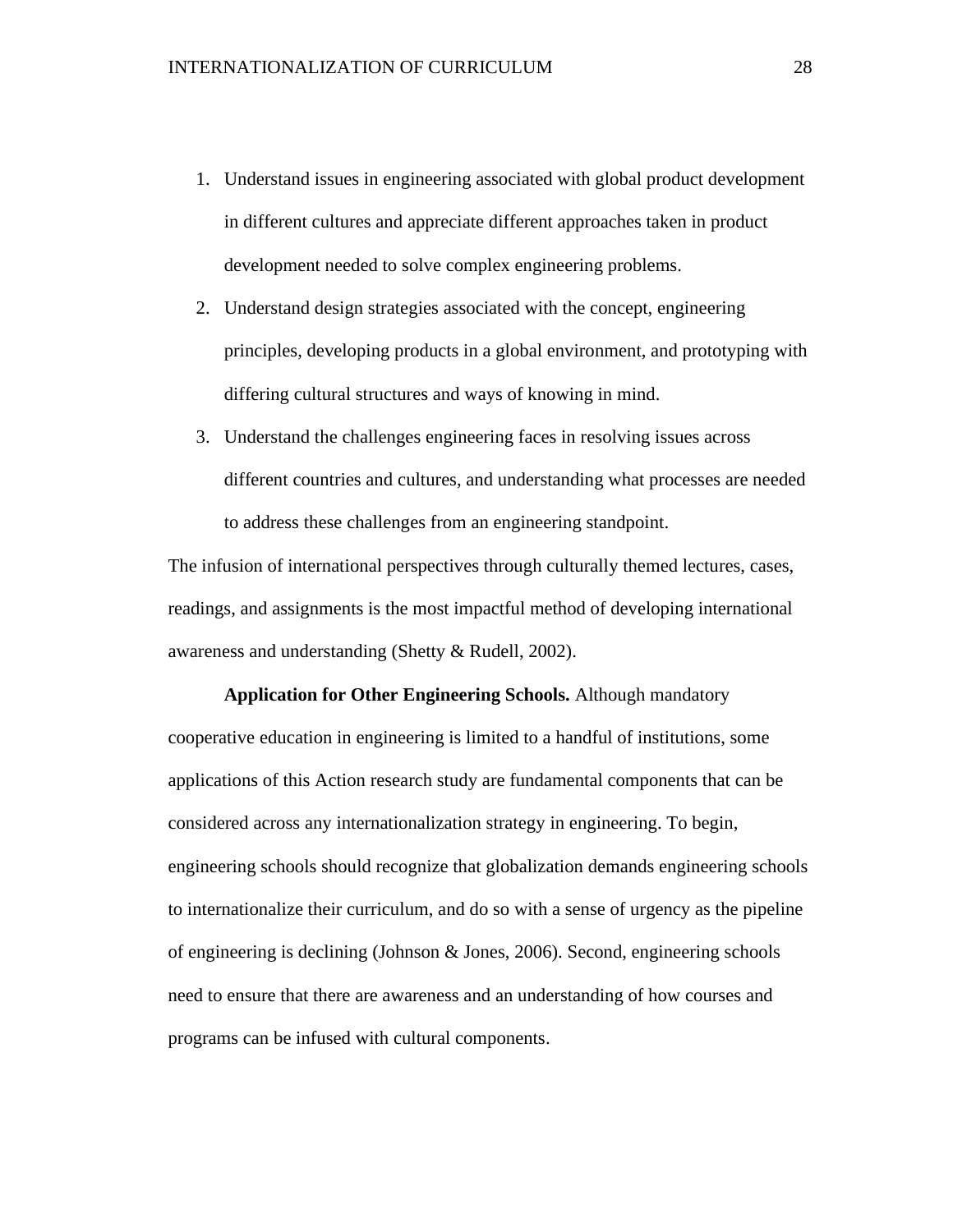According to Parkinson (2007), engineering schools must proactively develop global programs that are not only attractive to students but that convince them that international education is part of academic education and "a critical element of their education" (p. 10). Parkinson provides best practices examples that call for 1) using students who have traveled before to champion and recruit new students, 2) using industrial advisory boards to diffuse the innovation of education abroad among employers, and 3) using student advising as an initial recruiting point as they can encourage early planning and entry into global programs.

The Global Engineering Track adheres to these best practices as a Global Teaching Assistant position was developed as an inroad for students to become ambassadors of the global program and travel on faculty-led study abroad trips. Second, the Global Engineering Track was introduced to employers to share our common vision that graduate holds global citizenship. Finally, the Global Engineering Track embedded its program introduction into new student orientation and Freshman Fundamentals courses in collaboration with Academic Advising with the task of reaching students early in their curriculum planning stages. The program is based on the expectation that the learner critically considers and propose global solutions based on newfound engineering knowledge and competencies.

**Institutional Capacity and Opportunities for Growth.** From 2012 - 2020, only 24 undergraduate JB Speed School of Engineering students have participated in international internship activities. The number of international electives has increased slightly this past year with the development of two faculty-led study abroad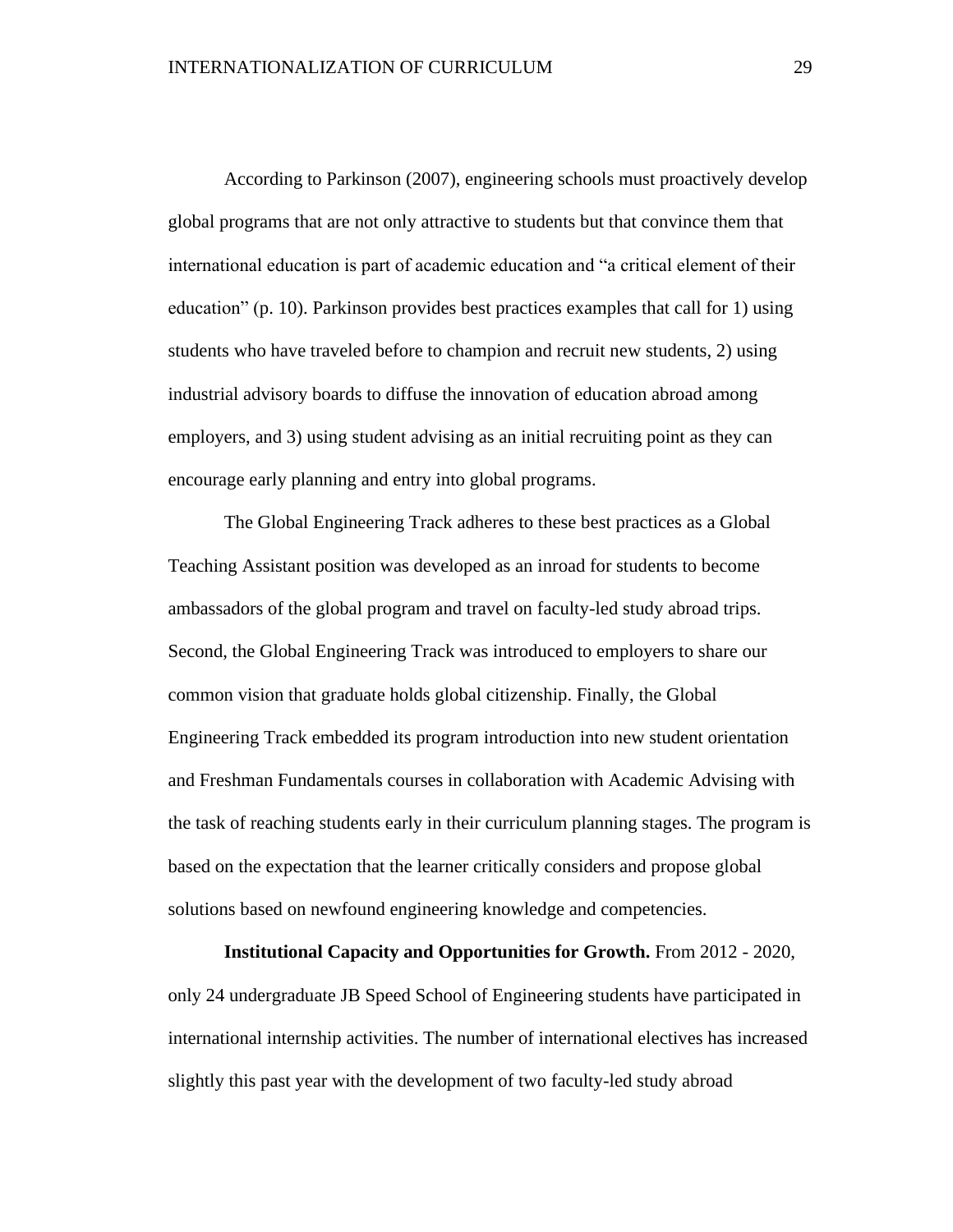opportunities in Peru and China. Through an IES Abroad Grant, JB Speed students were afforded the opportunity to expand their international experience in China, where there were no opportunities for engineering students. Given today's economic market as engineers, students at the JB Speed School of Engineering must have additional international opportunities that can truly provide them with cross-cultural experience and language exposure.

**Monitoring and Evaluation.** Huang (2017b) emphasizes the importance of performing formative and summative evaluations of program models. This evaluation is completed in the track to ensure desired certified cultural outcomes and adequate progress in learning. The Program Coordinator from the JB Speed School of Engineering will be in charge of the monitoring and evaluation process of the Global Engineering Track. In order to best manage this new program, the engineering school proposes an application process for engineering students seeking to travel abroad and participate in the track. International IQ measurements will be put into place to monitor student readiness. This process will also allow the school to gather information on participants and track the level of interest through the years by the number of applications received. Quarterly reports will be prepared and disseminated to highlight student activities and international expenditures.

Secondary, participant numbers will be verified through the International Office and registration records, as each participant will receive academic credit for their experience in the track. Additional indicators of success will include feedback from faculty, as well as the students' experience. Each student will complete a co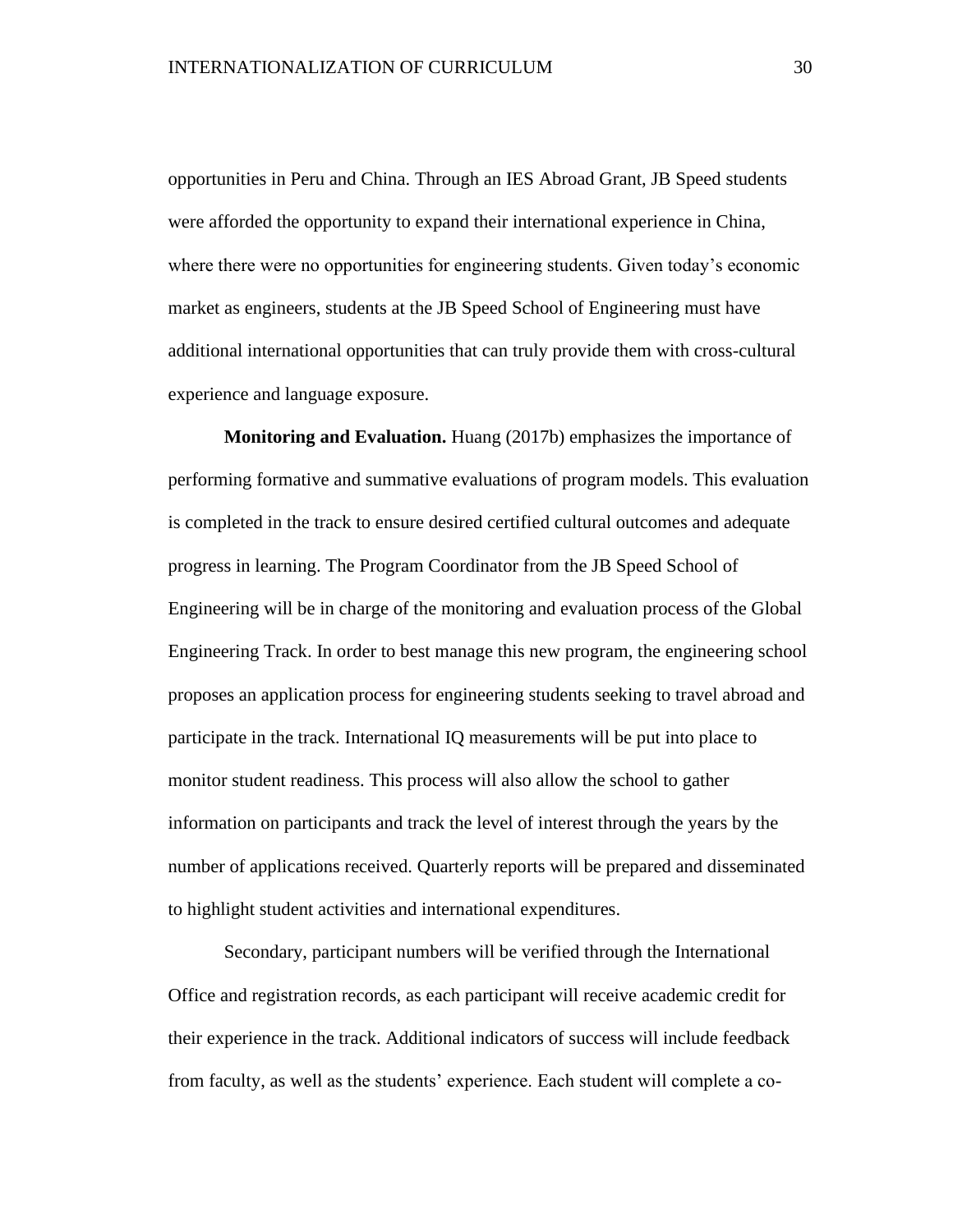op/intern report at the end of their semester-long study- abroad experience, which will be reviewed by a faculty member from the student's department to identify if the experience met ABET accreditation and academic criteria. This report will serve as a student's reflection on their experiential education.

**Sustainability Plan.** To develop a level of sustainability, the Dean of the JB Speed School of Engineering has agreed to support a scholarship program called Global Engineers, which will offer one-time scholarships for up to \$1,000 each, with a minimum of three scholarships available per year. The exchange program will be administered through the Engineering Cooperative Education and Career Development Office. Participating students must be enrolled in the Global Engineering Track at the University of Louisville, have a minimum GPA of 3.0, and be in good academic standing. In addition, to participate, students must have completed at least two of the three required co-op rotations or be eligible for advanced standing for two rotations. Preference will be given to students who are not native speakers of the language spoken in the country or region to which they intend to travel.

Students will complete a formal application to participate and a committee will choose the top 3-5 students to receive funding. The Dean will also work with our Development Office to identify potential donors that might have an interest in expanding international opportunities for JB Speed School students. Ultimately, the goal is to develop enough student interest that the global affordances can be replicated to incorporate further opportunities in other countries.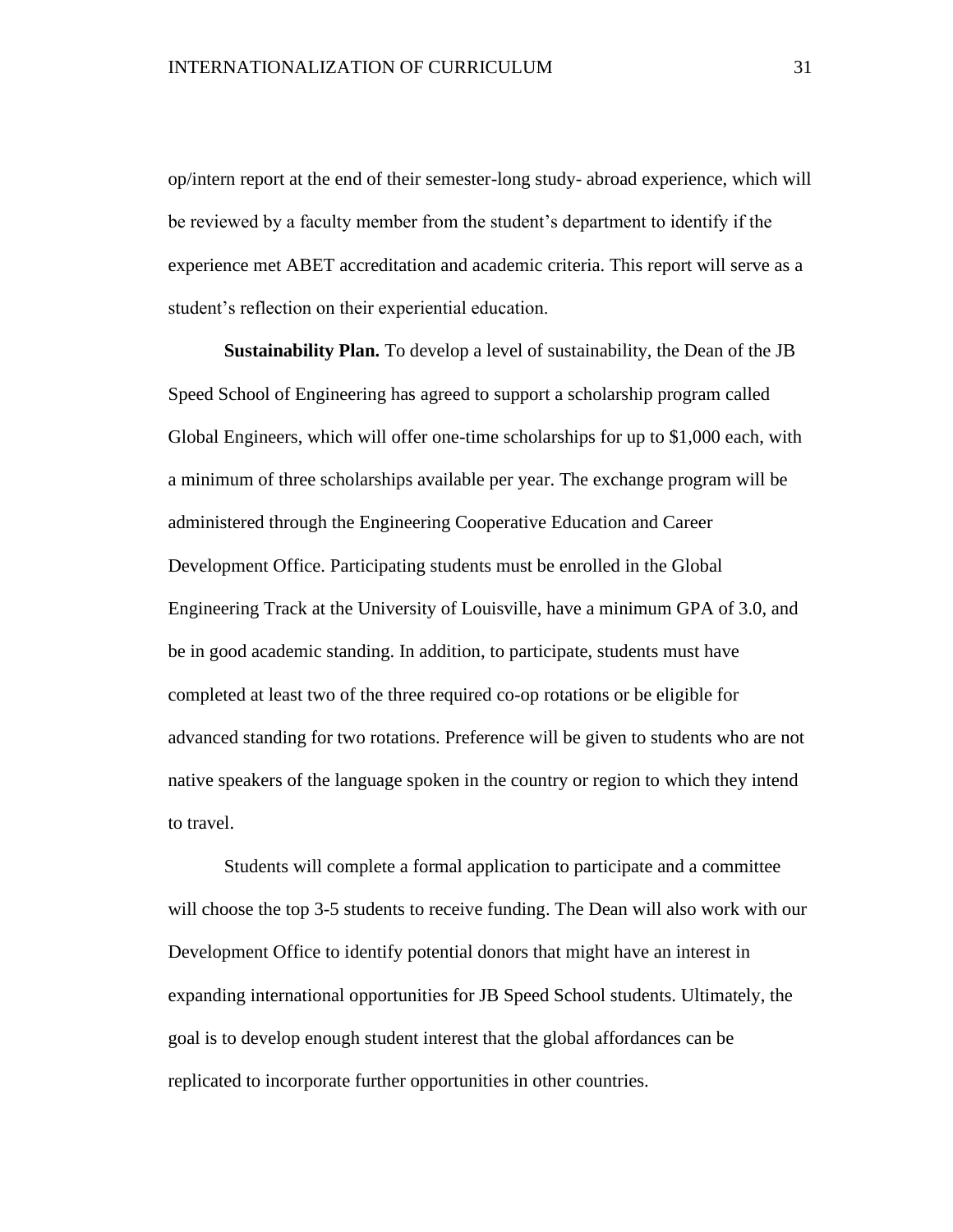**Challenges of Change in Culture.** Historically, only a small number of undergraduate engineering students have been able to participate in international education. In 2020, the university averaged 2,000 students in class across all majors and years of study. Of those, 84% of the 2013 freshman class came from the state of Kentucky, and upon graduation, approximately 74% of the graduates will accept a position within the region and never work or travel abroad. Using elements of experiential education for program participation, students in the track are able to engage in global engineering learning experiences that will enhance their ability to travel abroad, be employed internationally, and gain intercultural competencies. Part of the global track and internationalization initiative is to change the "domestic career" culture and provide pathways for engineering students to obtain an education abroad experience.

Global affordances expand an engineering student's cultural capital in realworld settings beyond the classroom and provide opportunities for engineering students to travel abroad. That challenge is finding room in an engineering curriculum whereby students can participate in global affordances without extending their time to degree. Bringle and Hatcher (2011) best define global affordances as a service in the track that offers "a course-based, credit-bearing, educational experience in which students (a) participate in an organized activity that meets identified community needs, and (b) reflect on the service activity in such a way as to gain further understanding of course content … an enhanced sense of personal values and civic responsibility" (p. 112).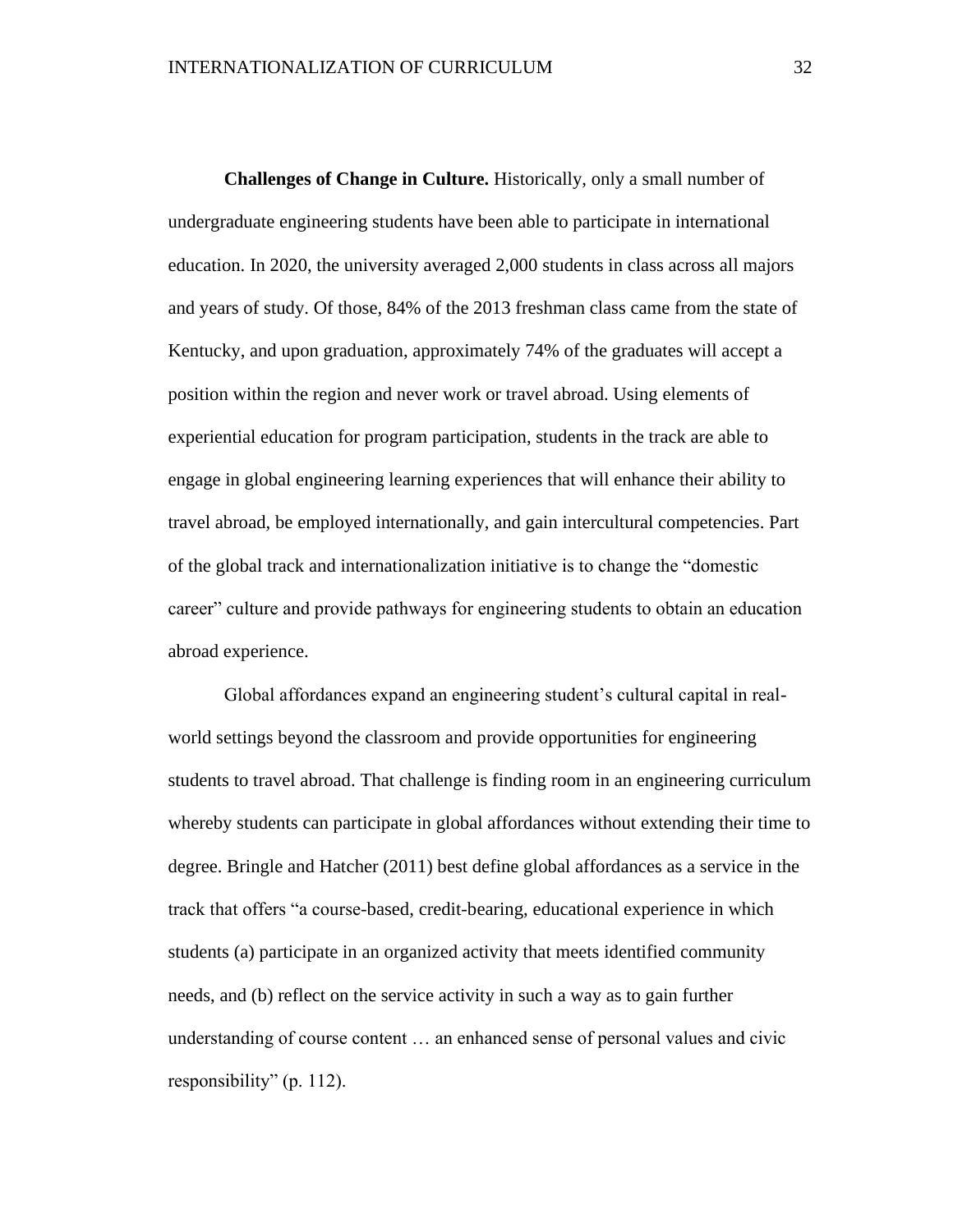Two major constraints prohibit engineering students from participating in the track. First, many students lack the funding necessary to attend a semester-long internship/study abroad program. There are very limited scholarships and students would need to take 6 credit hours to be eligible for federal financial aid. Without financial assistance, most students would not be able to participate. The second constraint is that students must overcome the inflexibility of the engineering curriculum and the mandatory co-op program. While there is much student enthusiasm for international experiences, lack of approved opportunities and scheduling conflicts prohibit students from taking advantage of international experiences. The confluence of a co-op within the global engineering track will alleviate these constraints.

**Strategies to Overcome Challenges of Change.** Developing an authentic global engineering student is a fluid process and requires the affordances of global opportunities. Engineering students enrolled at an institution that embeds mandatory cooperative education in a year-round engineering curriculum have little to no opportunity to participate in a global experience without extending their time to degree. The central tenant of this action research study is the development of a Global Engineering Track that provides intentional and structured global opportunities without extending time to a degree beyond four years.

One core experiential education offered in the program is the ability to substitute a mandatory co-op rotation with a semester-long study abroad. This is a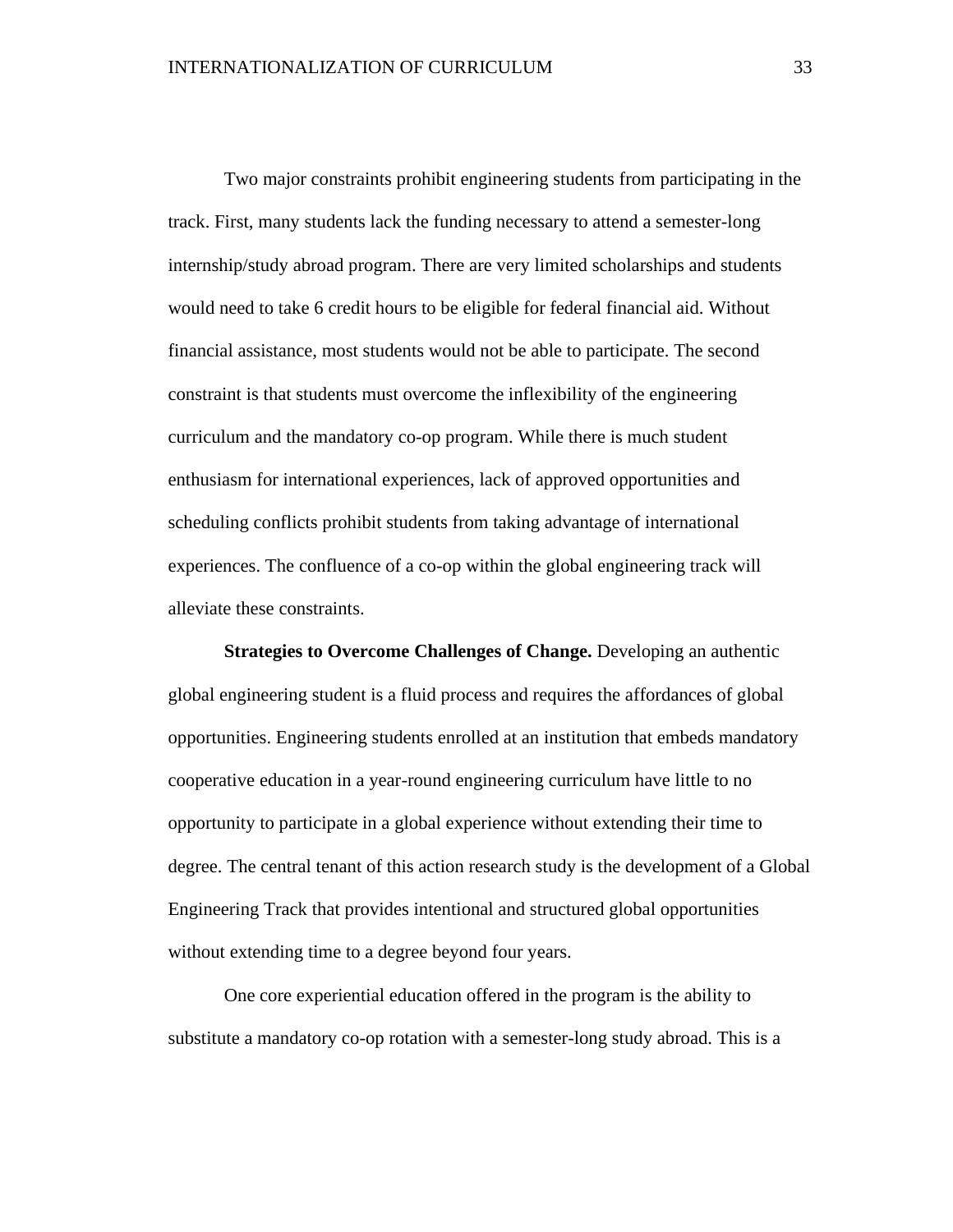culture change as engineering students have not had global affordances made available in attempts to internationalize their curriculum.

The challenge facing engineering students, according to Blumenthal and Grothus (2008), is fitting in a semester abroad in a tight engineering curriculum, even more so when mandatory cooperative education is involved. The Global Engineering Track faces the challenge of changing a 95-year-old culture where international education has not been a part of the curriculum; as such, programs were not formally developed to house education abroad. As such, institutions trying to build a case for driving change in their education abroad strategies should look at aligning cultural intersections with related learning outcomes. These outcomes should not only produce desired cultural capital but should leverage intercultural knowledge from lived experiences towards developing high-performing global citizens.

At the heart of this strategy is having a track that not only closes the barriers that engineering students face in pursuing education abroad, but that is pragmatic in its efforts while empowering the ideas of internationalization. The Global Engineering Track is seen as evolutionary; it requires resources, administration, and capacities to develop global engineers. This solution can only come about through the strategic diffusion of an innovative global track that lives in a mandatory cooperative engineering education curriculum. In its change efforts, the track also has reiterated its larger sense of meaning, one that holistically adds value along multiple cultural stages which plays a role in developing an authentic global engineering graduate.

**Why were this capstone and related strategies selected?**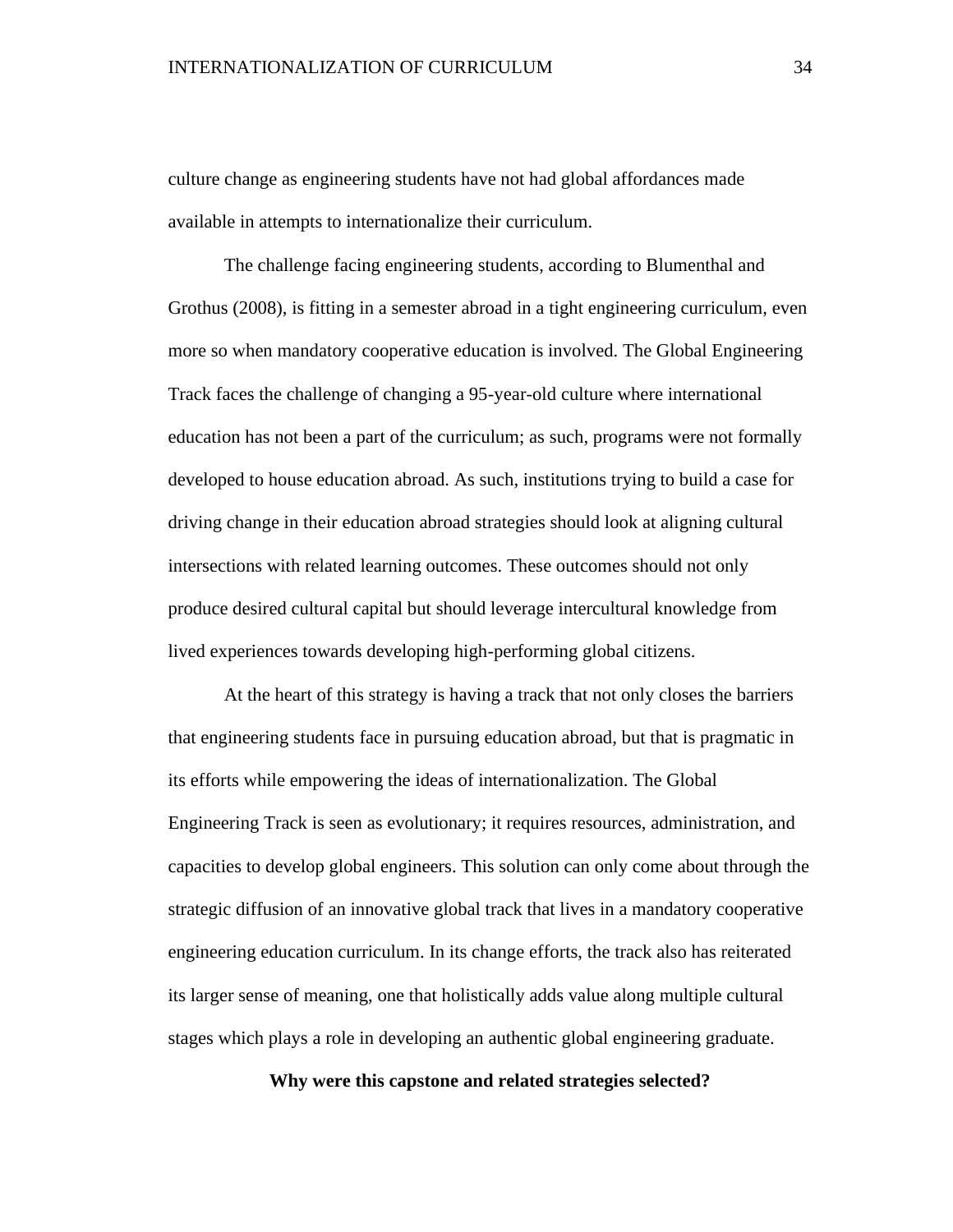**International Engineering Education Models**. This researcher examined a Global Engineering Track as an international engineering education model for developing outcomes of intercultural authenticity in engineering students. The track format offers an opportunity for engineering students to participate in international engineering education despite the constraints of a mandatory cooperative education program. In examining engineering education abroad programs across other engineering schools with global components, a mix of the common core curriculum, activity-based experiences and education abroad approaches were found that share similarities with the Global Engineering Track. Since the track is still in its infancy stages, almost all of the programs examined represented a wider spectrum of global opportunities and were more comprehensive in scope.

In 2007, Parkinson reported a survey of engineering study abroad programs already in place that focus on the type of programs and best practices. Huang (2017) adds to this study by proposing a four-model pattern of co-curricular activity-based stages towards intercultural competence. Shuman, Besterfield-Sacre, and McGourty (2005) argue that design projects need to be a part of a global program model in order to encourage the teaching of professional skills while still reinforcing core technical engineering skills. A review of exemplary study abroad and global programs by Parkinson (2007), as well as a review of leading engineering programs with mandatory cooperative education revealed linear approaches towards the internationalization of curriculum exists in program structures.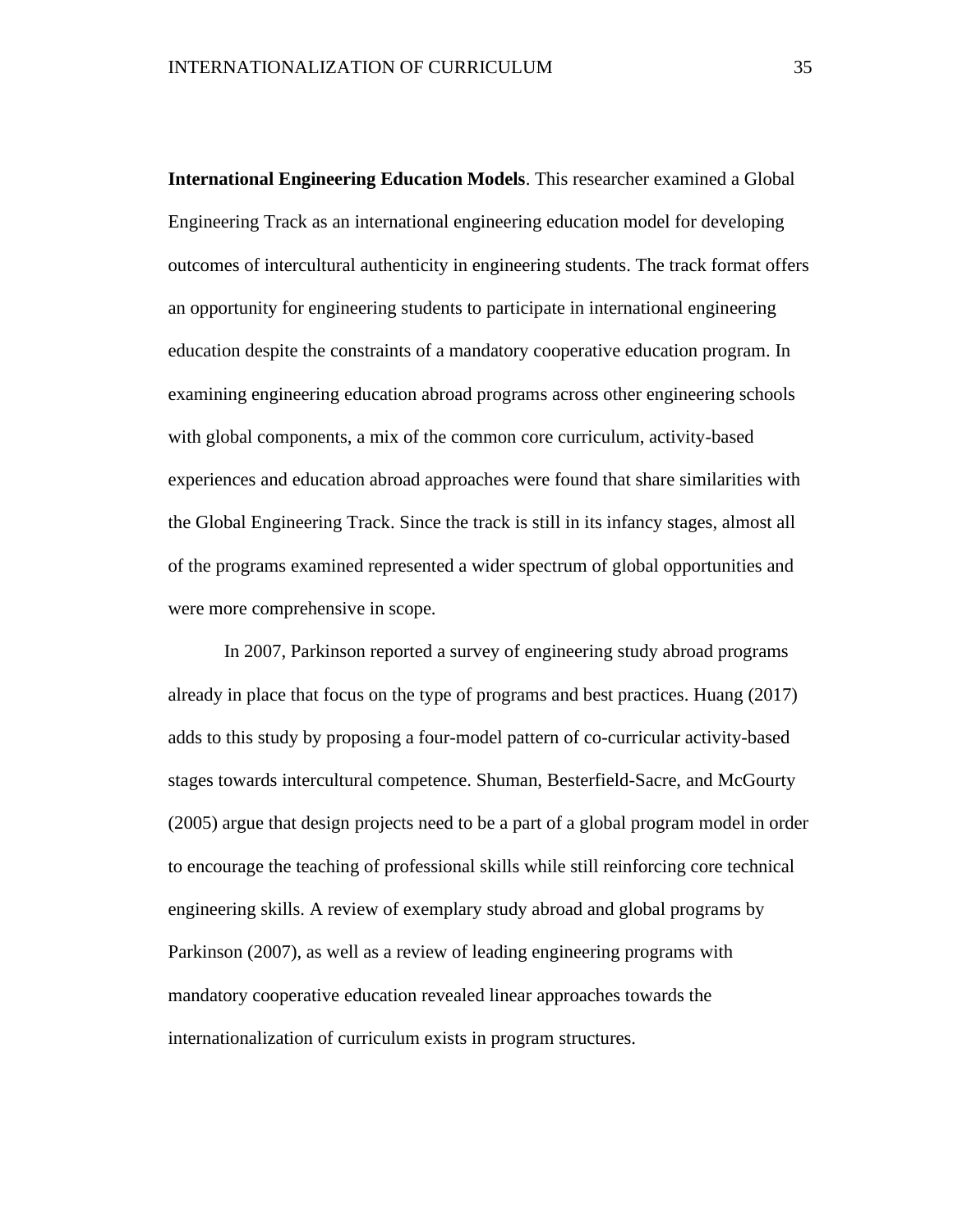It is important to acknowledge that ABET engineering criteria for accreditation direct engineering schools to require engineering students to have a broad understanding surrounding the impact of engineering solutions in a global context. This requirement was first introduced in 1997 and is outlined in ABET Criterion 3, outcomes 1-7. Table 1 presents a categorization of global engineering programs (Parkinson, 2007; Shuman et al., 2005) that connect ABET professional skills with global context and center them on four stages of curriculum (CU), cocurriculum (CC), experiential education (EE), and critical reflection (CR) in the Global Engineering Track. Even though most programs have a wide variety of requirements, all do provide outcomes of global orientation across at least one and even multiple cultural intersections in some format or title.

Table 1

| r ormais                   |                                          |               |
|----------------------------|------------------------------------------|---------------|
| Institution                | Program                                  | Format        |
| University of Louisville   | <b>Global Engineering Track</b>          | CU-CC-        |
|                            |                                          | EE-CR         |
| University of Rhode Island | <b>International Engineering Program</b> | CU-CC-        |
|                            |                                          | EE-CR         |
| Lehigh University          | Global Citizen Backpack Program          | CU-CC-        |
|                            |                                          | EE-CR         |
| <b>Purdue University</b>   | Global Engineering Minor (GEARE)         | CU-CC-        |
|                            |                                          | EE-CR         |
| University of Cincinnati   | Joint Engineering Co-op Institute        | CU-CC-        |
|                            |                                          | EE-CR         |
| Duke University            | Global Development Certificate           | <b>CU-EE-</b> |
|                            |                                          | <b>CR</b>     |
| Worcester Polytechnic      | <b>Interactive Qualifying Project</b>    | <b>CU-CR</b>  |
| University of Colorado     | $Global + Co-op$ Track                   | <b>CU-EE</b>  |
| Georgia Tech               | Minor in Leadership Studies              | <b>CU-EE</b>  |
| University of Michigan     | International Programs in Engineering    | <b>CU-EE</b>  |

*Comparison of International Engineering Education Program Models and Learning Formats*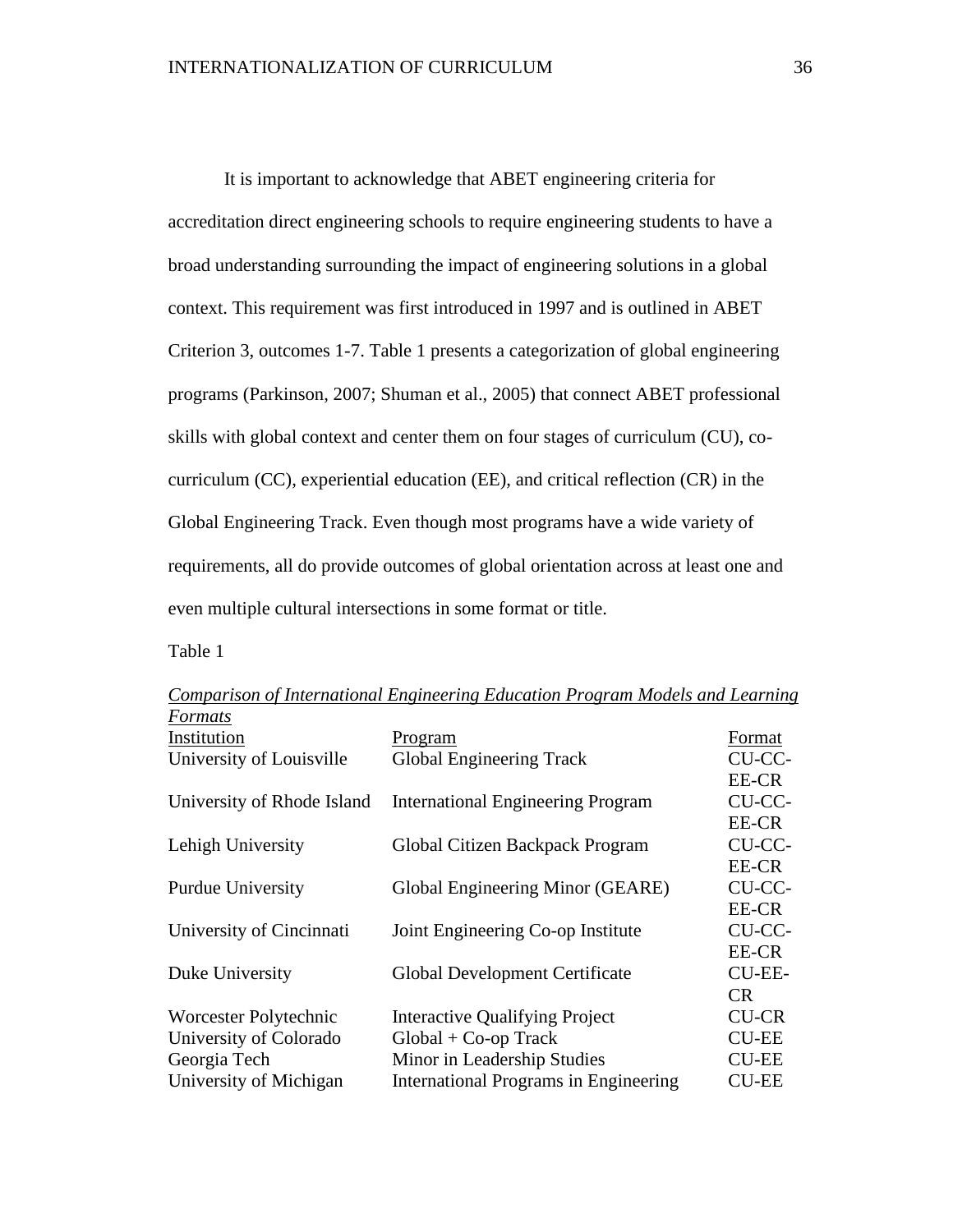| University of Pittsburgh   | Plus 3                            |  |
|----------------------------|-----------------------------------|--|
| <b>Stanford University</b> | <b>Global Engineering Program</b> |  |

The programs reviewed have internationalized their curriculum in formats similar to the Global Engineering Track in that they rely on a multitude of formats of study abroad, global internships, extended field-trips abroad, and international competencies to foster intercultural awareness in order to change engineering student's cultural perspectives. Shuman et al., (2005) present in their research the University of Rhode Island as a proto-type model for integrating the international experience into a five-year engineering education degree. The model is innovative, as it combines engineering with a language degree centered on a global and social context. Their program, like many others examined, does not have the challenge of embedding mandatory cooperative education into their academic semester rotations which leaves room for a broader spectrum of program types and participation.

**Internationalization of Curriculum**. The internationalization of curriculum is not a new concept in higher education. It has been a strategy dating back as far as the 16th century as a way to preserve cultural and diverse dignity while preparing students for a global world and a society of multiculturalism (Clifford & Montgomery, 2015; Grainger et al., 2015; Leask, 2013). The internationalization of curriculum is broad in scope, lacking clarity in definition, and presents multiple challenges being integrated into the engineering curriculum. In the U.S., internationalization of the curriculum towards graduating globally competent students is taking place, but slowly, particularly in engineering. This slow pace presents a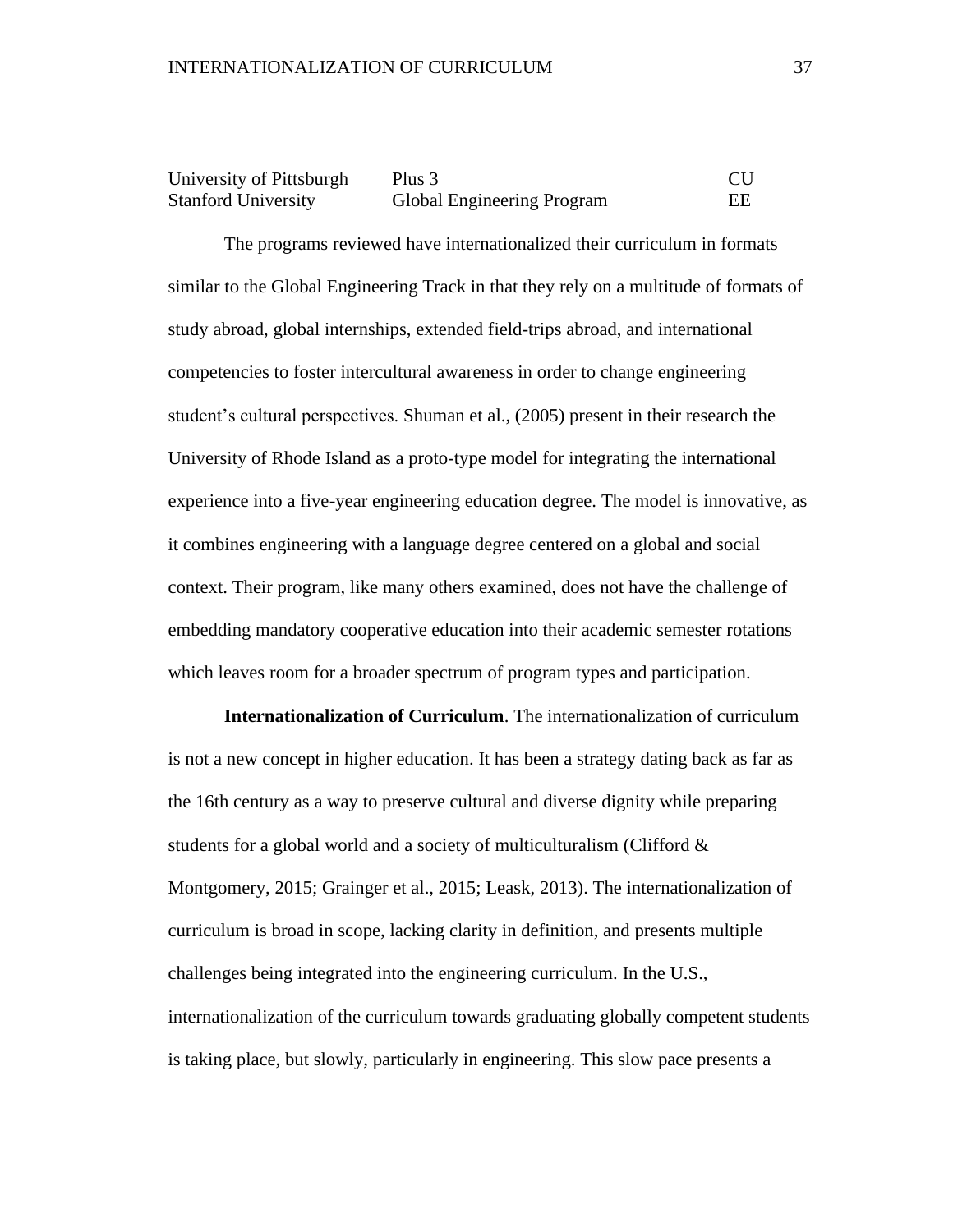complex formula for institutions seeking to design course content and program affordances in engineering to promote what Bennet called "global souls" (as cited in Wagenaar & Subedi, 1996, p. 72).

According to Deardorff et al. (2012), the context for defining internationalization of curriculum centers around the ability to provide content and experiences that engage students towards thinking about how a global environment requires global thought in order to develop international perspectives. The authors define the role internationalization of curriculum as holding "interest in producing globally competent graduates capable of understanding and functioning in a complex and interconnected world" (p. 6). The internationalization of curriculum requires integrating, rather than adding, new content in the attempt to embed international perspectives, ideologies, and processes into the curriculum. Institutions are held accountable for the internationalization of curriculum as they look for ways to embed culturally centered activities and global experiences into an already tight engineering curriculum.

With this need in mind, Tarrant, Rubin, and Stoner (2014) argue that it is an inherent responsibility of higher education to ensure that internationalization of curriculum takes place in order to foster global citizenship, improve employment opportunities, and heed the call and importance of graduating globally-minded students. Durbin agrees (as cited in Tarrant, Rubin, and Stoner, 2014) that "it is the responsibility of the American educational system to engage students in global education" (p. 142). Lilley, Barker, and Harris (2017) add that universities are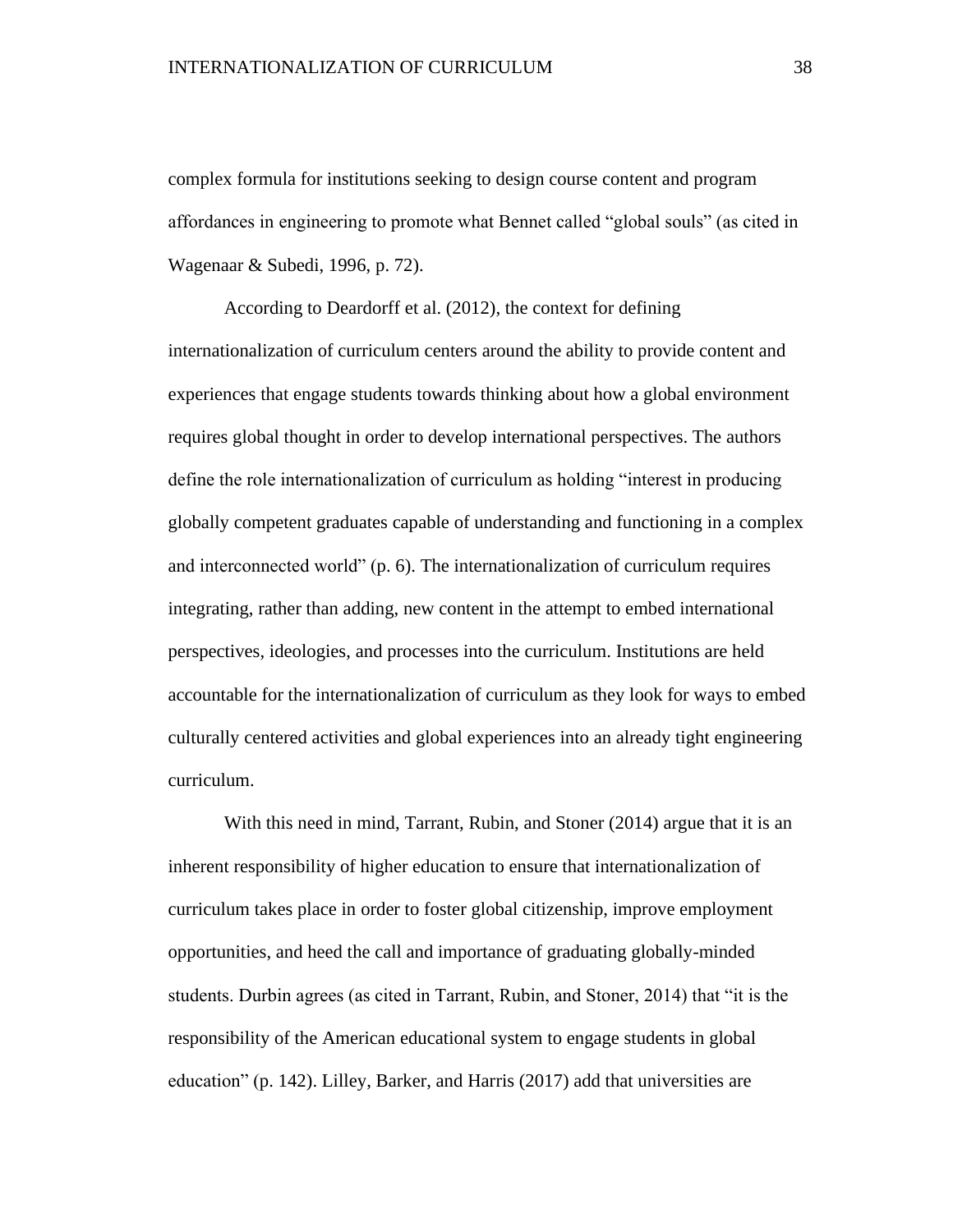responsible for educating and graduating socially responsible global citizens, while Patel and Lynch (2013) contend that higher education "must take responsibility for providing potential graduates with opportunities to become active citizens in a turbulent global economy" (p. 225).

**Importance in Engineering.** Internationalization is a challenging process in engineering, but it is necessary to respond to the effects of globalization (Deardorff et al., 2012). Globalization, as defined by Raby (2007), is a process of transforming the views of students to those that appreciate unique cultures. The author postulates that the development of literacy is pragmatic in nature and should include a context for learning wherein people "begin to think international and intercultural terms" and this development should be used as a pedagogical form to prepare graduates to "live, work and transact in our global world" (p. 58). Madeline Green offered several reasons as to institutional responsibilities for internationalization which include preparation for global citizenship and workforce, enhancing institutional prestige, generate revenue, and therein increase in international understanding (Roberts, 2015).

According to Clifford and Montgomery (2015), the internationalization of curriculum in the form of short-term study abroad can be used to promote selfunderstanding while leading to changes in one's perception towards others' beliefs and behaviors. Arising from intentional purposeful experiences, meaning-making as a domain of existentialism provides a way for one to challenge perspectives, reframe assumptions, and transcend considerations of culture and social justice. Meaningmaking is important to understand as it is a key outcome in the process of change in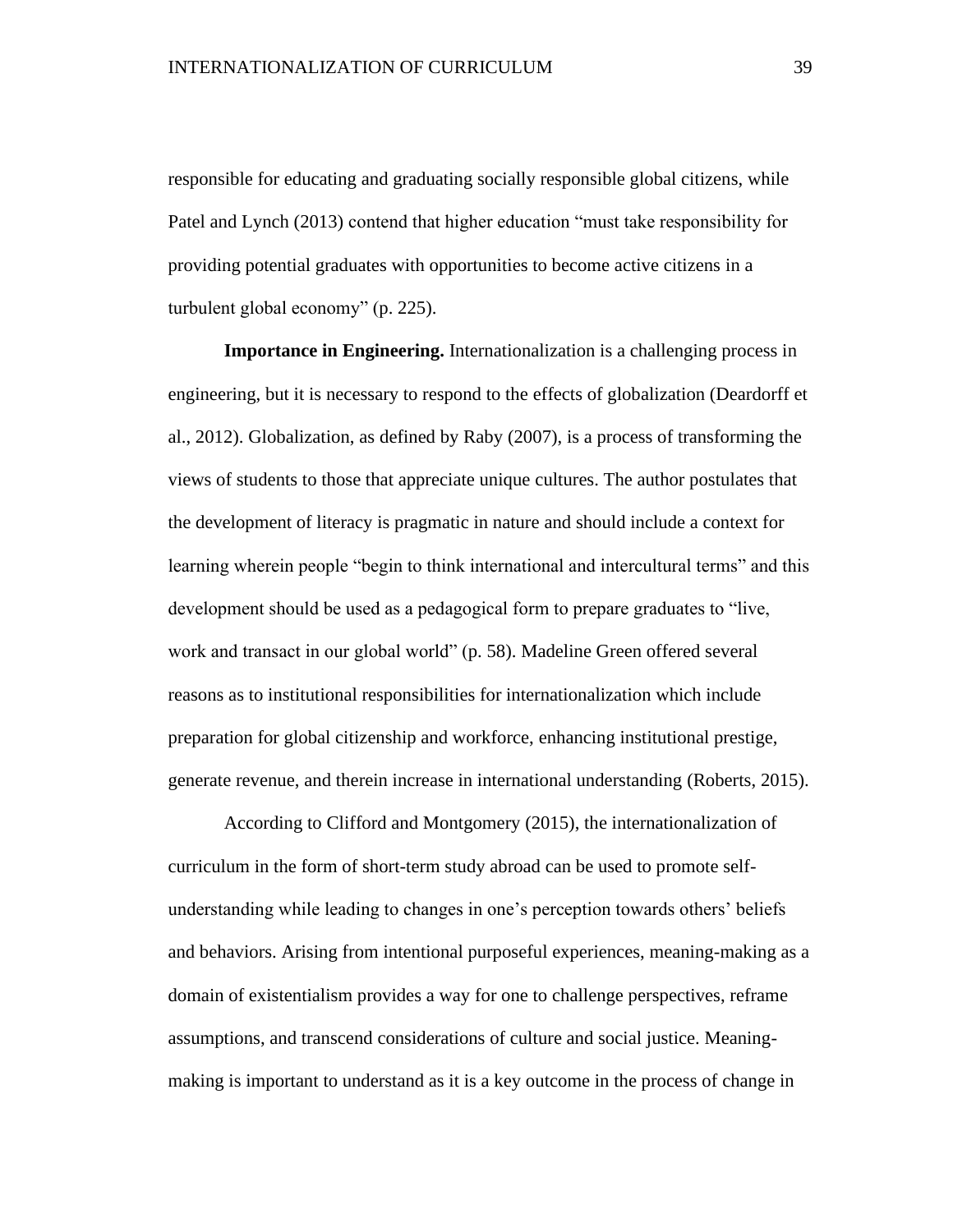the Global Engineering Track due to its use of critical reflection to promote "sociocultural readiness" in students and stakeholders alike towards becoming a global citizen.

The Oxfam Development Education Program presents a definition of global citizenship. They delineate the traits of a global citizen as:

someone who is aware that they play a role as a citizen in the world, places value in diversity, understands that external factors (economics, politics, etc.) play a role in how the world works, participates in the world, and seeks to both understand and be held accountable for their actions. (Oxley & Morris,

2017)

This definition parallels what the Global Engineering Track deems as reconceptualizing the outcomes of learning through transformative learning. Deardorff et al. (2012) contend that internationalization is used to educate students towards being able to function in a globally integrated economy and needs to be used to develop global citizenship with a lens aimed at adjusting cultural perspectives. The track provides a pathway for students to participate in global activities such as studying abroad, international service-learning, foreign language, and international degree programs that lead to the development of a global citizenship lens.

Partnerships abroad are another form of internationalization and require a commitment to all parties, being grounded in social justice and towards the improvement of educational opportunities for all students. Social justice should be seen as a moral attempt to shape equality within a social context in education abroad,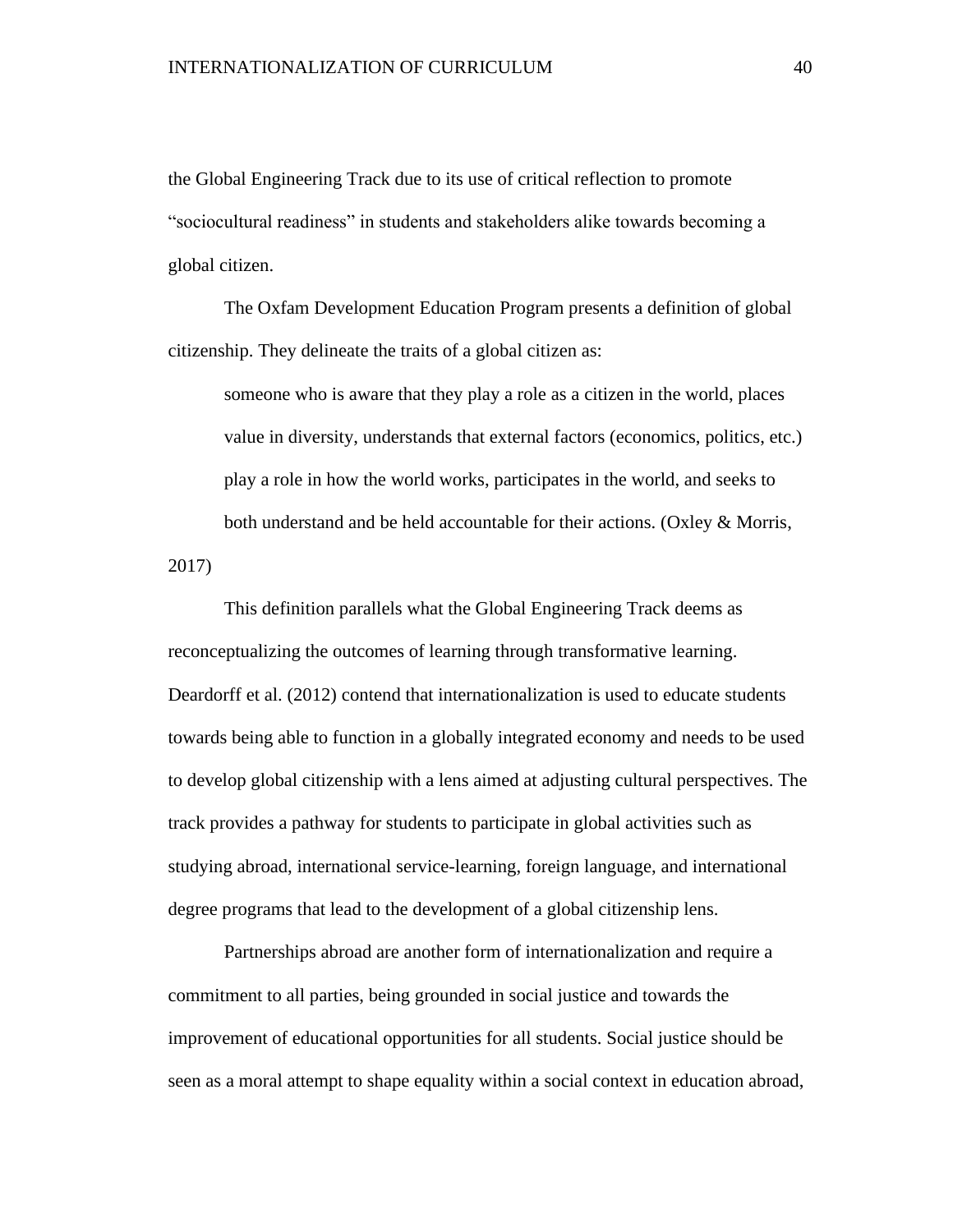as it moves perspectives across cultures. Roberts (2015) points out that "in partnerships where the host culture has different standards of hospitality or luxury, it is very important that facilities and programs reflect the sensibility of the local environment" (p. 13). This distinction expresses how good stewardship of resources needs to be addressed when internationalizing the curriculum and how the environment of the program can influence a partnership model.

Of course, the need for internationalization of curriculum in engineering is not self-evident, and the question of why this shift is crucial is important. Commander, Zhao, Gallagher, & You (2015) posit that "one reason internationalization of curriculum is especially important is the increasing demand for hiring individuals who can work with people from different cultures" (p. 365). This demand leans towards the development of intercultural competencies that include an understanding of globalized perspectives and relevant real-life experiences. However, building a globally responsible academic curriculum can be challenging as higher education has been slow to respond to the call. Clifford and Montgomery (2015) assert that the internationalization of higher education at most universities is slowly beginning to adopt change. Institutions are becoming committed to global citizenship using pedagogic approaches in the curriculum that include study abroad and a departure from ineffective ethnocentric models of learning.

The centrality and importance of internationalization of curriculum within higher education arrive as a response to the globalization of society, as well as an avenue to help centralize international perspectives towards new teaching and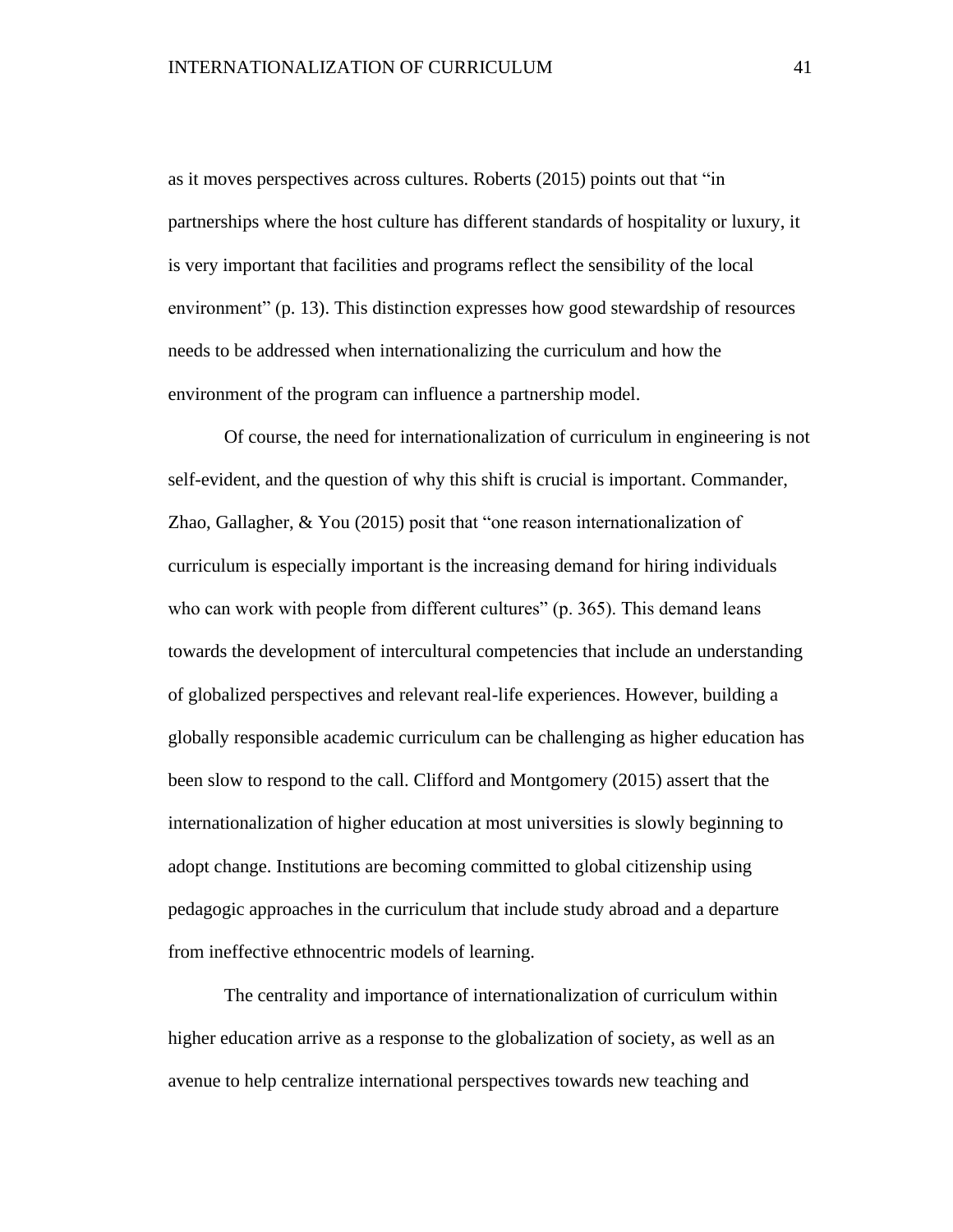learning approaches. There are many pedagogical models that can be used towards the internationalization of the curriculum. Global academic programs, international internships, study abroad (short-term and semester), international service-learning, and academic international partnerships are all aspects of how an institution can integrate cultural aspects into teaching, learning, and research (Deardorff et al., 2012; Jibeen & Khan, 2015).

One approach piloted at the University of Louisville, JB Speed School of Engineering was a Global Engineering Track. This track is framed around a mandatory cooperative education curriculum that requires students to participate in three semesters of cooperative education, rotating academics, and cooperative education each semester. As a form of internationalizing the curriculum, engineering students in the track can substitute one of the mandatory cooperative education semesters with a semester abroad.

New initiatives like the Global Engineering Track are aiming at developing intercultural competent graduates. This development occurs despite the contexts of mandatory cooperative education. Regardless, this push for intercultural competency is an important step for engineering schools, as developing globally minded students requires them to not only understand others but have a "sense of their own role as a world citizen" (Clifford & Montgomery, 2014, p. 50). This shift requires changes in global perspectives through experiential education and globally focused activities such as study abroad. Tyran (2017) concluded that travels through education abroad programs, formalized curriculum, and co-curriculum activities assist students in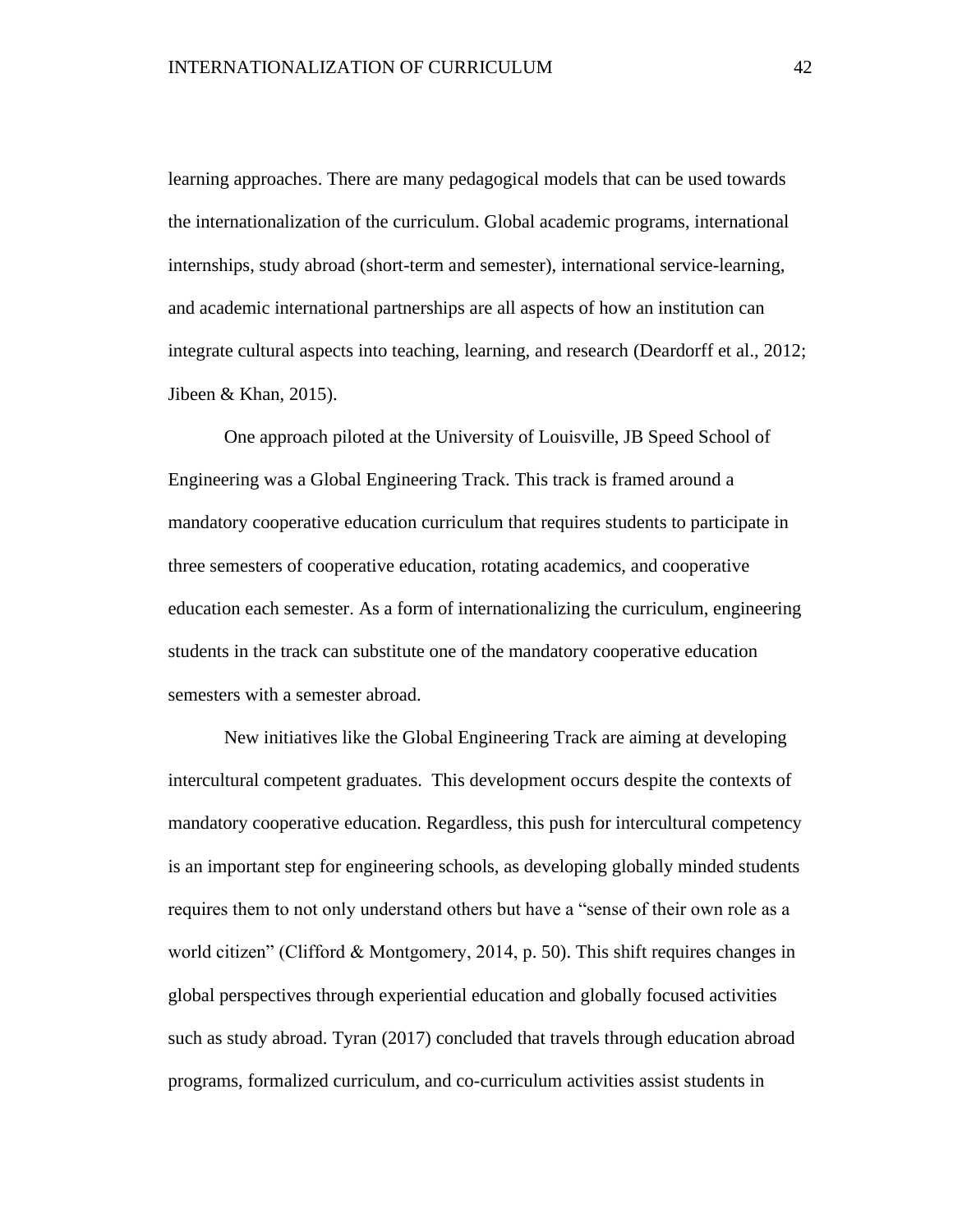gaining understanding and enhancing global citizenship. Unfortunately, many engineering graduates rarely have sufficient exposure to international experiences. Limited engineering global perspectives and a lack of real-world experiences justify a reason for the internationalization of curriculum to take place.

Internationalization of higher education has become a commodity as university rankings and the recruitment of international students act as a means to generate revenue rather than educate (Svensson & Wihlborg, 2010). Svensson and Wihlborg (2010) further note that the curriculum has been piecemealed to reflect internationalization in what is referred to as an "infusion approach." This approach takes place when institutions begin integrating curriculum into their institution's program. Two options, at-home, and cross-border internationalization illuminate how institutions can become engaged in international education. Jibeen and Khan (2015) consider internationalization as a form of exchange between those who know and those who seek knowledge using international educative initiatives.

Internationalization in higher education can include globally-focused curricular and co-curricular activities. Internationalization can also include global affordances such as study abroad, international internships, and global research. Jibeen and Khan (2015) consider these formats a global trend in which an exchange takes place through agreements and collaborative efforts between universities. In an effort to internationalize curriculum in education, strategies should include oncampus and off-campus activities that infuse cross-cultural concepts, theories, and global perspectives into their academic programs (Raby, 2007).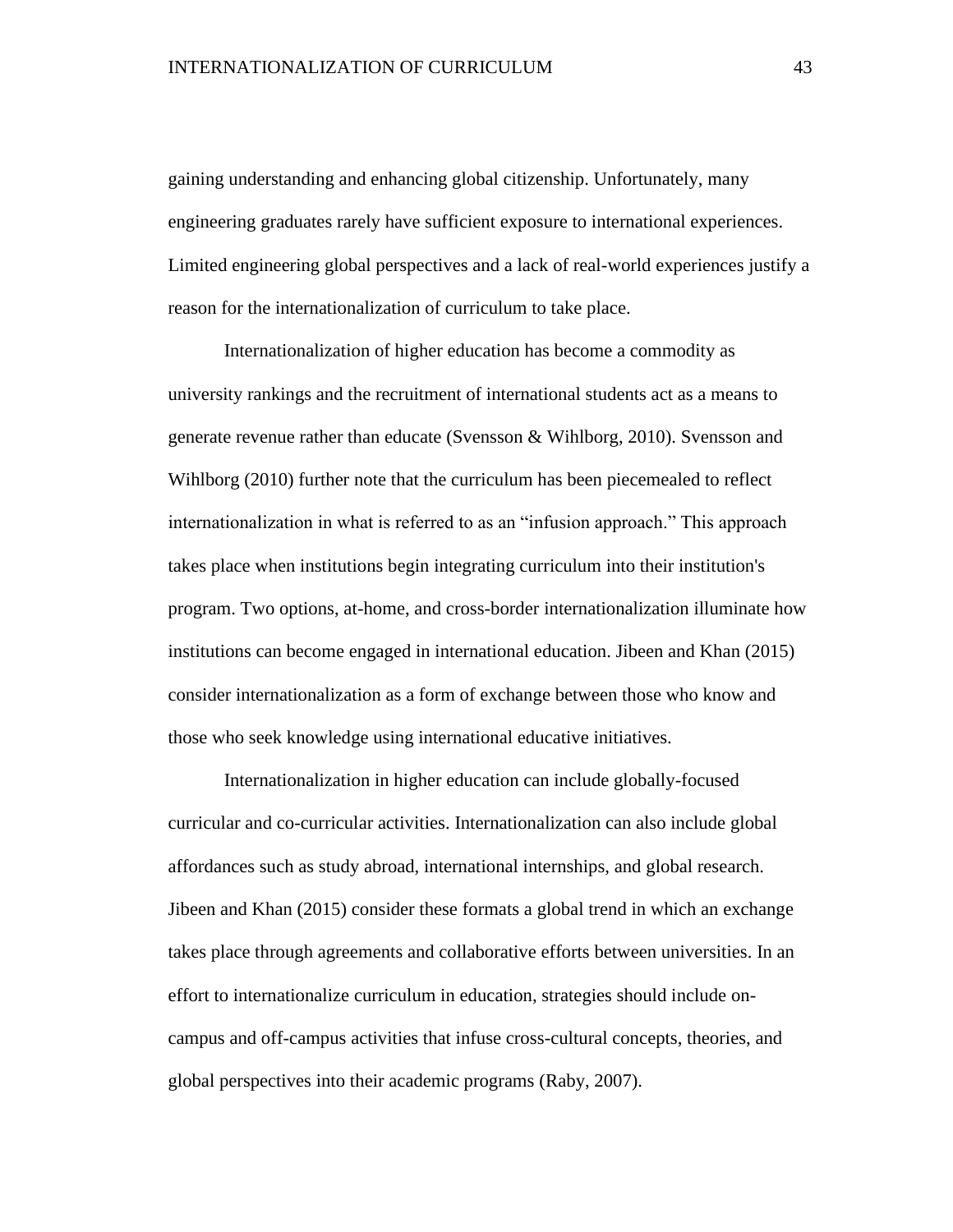Partnerships aid in the development, planning, implementation and the advancement of internationalization initiatives. Tim Gore, author of "Higher Education Across Borders: Models of Engagement and Lessons from Corporate Strategy" (2012), proposes a partnership model that includes efforts such as cultivating shared purposes, preserving brand (institutional) identity, development of sensitivity towards cultural awareness, and other implementation efforts (Roberts, 2015, pp. 11-12). It is with these goals that programs should first partner with other resources, and then build on those programs towards a more university-specific internationalized program. Within the Global Engineering Track, partnerships with third-party providers of education abroad were seen as foundational in launching the program as the burden of logistics was removed and the focus on engineering global curriculum content took center stage.

The internationalization of curriculum requires faculty support as they determine the curriculum and how their teaching efforts embed engaging activities from an "interdisciplinary and integrative stance" towards internationalization (Deardorff et al., 2012, p. 250). The Global Engineering Track engaged faculty by allowing them to participate with students on study abroad and international servicelearning experiences, The faculty, staff, and educators' efforts towards building out global programs in higher education reflect an 'authentic internationalism' approach and are used to advance cultural awareness in students (Raby, 2007; Roberts, 2015).

**Challenges to Internationalizing the Curriculum.** Internationalizing the curriculum in higher education doesn't exist without concerns or challenges.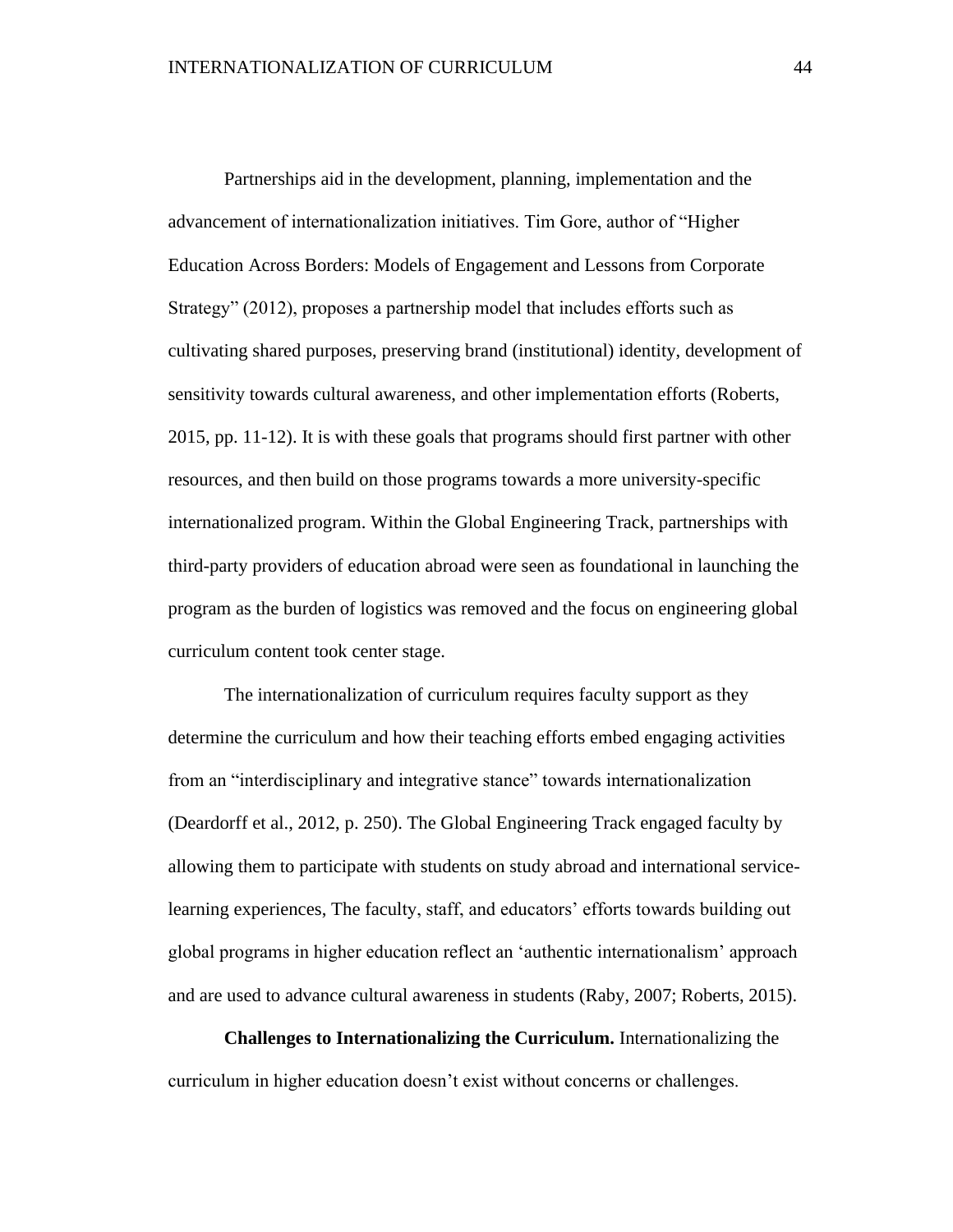McDermott (1998) and Roberts (2015) assert that there is a question of balance needed between incorporating new material in the curriculum without marginalizing the content. The author presents several concerns such as using post-colonial theoretical and experiential perspectives as a way to control content in classrooms; using a context of each author's voice with intersections between race, class, ethnicity, sexuality, religion, language, and nation; the historicizing of accounts of experiences and ways of learning from them; and finally, finding a way to highlight and frame comparative international materials without duplicating colonial relationships or recreating a form of colonialization as seen in a historical context.

McDermott (1998) insists that international programs need to be considered as a part of the required curriculum which "embodies the fundamental, shared intellectual and political tenets" that articulate the core required courses and "anchors a field of study" (p. 92). Jibeen and Khan (2015) agree and consider the scope not only to range from those types of programs but also include taking courses at other universities in other countries (study abroad), potentially through branch locations abroad that promote and provide access to culturally diversified academics.

Tarrant (as reported in Mills et al., 2010) claims that "the future workforce of America depends on a citizenry that is sensitive to, and aware of, global issues" (p. 433). There is a profound impact that is derived from this statement as politics, innovation, economics, and culture shapes the lives of students (McDermott, 1998; Roberts, 2015). To address this shift, higher education needs to address globalization through the internationalization of curriculum and allow cross-cultural exposure to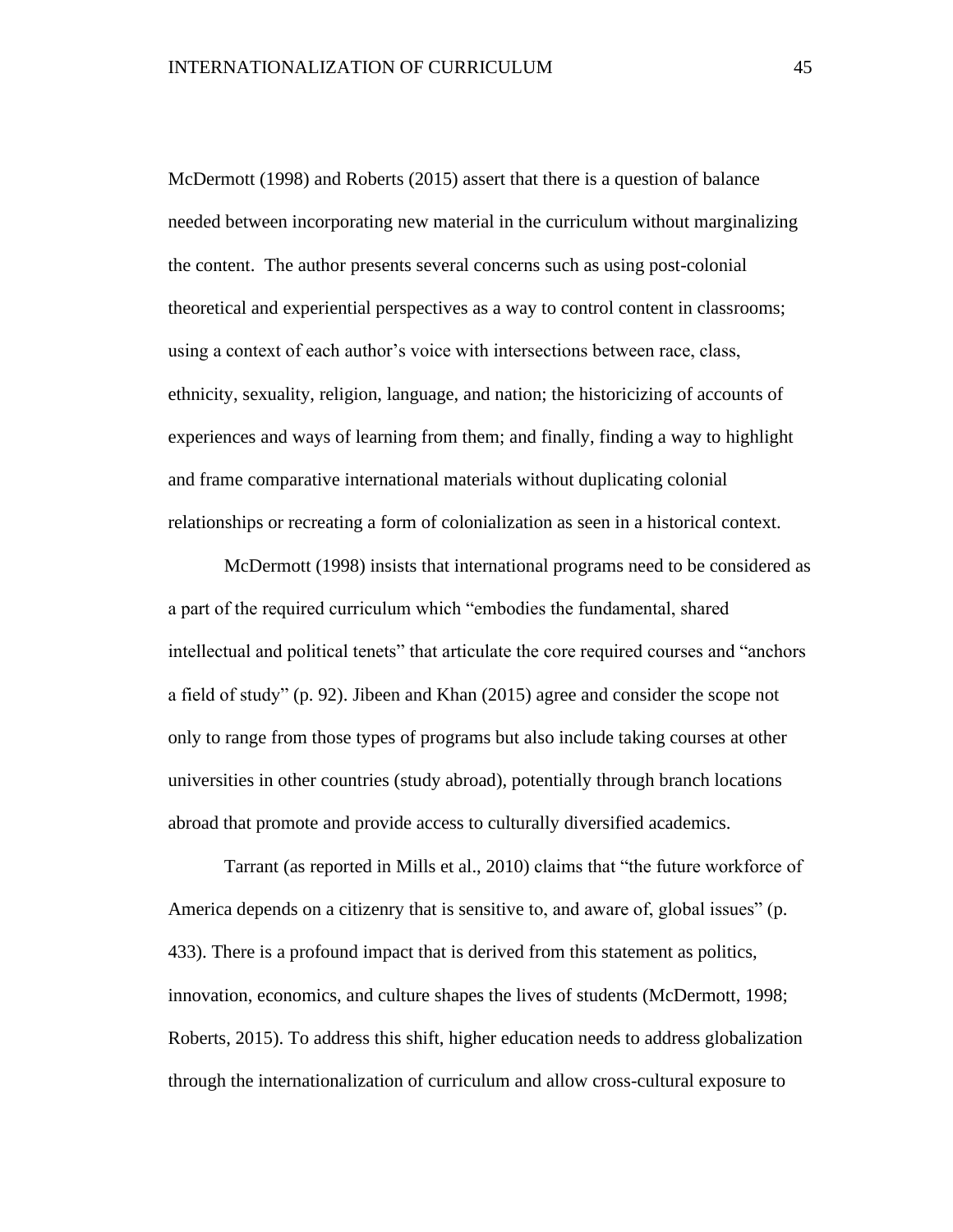their students. This exposure and intentionality will provide an awareness of other societies, cultures, beliefs, and ways of knowing, that are outside of the scope of one's held philosophies or society itself. The justification for the track paradigm shifts is intentional: Internationalization of the curriculum is formed by advocates of global citizenship, institutional strategies, and partnership programs towards the development of robust international experiences.

Globalization has many faces in society, but it manifests in the way of proliferating economies, embodying communities, markets, rural and urban areas, crossing boundaries towards regulating the flow of money, people, goods and service (Svensson & Wihlborg, 2010). According to Roberts (2015), globalization is an economic phenomenon that crosses borders and affects each country differently based on domains of culture, history, or tradition. Institutions can begin to learn this definition as they form standards for the internationalization of curriculum. Understanding globalization provides a subdomain for understanding how program development needs to surround the way humans communicate and exchange information or knowledge.

In the efforts to internationalize the curriculum, however, caution must be extended to ensure that the intentions are academically aimed, such that universities who expand beyond national borders are not seen as colonizing education in regards to curriculum, programs, and faculty (Jibeen & Khan, 2015). The Global Engineering Track addressed this concern through the use of third-party global education providers for short-term faculty-led study abroad programs. It is prudent and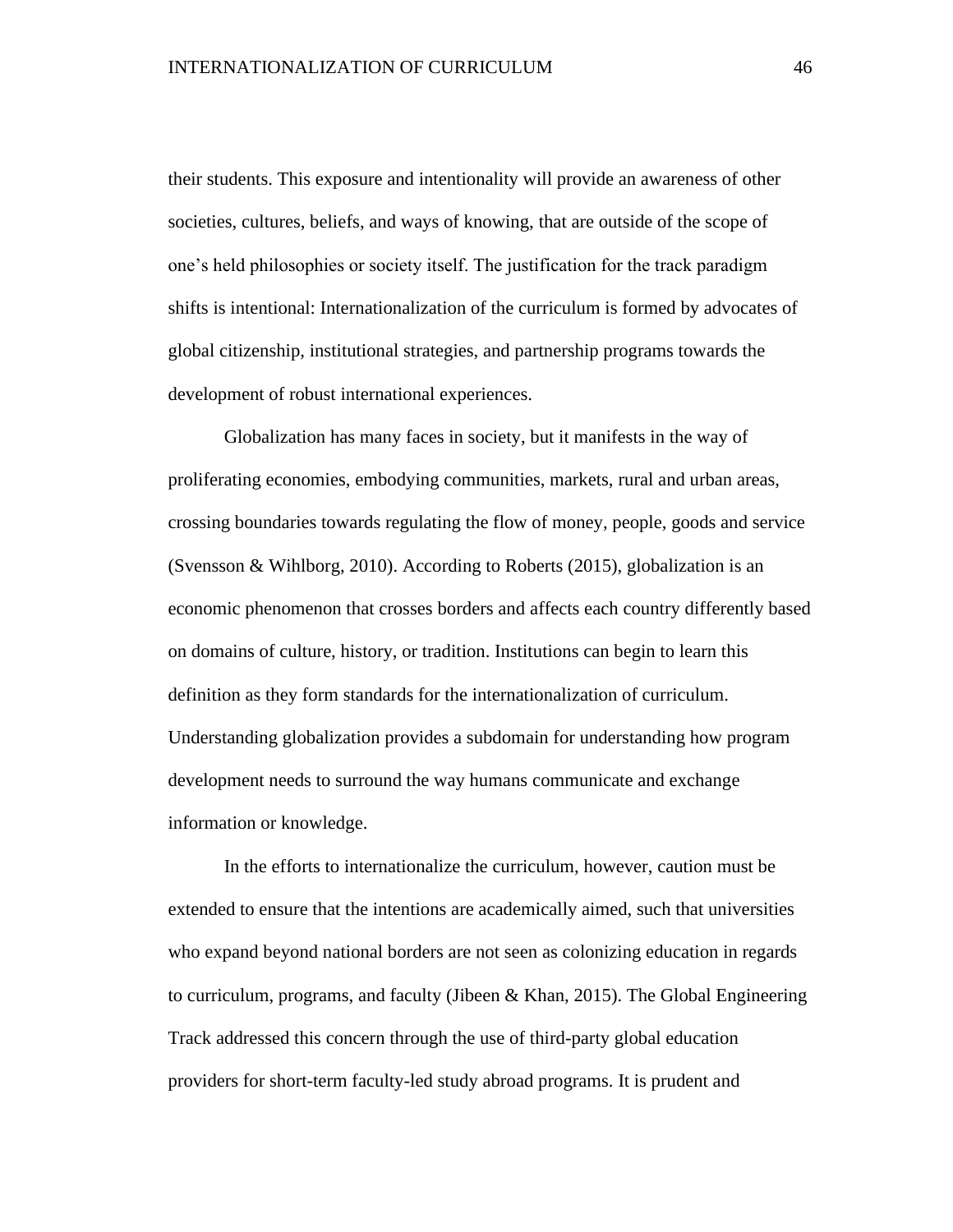responsible for the track and providers to continue to assess and examine the effects of internationalization of curriculum while ensuring policies and programs are in place to monitor levels of cultural identity associated with the internationalization of higher education. The pedagogical approaches used in implementing the internationalization of curriculum become key determinants of how successful either on-campus or off-campus initiatives deliver inclusion of internationalized programs in anchoring core curriculum or programs like the engineering track.

However, the challenge for higher education lies in the different institutional contexts, program structures, and class compositions that present variances in how to transform the institutional curriculum. Equally important to note is that there is a paucity of literature on how internationalization of curriculum can be embedded into the contexts of engineering programs that have mandatory cooperative education (Clifford & Montgomery, 2015; McDermott, 1998).

When put in place, the internationalization of curriculum as a strategy produces a philosophical shift in a learner's perspective when used as a transformative learning approach. As universities begin to add programs to internationalize their curriculum, specifically in engineering global program development, the intentional outcome is often that of creating intercultural authenticity in students who participate in the programs.

**Fostering Authenticity in Program Outcomes.** One of the overarching anticipated goals of the Global Engineering Track was to provide engineering students with an opportunity to participate in education abroad. The development of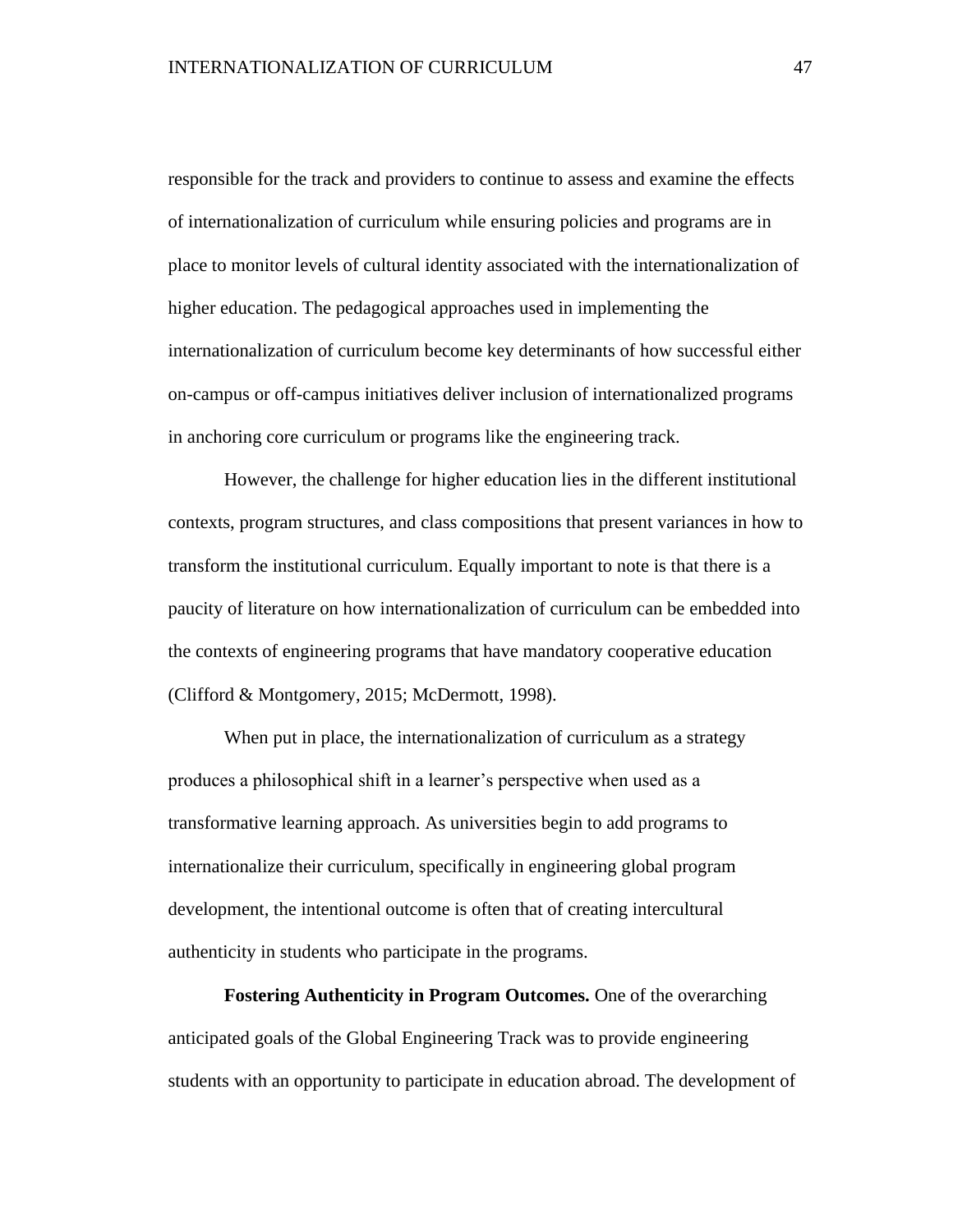intercultural competencies in students should be included as part of the anticipated outcomes from programs aimed at internationalizing curriculum at institutions (Huang, 2017). Utilizing structured experiences and activities, the objective was to develop engineering students who become an ethically thinking global graduate (Lilley et al., 2017). The entry points as cultural intersections represent what is described in Kolb's experiential learning cycle as stages in distinct learning styles as alternative pedagogical approaches can tie the experiences and critical reflection to student learning (Healey & Jenkins, 2000). Careful consideration was given as to how the program was embedded into the mandatory co-op program as there is little room in engineering to broaden the curriculum spectrum (Clifford  $&$  Montgomery, 2015).

The track does not see these outcomes as being monolithic, but rather one in which students become intertwined into global exercises that allow them to intrinsically move towards global authenticity. Lilly et al. (2017) argue that becoming globally authentic is complex and that multiple variables play a role in being intercultural citizenship, noting that participation towards becoming a global citizen is fluid. The Global Engineering Track sought to have program outcomes include crosscultural competencies developed through *meaning-making* experiences and *existential*  identities found through experiences during *self-authorship*. Clifford and Montgomery (2015) noted the outcome for students is to aim to "live the course rather than endure it" which gives way to forms of *identity work* and disruption of the typical curriculum model for engineering programs to the "reconceptualization of the whole curriculum" (p. 54) towards embracing the need for a global engineering track.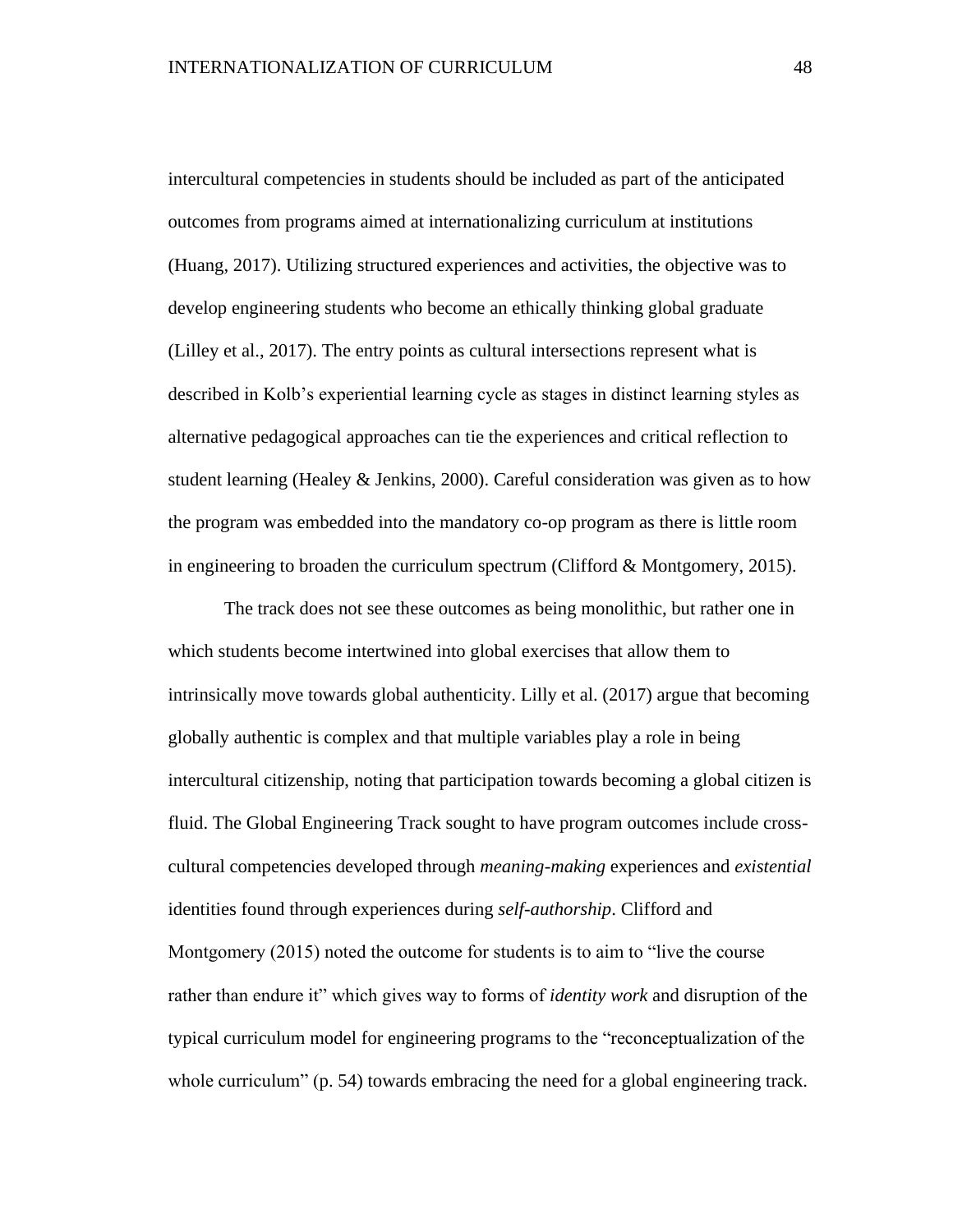**Self-authorship**. Barber and King (2014) present research that attributes the extent to which experiences have the ability to enable developmental growth (meaning-making) and can lead to self-authorship. Three themes were uncovered by the authors which actually impact experiences and produce self-authorship. The most overarching theme found was the "exposure to new ideas, beliefs, cultural backgrounds, or unfamiliar situations that challenged student's conceptions of the world and their place in it" (Barber & King, 2014, p. 440) within the experiences promoting self-authorship. This experience-based challenge is crucial as it validates how crossing multiple cultural intersections provide opportunities to expose and challenge engineering students and the cultural perspectives held. As engineering students are exposed to DEE in a global track or program, they begin to develop traits of self-authorship with movement in culturalization and change in perspectives. Global engineering DEE constructs new meaning-making held in critical reflection, where a subjective sense of purpose is demonstrated (Park, 2014).

Developmentally effective experiences (DEE), as described by Barber and King (2014), are experiences that promote two types of existential authenticity: meaning-making and self-authorship, both of which can be delivered through experiential education programs. Abes and Hernandez (2011) add that self-authorship facilitates the new knowledge gained from experiences because "self-authorship depends on students seeing themselves as knowers" (p. 98) in order to become authentic. Baxter Magolda (2009) postulated self-authorship as a form of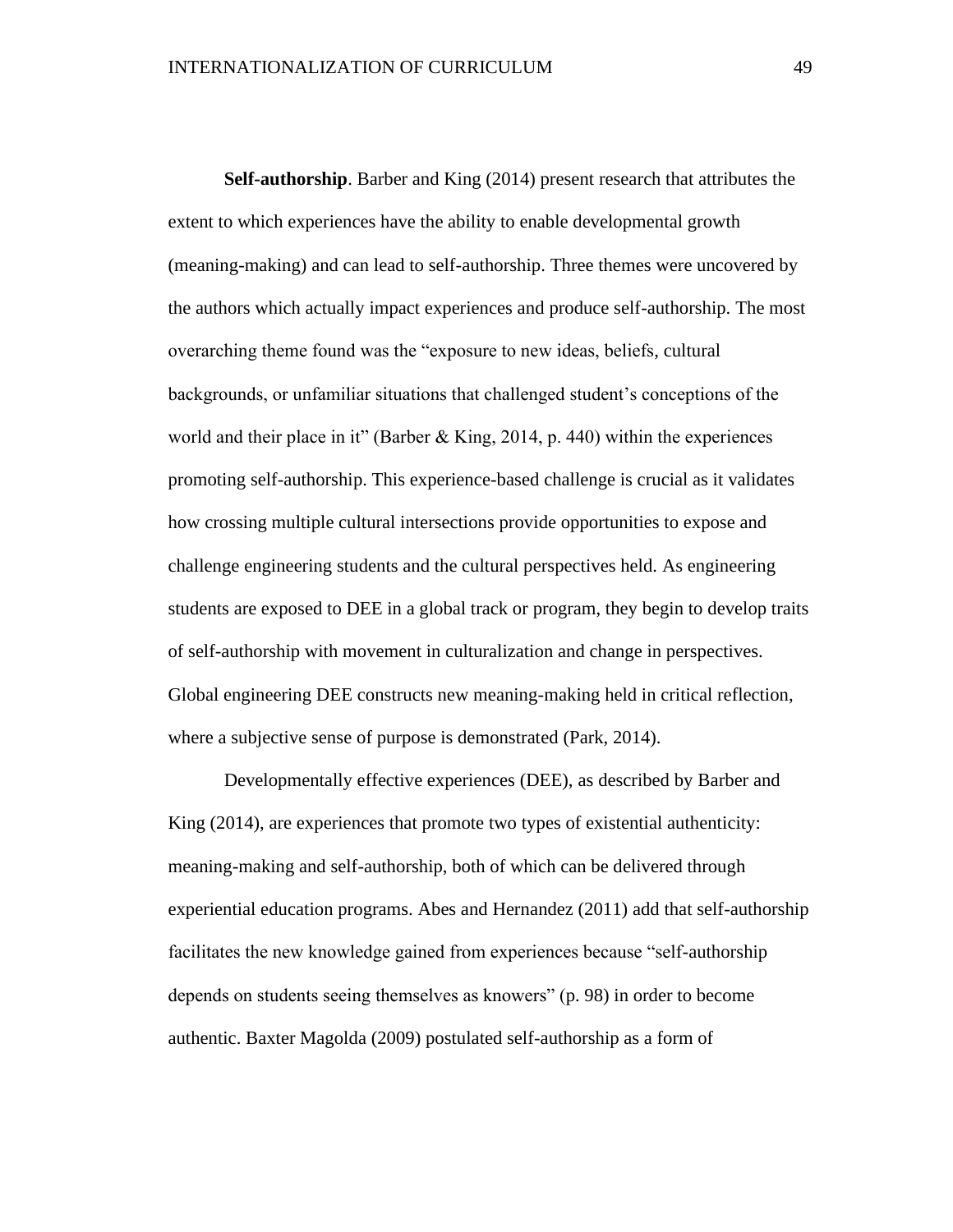"understanding and owning one's views and decisions" (p. 434), which often leads to the capacity to construct different self-beliefs within oneself.

**Identity Work.** The outcomes from identity work (in activities performed in engineering abroad) include increased maturity, self-efficacy, and higher confidence levels (King, 2011). Wehlage et al. (as cited in Knobloch, 2003) maintain that one of the criteria determining authenticity in the activity is ensuring that "students should be challenged as to if they were in adult roles" (p. 23). Guided by the transformational learning theory developed by Mezirow (1991), the transformation seems to measure changes in perspectives and deep shifts in mental models towards the shaping of new perspectives. This change allows students to become their own author of knowledge, and improve their personal agency towards becoming more authentic in their self-perspective.

Identity work when defined as activities performed in meaning-making experiences such as short-term study abroad was found to increase maturity, selfefficacy, and higher confidence levels, allowing students the opportunity to emerge into an adult status, and, in the process, gain cultural and social identities (King, 2011). Mezirow's transformational theory of learning promotes an understanding of how transformational learning "holds that adult learners undergo a process of constructivist learning in which they experience deep shifts in their mental models, thereby coming to change perspective, become authors of their own knowledge, and increase personal agency" (Hendershot & Sperandio, 2009, p. 46).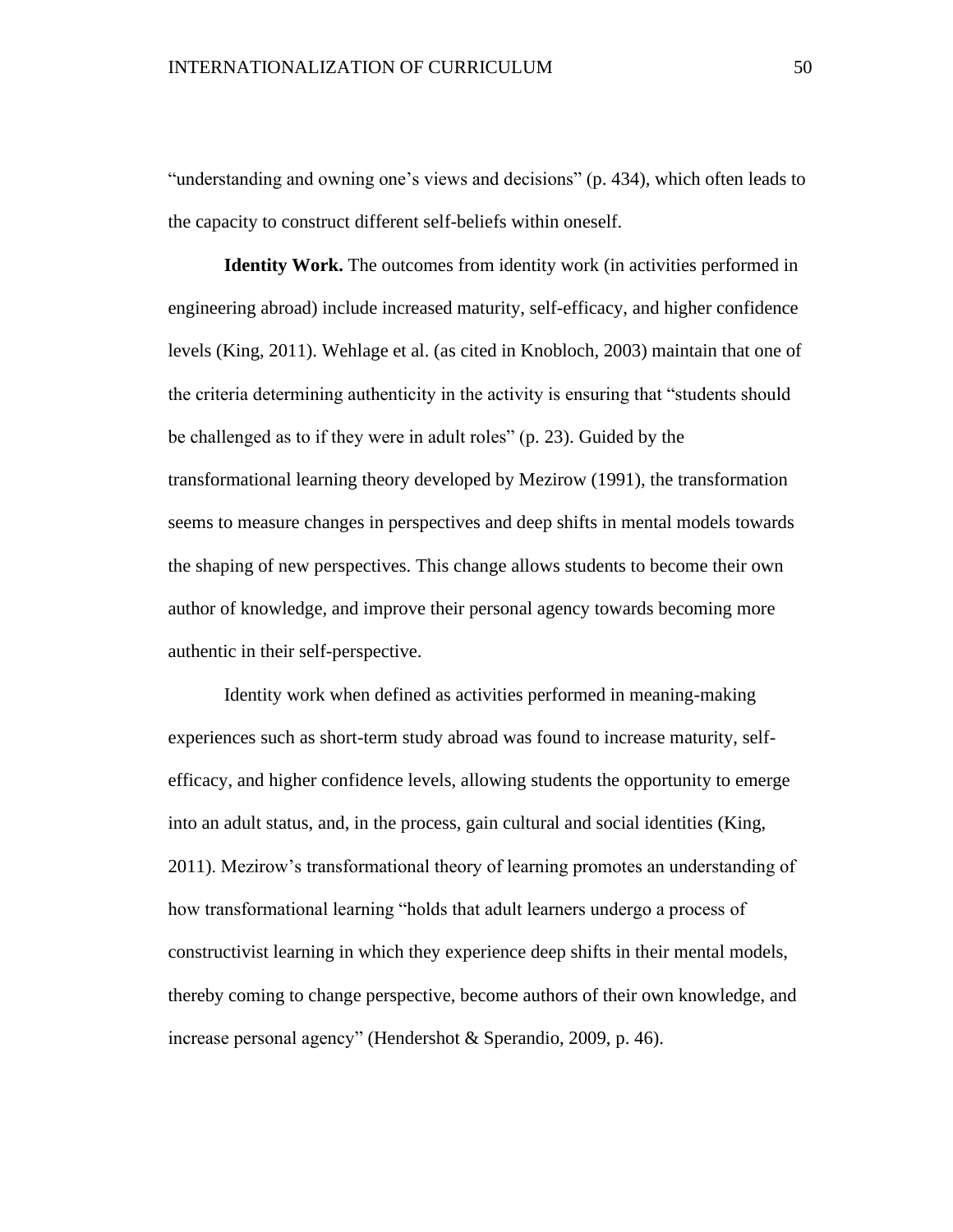With this concept and identity as a background, it then becomes much more important to internationalize the curriculum and provide engineering students with outcomes from experiences that produce deep-rooted transformational change. These changes are directed by fusing existentially authentic meaning-making moments in education abroad that promote learning outcomes enhancing personal qualities, problem-solving and communication skills, and self-interest much like in students who travel abroad during a gap year (Blackburn, Clark, & Pilgrim, 2005). Defining the perceived versus actual value and benefits of education abroad experiences for engineering students is complex. One needs to consider whether or not similar experiences are comparable in value and hold the promise of providing transformational activities towards self-development and new identities.

**Meaning-making**. According to Dirkx (1998), experiences from formal education foster transformational learning and play a crucial role in the meaningmaking process. Clark and Wilson recognize this role in their discussion about Mezirow's transformative learning theory, in which they maintain that a contextualized view of rationality is needed to maintain a connection between those experiences and the actual meaning gained from them (Grainger et al., 2015). Mezirow's theory of transformative learning aims to inform curriculum development in terms of how students' view of the world and how meaning-making experiences shape their assumptions towards change (Grainger et al., 2015).

Fostering transformational change through engineering abroad programs then becomes an avenue for students to hold meaning from experiences, become self-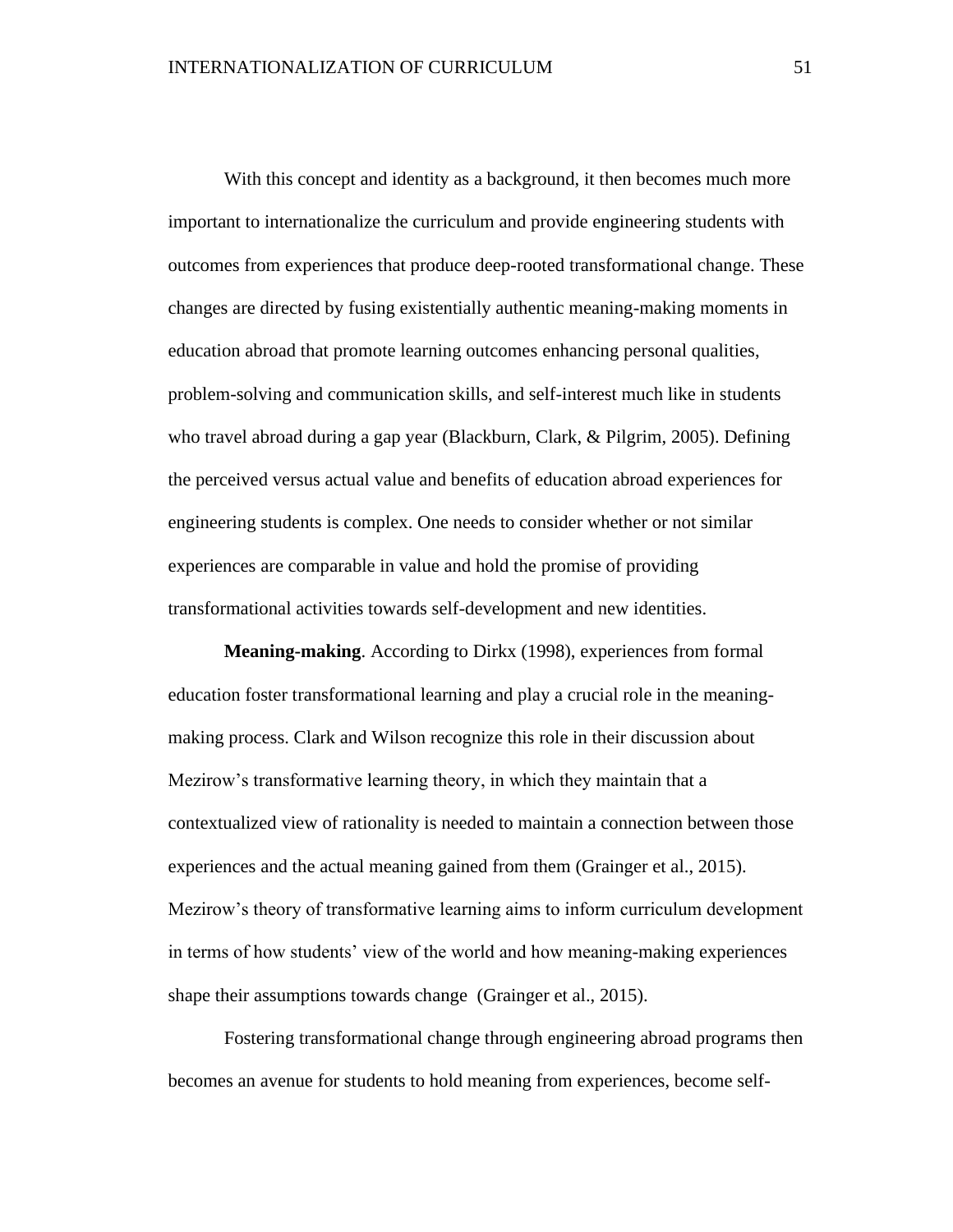aware, create self-authorship, develop forms of global citizenship, and hopefully form intercultural authenticity. Jones, Rowan-Kenyon, Ireland, Niehaus, and Skendall (2012) draw upon Mezirow's transformational learning theory in order to assume that educational experiences change individual perspectives when they interpret the world. Having various combinations of global education experiences thus becomes more important as it provides engineering students with different learning avenues for change.

Park (2014) presents two levels of meaning-making which allow one to make meaning of a specific moment, or situation, and then comprise a review of the situation, followed by a revision of the view; eventually, one makes new meanings of the outcomes from the experience. Park maintains that meaning-making involves the way one seeks to understand their own experience and the implications it has on them. Given this bifold understanding, one can draw conclusions about how meaningmaking can bridge education abroad experiences with elements of existentialism by allowing students to fully understand their experiences and its implications.

It is the experiences that hold developmental impact and construct meaningmaking, which, according to Park, allows a subjective sense of purpose to be demonstrated. This is a common thread among volunteer tourism experiences abroad and has equal associations within existentially authentic characteristics (Barber & King, 2014; Kirillova et al., 2017; Steiner & Reisinger, 2005).

Heidegger, as Steiner and Reisinger (2005) note, claims that authenticity is reached when "someone is being themselves existentially" and is "experience-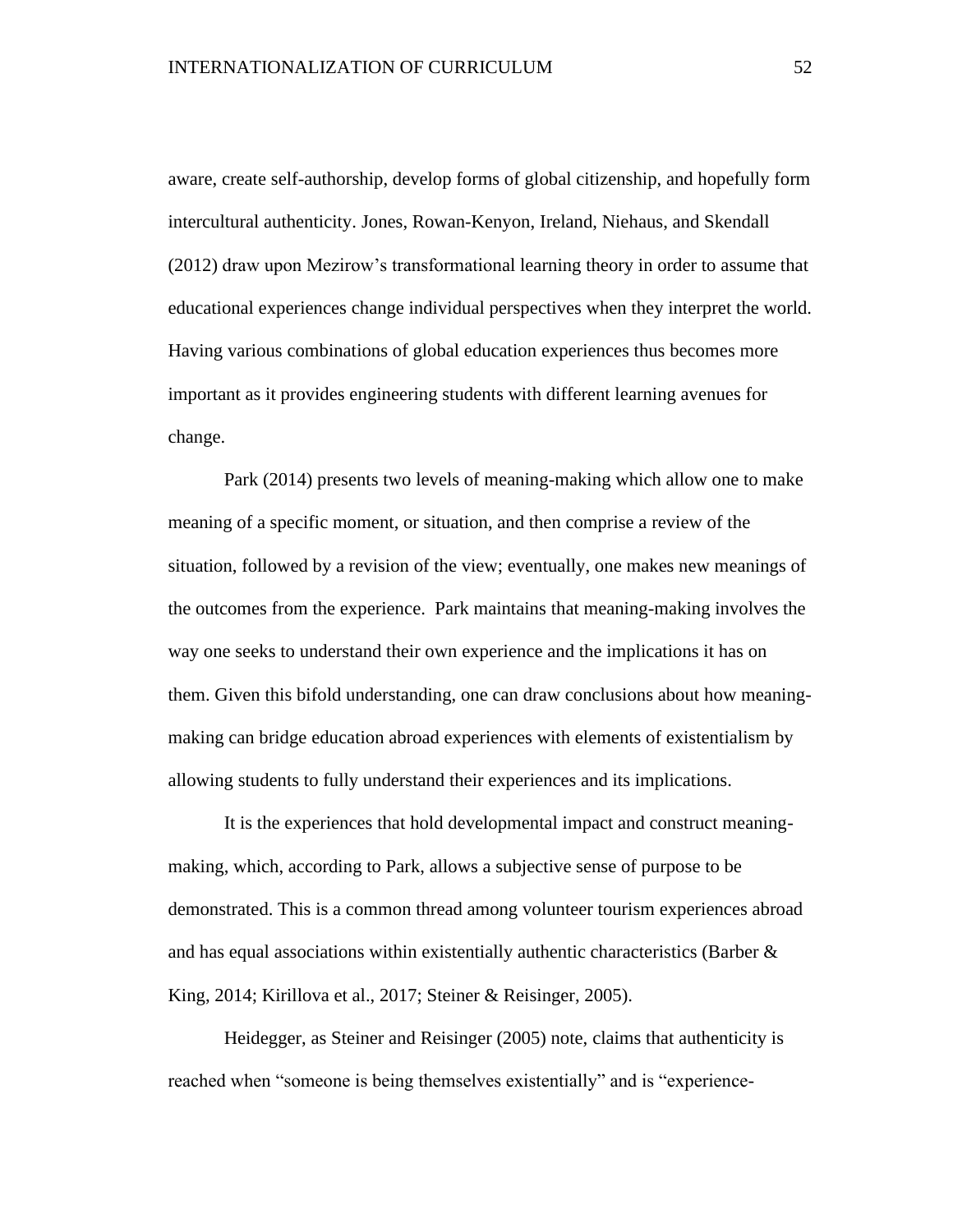oriented" (p. 303) in a non-conforming sense. Experiential education, specifically in international service-learning and study abroad programs, holds valuable "authentic" transformational opportunities that involve meaning-making experiences, identity development, and the capacity to foster change towards personal growth, perspectives, long-held beliefs, and ethnocentric views. They form an existential experienced-based partnership that expands the boundaries of transformative learning towards change.

Accordingly, one could determine how meaning-making bridges education abroad experiences with self-authorship by allowing participants to fully understand their self (existentialism) and the implications of the experience. Experiences hold developmental impact and construct meaning-making. Jones, Rowan-Kenyon, Ireland, Niehaus, and Skendall, (2012) and (Park, 2014) add that meaning-making contributes to new understandings of self through reflection and allows a subjective sense of purpose to be demonstrated..

**Existentialism.** The essence of existentialism can produce desired changes in transformative experiences commonly seen in volunteer tourism by embedding the characteristics of meaning-making (Barber & King, 2014; Kirillova, Lehto, & Cai, 2017; Mayes, 2010; Steiner & Reisinger, 2005), self-authorship, identity work (Abes & Hernandez, 2011; Barber & King, 2014; Snee, 2014), self-development, and most importantly, forms of intercultural authenticity (King, 2013; Kirillova et al., 2017; Kontogeorgopoulos, 2017; Mayes, 2010; Steiner & Reisinger, 2005) to student aspirations. Gaining existential intercultural authenticity can be seen as taking an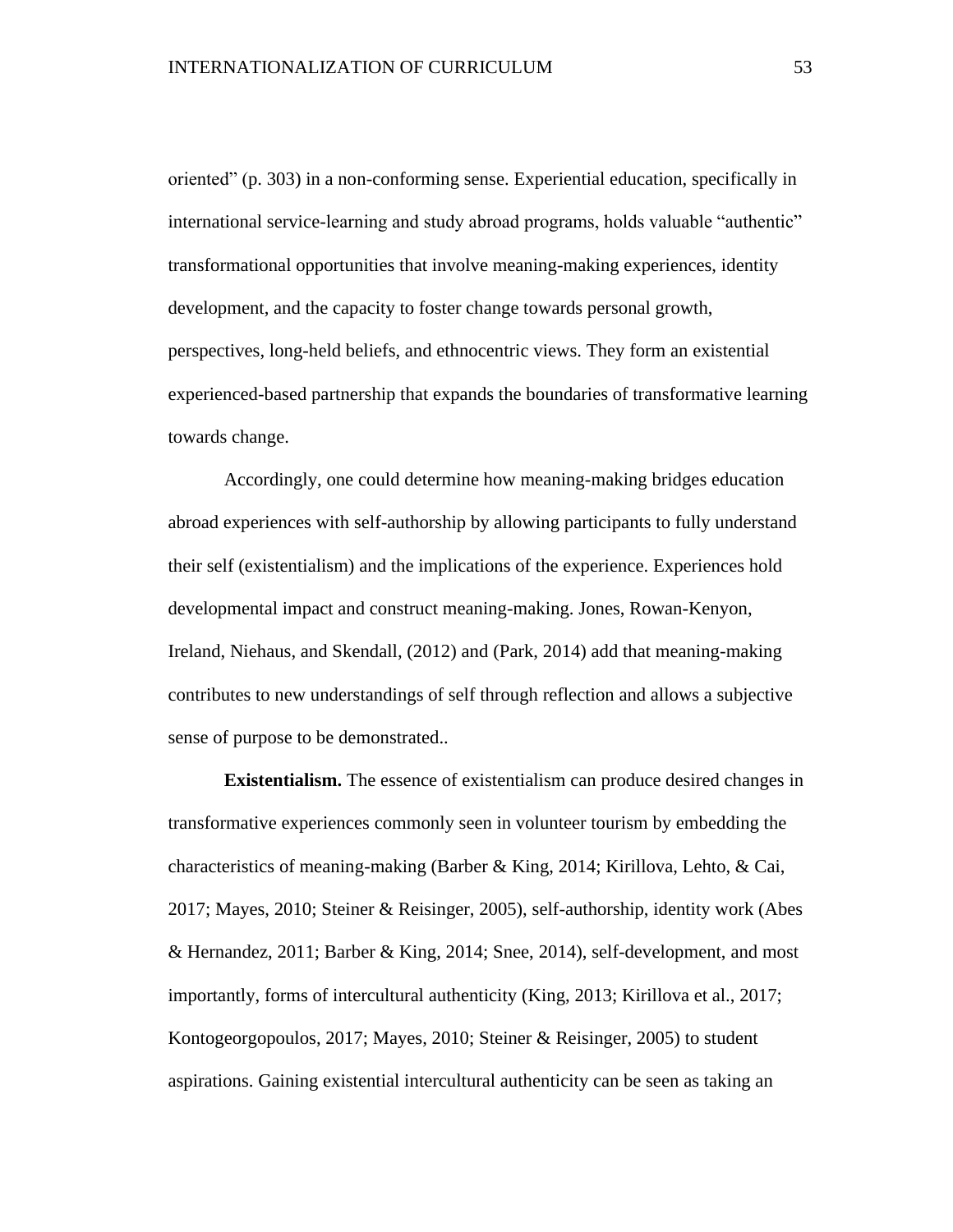activity-based philosophical approach to the understanding or meaning-making of one's cultural self. Activities found in forms of volunteer tourism (Kontogeorgopoulos, 2017; Rickly-Boyd, 2015; Steiner & Reisinger, 2005; Stoner et al., 2014) seem to parallel outcomes in education abroad.

A combination of the phenomenology of philosophy and existentialism is woven in the fabric of transformative experiences. Both act as catalysts for changes in perspectives and as a theoretical framework towards the understanding of individual lived experiences (Kirillova et al., 2017; Wang, 1999). The essence of existentialism, as it relates to education abroad experiences and human behavior, is found ingrained in the perceived benefits of touristic experiences. Jean-Paul Sartre, a highly-regarded existential philosopher, sees the construction of meaning as an act done by one's own self at a consciousness level. This point of construction is important to keep in mind as there is a paucity of research as to how meaning-making actually shapes transformative outcomes in short-term study abroad immersion programs (Jones et al., 2012).

An early study by Mayes (2010) asserts the tenets behind existentialism is its centrality for self-discovery and its means of allowing one to determine what is held as most important in one's life while honoring the commitment by "living in good faith" and "living true to oneself" (p.29). It is towards this thought where Kontogeorgopoulos (2017) contends that "living authentically from an existential point of view means embracing and accurately representing, rather than running away from one's true self" (p. 3). Martin Heidegger, a German philosopher who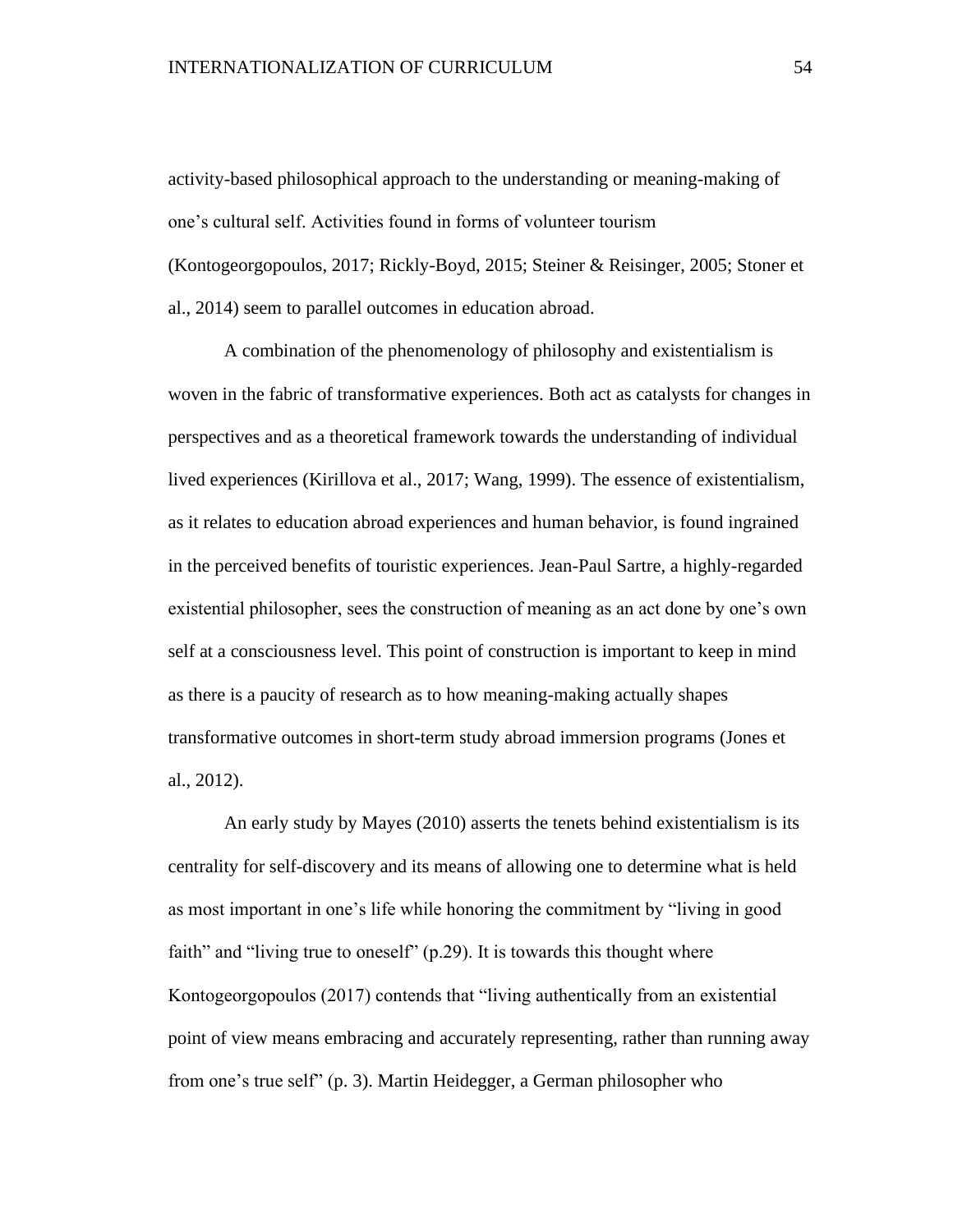extensively studies existential behaviors, identified three characteristics of existential authenticity in one's journey towards self-discovery: (1) knowing one's own possibilities, (2) having the tenacity to have one's own possibilities, and (3) having found one's place in this world (Steiner & Reisinger, 2005). If these tenets of existential outcomes hold merit, then students who participate in education abroad have the ability to self-discover their own possibilities through their lived experiences, self-actualize new possibilities, and find their identity through meaningmaking activities, all while constructing new perspectives that move their intentions towards degree aspirations and attainment after participating in a global experience.

Several studies have examined existentialism from a philosophical framework (Barber & King, 2014; Kirillova et al., 2017; Mayes, 2010; Steiner & Reisinger, 2005). The findings express the extent to which existentialism can be examined from an educational framework to better understand how education abroad experiences hold efficiencies that promote existential authentic domains of self-discovery in students such as meaning-making, identity work, maturing, and self-authorship. Kirillova et al. (2017) further note that these types of domains of self-discovery not only promote similar existential outcomes seen in tourism's transformative experiences but often are mirrored in short-term immersive study abroad experiences.

Existential learning outcomes ingrained in these lived experiences hold authentic triggering moments shaped much like authentic triggering moments found in global education. It is through these moments where exploration of one's *self* begins and where "familiar constraints, norms, obligations, roles, and expectations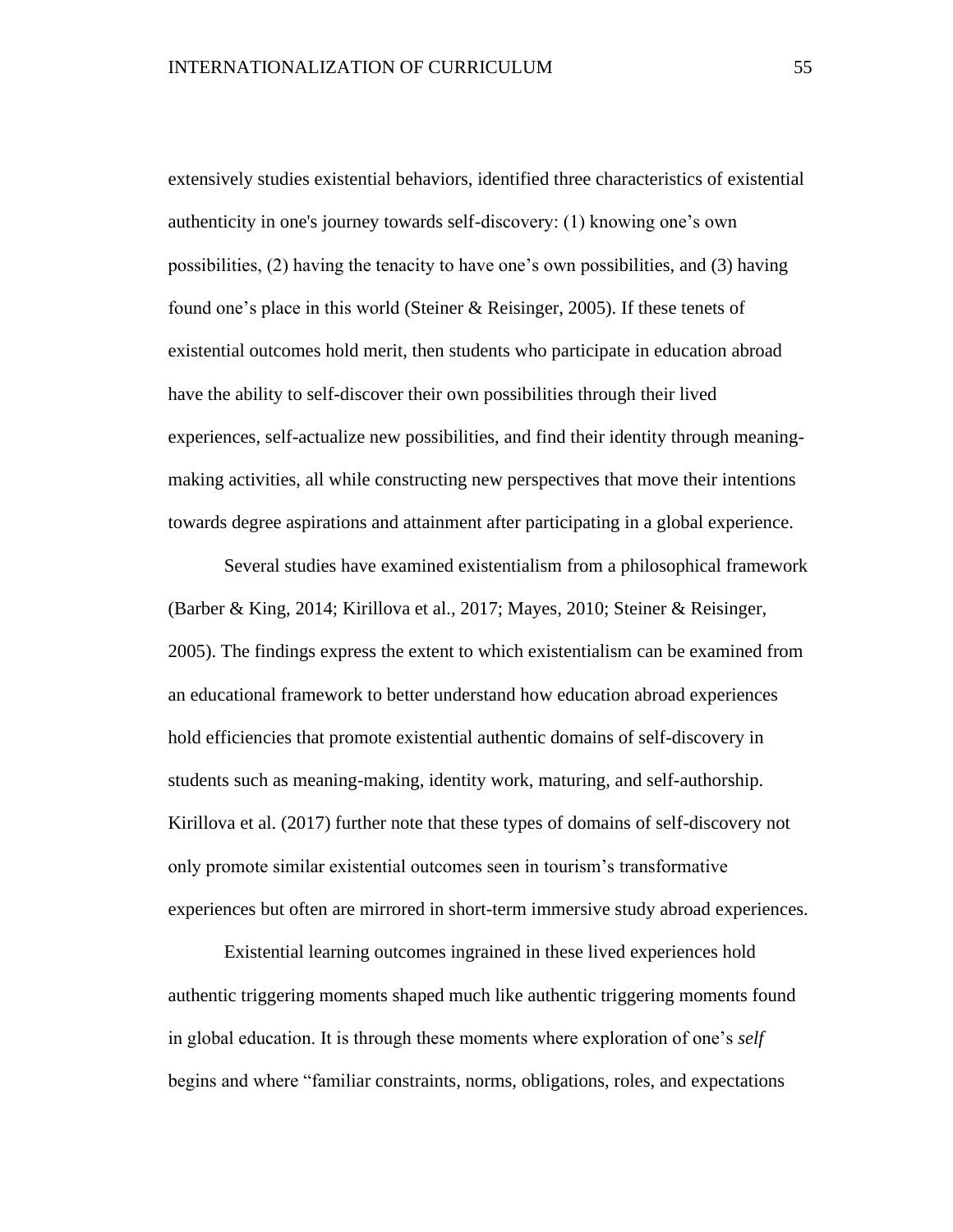associated with everyday life are altered, suspended or reversed" and the perception towards understanding *others* begins (Kontogeorgopoulos, 2017, p. 5).

Developmentally effective experiences (DEE), as described by Barber and King (2014), are experiences that promote two types of existential authenticity: meaning-making and self-authorship, both of which can be delivered through education abroad experiences. Abes and Hernandez (2011) add that self-authorship has the ability to facilitate the new knowledge gained from experiences because "selfauthorship depends on students seeing themselves as knowers" (p. 98) in order to become authentic. Baxter Magolda (2009) postulated self-authorship as simply a form of "understanding and owning one's views and decisions" (p. 434), often leading to the capacity to construct self-beliefs within oneself. The principle from this finding champions the ability for engineering students to reconstruct beliefs based on education abroad experiences.

Lilley et al. (2015) recognized these ontological perspectives as conceptualized global learning components and facilitators of change that function as manifestations of change. As part of the change, the student mindset becomes fluid and moves through its own expanded understanding of cultural perspectives in an attempt to become existentially interculturally authentic. Lilley et al. (2017) suggest that education towards global citizenship can be "conceptualized" through a more "transformative cosmopolitan lens" providing support for an ontological perspective that develops the "ideal global graduate" creating "cosmopolitan aims for educating socially responsible global citizens" (pp. 6-7).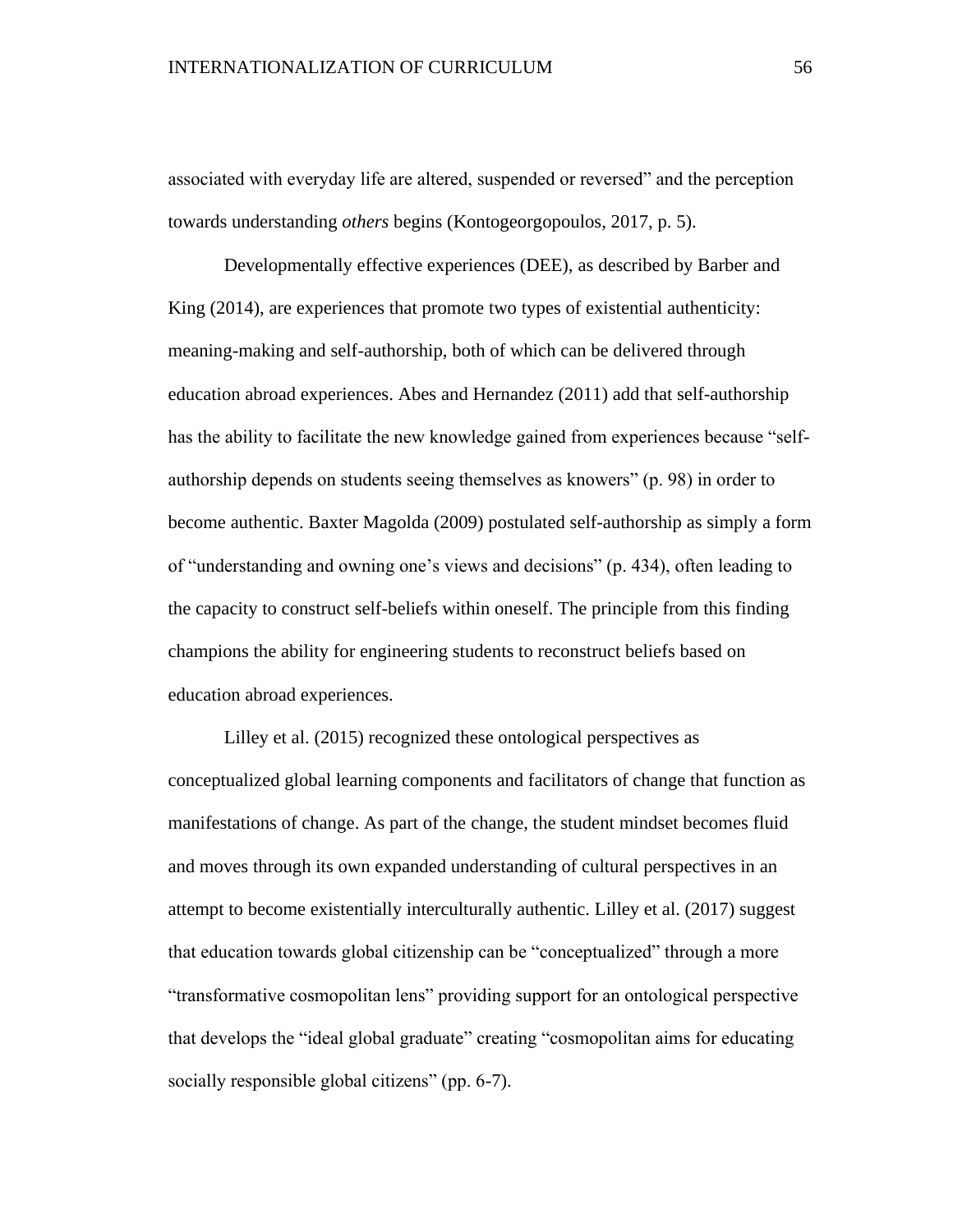Accordingly, this catalyst for existential change can be embedded through an intersection of cultural activities in a global engineering track that can challenge a student's perspective of self and others towards accepting differing cultural 'ways of knowing'. In the context of travel as a means for identity and self-development, global education may offer students the opportunity for personal identity formation as a formal rite of passage. Short-term study abroad was found to reframe and shift perspectives, awareness, and worldviews (Gabowski et al., 2017; Sternberg, Bonney, Gabora, & Merrifield, 2012).

In contrast to existential authenticity, a study conducted by Gutierrez and Park (2015) reported that life events associated with the transition into adulthood while in college increases existential anxiety. These life events (living away from home, working for the first time, and struggling to find personal development) are associated with the transition period during college and directly intersect within adulthood. More specifically, these events are often filled with multiple anxieties, one being existential, in which students are anxious about their career choice. It is a transition period and a time when "young people grow, mature" and "learn with an emphasis on the development of personal qualities at a transitional moment" (Snee, 2014, p. 843). This influential period of transition in a young adult's life begins their search for a way to identify themselves and find a sense of purpose towards existential authenticity. The search can often take the form of education abroad as it aids in assembling a higher sense of identity: one based on self-constructs and not the constructs of others (Snee, 2014).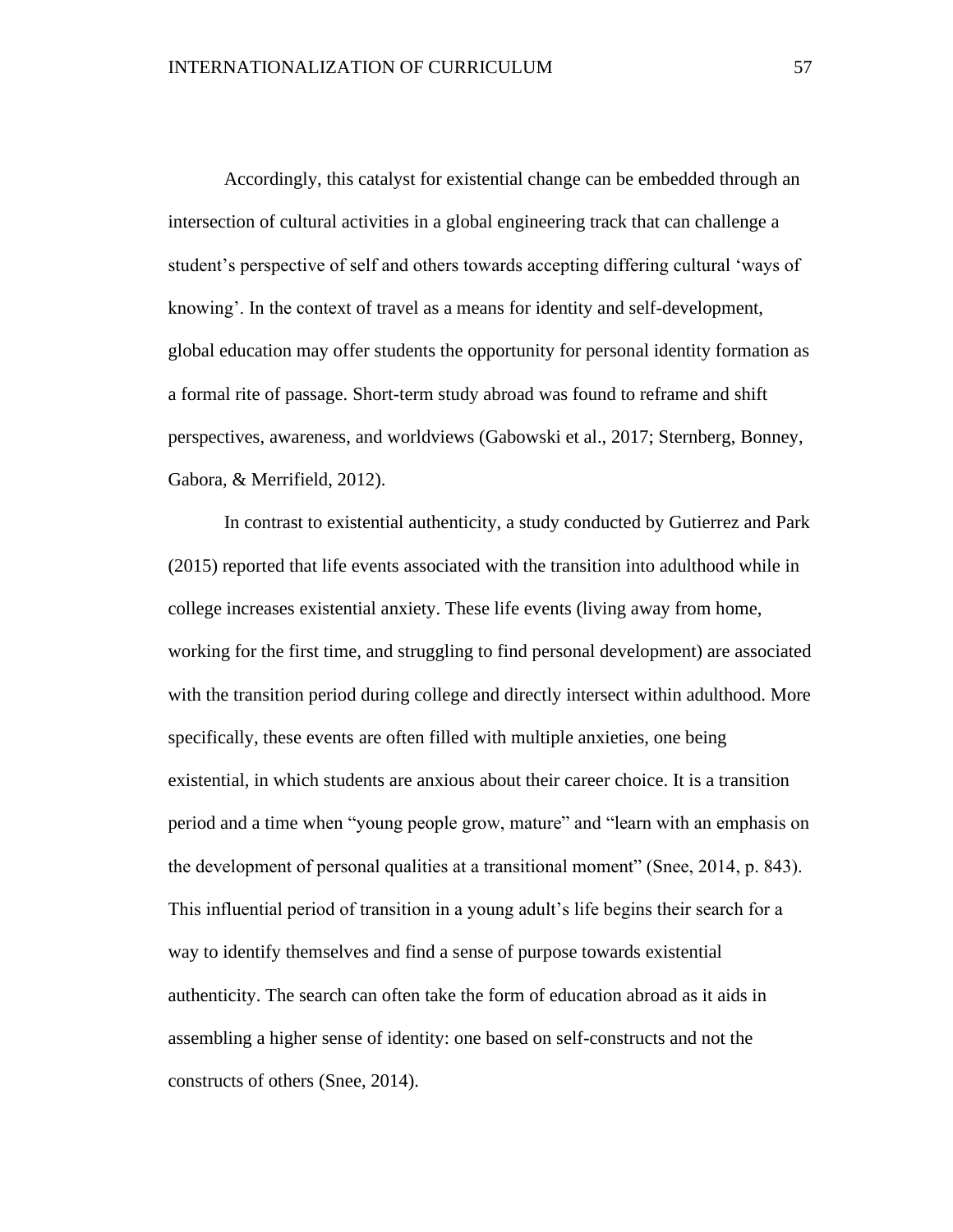Existentialism can be examined and framed from a Heideggerian perspective in that self-authenticity is more than just experience-based; it is formed by moving beyond oneself, allowing multiple domains of self-discovery, meaning-making, identity, maturing, and self-authorship to develop, very similar to outcomes found in volunteer tourism, that influence one's behavior. Existential authenticity as a valueadded benefit is an activity-based philosophical approach to an understanding of self or meaning-making, specifically in activities in volunteer tourism (Kontogeorgopoulos, 2017; Rickly-Boyd, 2015; Steiner & Reisinger, 2005; Stoner et al., 2014) and seems to parallel the values derived from participation in education abroad. The combination of the phenomenology of philosophy and existentialism are woven in the form of transformative experiences, acting as catalysts for change, and as theoretical frameworks for understanding individual lived experiences (Kirillova et al., 2017; Wang, 1999).

Existential authenticity as an attribute has parallel genuineness in terms of being one's true self and making conscious choices in life based on one's lived experiences that are often non-conforming (Steiner & Reisinger, 2005). This proposal presents an intercultural spectrum that reflects identifying entry points of nonacademic outcomes that could be used to determine are ways in which students reach domains of existential intercultural authenticity, what those domains might look like, as well as how engineering students who participate in education abroad can use this form of transformation to understand and balance authenticity while moving from theory to application in an engineering track or program.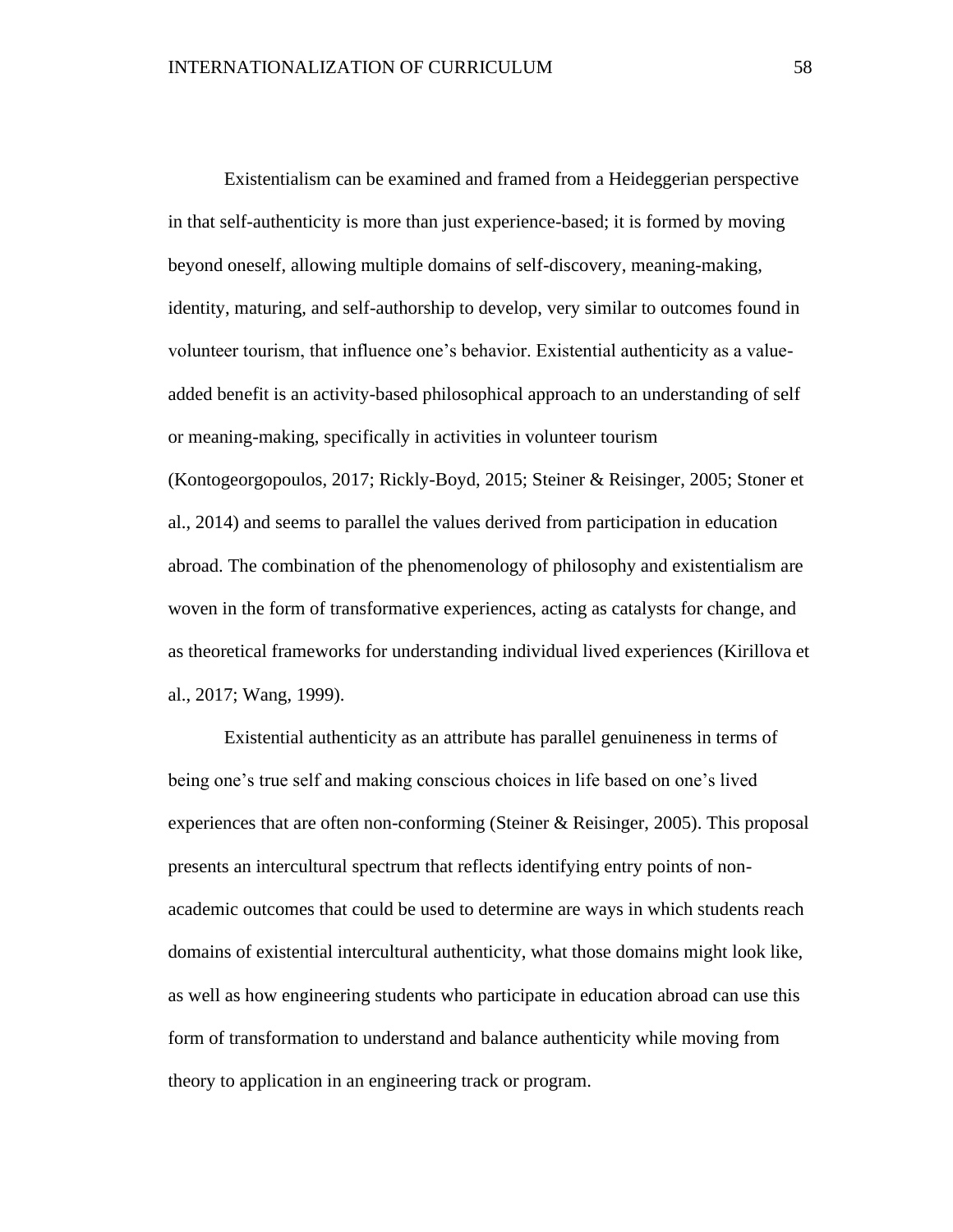An early study by Mayes (2010) asserts that the tenets behind existentialism is its centrality for self-discovery and its ability to allow one to determine what is held as most important in one's life while honoring the commitment by "living in good faith" and "living true to oneself" (p. 29) towards becoming authentic. It is through this lens that Kontogeorgopoulos (2017) contends that "living authentically from an existential point of view means embracing and accurately representing, rather than running away from one's true self" (p. 3).

Martin Heidegger identified three characteristics of existential authenticity held in one's journey towards self-discovery: (1) knowing one's own possibilities, (2) having the tenacity to have one's own possibilities, and (3) having found one's place in this world (Steiner & Reisinger, 2005). If these tenets of existential outcomes hold merit, then one could argue that students who participate in international engineering education should be able to self-discover their own possibilities through lived experiences, self-actualize new possibilities, and find a cultural identity while constructing existential authenticity from meaning-making experiences. The essence of existentialism, as it relates to both travels abroad experiences and human behavior, is ingrained in the perceived benefits of tourism experiences. Jean-Paul Sartre, a highly-regarded existential philosopher, sees the construction of meaning as an act performed by one's own self at a consciousness level. This construction is important, as there is a paucity of research specifically focusing on how meaning-making shapes transformative outcomes in short-term immersion programs (Jones et al., 2012).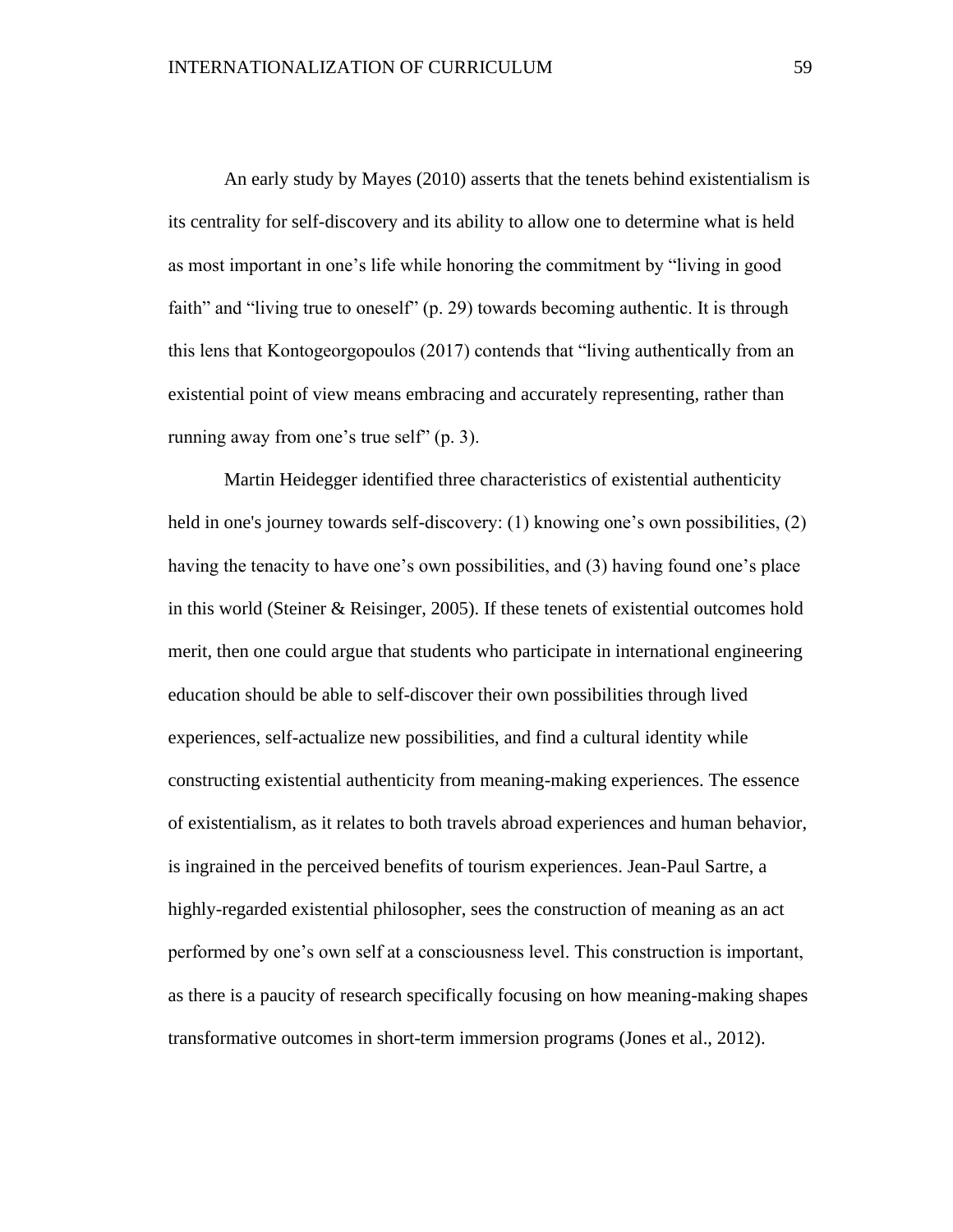Several studies have examined existentialism from a philosophical framework (Barber & King, 2014; Kirillova et al., 2017; Mayes, 2010; Steiner & Reisinger, 2005). This capstone contends that existentialism can be examined from an educational framework in order to better understand how education abroad experiences in a structured engineering program provide students the ability to promote existential domains of self-discovery in such areas as meaning-making, identity work, maturing, and self-authorship. Kirillova (2017) determined these selfdiscovery domains not only conform to existential outcomes, but are found in tourism transformative experiences which often mirror short-term immersive study abroad experiences.

Existential learning outcomes ingrained in these experiences also hold similar authentic triggering moments that are shaped much like the authentic triggering moments found in experiential education abroad. Through these types of experiences, student perceptions change through cultural exploration when "familiar constraints, norms, obligations, roles, and expectations associated with everyday life are altered, suspended or reversed" (Kontogeorgopoulos, 2017, p. 5).

**Short-term Study Abroad.** There is a consensus in the literature reviewed that short-term study abroad programs should include semester-long academic courses that culminate with an eight week or less experience abroad with no agreed upon average time spent in-country (Donnelly-Smith, 2009; Gaia & College, 2015; Kamdar & Lewis, 2015; Kerzmann, 2016; Parkinson, 2007; Walters, Charles, & Bingham, 2017). Short-term study abroad should include no less than employer,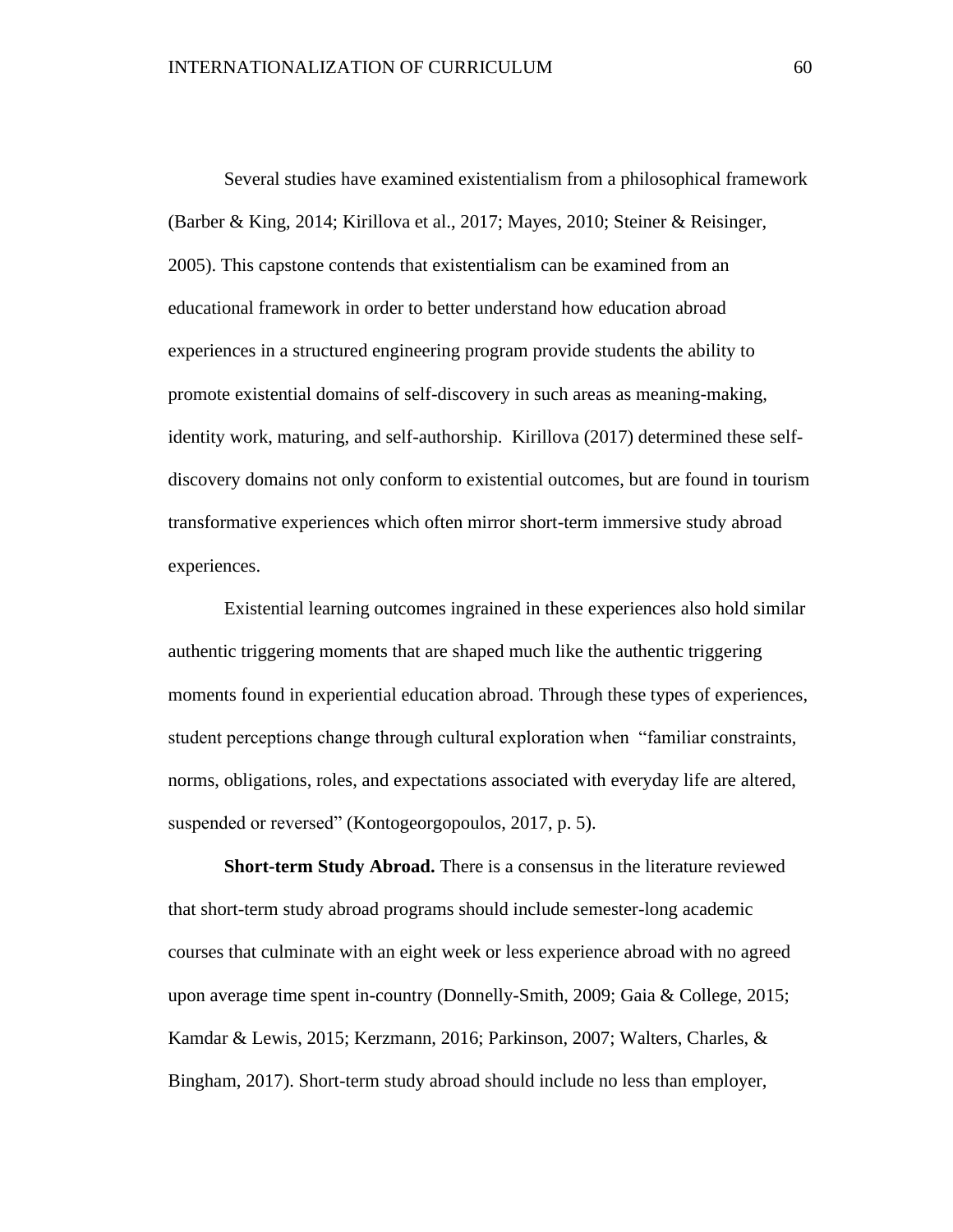cultural, and educational site visits while connecting engineering curriculum with real-world experiences. Parkinson (2007) adds that study abroad, despite the length, should allow students to gain a snapshot of the world through an immersive experience.

Short-term study abroad as an experiential education option in the Global Engineering Track was designed around these criteria with the intention to adding value learning outcomes beyond the traditional campus-based courses (Tarrant et al., 2014). Holistically, according to Chow (as cited in Kronholz & Osborn, 2016), study abroad is where one receives academic credit for studying in another country.

Short-term study abroad as a form of internationalization of curriculum is the most impactful platform of experiential education used to foster global citizenship (Downey et al., 2006; Tarrant et al., 2014), particularly in engineering. A study by Kato (2019) found semester-long study abroad was an effect of participation in shortterm study abroad. Findings from their study showed that 19.1% of participants in a semester-long study abroad had participated in a short-term study abroad program. A 2018 survey of U.S. study abroad by the Institute of International Education (IEE) shows a record number of college students are choosing to study abroad (Mills et al., 2010). While engineering is experiencing an annual decline in the number of students entering the field, it is concerning that engineering is not following that trend and notes that only 2.9% of engineering students participate in study abroad programs, well short of the 10% national average (Johnson & Jones, 2006).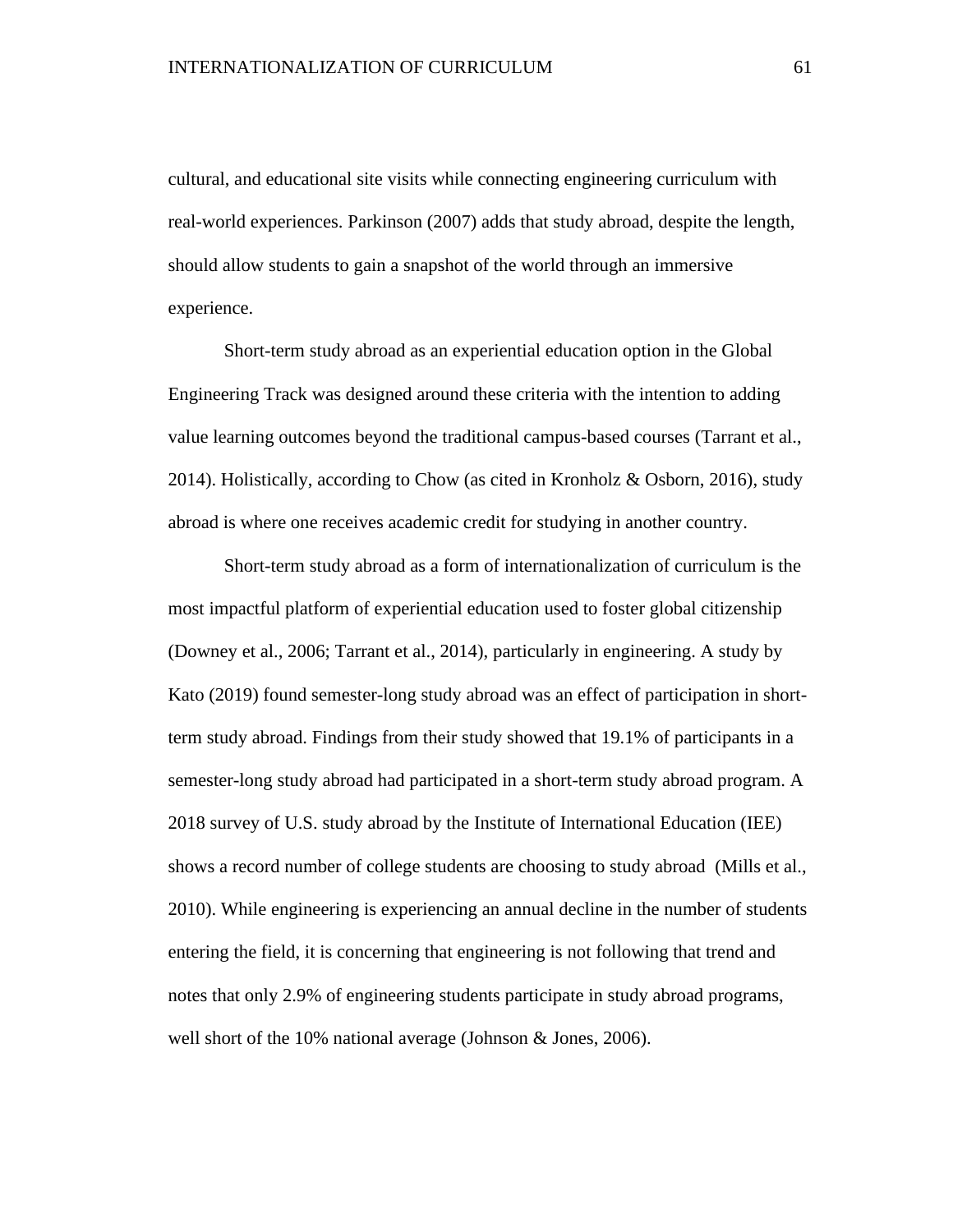According to Albers-Miller, Prenshaw, and Straughan (1999), one reason for the lack of engineering participation in a study abroad program is that students are misinformed about opportunities, are not aware of the opportunity, and hold inaccurate assumptions about the financial implications and time constraints of going abroad. Despite these reasons, study abroad, in particular short-term, is an appealing opportunity to both institutions and students for a variety of reasons, which include cost, time, and ease of supporting an abroad experience into an engineering curriculum (Kato & Suzuki, 2019; Mills et al., 2010).

As early as 2007, short-term study abroad experiences were expanding and accounted for more than half of the studying abroad experiences (Yu, 2012). At one mid-sized university, 3.49% of their students perform semester-long study abroad annually; however, only .01% of participants were enrolled in an engineering program. Still, short-term study abroad is an attractive option for engineering students as it is more affordable than a semester abroad, is easily structured into the curriculum, and provides a safe initial exposure to a different culture (Donnelly-Smith, 2009; Gaia & College, 2015; Mills et al., 2010). One additional intrinsic benefit of a short-term program is that it aspires students towards future semesterlong study abroad and engagement in future activities with global communities (Kamdar & Lewis, 2015; Kato & Suzuki, 2019; Tarrant et al., 2014).

Norris and Gillespie (2009) found there is a growing call from policymakers, researchers, and employers asking, "higher education to support and refine existing education abroad" (p. 383) programs to this end. The authors further contend that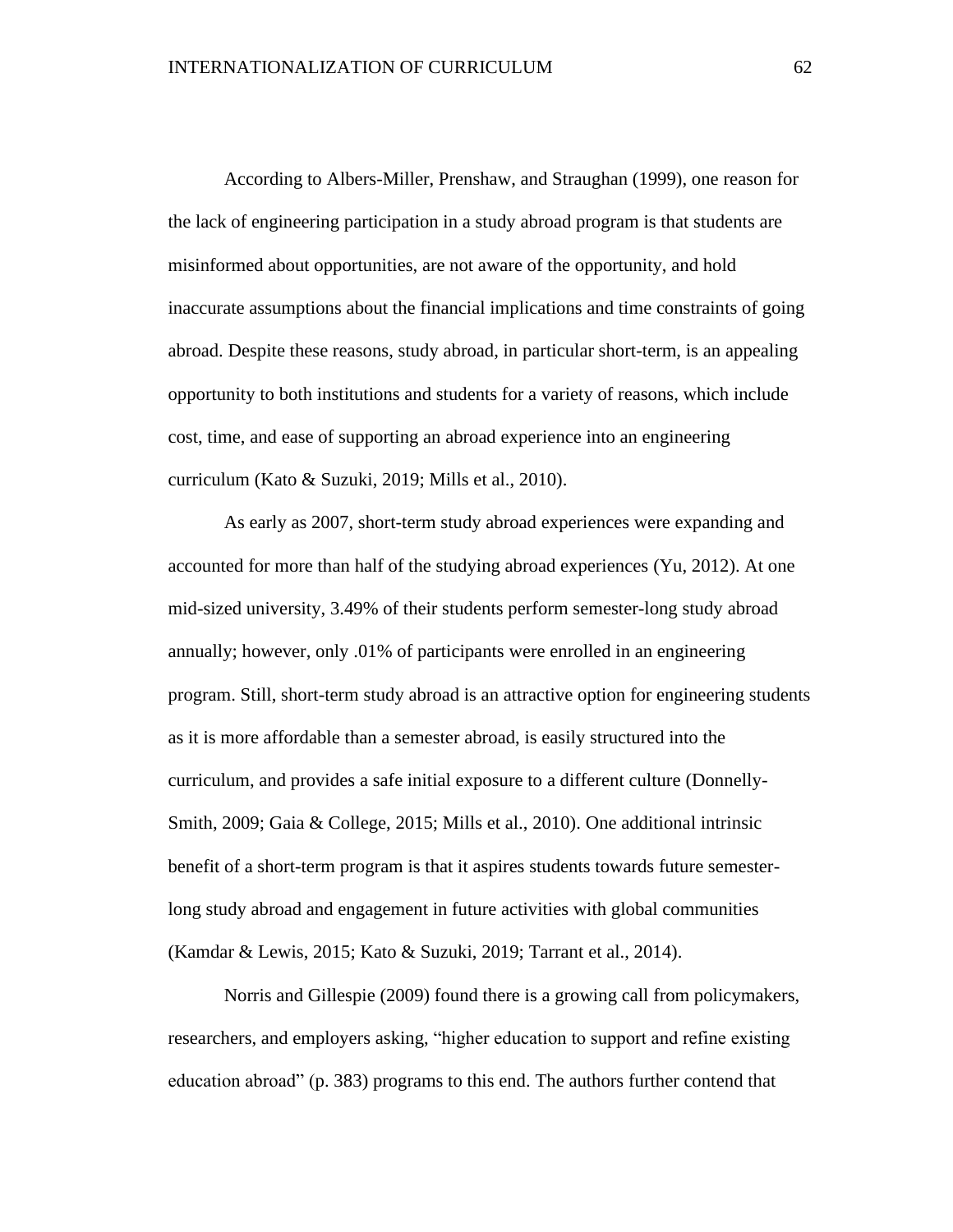institutions should adopt a normative approach to facilitating international experiences by designing "new opportunities that transport participants well beyond the role of tourist, educational consumer, or isolated and unengaged American abroad" (p. 383). As the classroom is becoming centered on real-world experiences and towards the internationalization of curriculum, higher education should take advantage of the cultural learning outcomes that are held in short-term study abroad.

Short-term study abroad experiences, when combined with academics and performance, seem to promote global competencies that are desired by organizations, recruiters and companies (Kronholz & Osborn, 2016). Studying abroad provides students an opportunity to develop a global mindset and the ability to collaborate with others from differing countries while being able to adjust to global ambiguities (Commander et al., 2015; Kamdar & Lewis, 2015).

One vein in the Global Engineering Track cultural intersection is experiential education. This vein provides an opportunity for students to participate in both shortterm and semester-long study abroad. As a form of micro-immersion into a different culture over a short period of time, short-term study abroad is an approach to learning other than classroom instruction that is viewed favorably by students (Albers-Miller, Prenshaw, & Straughan, 1999). Study abroad, according to Clifford and Montgomery (2015), is centered on the contention that students would rather "live the course" than endure it, giving permission towards curriculum reform and the introduction of study abroad options into engineering programs. Accordingly, experiential education as a cultural intersection in a global track is one model of providing global education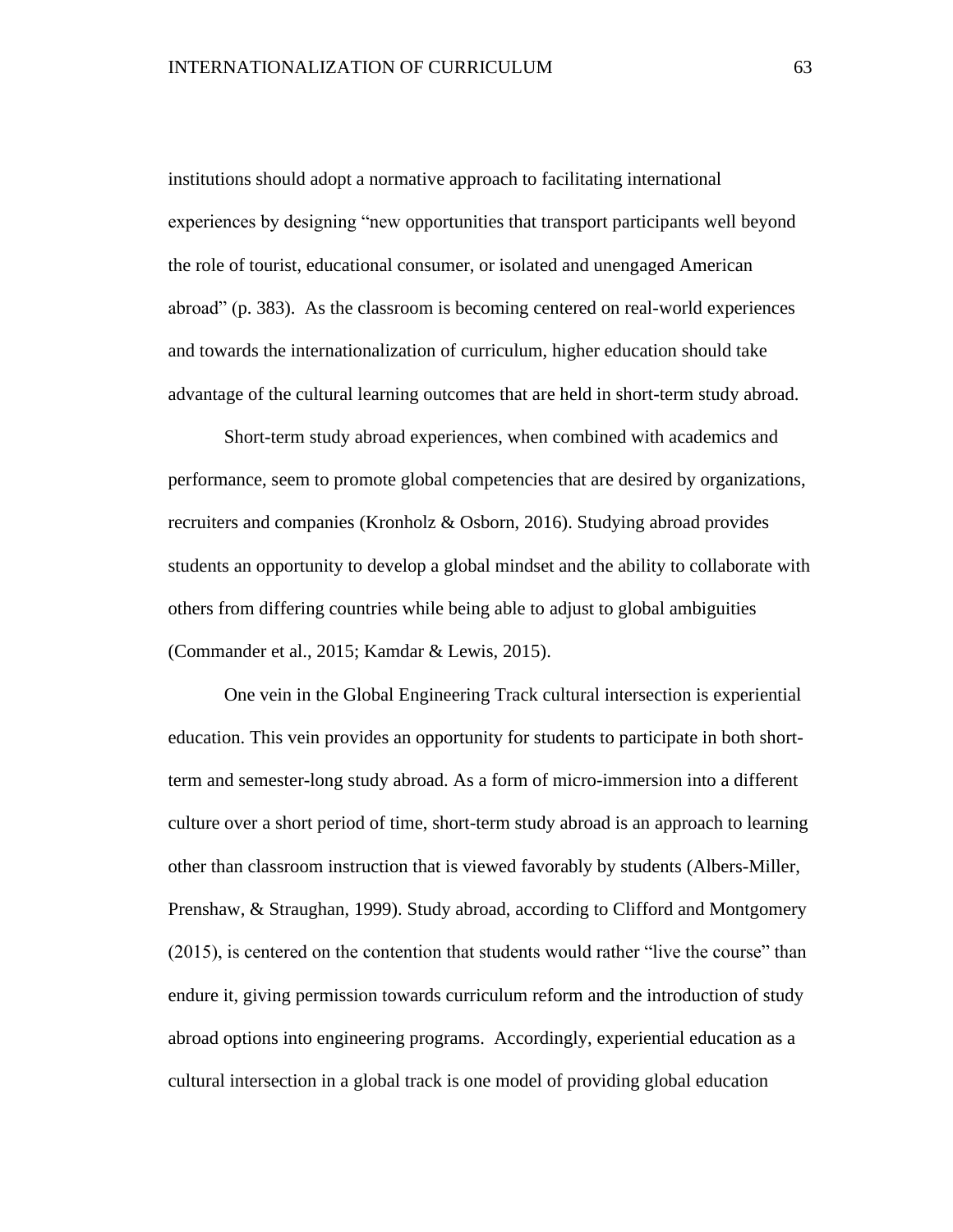without extending a student's time to degree or having students shoulder the cost of a study abroad semester.

**Study Abroad Data.** When developing a short-term study abroad program, this researcher posits that an institution should consider institutional knowledge in the form of mega-trends in study abroad, global student experience surveys, and Open Doors reports to tailor their program to a specific audience. As an example, Walters et al. (2017) found that study abroad students are historically female and Caucasian. Specifically, 59% of all students performing a study abroad enrolled in a short-term program of 8 weeks or less (Gaia & College, 2015; Kamdar & Lewis, 2015; Tarrant et al., 2014). An Open Doors 2018 report indicates in Table 2 how short-term study abroad up to eight weeks can be seen as a mega-trend with consistent growth since 2010/2011.

Table 2

|                                                 | $\mathbf{C}$ to the $\mathbf{D}$ $\mathbf{I}$ then $\mathbf{C}$ . The $\mathbf{D}$ to $\mathbf{D}$ the state $\mathbf{D}$ |                                         |                            |                            |                            |                            |
|-------------------------------------------------|---------------------------------------------------------------------------------------------------------------------------|-----------------------------------------|----------------------------|----------------------------|----------------------------|----------------------------|
| <b>Duration of Study</b><br><b>Summer Term</b>  | 2010/1<br>37.7                                                                                                            | <b>2011/1</b><br>$\overline{2}$<br>37.1 | 2012/1<br><u>3</u><br>37.8 | 2013/1<br><u>4</u><br>38.1 | 2014/1<br><u>5</u><br>39.0 | 2015/1<br><u>6</u><br>38.0 |
| Summer: More than<br>eight weeks                |                                                                                                                           |                                         |                            |                            | 2.7                        | 2.6                        |
| Summer: Two to eight<br>weeks                   | 34.4                                                                                                                      | 33.4                                    | 33.7                       | 33.5                       | 30.9                       | 30.4                       |
| Summer: Fewer than<br>two weeks<br>One Semester | 3.3<br>34.5                                                                                                               | 3.7<br>35.0                             | 4.1<br>33.6                | 4.6<br>31.9                | 5.4<br>31.8                | 5.0<br>31.9                |
| 8 Weeks or Less During                          |                                                                                                                           |                                         |                            |                            |                            |                            |
| Academic Year<br>Two to eight weeks             | 13.3<br>5.0                                                                                                               | 14.4<br>6.5                             | 15.3<br>6.9                | 16.5<br>6.6                | 16.7<br>6.5                | 17.4<br>6.6                |

*Profile of U.S. study abroad students 2010-2016*  **U.S. STUDY ABROAD STUDENTS (%)**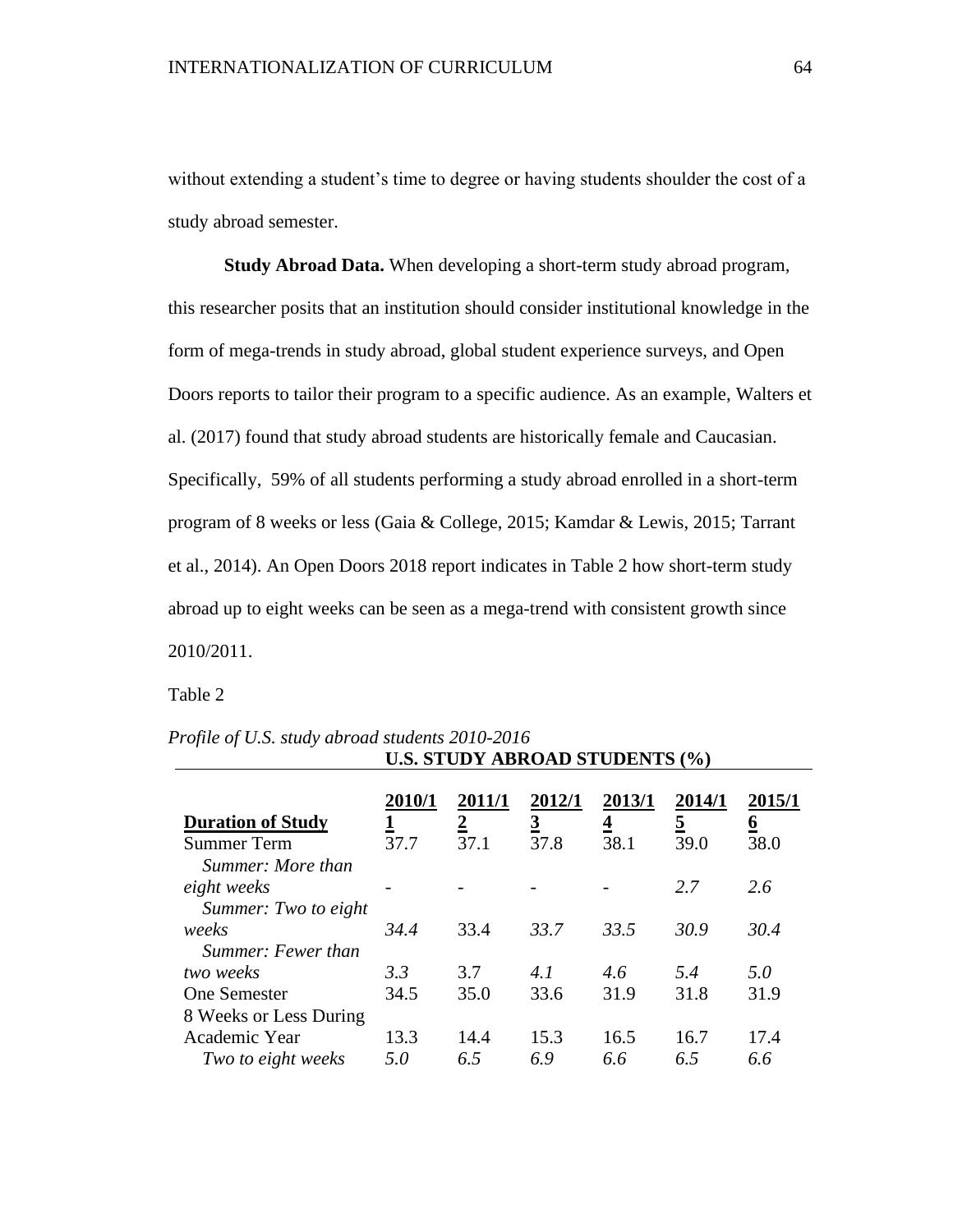| Fewer than two |  |  |                           |  |
|----------------|--|--|---------------------------|--|
| weeks          |  |  | 8.3 7.9 8.4 9.9 10.2 10.8 |  |

Increased participation in short-term study abroad is a positive trend. With expanding forms of internationalization of curriculum, there is little debate among higher education of the benefits derived from participation in study abroad programs (Bettez, 2004). The 2005 Lincoln Commission set a goal of having one million U.S. students studying abroad annually by the end of 2016/2017. The interest in high school seniors towards study abroad was strong going into 2009 where 60% of students were interested in international education (Norris & Gillespie, 2009) However, in 2016/2017, only 332,727 students across all fields actually studied abroad according to a report from an Open Doors Data on U.S. Study Abroad Students.

**Study Abroad Learning Outcomes.** Sobania and Braskamp (as cited in Mills et al. (2010) best describe learning outcomes from study abroad as a way for students to "identify similarities and differences in cultural values; to recognize ethnocentric reactions that inhibit the cultivation of cross-cultural understanding, and to challenges one's own stereotypes and myths about people" (p. 25). According to Park (2015), study abroad outcomes provide developmental impact and construct meaning-making in activities, allowing a subjective sense of purpose in students that is derived from the experience. These mean-making experiences, which are activities in identity work such as study abroad, develop self-authorship, the understanding of one's own self, in students. Seen in outcomes from volunteer tourism, they hold similar associations in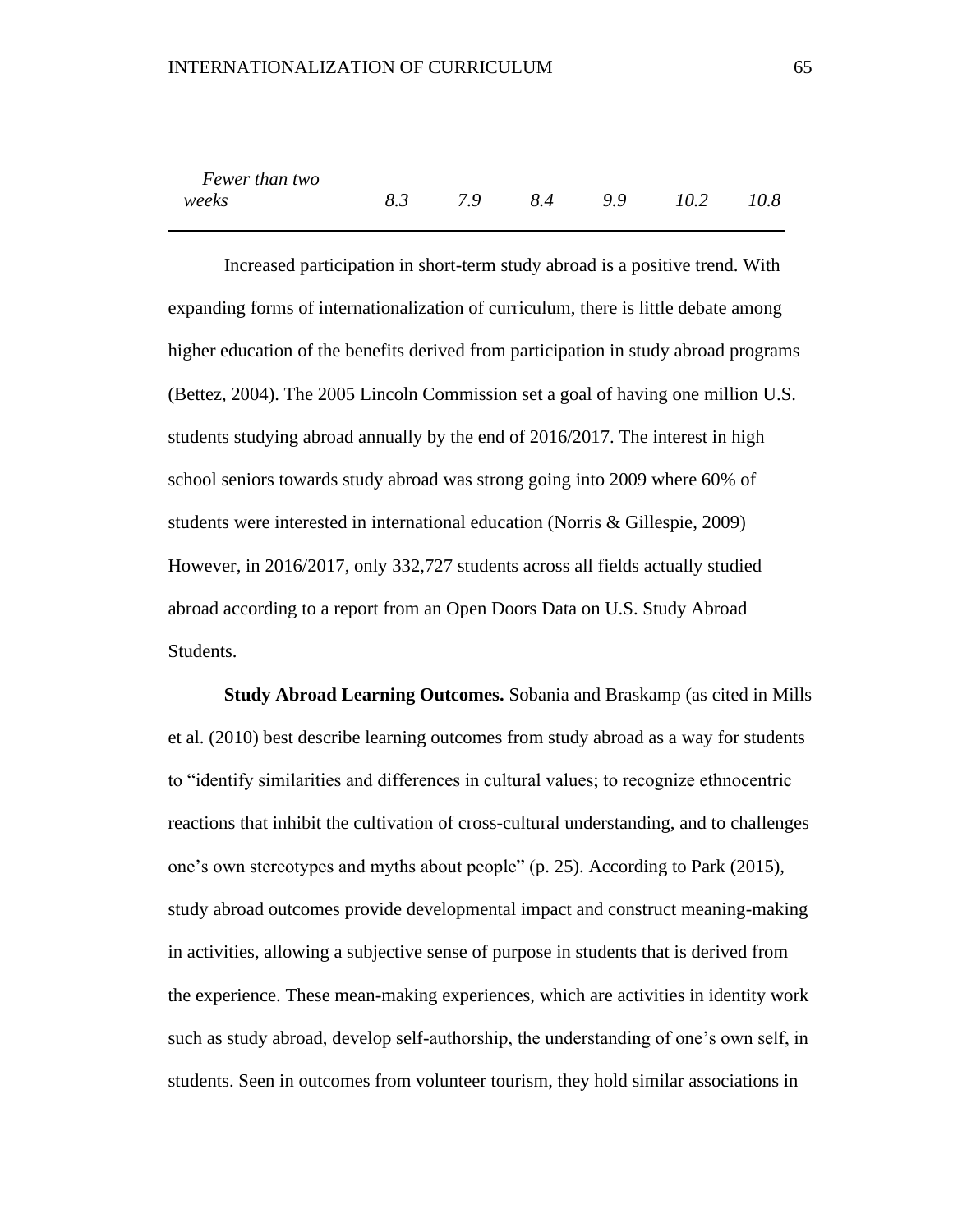existential activities (Barber & King, 2014; Kirillova et al., 2017; Steiner & Reisinger, 2005).

According to Clifford and Montgomery (2015), this transformational pedagogy requires student interaction inactivity's such as study abroad that can entrench a student's interest in developing a culture of self-authorship. The authors further contend that these experiences lead to what Mezirow sees as an "understanding of the self, an awareness of the self in relation to others, and in turn… changes in how one sees the world" (p. 48). This shift in perspective is important as these types of epistemological outcomes framed inside global engineering programs can be formed by providing study abroad opportunities.

In a study abroad alumni survey by Norris and Gillespie (2009), the findings suggest that study abroad influences a participant's career towards an international dimension. Further, the outcomes from the international experience increased selfawareness, foreign language, social development, and intercultural competence. Outcomes from study abroad also include cross-cultural understanding, global mindedness, a sense of self-efficacy, and a broadening of one's perspective towards internationalization (Bettez, 2004; Kato & Suzuki, 2019). From an institutional lens, study abroad fosters an increase in graduation rates, academic development, disciplinary learning, and a student population of ambassadors of international and cultural advocacy (Gaia & College, 2015). According to Preston (2012), 84% of study abroad alumni reported in the Institute for the International Education of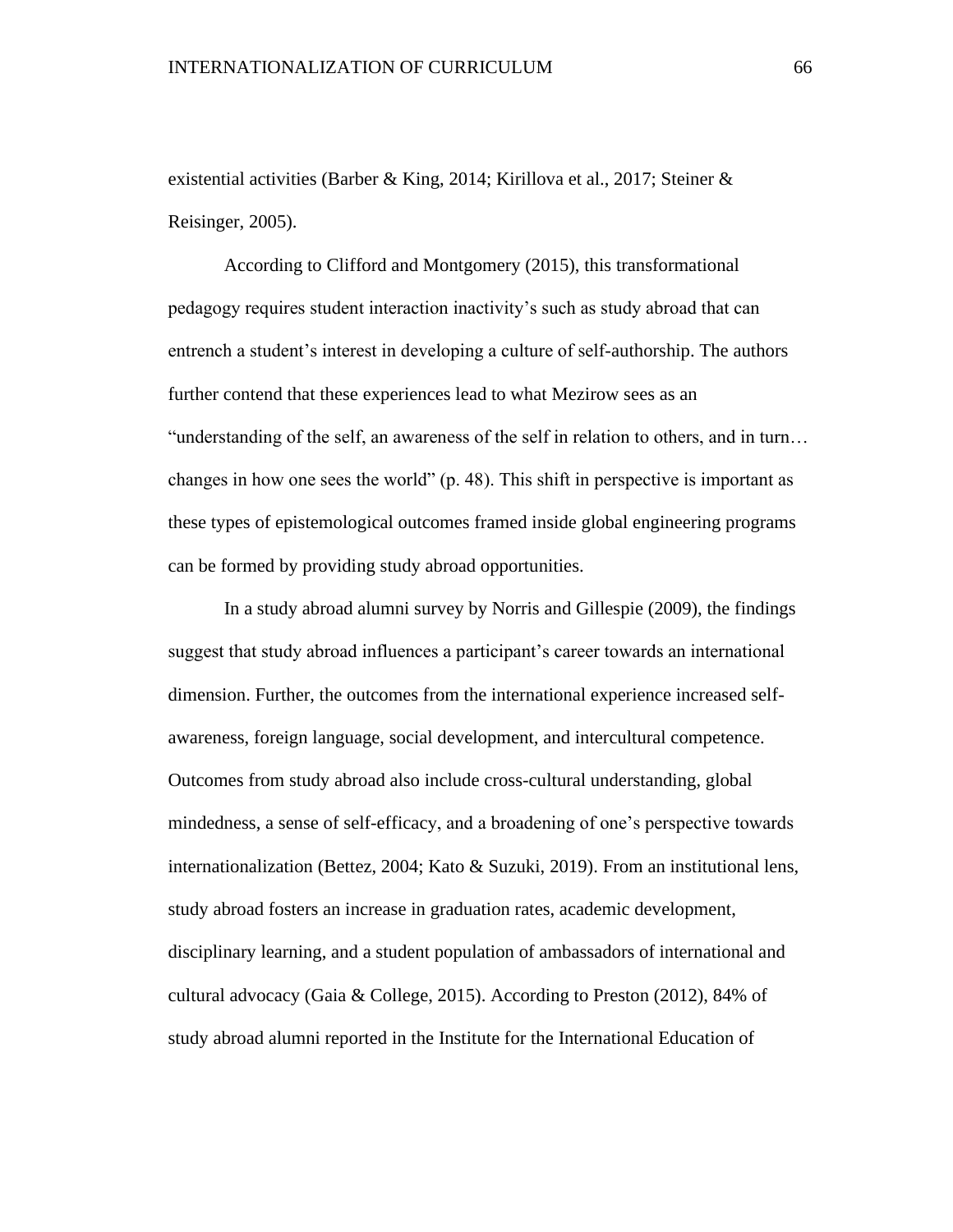Students survey that education abroad provided them with the job skills needed to be successful in the workforce.

Study abroad also produces types of capital that can include financial, human, social and cultural. Short-term study abroad increases international awareness, intercultural awareness, emotional intelligence, self-awareness, social consciousness, and community activism (Kato & Suzuki, 2019; Walters et al., 2017). Students who participate in study abroad have seen an increase in their career decision-making abilities, gained self-confidence and self-knowledge towards career goals, and discovered their vocational identity (Kronholz & Osborn, 2016; Mills et al., 2010). These outcomes are produced within the global track's cultural intersections as it moves student's perspectives from an ethnocentric state to ethno-relativism, in which, according to Bettez (2004) and Bennett (2011), students gain a sense of global mindedness and an enhanced sense of self-efficacy.

**Why Engineering Needs Study Abroad.** Tarrant (as cited in Mills, Deviney, & Ball, 2010) claims that "the future workforce of America depends on a citizenry that is sensitive to, and aware of, global issues" (p. 433). Moreover, Tarrant et al., (2014) argue that higher education is being called upon by employers, policymakers, researchers, and practitioners to facilitate stronger education abroad programs and experiences that promote global-ready engineering students. Engineering programs should look to design global experiences that "transport participants well beyond the role of tourist, educational consumer, or isolated and unengaged American abroad" (Norris & Gillespie, 2009, p. 383). By doing so, students will be prepared to function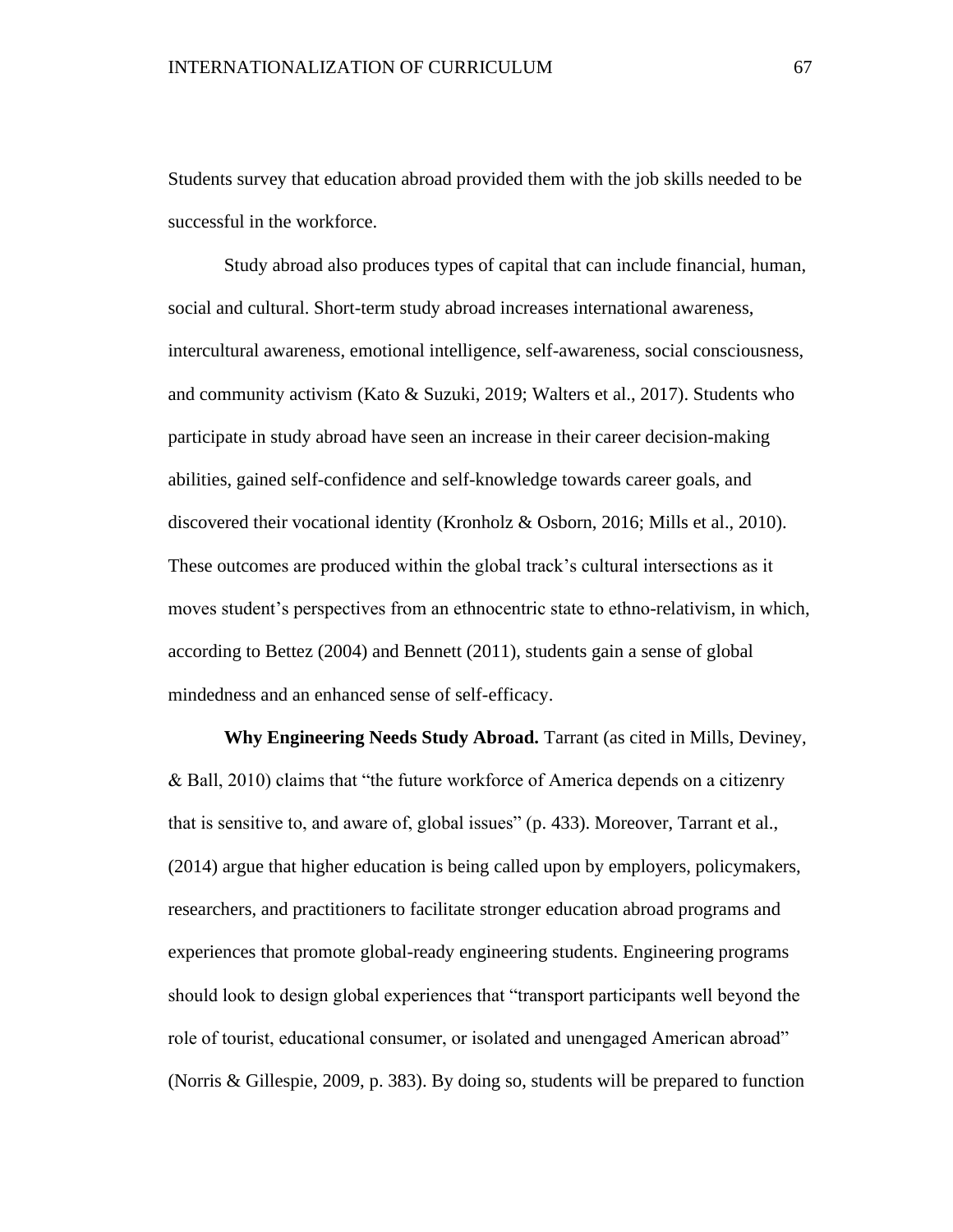in a multi-cultural environment and be able to market their study abroad experiences to employers as globally marketable job skills (Mills, Deviney, & Ball, 2010; Stroud, 2010).

Engineering students in a mandatory cooperative education program are looking for global education options as they realize the potential benefits, both professional and personal. They are leaning on institutions to provide global affordances that will develop the skills needed in engineering in order to work in a diverse labor force that is continuing to evolve (Mills et al., 2010). Given this increasing demand for institutions to prepare students for a global working environment, institutions are slowly beginning to recognize the value of global education in engineering. According to a 2008 Open Doors Report (as cited in Stroud, 2010), there is a "growing recognition by students and educators that an international experience is important to students' future careers" (p. 503). As a benefit, Stroud (2010) contends that institutions that invest in global education opportunities are perceived as more likely to offer an environment of engaged learning that even attracts students, which can apply in an engineering program.

Kronholz and Osborn (2016) found study abroad experiences, when combined with academics and in-country performance, are traits desired by organizations, recruiters and companies. Given the need to develop global competencies to meet employer work-ready needs and the student demand for global experiences, Ramirez (2013) suggests that approaches in the curriculum should be filled with endless global possibilities despite known challenges. In response to a call from employers for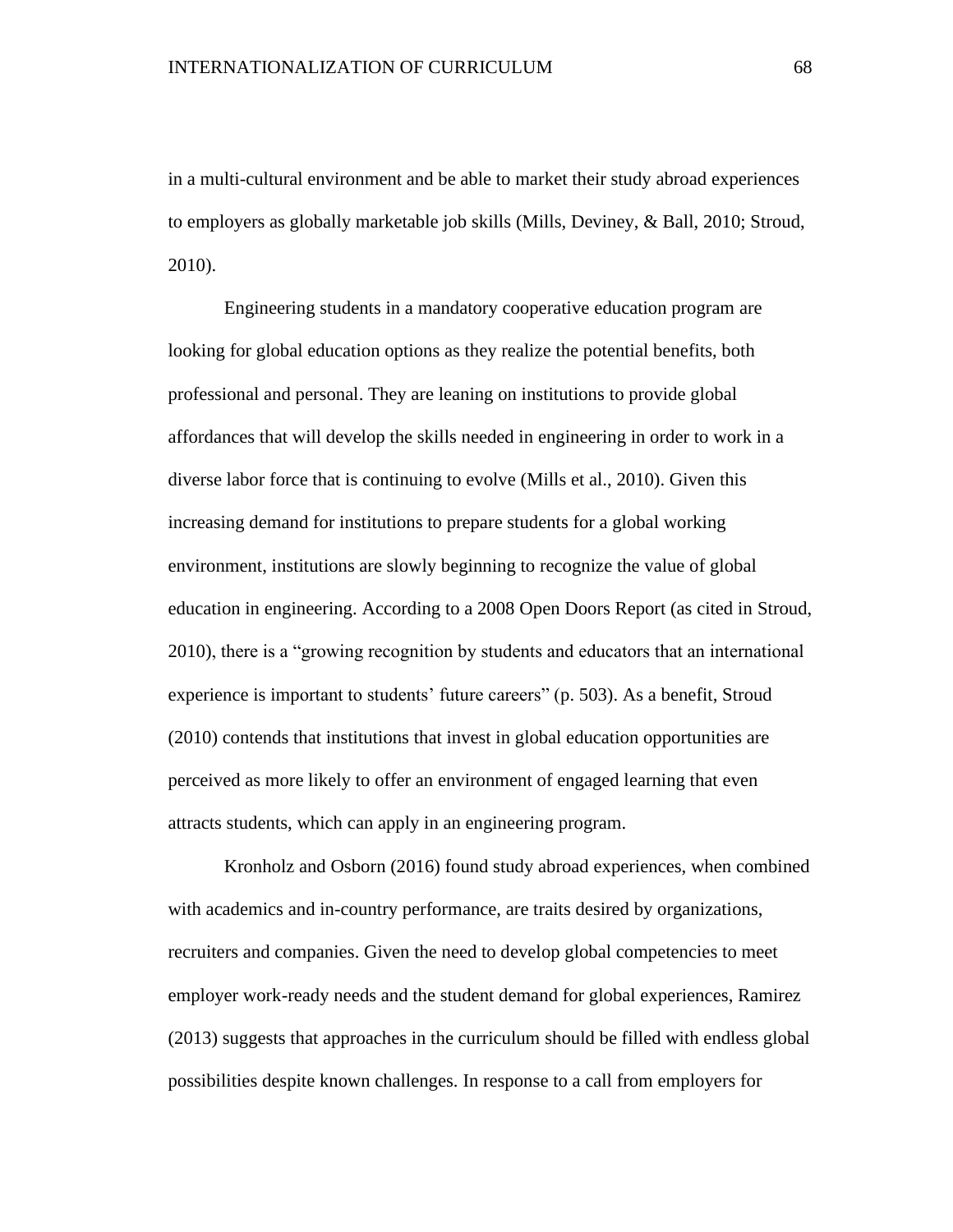higher education to produce students with global competencies, a short-term study abroad program was framed into the Global Engineering Track as experiential education for students. Studying abroad provides students an opportunity to develop the global mindset employers are demanding along with the benefits of individual and personal growth (Kamdar & Lewis, 2015).

Ramírez (2013) contends that education abroad has the strongest potential to shape the next generation of global engineering students using collaborative and communication skills aimed at bridging global differences and boundaries. Since education abroad has the highest impact on a student's cultural perspective and presuppositions, the Global Engineering Track integrated short-term study abroad into its experiential education intersection as an immersive requirement. Breunig (2005) contends that the value of experiential education is in providing purposeful experiences. In reviewing Breunig's research of experiential education and critical pedagogy towards praxis, it was evident that a global track experience should hold intention, purpose, and direction using study abroad. Accordingly, the global engineering track provided an attractive pathway for engineering students to gain intercultural knowledge. It offers global experiences in a short-term or semester abroad and can be easily structured into the curriculum, providing a safe initial exposure to another culture (Donnelly-Smith, 2009; Gaia & College, 2015; Mills et al., 2010).

**Best Practices in Developing Study Abroad in Engineering**. The most important best practice found in developing study abroad programs is to ensure that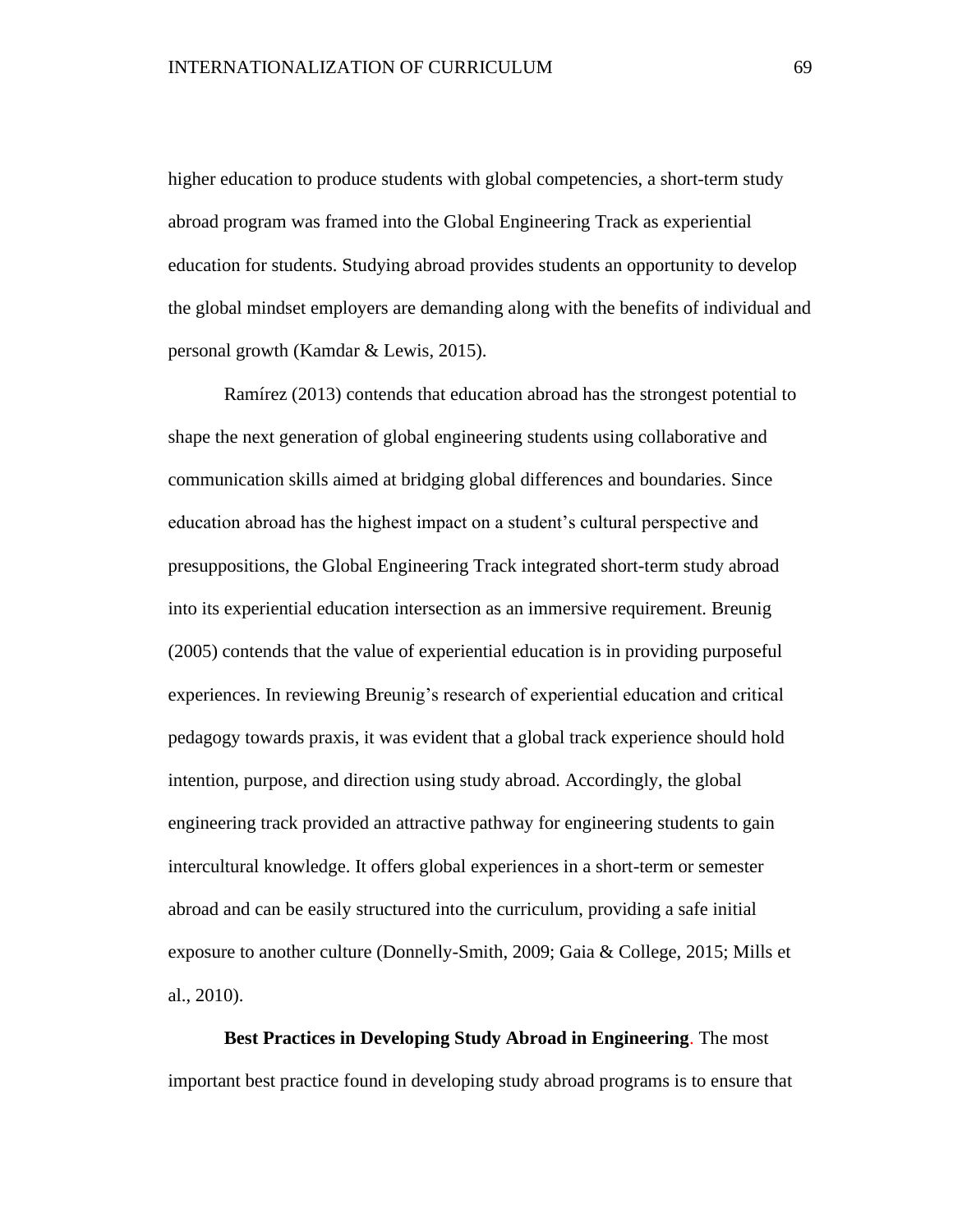the design appeals to students and that it accommodates their needs (Albers-Miller et al., 1999). One approach used in making sure study abroad programs do not stretch students beyond their ability is to involve them in developing and planning the study abroad (Mills et al., 2010). By employing these student-centered internationalized approaches, institutions and students can identify specific study abroad goals and objectives in which parallels between the learning and actual activities result in a deeper understanding of diverse cultures (Commander et al., 2015; Gaia & College, 2015).

Developing study abroad programs in engineering requires curricula that can not only work around cooperative education but can promote a focus on human diversity with an intensive focus towards developing cultural competencies (Walters et al., 2017). Best practices should focus on faculty-led courses that require extensive in-class preparation, link in-country experiences with course content, and include onsite reflection using journaling to compliment group reflection (Gaia & College, 2015). This best practice was seen in the Global Engineering Track's short-term study abroad program in which students get exposed to cultural differences using case studies, research, and lectures combined with in-country experiences centered on culture, country, travel, and globalization. These prerequisites for a study abroad experience allowed students to connect academics with study abroad activities.

Institutions should provide students with a suite of integrated global programs such as study abroad and global engineering tracks (Parkinson, 2007). These global programs should connect learning directly with the experience abroad using cultural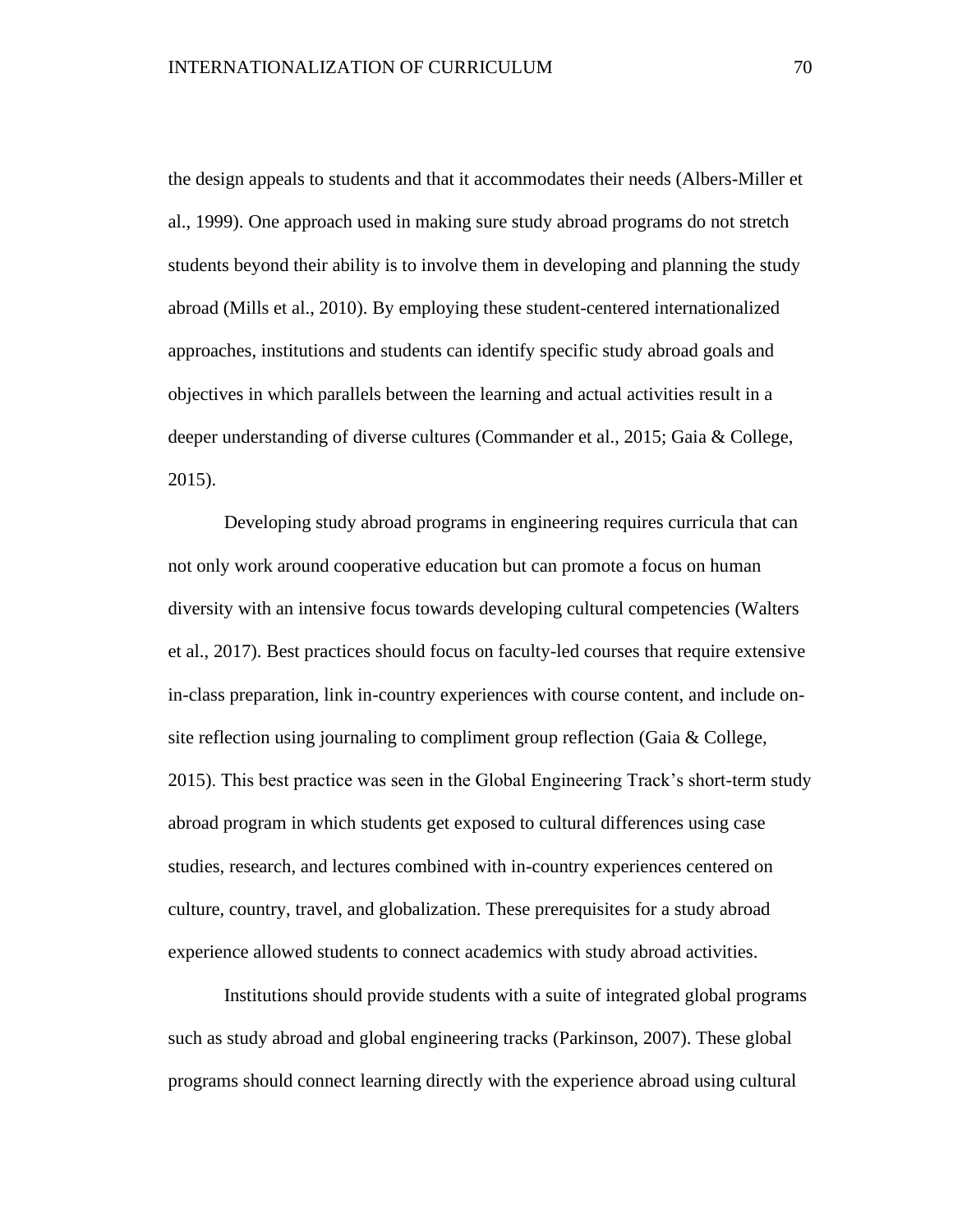activities, academic in-country lectures, and in-class team-building exercises. Walters et al (2017) found that in order for transformative learning to maximize student experiences, study abroad programs should be centered on influencers such as prior student experiences, destination, service-learning opportunities, the novelty of the experience, and journal writing. Furthermore, students should be exposed to four concentrated areas of learning during study abroad experiences: cultural, country, travel, and globalization (Donnelly-Smith, 2009; Kamdar & Lewis, 2015; Olson & Lalley, 2012). These four stages provide students with a broad stroke of outcomes that include ethno-relativism, survival language, social justice, and ways of knowing how to solve complex engineering problems (Olson & Lalley, 2012). Tarrant et al., (2014) believe these focal points are where transformation begins, as they expose students to new places, diverse cultures and learning environments that challenge a student's current beliefs, perceptions, and understanding of self.

Programs found to hold positive outcomes relied on assessments from faculty who tied learning objectives and syllabus with academics (Mills et al., 2010). Donnelly-Smith (2009) adds that the experience and activities must be integrated into the local community. According to Olson and Lalley (2012), short-term faculty-led programs should include four to five business visits in-country and end with daily debriefings after the experience. Group and individual reflection, journaling, end of trip reflection, and end of day debriefing after site visits develop the student's global mindset and enlist intercultural sensitivity (Donnelly-Smith, 2009; Kamdar & Lewis, 2015; Mills et al., 2010; Olson & Lalley, 2012).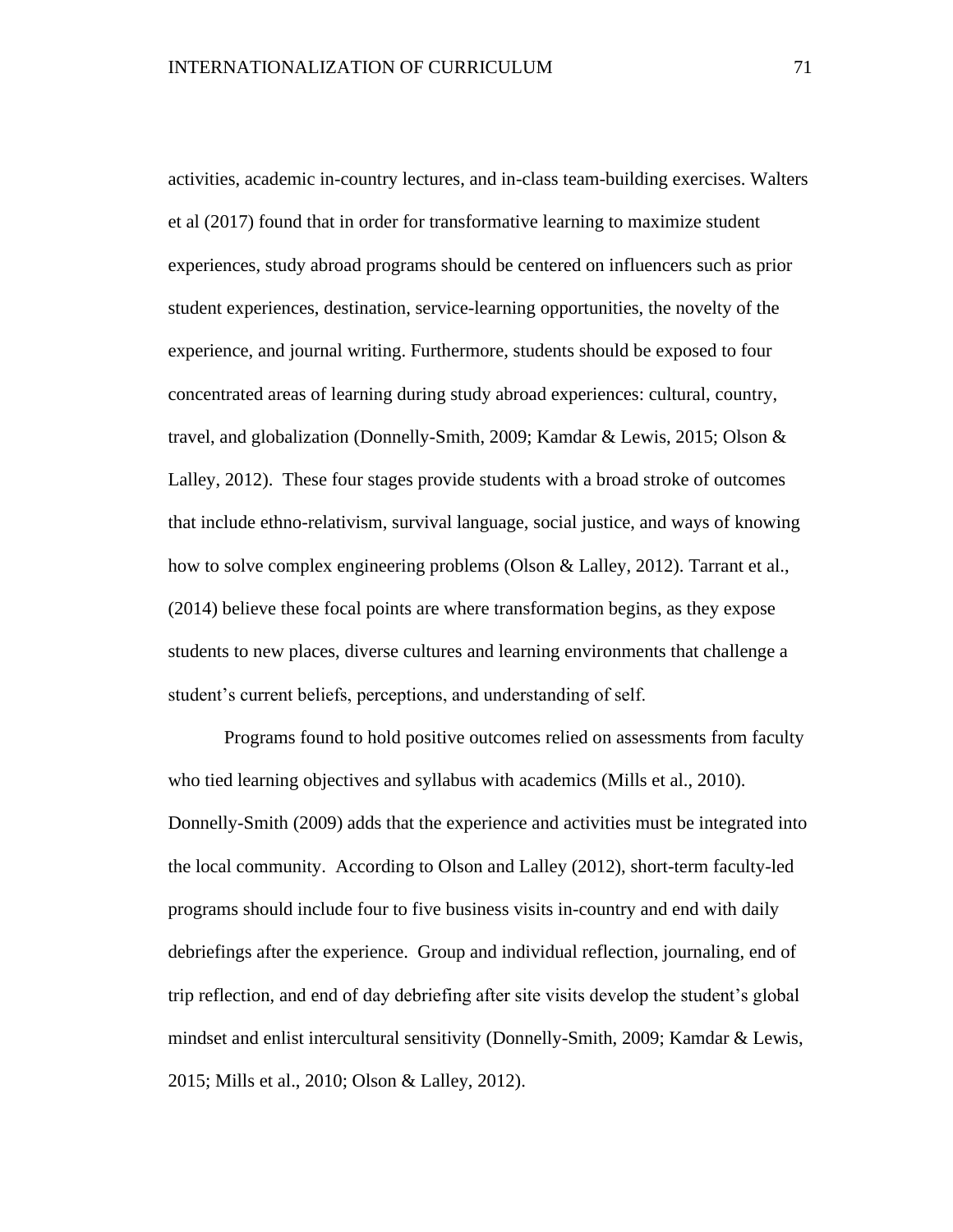The success of these highly structured activities should be centered around critical reflection in which every activity in-country is tied directly back to what students learned in the classroom (Donnelly-Smith 2009). Sarah Spencer, director of short-term programs at the University of St. Thomas, agrees that "institutions must have strong academic foundations for their short-term programs" and that good shortterm study abroad programs should be "strongly connected to coursework and an integral part of a larger learning experience" (as cited in Donnelly-Smith, 2009, p12). In developing curriculum for experiences abroad, Norris and Gillespie (2009) insist that institutions should ensure there is a balance between structured academic activities and unstructured time, and that it is easier for students in the activities to conform to the host country's cultural norms.

Engineering abroad programs should look to design international experiences that will provide students with the contextual and practical knowledge to be able to assimilate into an ambiguous environment; they should encourage engineering students to engage and explore the global context of the discipline; and, equally, they should promote continuous learning about the culture, politics and host economy once they return from a study abroad (Kamdar & Lewis, 2015). According to Stroud (2010), one way in which institutions can address this type of program design is to understand the characteristics and backgrounds of the students, in particular, their intent to study abroad. Kamdar and Lewis (2015) add that programs should also develop the ability to apply theoretical knowledge as well as promote an appreciation for differences in cultural practices.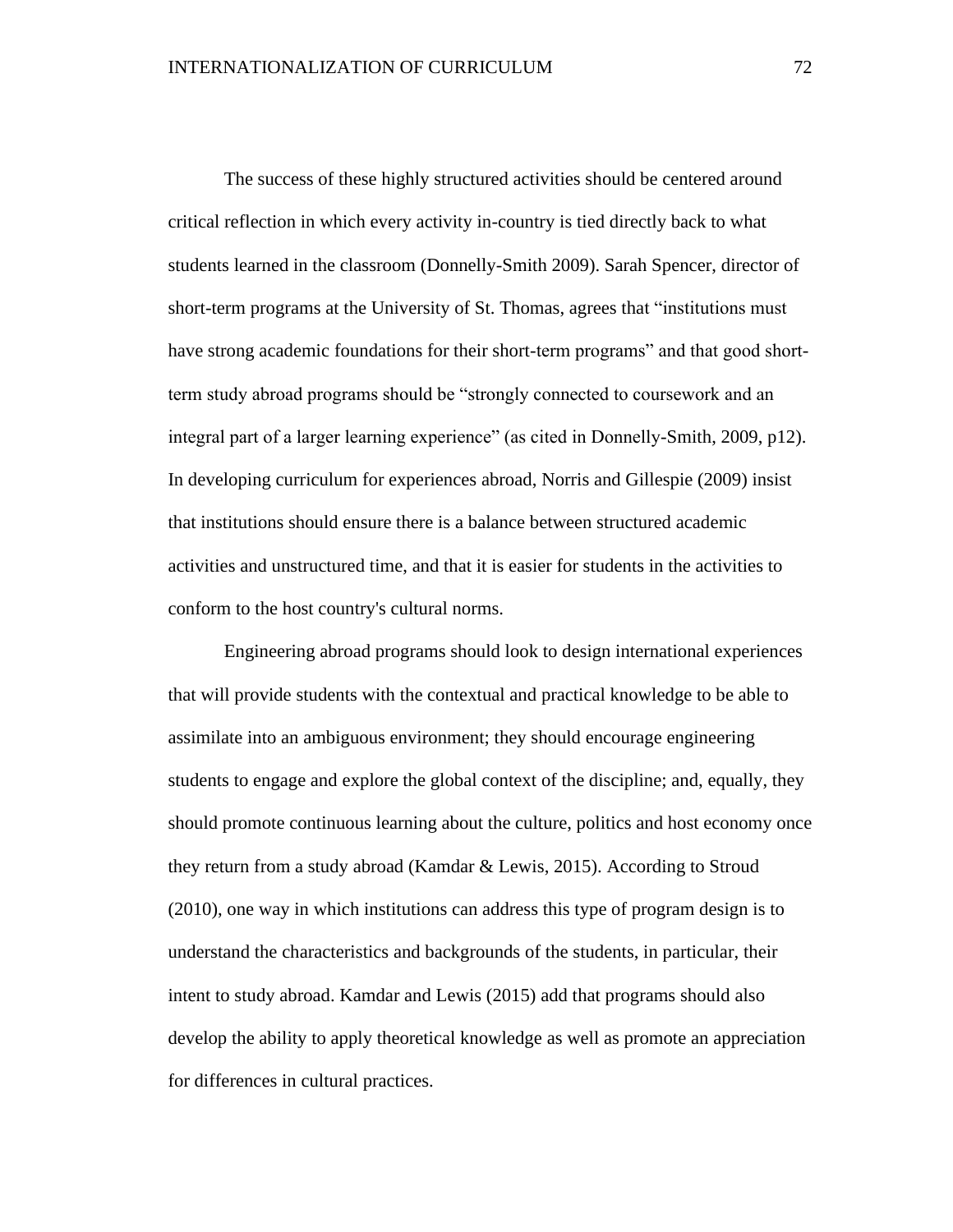Global engineering programs provide students with an opportunity to participate in international experiences with most short-term formats offering the benefit at a reduced cost over semester-long study abroad. However, as institutions begin internationalizing their curriculum to include Compact International Experiences as education abroad, Schubert, Diego, Angeles, and Jacobitz (2011) maintain that the program's technical content and international experience must be assessed. For instance, at the University of San Diego (USD), the international engineering education is assessed on a four-prong approach: (1) student-evaluations, (2) instructor evaluations and course grades, (3) student reflection papers, and (4) student experience surveys. Findings from their assessment of engineering international experiences point to a level and depth of a typical semester at the home institution but with an added benefit of a meaning-making experience.

**Challenges to Study Abroad in Engineering.** There are challenges in offering study abroad in an engineering curriculum. Courses in engineering are often offered only within certain semesters based on a set teaching plan, which complicates a student's accessibility to international experiences. An engineering school with mandatory co-op leaves little to no room to expand students' global offerings beyond local borders or embrace internationalization in the curriculum. Increased participation in study abroad, both semester and short-term, in engineering is seeing an increase, keeping pace with a growing internationalization of curriculum. In an Open Doors 2018 report, 5.3% of all engineering students performed study abroad, up from 3.1% in 2006. Yet, according to Stroud (2010), despite this growth, barriers of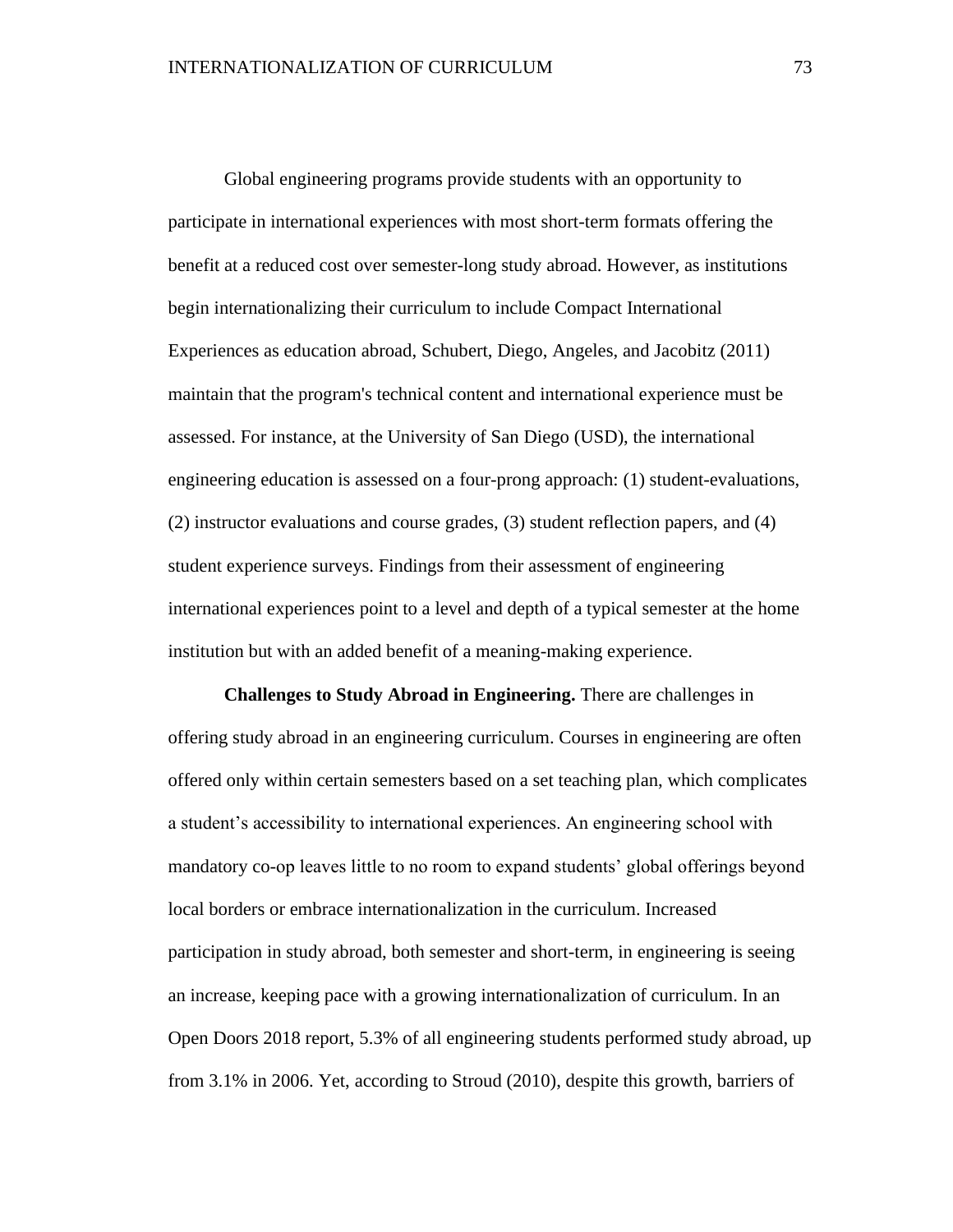concern include "credit transfer … lack of faculty/campus support … lack of foreign language knowledge" (p. 495), and in the capstone, a stringent curricular design that still presents the greatest challenges to studying abroad. Along with limited financial resources, the ability to provide global programs that do not extend the time to degree in engineering is difficult. Due to a strict sequence of course work, a student's ability to participate in study abroad is complicated (Commander et al., 2015; Parkinson, 2007; Stroud, 2010). Lastly, Ramirez (2013) urges institutions to identify and address challenges in study abroad and see it as career development and a career decision tool.

## **Transformative Learning Theories Applicable to International**

**Education: Strands of Learning Theories.** Transformative learning represents theoretical frameworks for understanding how adults learn. It is the process of using interpretations of meaning-making experiences to construe new or revised interpretations and to challenge assumptions to foster self-actualization (Dirkx, 1998; Grainger et al., 2015; Taylor, 1998). Perspectives, identified and constructed through meaning-making experiences, are the foundation on which assumptions and beliefs are hinged and offer the most conscious level of learning (Dirkx, 1998). Learning is a complicated process in which instructional settings, learning approaches, and adjusted perspectives are used to foster change in the learner. Mezirow (as cited in Taylor, 1998., p. 11) sees the outcome of transformative learning through a developmental lens. He argues that once we gain clarification and commitment to the changes in our perspectives, our levels of change never regress and we hold a more inclusive and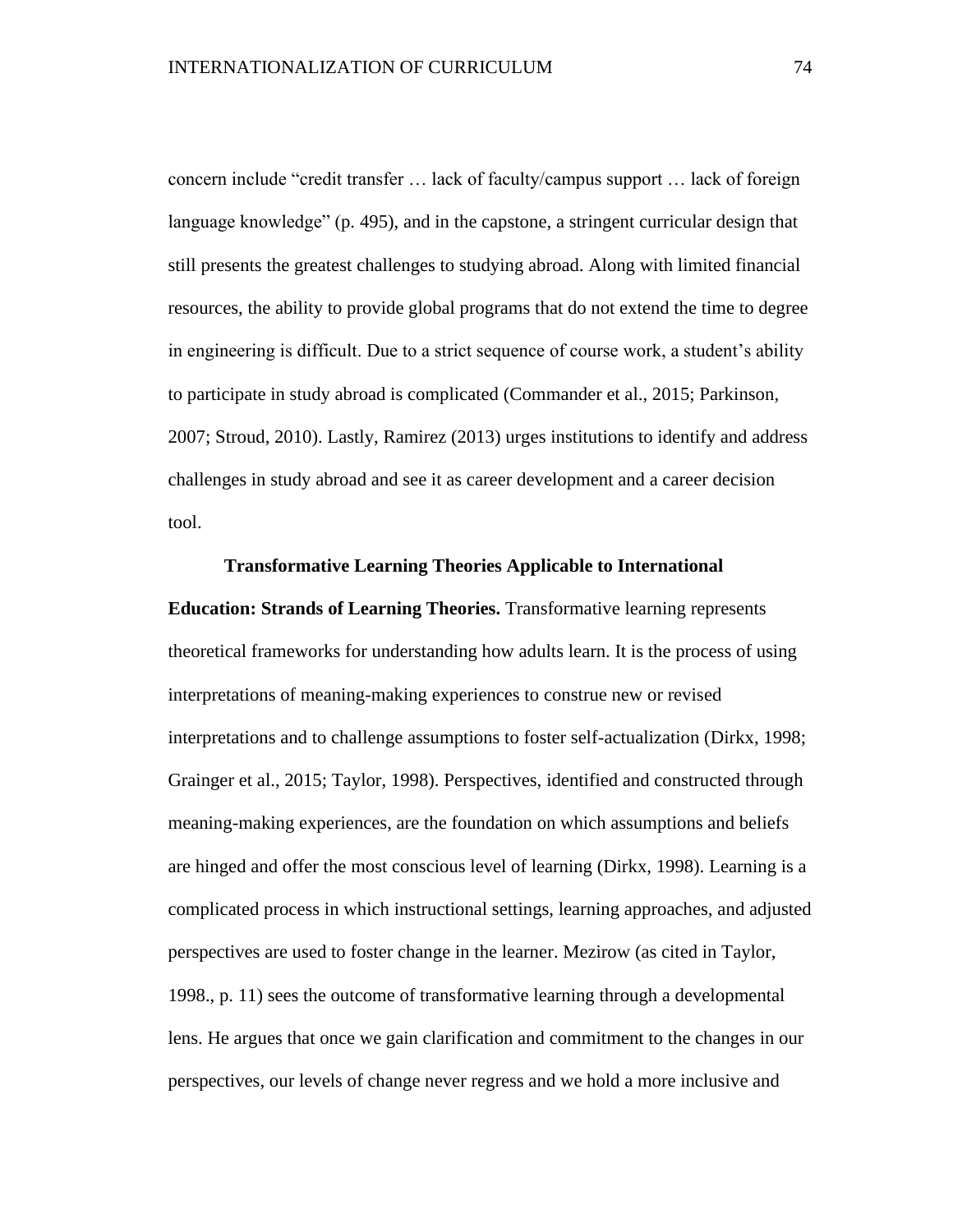discriminating view of the world in regards to culture. Changes in perspectives are reflexive and critical in the development of intercultural authenticity in the global track.

Dirkx (1998) presents an overview of theoretical strands of transformative learning in the works of Paulo Freire, Jack Mezirow, and Larry Daloz. These three strands of thought represent a conceptual framework that influences how transformational learning applies to programs in international education. At its core, these strands allow students to understand the meaning in their experiences, confront existing presuppositions, and question how their values and beliefs exist in the context of others on a global scale. The strands are briefly reviewed in order to establish how transformative learning views are important educational theories and how each approach can be applied to the internationalization of higher education and the global engineering track.

Paulo Freire views transformative learning as a process of gaining the ability to develop a deeper understanding of how one sees themselves and the world. This critical consciousness consists of a process of action and reflection as seen in the track's experiential education and critical reflection (Dirkx, 1998). Jack Mezirow views transformative learning as the very essence of gaining understanding using critical reflection from making meaning from one's experiences. Dirkx (1998) points out that Mezirow sees critical reflection as a process in perspective transformation in that it serves as a lens to understand one's self and others in the world. This type of perspective shift in transformative learning can be seen in the contexts of co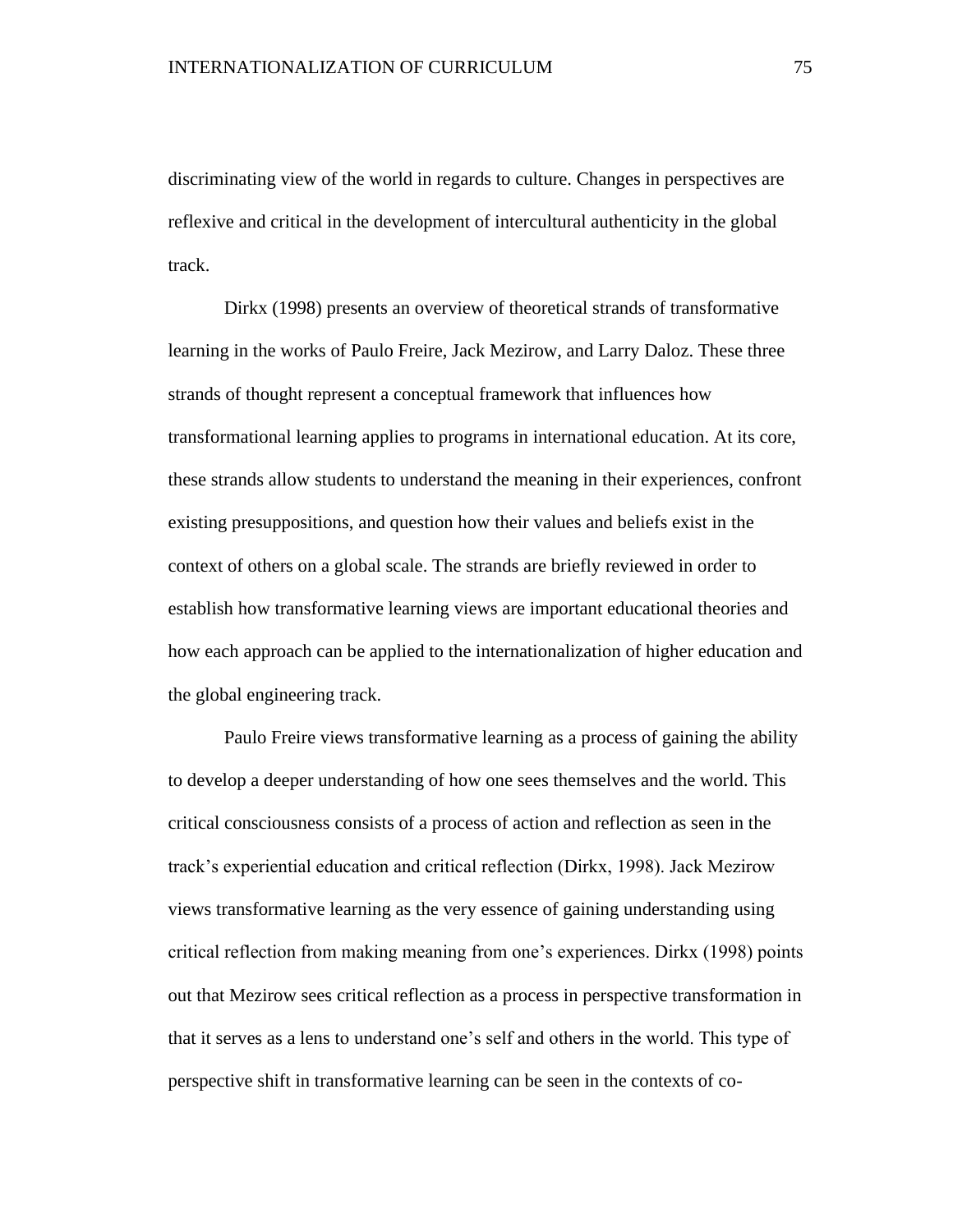curricular activities in informal adult learning settings such as lectures, classes, and social settings which are included in the stages of the global track.

Taylor (1998) suggests that the learner's centrality of experiences and the ability to negotiate values, purpose, and beliefs is the starting point in transformative learning. According to Mezirow's theory, most learners hold casual and paradigmatic assumptions about the world around them and in order to change those assumptions, a disorienting dilemma is needed to trigger changes in one's attitudes and beliefs (Christie, M.; Carey, M.; Robertson, A.; Grainger, 2015). In the context of internationalization of programs, the dilemma may be a study abroad, either long or short-term, through which the learner is often displaced and their prescriptive assumptions are challenged.

Larry Daloz views transformative learning as a development process through which one aims to find meaning in formal learning such as curricular activities in the global track. This concept clarifies how students can replace current ways of making meaning of experiences and construct new meanings that are more appropriate based on the experience (Dirkx, 1998). Dirkx asserts that it is a form of letting go of one's sense of self and moving forward to the construction of "new ways of seeing the self and the world" (p. 6). Accordingly, global programs in engineering should seek to foster transformative learning within meaning-making experiences and look to understand how cultural intersections can play a role in the understanding and development of "self" in a learner. Dirkx (1998) best summarizes the potential of transformative learning by regarding learning as not having a distinct beginning nor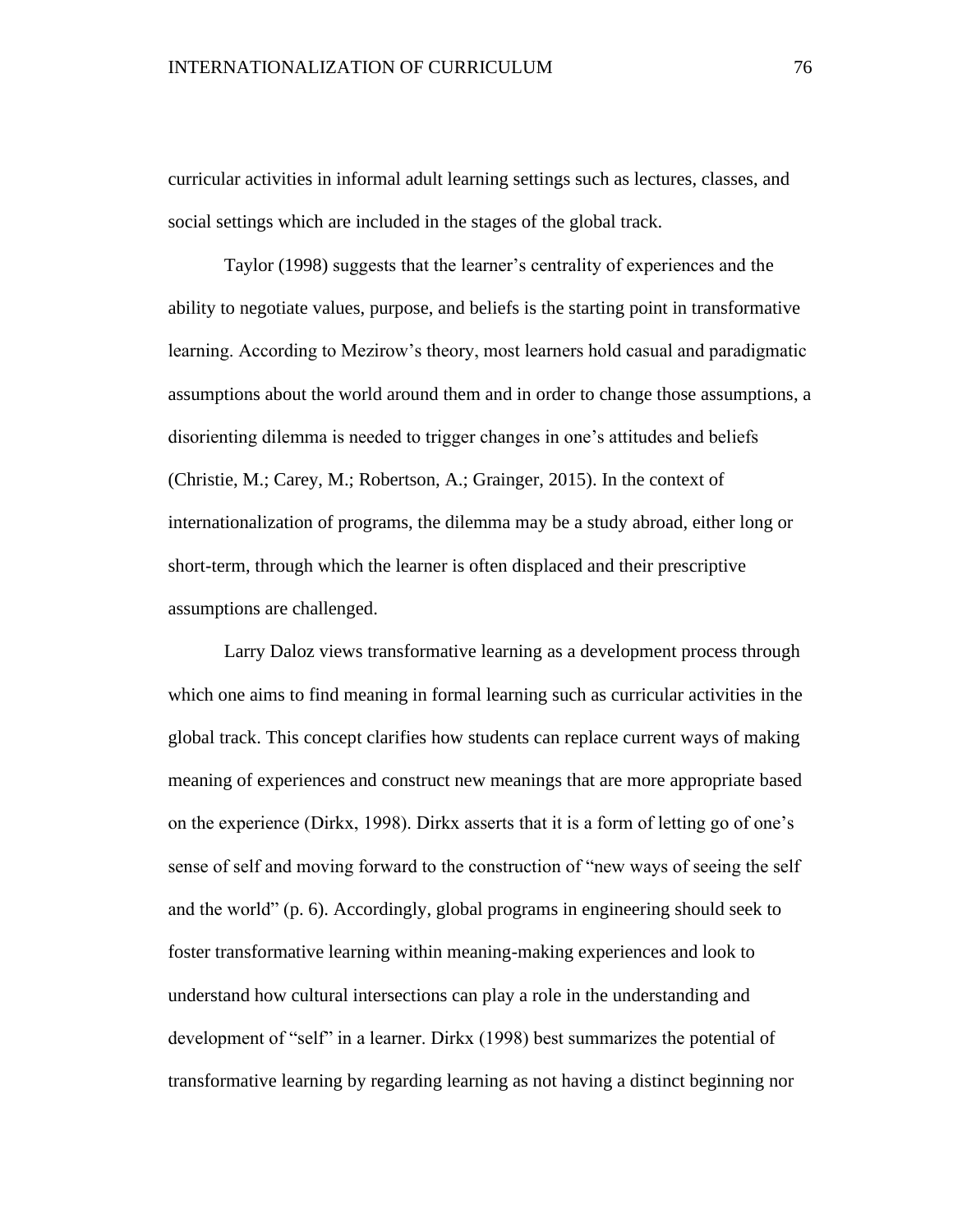an ending but rather as focusing on the "being" rather than "becoming" in the change process from meaning-making experiences.

Congruent experiences and challenges to cultural assumptions foster transformation and are woven into stages in the global track. If the track provides an opportunity for students to critically assess and change their assumptions from meaning-making experiences, Grainger et al. (2015) contend that students will gain the ability to adopt new cultural behaviors. By doing so, students can transition into authentic global citizens and understand how their experiences in a global context can lead to intercultural competence. Transformation takes place when the pursuit of learning involves reflection and shapes our meaning schemes directly from the experience.

Meaning structures, according to Taylor (1998), are evolutionary and when they involve tasks that focus on reflection, they move learners into a stage where they judge their presuppositions. This stage begins their transformational learning. It is under this premise that the meaning-making of experiences, based on cultural assumptions and presuppositions, can revise an engineering student's perspectives and can act as a reference to shape particular cultural behaviors and views (Dirkx, 1998; Taylor, 1998).

Accordingly, transformation then becomes about understanding how international education ensures that meaning-making experiences (the perspective changers) become embedded in the curriculum and are not simply a supplemental component. Such meaning schemes are known as components of knowledge that help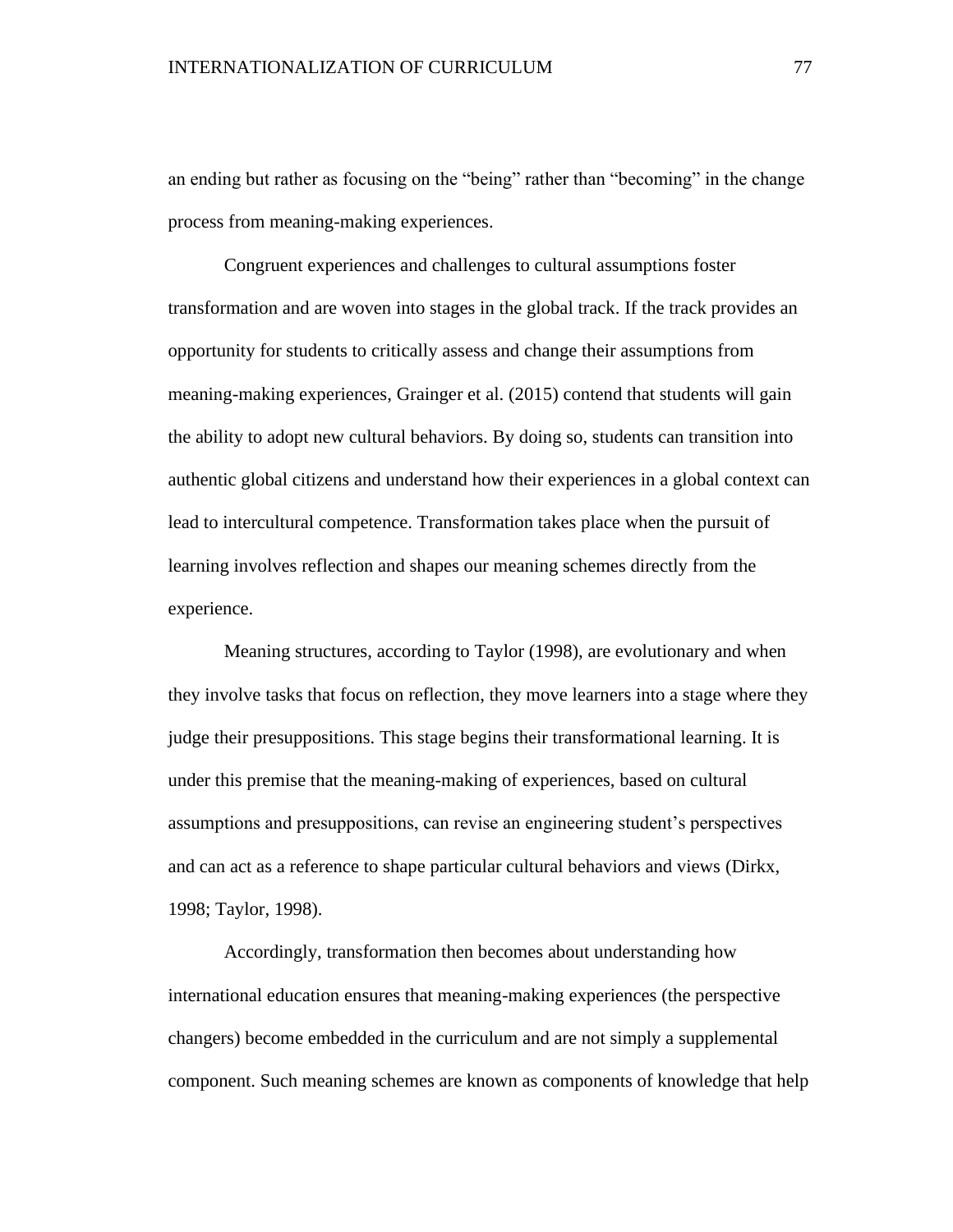students shape specific beliefs, values, and cultural views based on their experiences. Theories of development should be integrated into the curriculum, co-curriculum, experiential education, and critical reflection with an underlying focus on promoting global capacities and culture. Taylor (1998) provides a complimenting overview of Dirkx's (1998) transformative learning discussion by relating which conditions need to be present to foster change in perspectives. Mezirow's perspective transformation provides the reason behind a shift in cultural views as his theory concentrates on individual transformation (Grainger et al., 2015).

Mezirow's Perspective Transformation in Meaning Structures

#### Meaning Schemes Meaning Perspectives

Students hold an ingrained cultural view defined by a number of congruent experiences that have shaped their perspectives of themselves and others. These meaning perspectives act as barriers that can often constrain change and reduce their view of the world to a subjective and distorted reality (Taylor, 1998). It is important to understand the implications of this view and how it applies to students in engineering as one goal is to change a student's cultural perspective and shift their world-view as well as their personal view towards becoming culturally authentic. It is equally important to note that multiple models or stands of educational theories contribute to the validation of transformative learning and that transformation is an ongoing and never-ending process.

Shapes articular behaviors and views Shapes references, world-view and paradigm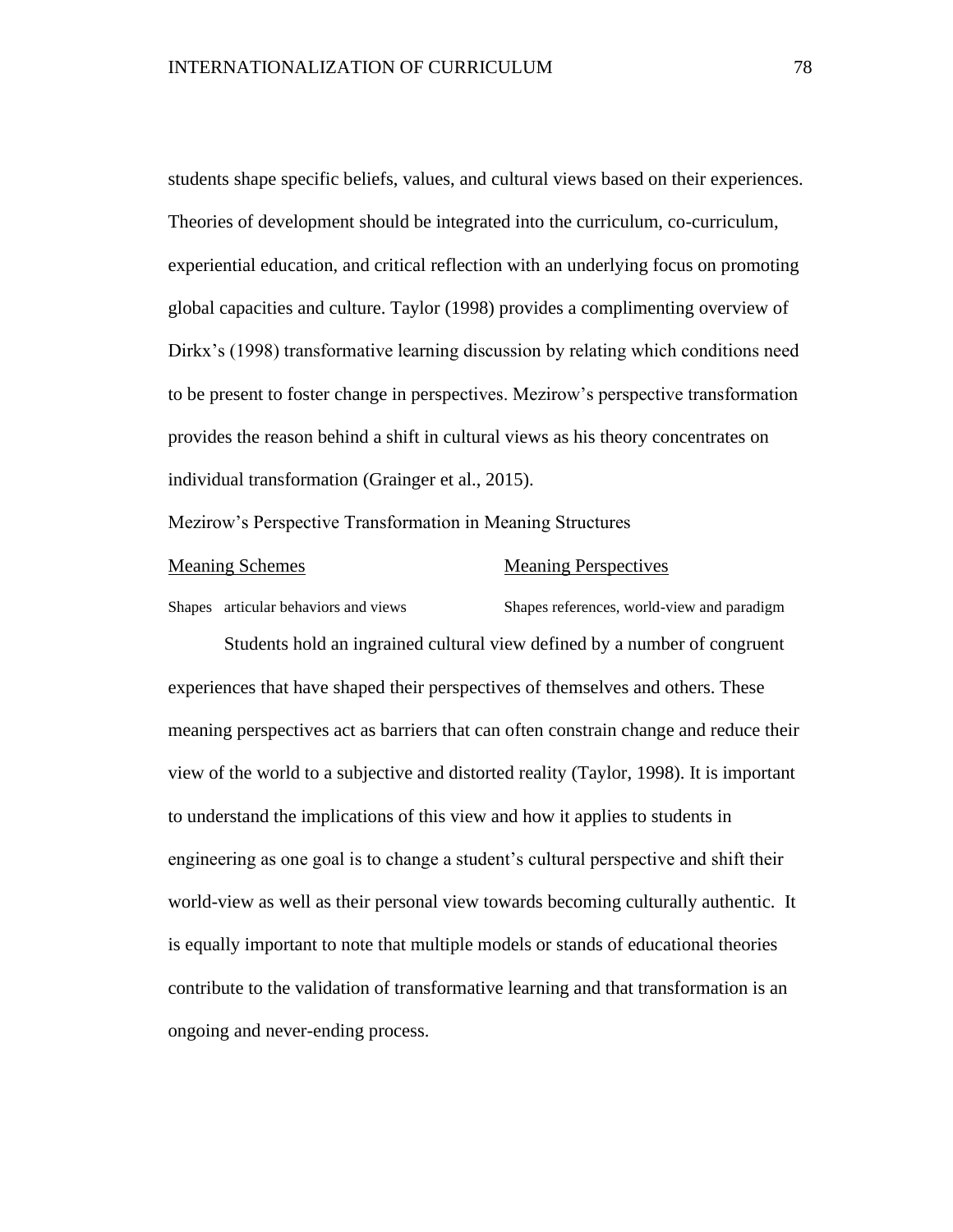Taylor (1998) points out when students approach a new experience their "meaning perspectives act as a sieve through which each new experience is interpreted and given meaning" (p. 7). Higher education should ensure their internationalization efforts challenge one's assumptions and presuppositions based on Mezirow's theory of perspective transformation. A global context to Mezirow's (1991) theory of perspective transformation should be added if a learner's frame of reference becomes culturally "inclusive, differentiating, permeable, critically reflected upon, and integrative of experience" (as cited in Taylor, 1998, p. 7) while embedded in the curriculum, co-curriculum, experiential education and critical reflection activities or experiences.

**Transformative Perspective Changes from Self to Others.** In order for students to truly understand cultural differences, they must shift their perspectives of self and others. This call for transformation leads to the development of what Mezirow (1991) sees as an "understanding of the self, an awareness of the self in relation to others, and in turn…changes in how one sees the world" (p. 48). Clifford and Montgomery (2015) suggest that a new theory of transformational pedagogy is needed involving student interaction, experiences, and activities that entrench student's interest in developing a culture of self-learning. Using student development theories that build on Mezirow's perspective transformation will influence the practice of engineering on a global scale. Such thoroughly transformation-based theories should demonstrate how the perspective transformation allows a student to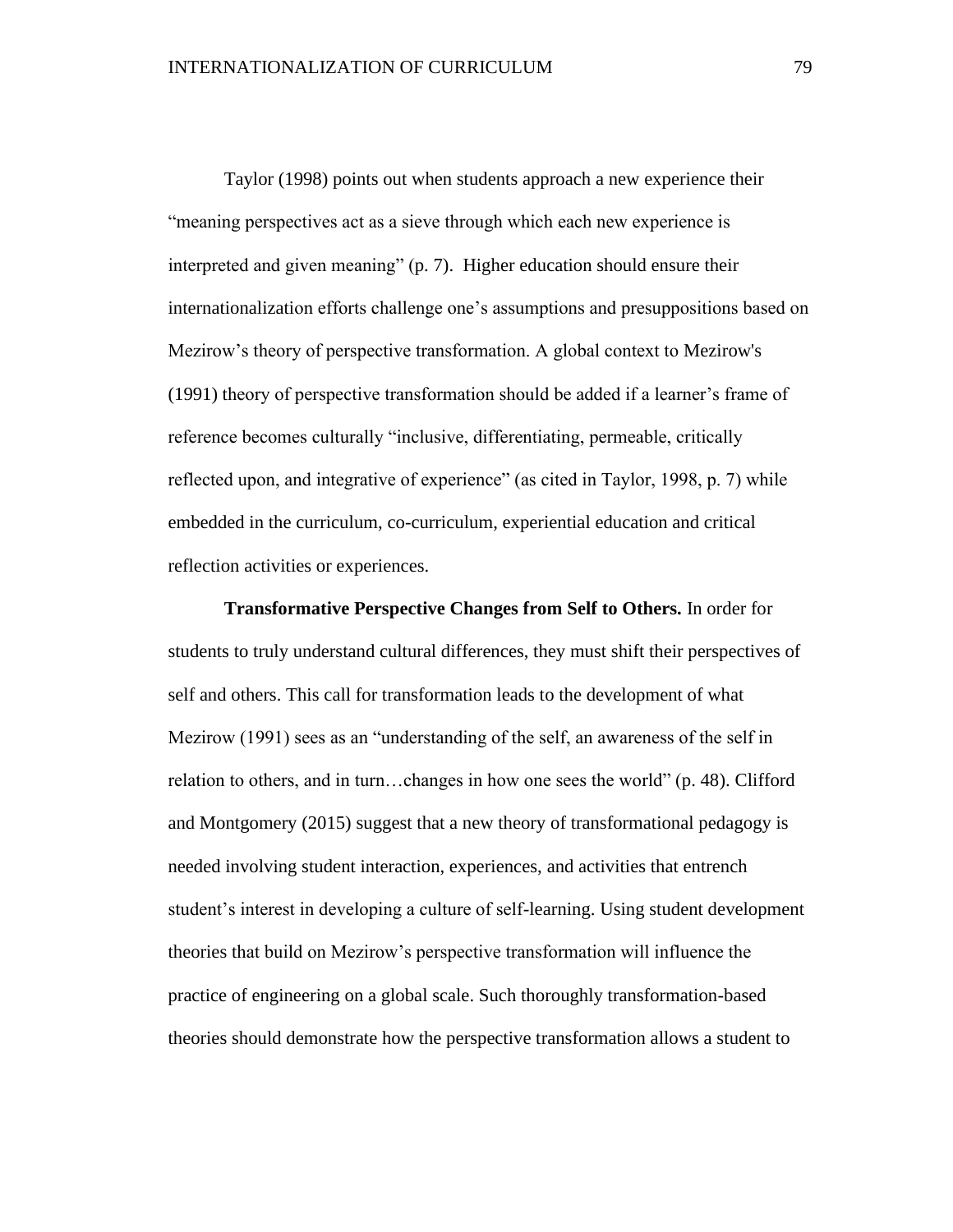participate in a meaning-making experience in study abroad and walk away with changed beliefs, values, and assumptions that are shaped by life events (Dirkx, 1998).

Epistemological outcomes can be demonstrated through a structurally designed global engineering track in which student perspectives and understanding shift from one's self to others. Figure 1 presents how overarching developmental stages of learning along a Spectrum of Intercultural Development (SID) allows students to participate within a spectrum of cultural intersections where curricular, cocurricular, experiential education and critical reflection activities can promote transformational changes.



Figure 1. A Spectrum of Intercultural Development

Accordingly, this type of transformation process becomes important when developing new global engineering programs as a form of internationalization of curriculum. The SID offers engineering schools a map of outcomes that can produce deep-rooted change by fusing authentic lived moments in experiential education with developmental domains. This process enhances personal qualities, problem-solving and communication skills, and self-interest as evident in outcomes of students who travel for volunteer tourism (Blackburn et al., 2005). There are value-added benefits and transformational change that can be gained from SID's experiential education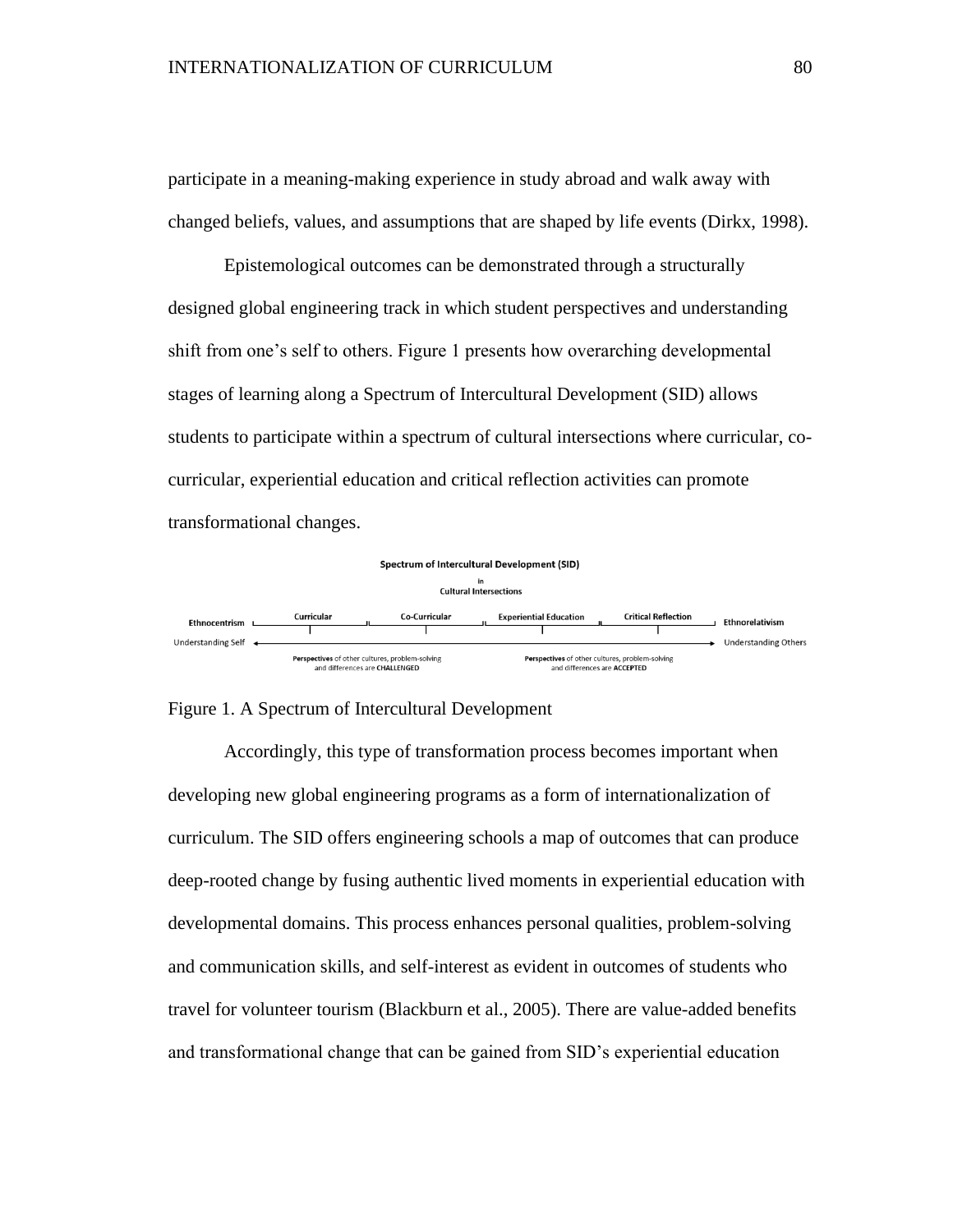(Stoner et al., 2014; Tarrant, Rubin, & Stoner, 2014; Tyran, 2017). For instance, the social cognitive theory of learning asserts that students can learn by observing others; when put in the context of participating in education abroad, it promotes the probability that perhaps students can acquire cultural knowledge from observing differing beliefs and culturally-appropriate behaviors.

Student development exists in the outcomes of participating in the global track. When aligned with intentional internationalized learning objectives, transitions a student's understanding of 'self' to that of understanding 'others', altering one's perspective through direct participation in multiple dimensions of development (Davis et al., 2018). Participation in the SID not only actualizes intercultural knowledge but fosters values in personal development and cultural dispositions towards intercultural understanding ("Intercultural Understanding" n.d.). According to Lilley, Barker, and Harris (2017), the process addresses how a global engineering track can take a transformative approach towards reaching intercultural authenticity in a spectrum of structured affordances to develop global engineering students and produce an "ideal global graduate" (p. 7).

### **When was this capstone implemented?**

The aim of the confluence between a global engineering track and global experiences is to alleviate the constraint and travel barriers in an engineering curriculum. Students who participate in the global track will truly be able to compete in today's economic market as engineers and will have international opportunities that can provide them with cross-cultural experiences. By allowing students to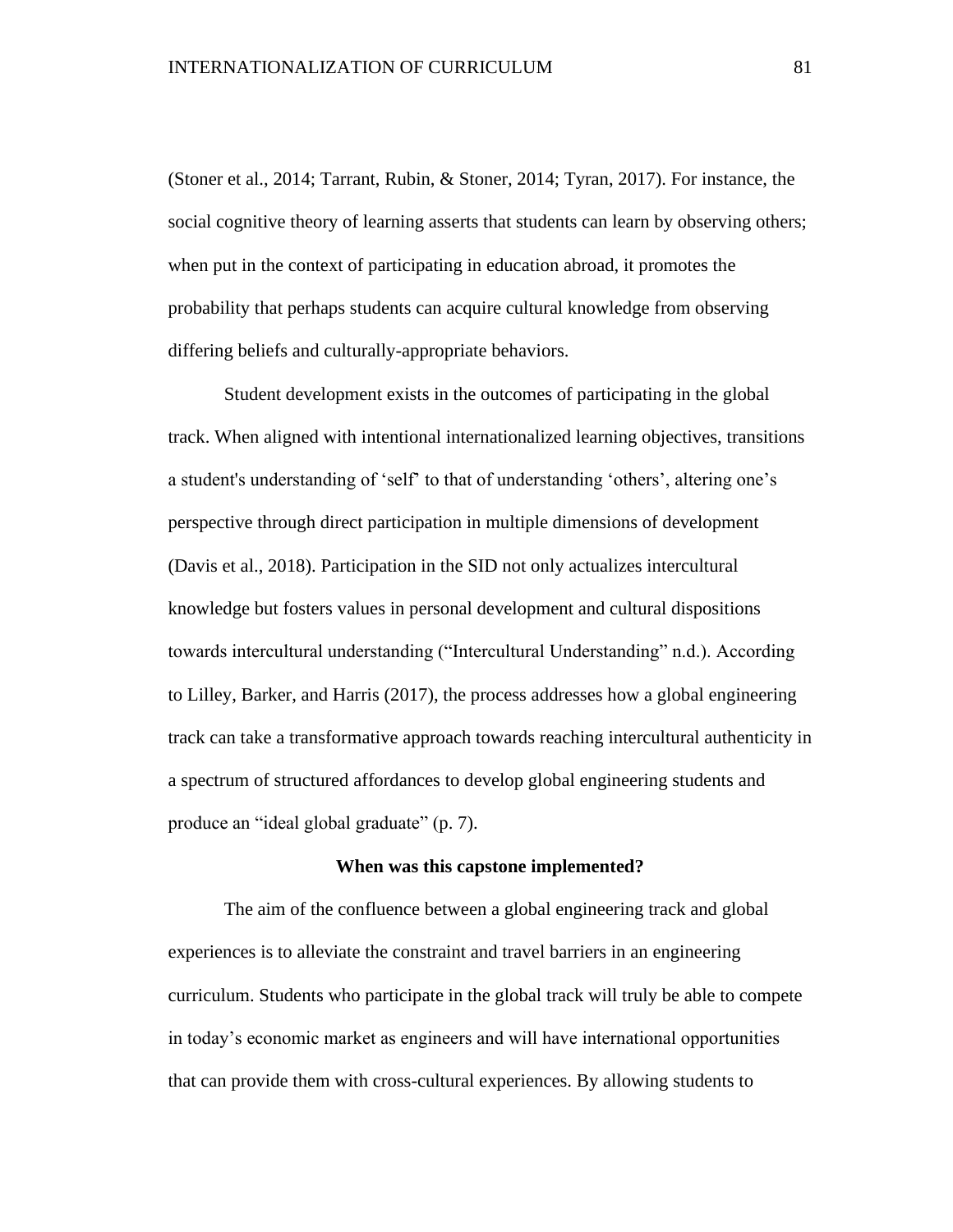substitute an international option for their co-op rotation(s), the engineering school is creating a change in the method of engineering education and within a co-op culture. The capstone was implemented in 2017 to develop a Global Engineering Track as a programmatic model to develop students and internationalize curriculum.

The Global Engineering Track internationalizes the engineering curriculum in two ways: first, by targeting a population that at the time of this research has limited to no global programming opportunities, and second, by providing global affordances such as short-term study abroad and international service learning in a semester culture course culminated by an in-country experience abroad.

The Global Engineering Track is a model for developing intercultural competence in engineering students as it overcomes the obstacle of mandatory cooperative education. The program provides for international mobility of engineering students and addresses a problem in academia where internationalization of curriculum is under-valued and under-represented (Blumenthal & Grothus, 2008). Lim and Bloomquist (2015) condense the track definition and simply state that the global engineering track provides a "type of experiential learning that balances service with learning, and includes well-structured critical reflection" (p. 198).

**Programming Curriculum Efforts.** Grudzinski-Hall et al. (2007) present one model towards the internationalization of the engineering curriculum at Lehigh University in a Global Citizenship Program. The focus of their program is to provide engineering students structure and focus on using curricular, co-curricular and international experiences to develop global perspectives. The Lehigh program was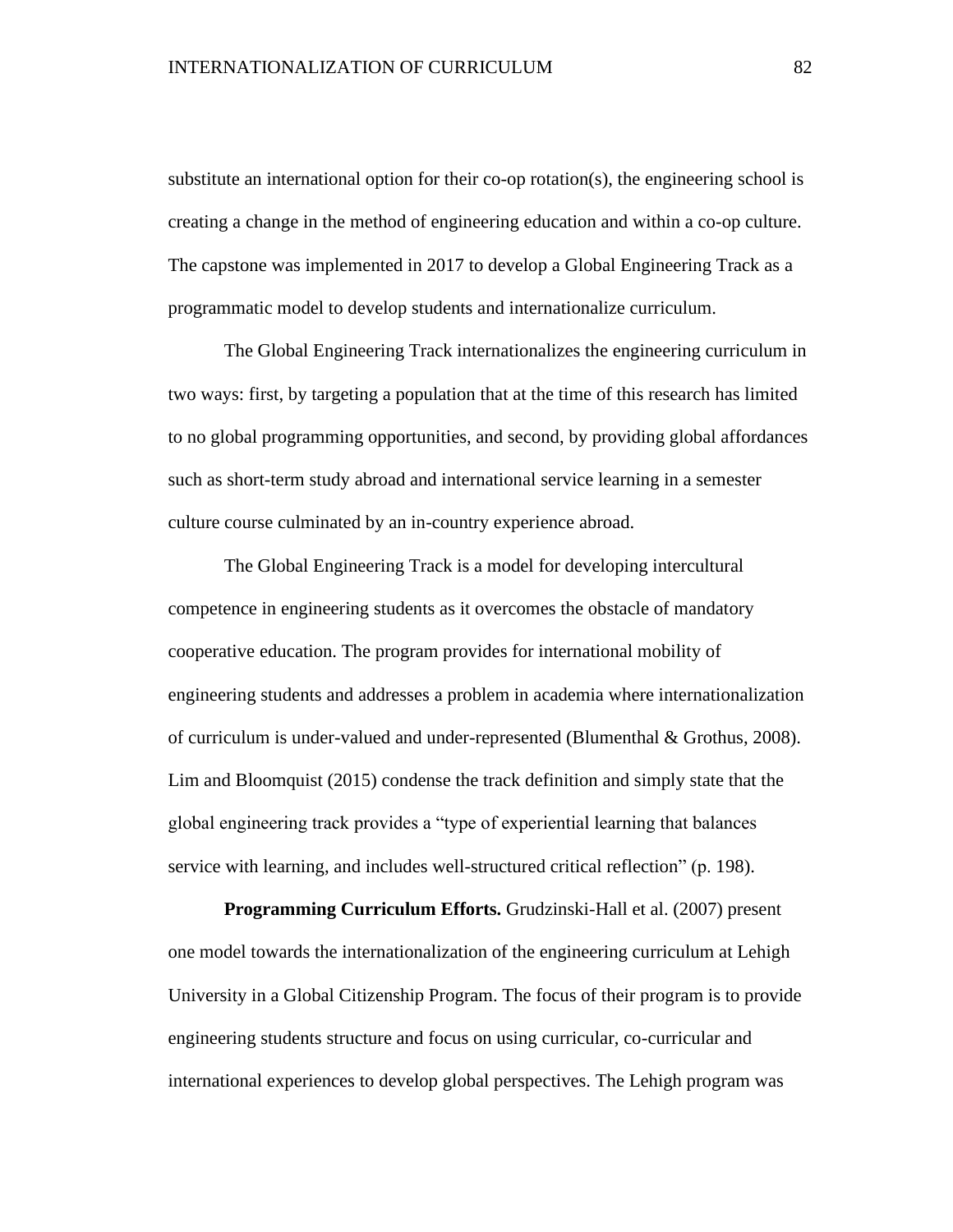designed with a stringent engineering curriculum in mind as a way to internationalize their curriculum. Similar in focus, the Global Engineering Track extends the design at Lehigh to include experiential education and critical reflection adding two culturally engaging stages within the program.

A second comparable model to the Global Engineering Tracks' ability to integrate global competence into an engineering curriculum is the International Plan at Georgia Tech. Lohmann et al. (2005) found that their program requires students to participate across three stages of activities and experiences they deemed as essential to gain global competence: "coursework in international studies, language proficiency, and immersive international experience" (p. 123). The Global Engineering Track requires its students to participate across four stages that include coursework in diversity studies, service learning, an immersive international experience, and critical thinking but without a language component.

Institutions incorporating the global track model can easily modify the elements within the stages to accommodate their academic requirements. In terms of program design towards developing global competence in engineering students, the elements in the International Plan seem to complement elements in the Global Engineering Track: proficiency in a second language, international coursework, immersive international experience, a structured program that binds these elements, and a program that integrates the experience into the field of engineering (Lohmann et al., 2005).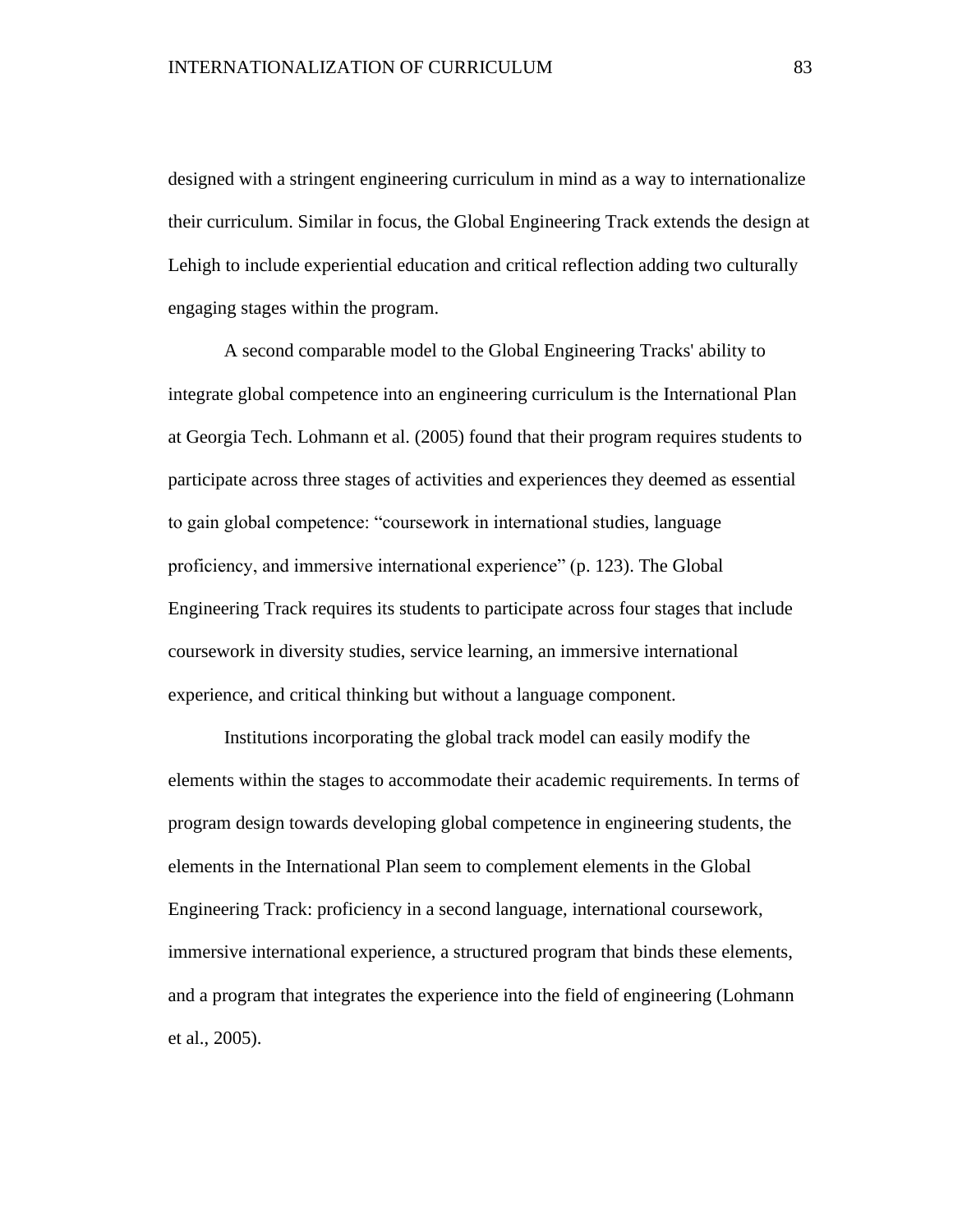**Study Abroad and International Service Learning.** Short-term study abroad and international service-learning as experiential education were added as a pedagogical practice as this type of learning has been in higher education since the early 1990s (Lim & Bloomquist, 2015). According to Tyran (2017), international learning is seen as a partnership with an international community that involves expanding the boundaries of learning towards the "experience of collaboration, service, reflection, and critical thinking" (p. 163). Long-term student benefits and benefits to those served are the focus of any service-based experiential education program. Tyran (2017) supports the notion of international service-learning as a pedagogical approach noting that transformational learning and an action plan by the students as a final plan (critical reflection) is needed in order to conceptualize how curriculum can move from theory to practitioner-based outcomes.

Accordingly, the Global Engineering Track added a partnership with the Andean Alliance for Sustainable Development (AASD), a community-based nongovernmental program in Calca, Peru, in order to provide engineering students with an opportunity to perform a community-based international service-learning activity. The program places students short-term in an environment where they are exposed to community collaboration and field engineering projects that benefit the communities. Students are guided through multiple transformational learning activities and perform critical reflection at every level of the global track. Clifford & Montgomery (2015) posit that the use of critical reflection is the pathway to transformative learning. To ensure the transformation is taking place, David Kolb's model of experiential learning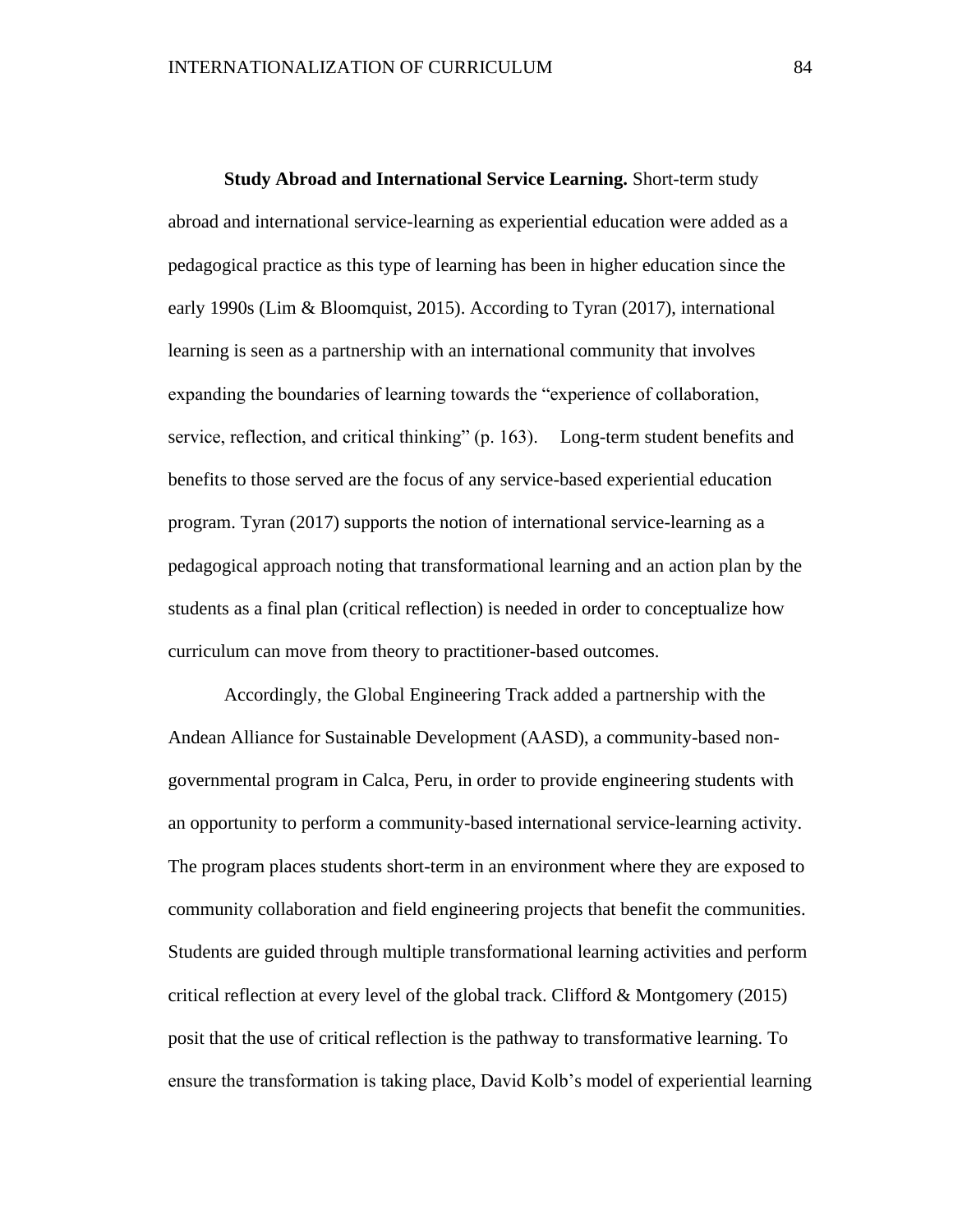and John Dewey's theory of reflective thought are incorporated in the program model.

In comparison, study abroad, as a semester-long academic experience, facilitates intercultural authenticity in engineering students by creating increased selfawareness, interconnectedness and intercultural competence (Kishino & Takahashi, 2019). A reported 332,727 students studied abroad in the academic year 2016-2017 according to the 2018 Open Door Report (Norris & Gillespie, 2009). Blumenthal and Grothus (2008) contend that short-term study abroad stimulates interest in longerterm international education and promotes career-decision making towards global careers. The authors believe that global competencies should be infused in programs such as short-term study abroad to better prepare U.S. students to compete in a global market. Blumenthal and Grothus (2008) further contend that the U.S. perspective on overcoming barriers towards developing global competencies in our engineering students is one of urgency. The focus has turned over the last decade on strengthening our student's intercultural competency levels in comparison to those of engineering students around the world.

### **Impact of the capstone**

The GET Abroad program will expose engineering students to global competencies that are both highly desirable and essential in today's engineering field. Parkinson (2009, p. 10) presents ten learning foundations for program and curriculum integration. The track will lean on five as these dimensions parallel with *ABET* accreditation competencies: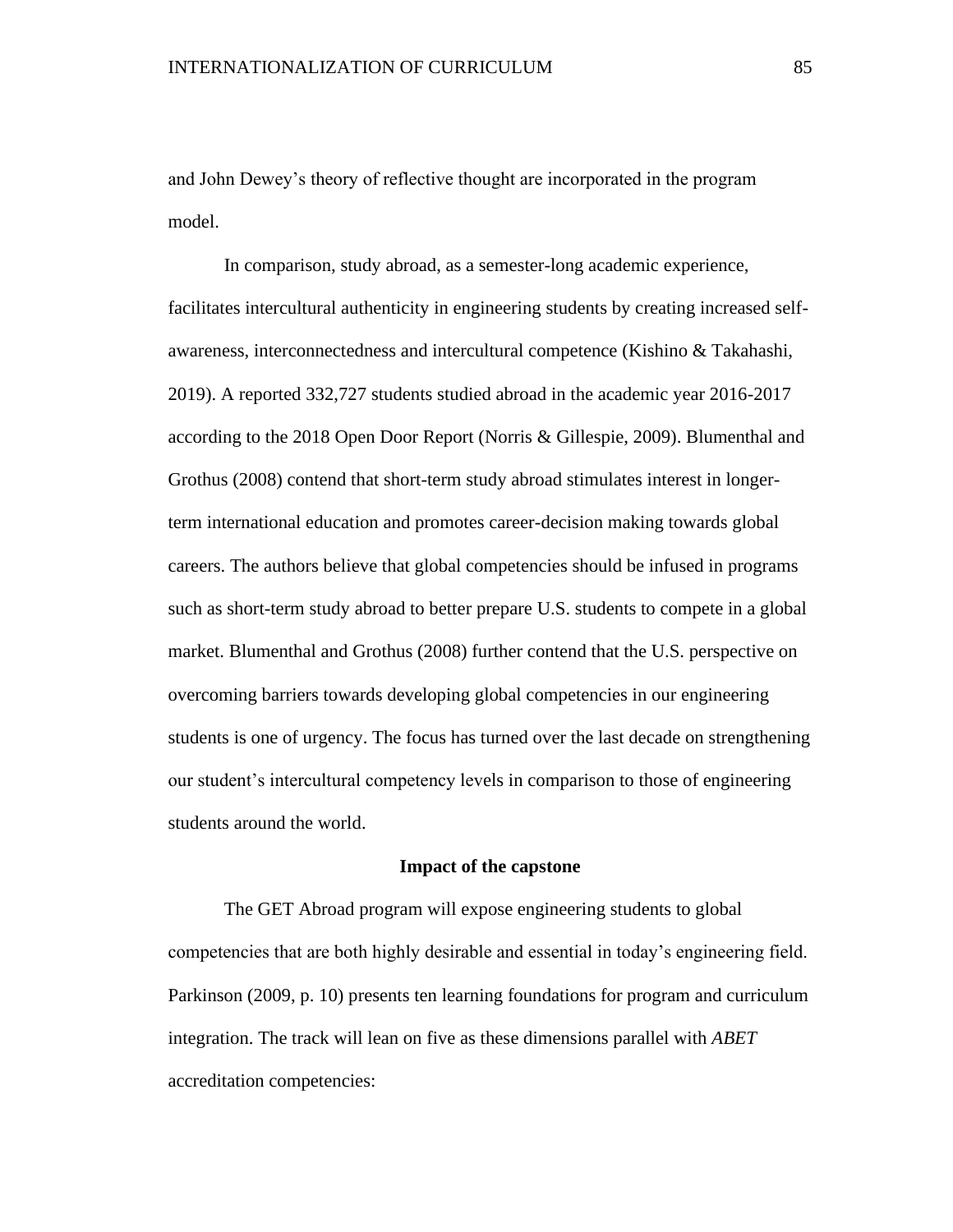- How to understand and avoid ethnocentrism. Students will have an appreciation for other cultures.
- How to communicate not only in cultural differences but in language skills at the conversation and technical level. Students will be able to communicate across cultures.
- How to work within a diverse team of ethnic, cultural and national origin. Students will be proficient in working or directing a team of ethnic and cultural diversity.
- How to understand uncommon cultural business conduct that crosses ethical and often legal boundaries. Students will be able to effectively deal with ethical issues arising from cultural or national differences.
- How to practice, outside of theory, engineering skills through internships or experiences. Students will have had a chance to practice engineering in a global context.

These competencies will be ingrained in the GET Abroad program developing potential student outcomes through the following means:

- Attend lectures related to specific global engineering topics (UL, community, etc.)
- Complete self-paced Global Engineering learning modules related to International IQ, Pre-Departure Training, and Cultural Awareness
- Complete a summer intensive language study abroad experience
- Complete a summer study abroad experience or summer STEM course abroad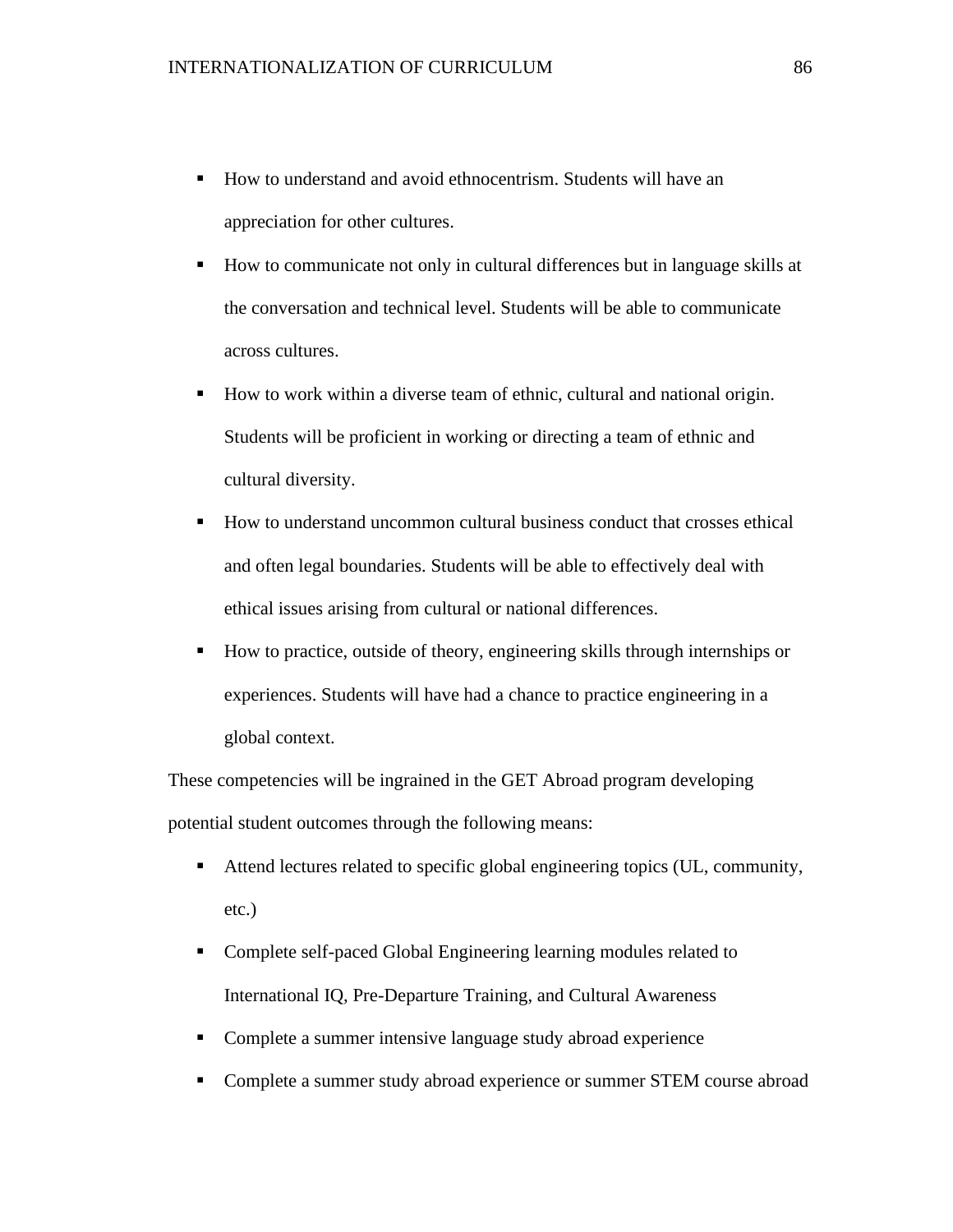- **•** Complete a global engineer internship during student's  $4<sup>th</sup>$  year
- Author specific global engineering mentored research project
- **•** Present or attend at a national or regional global engineering conference

The Global Engineering Track program will:

- **•** Increase student's exposure to dimensions of global engineering including culture, collaboration, communication, ethics and professional practice to be stronger global citizens.
- **•** Develop student's understanding and avoidance of ethnocentrism by developing an awareness of potential issues, sensitivity to other cultures, and an appreciation of different capacity levels.
- Expand student's knowledge of global engineering as it pertains to economics, technologies, and single markets in the world.
- **•** Promote student's comparative understanding of global engineering practices and the role it plays in international business.

Downey et al. (2006) propose an instruction learning criterion for the development of global competency in engineering students. The authors assert that instruction or activities should hold three learning outcomes: "knowledge, ability, and predisposition" (p. 7). These outcomes were designed to guide instructional formats that prepare students with the ability to collaborate with those who define engineering problems differently.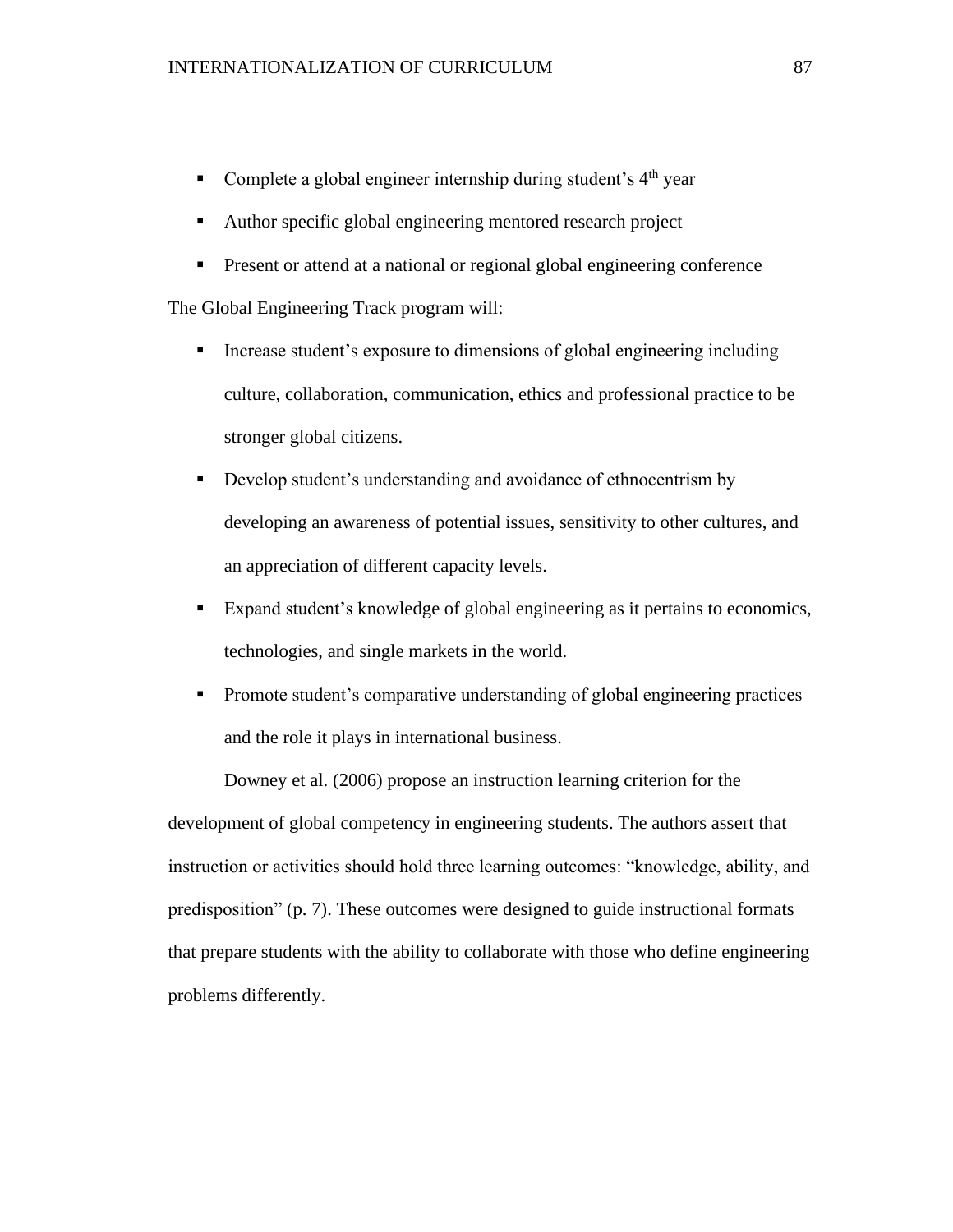- Knowledge: Focuses on the technical and professional understanding, boundaries and differences of engineers and non-engineers from different countries.
- Ability: Ability to process intellectual and behavioral capacities towards integrating new knowledge into everyday engineering problem-solving.
- Predisposition: Prepares students to engage, interpret and address both global and cultural differences.

The Global Engineering Track leans on these learning outcome practices as its four stages offer activities and experiences that prepare students to define technical problems in a global context and articulate outcomes that promote global competence.

There are many levels of culturally-centered outcomes gained by participating in education abroad activities, global programs and the internationalization of curriculum. To determine what types of outcomes students receive, it is important to review and define desired outcomes, the defining characteristics gained, and what role each outcome plays in building cultural capital. Bennett (2017a) asserts educators must first determine where students are at and where students should be in their understanding of cultural differences. Based on this assertion, this capstone reviewed anticipated outcomes students may gain from participating in the Global Engineering Track. Those outcomes include characteristics of global competence, intercultural competence, global citizenship, and intercultural sensitivity that lead toward the development of intercultural authenticity.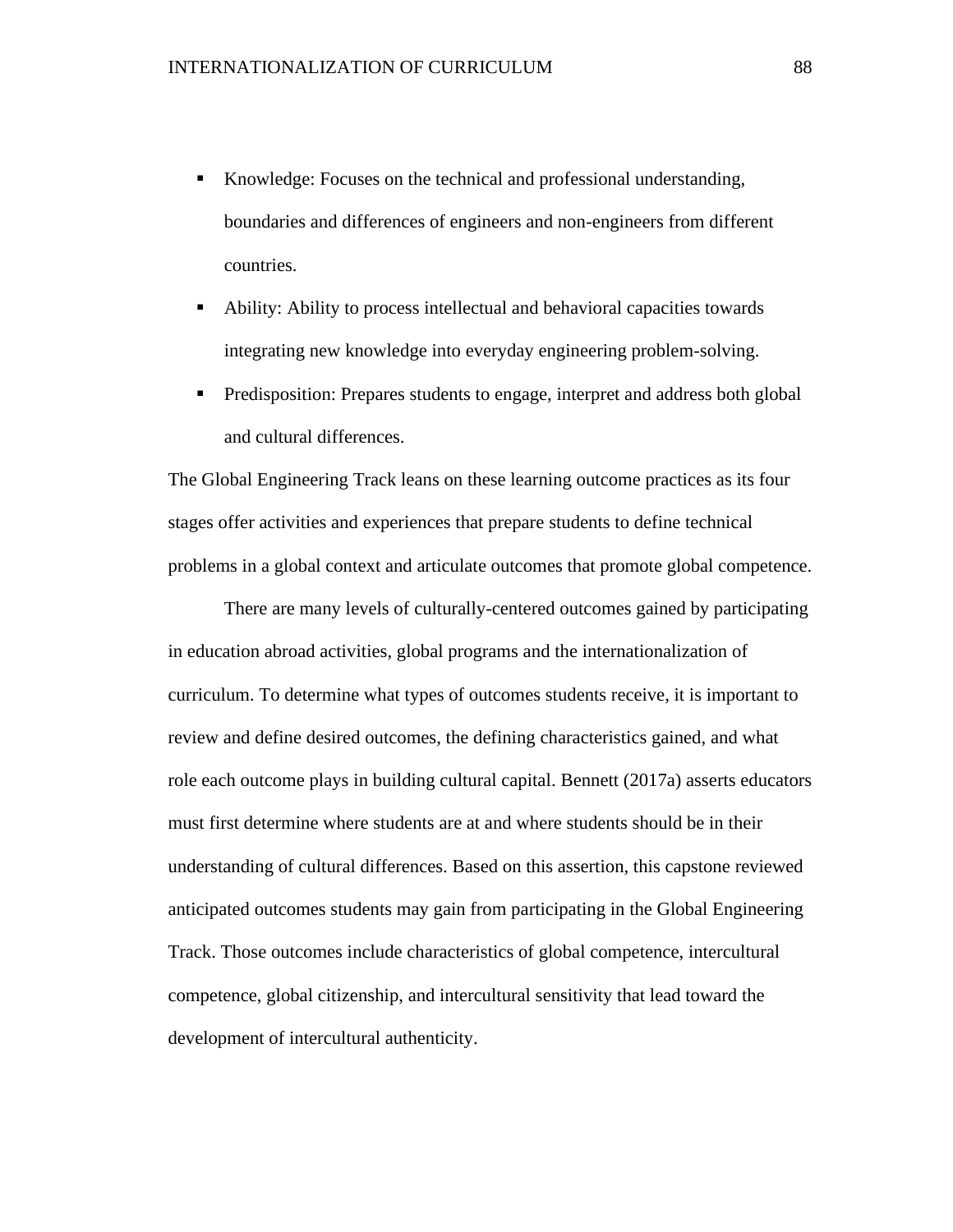These culturally-centered outcomes embody complex yet closely related definitions. Amid the research found on outcomes gained from participating in global experiences and activities, this capstone determined that students who gain the ability to communicate and work across cultures, hold cultural empathy and ethical principles, and have had an opportunity to practice engineering in an international setting gain intercultural authenticity (Downey et al., 2006; Lohmann, Rollins, Jr., & Hoey, 2006; Parkinson, 2007). Accordingly, developing global programs that foster outcomes that lead to the understanding of different cultures becomes even more important.

Ventura (2012) posits that engineering students assume everyone shares and holds similar cultural beliefs particularly in those students who have not been exposed to new different cultures. Bennett (2017) adds that the assumption applies to their experiences, values, and beliefs, and are not bound by cultures, but apply to everyone. Outcomes that require students to adjust their perspectives, promote diverse communication, create cultural awareness, or even engage in real-world experiences lead to what this researcher deems as intercultural authenticity.

**Global Competence as a Learning Outcome.** A number of studies that defined global competencies found that engineering students must have the ability to work and live effectively within different cultures; be able to work alongside others who define problems differently than they do; and, know-how to solve complex global problems (Downey et al., 2006; Lohmann et al., 2006; Mihelcic et al., 2008; Olson & Lalley, 2012; Parkinson, 2007). The research pointed to the challenges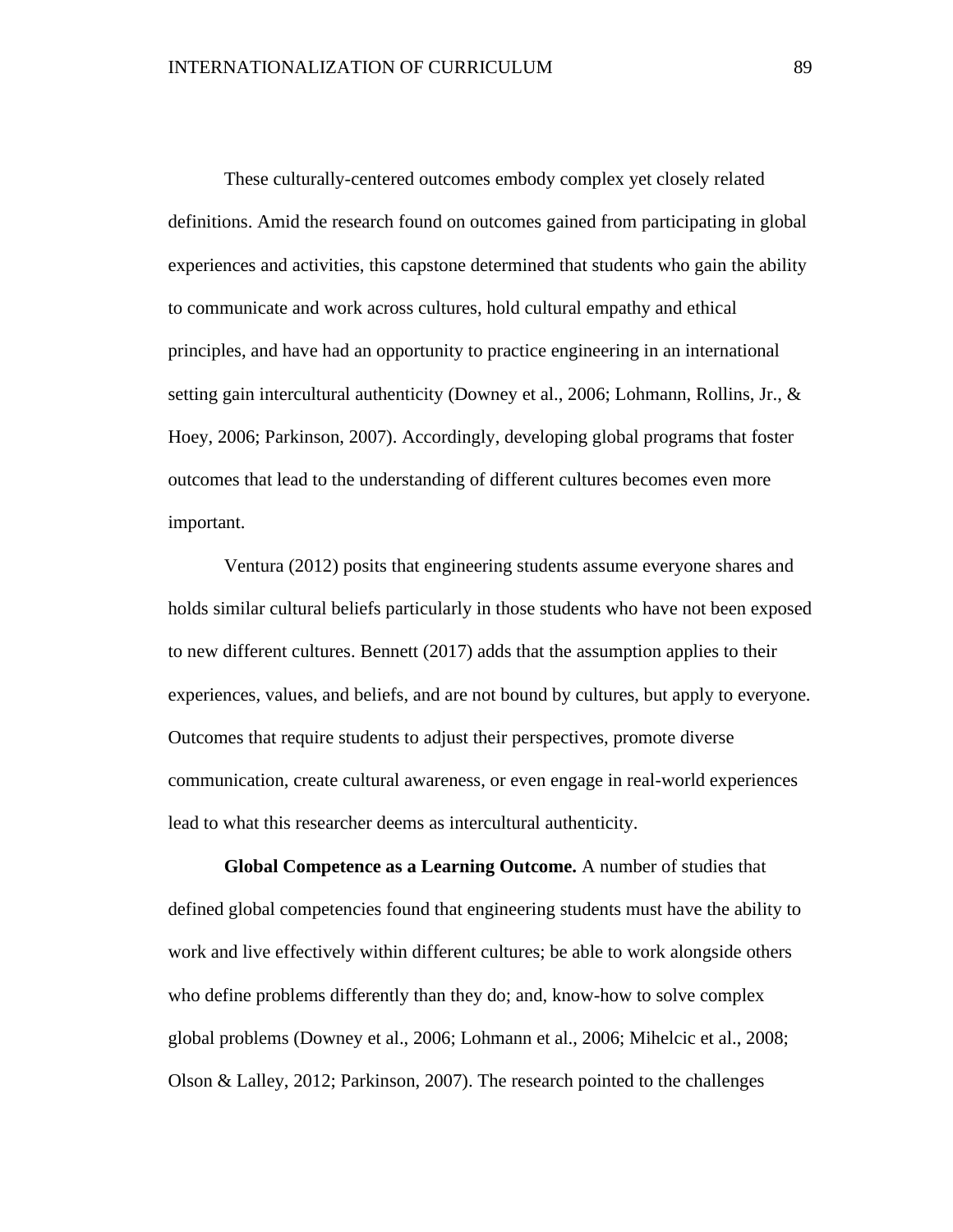engineering students face in gaining global competencies and offered initiatives as to how global engineering should be translated into the curriculum. Lohmann et al. (2006) urge institutions to look at trends to prepare engineering students to the gain global competence needed to succeed in a multifaceted engineering new environment.

These trends are what this researcher terms as "institutional knowledge." Institutional knowledge provides an array of answers to questions such as how other institutions are preparing students with skills and abilities, the type of competencies that are emerging due to the impact of globalization, and the extent to which worldwide challenges such as sustainability, safety, and social justice play a role in new engineering competencies (Lohmann et al., 2006). There are three new skills according to the authors that will be required of future engineers: a new multidisciplinary base of knowledge, a refined and diverse set of interpersonal skills that include global collaboration, and finally, the ability to work and live in a diverse environment.

Lafave, Kang, Kaiser, and Asce (2015) present a case study on how incorporating cross-cultural modules with critical reflection in engineering courses cultivates global competence. The modules include (1) understanding cultural differences, (2) understanding cross-cultural differences, and (3) understanding crosscultural communication in engineering (Table 1, p. 5). Paired with post-module critical reflection, their role is to make cultivating global "competencies in undergraduate engineering students possible, at least in the context of a civil engineering integrated design course" (p. 8). This is an important case study in that its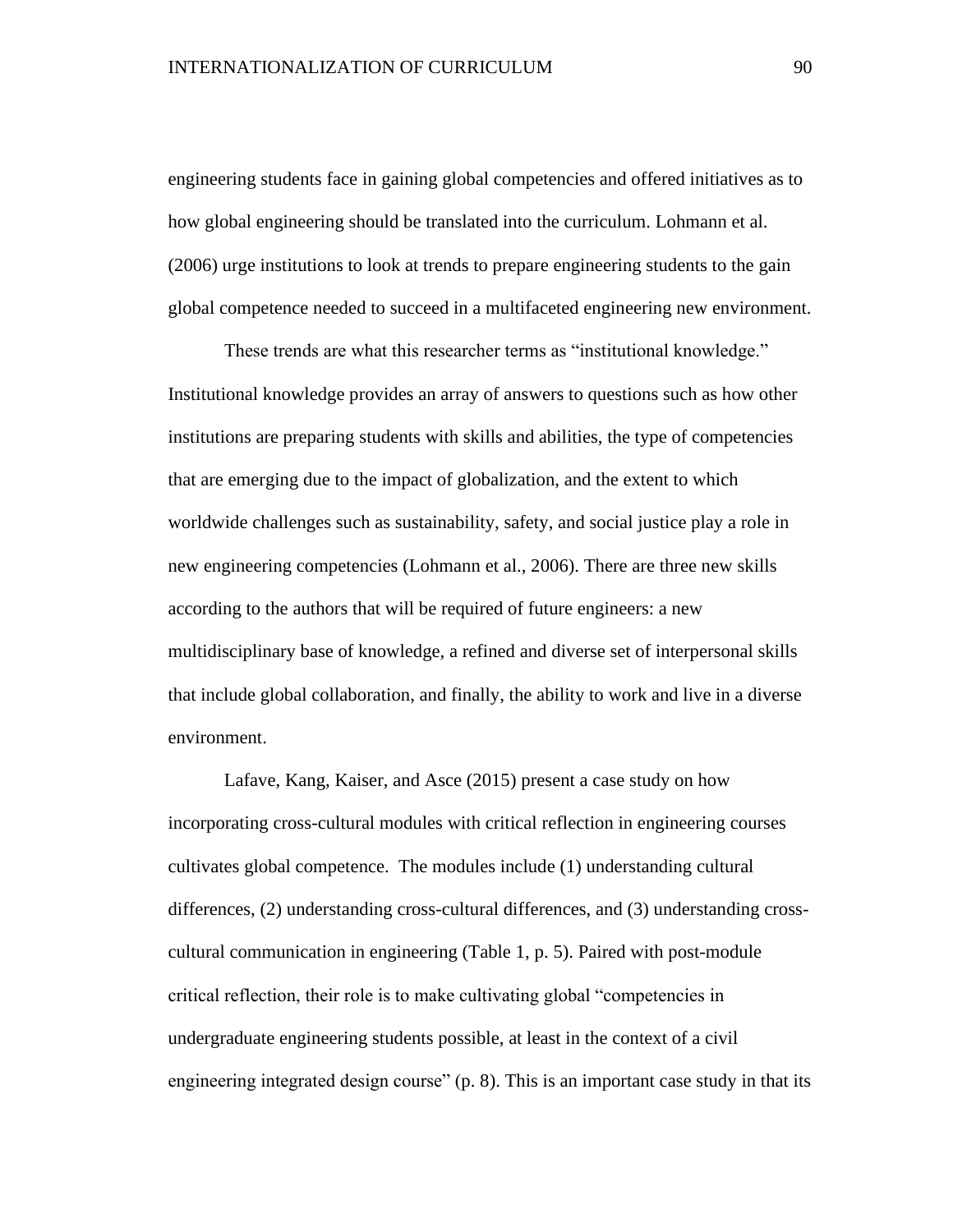findings validate the efforts of the Global Engineering Track's own civil engineering international service-learning course and critical reflection as stages of cultural development towards global competence.

There is no consensus on how to best develop global competence in students. According to Adelman (as cited in Lohmann et al. 2006), developing global competence in engineering students requires participation in a coherent international program or experience. Additionally, international experiences must be relevant and integrated into the student's curriculum plan in the field of engineering. The Global Engineering Track offers experiential education, an immersive experience abroad that is focused on engineering principles and curriculum. Lohmann et al. (2006) describe in Table 3 the categories used by universities to internationalize their curriculum and develop global competencies. The table represents the various forms of curriculum, cooperative education, or study abroad used by institutions to develop global competencies.

Table 3

|                       | Comparing forms of developing global competencies |                          |
|-----------------------|---------------------------------------------------|--------------------------|
| Category              | Form of Development                               | Notable institution(s)   |
| Global track          | substitute co-op for study abroad                 | Louisville, Cincinnati   |
| Core / dual major     | additional year of studies                        | Rhode Island, Penn State |
| Minors or certificate | second language                                   | Illinois and Michigan    |
| Global projects       | global capstone                                   | Worcester Polytechnic,   |
|                       |                                                   | Purdue                   |
| Study abroad          | additional year of studies abroad                 | Minnesota, Penn State    |
|                       |                                                   |                          |

Blumenthal and Grothus (2008) argue for a sense of urgency in US higher

education to recognize and strengthen the global competencies of engineering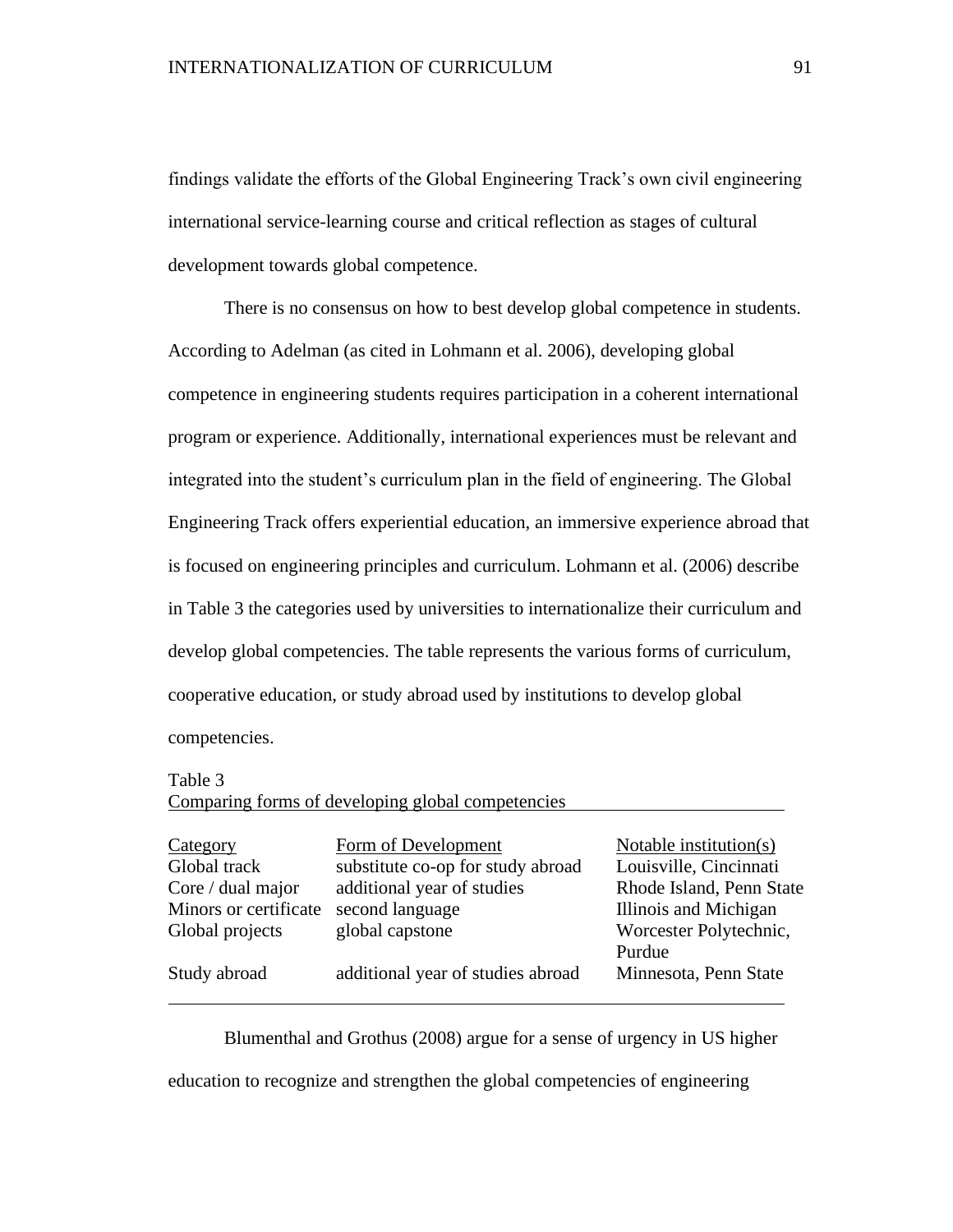students. A change in curriculum is needed in higher education towards stimulating global careers while providing students with the skills necessary to be competitive in a global marketplace.

# **Intercultural (Cultural) Competence as a Learning Outcome.** The importance of developing intercultural competence in a domestic and global context has been recognized and conceptualized in a number of studies (Cecil, 2017; Deardorff et al., 2012; Demetry, 2007; Hammer, Bennett, & Wiseman, 2003; Huang, 2017; Lafave et al., 2015). Much like the differences in defining global competence, Yu (2012) contends that "how to define intercultural competence is always a point of contention among intercultural scholars" (p. 6). It is Hammer et al. (2003) and Demetry (2007) who agree with Deardorff et al. (2012) that intercultural competence represents the ability to think, work, communicate, and behave appropriately with people from different cultural backgrounds. Deardorff further clarifies the terminology between using intercultural and cultural competence, insisting that it is the term *global competence* in engineering that is used more widely.

However, Yu (2012) draws upon other frameworks to eliminate this confusion and suggests that *intercultural competence, as opposed to global competence*, should be used, as it is built upon interrelated frameworks of sensitivity, awareness, and skills. Yu argues that cultural sensitivity and awareness are the pillars of intercultural competence. This researcher found that in other global engineering programs and research articles, the term intercultural competence was more widely accepted.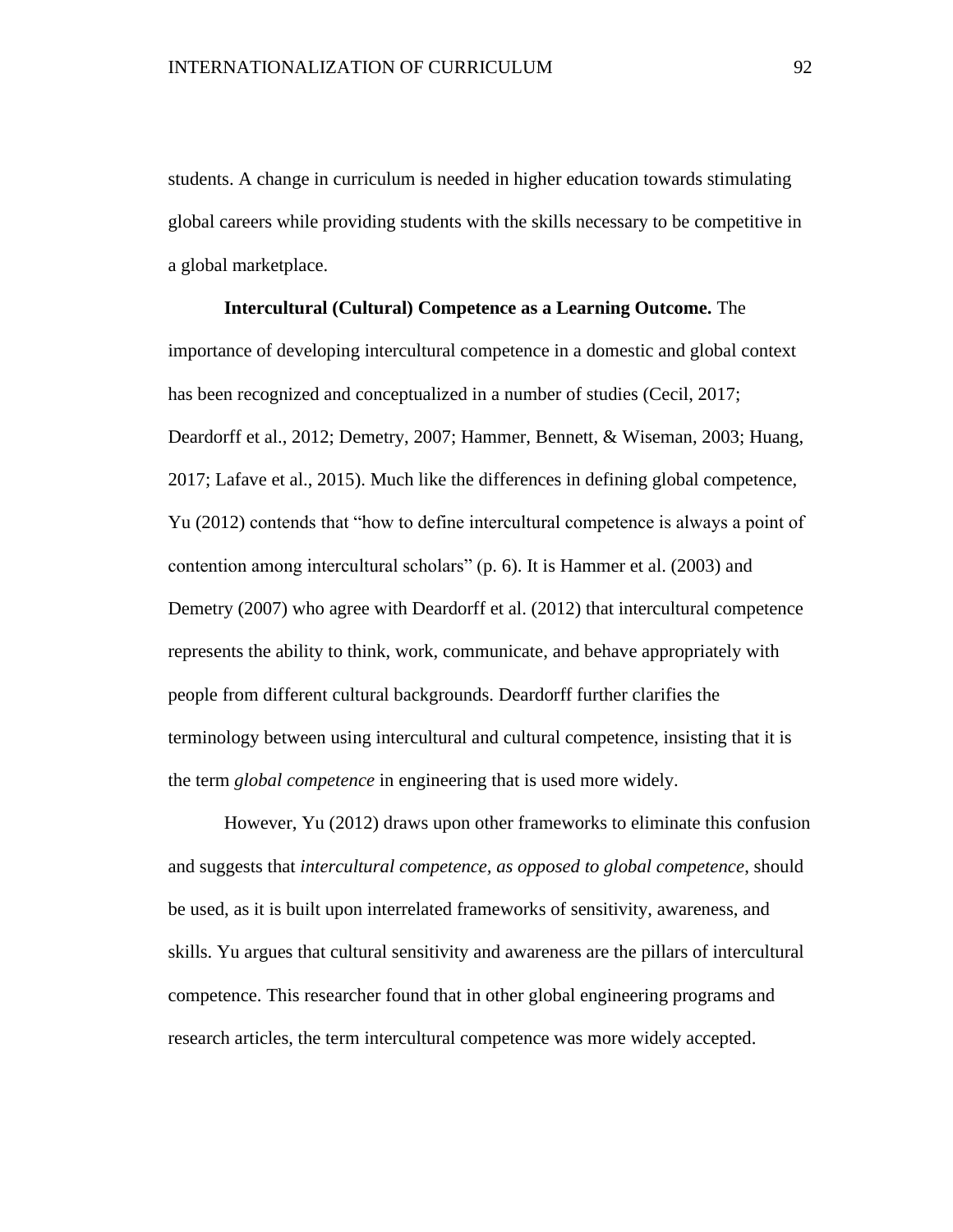Accordingly, for the purpose of this capstone, the term and definition of intercultural competence will be used.

The cultural intersections in the Global Engineering Track adhere to Yu's concept and similarly draws upon the role of understanding one's own culture and that of others to develop intercultural competence. As an example, Huang's (2017) program development model for gaining intercultural competence suggests that a shift in a student's attitude and behavior towards cultural understanding can be gained through curriculum and co-curriculum activities. The Global Engineering Track includes these two stages of activities and adds experiential education and critical reflection. These educational spaces help bridge cultural gaps, and equally allow students to learn how to display appropriate cultural behaviors.

Huang's (2017) tripartite model reflects to posit that designing intercultural competence in activity-based programs should consider three dimensions: knowledge, action, and reflection. The programs, according to Huang, should extend beyond the scope of the traditional classroom and form a pattern for intercultural education that includes both "mandatory and optional curricula" (p. 187). Figure 2 shows how Huang's model parallels the global track in the development of intercultural competencies.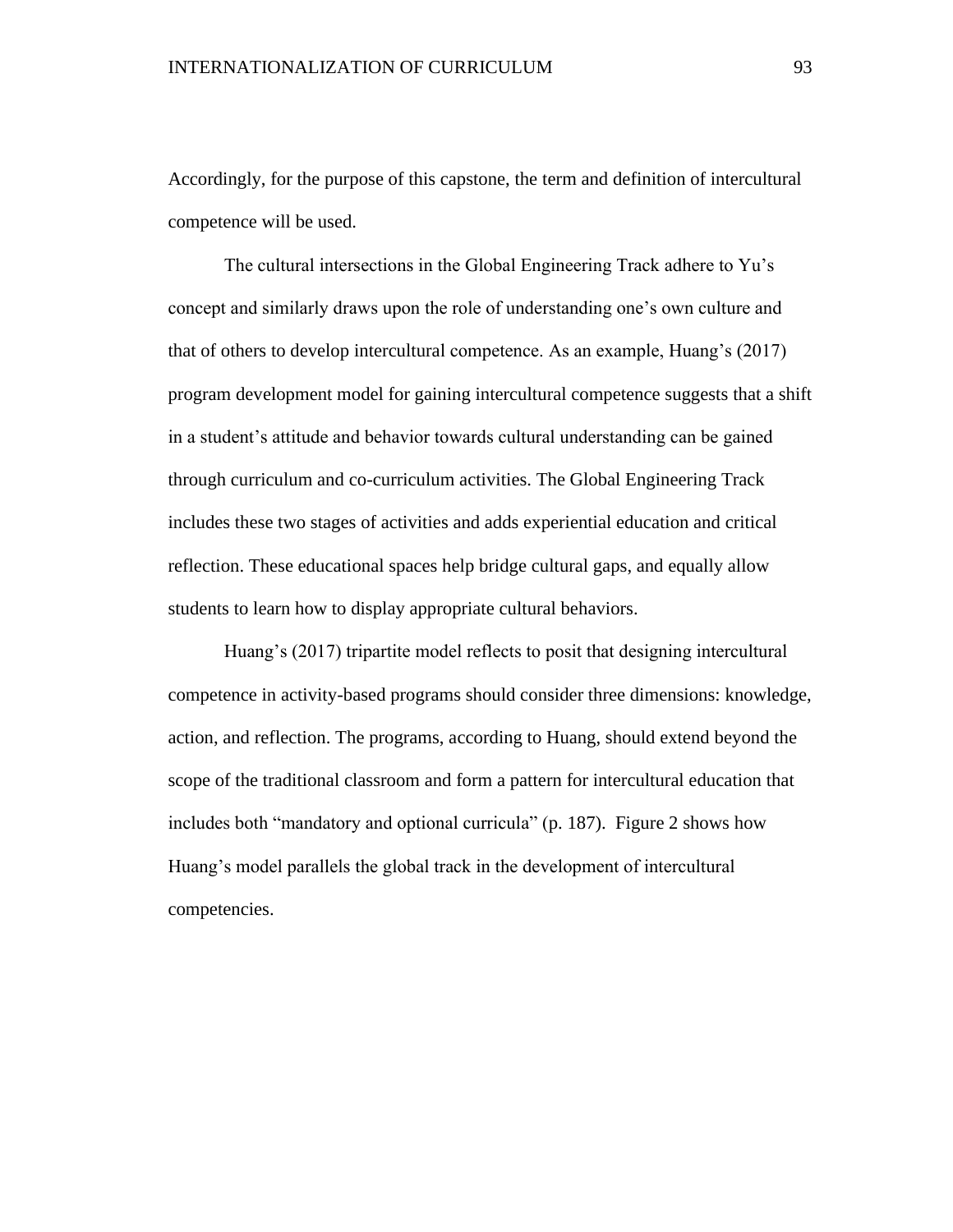

Figure 2. A comparison of Huang's intercultural competence program, intercultural competencies, and the Global Engineering Tracks cultural intersections.

Deardorff et al. (2012) provide another evidence-based review of the development of intercultural competence in students. The author determined that intercultural competence is ongoing and the assessment of intercultural competence in programs should include reflection, as it is important for students to assess their development from the experience; second, critical thinking, as students need to have the ability to acquire and evaluate knowledge; third, attitudes that need to be a part of the assessment in order to measure openness and curiosity which leads to learning; and finally, the ability to move from the perspective of self to that of others and to understand their world-views (Deardorff et al., 2012). Given this foundation, Figure 3 shows how Deardorff's finding validates the global track stages in the development of intercultural competencies.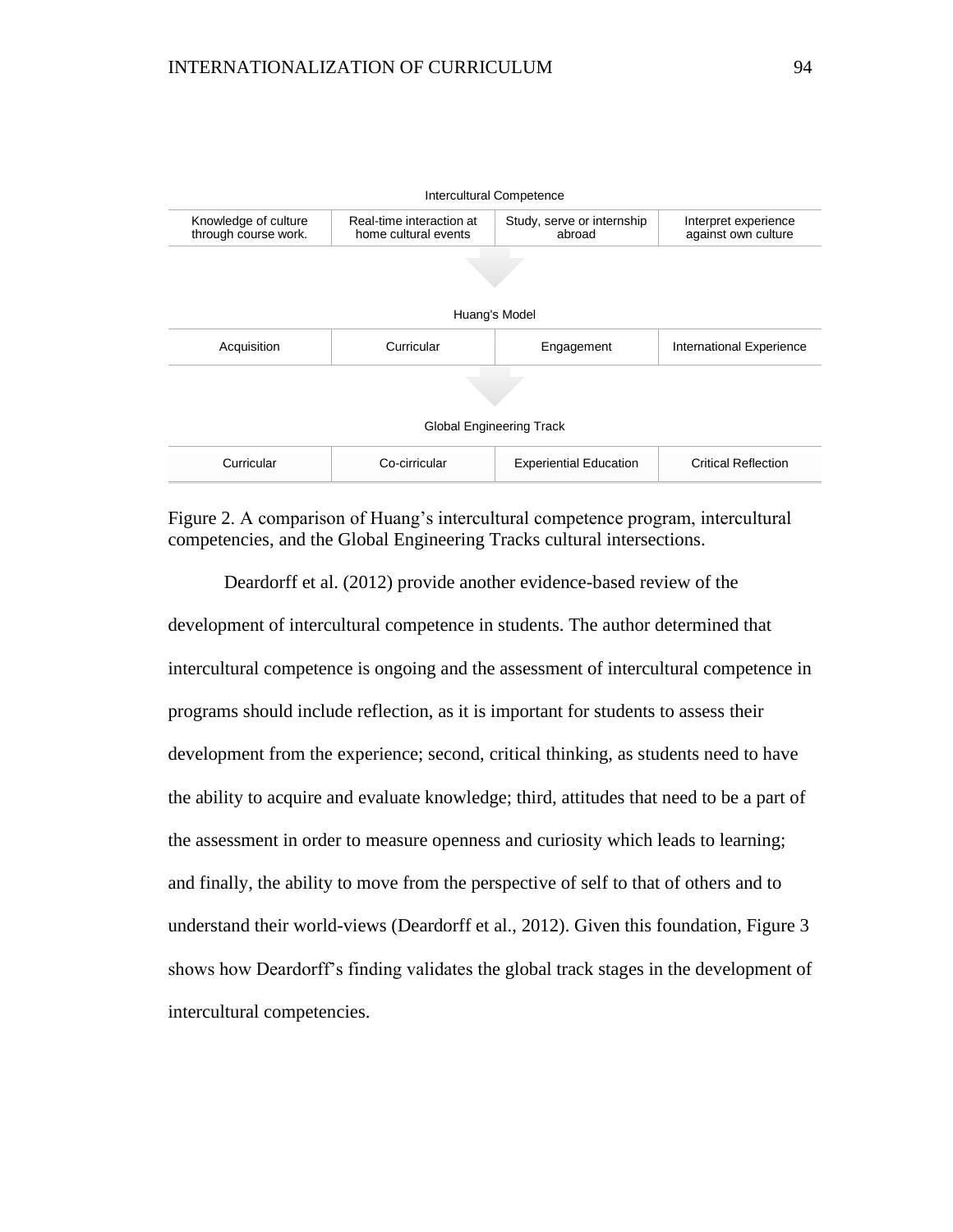

Figure 3. A comparison of Deardorff et al. (2012) intercultural competence assessment and the Global Engineering Tracks cultural intersections.

Curriculum and co-curriculum activities are ways Deardorff et al. (2012) see institutions developing intercultural competencies in students. Internationalizing the curriculum in programs like a Global Engineering Track offers these activities. Cocurriculum enhances local-global activities for cultural immersion, as experiential education offers education abroad experience, and critical reflection sheds light on the student's intercultural knowledge, skills, and attitudes. Deardorff et al. (2012) add that education abroad found in experiential education is yet another mechanism to develop intercultural competence, as the interactions promote cultural responsiveness, multi-cultural learning, and the recognition of diversity.

Intercultural competence can also be achieved through "internationalization at home," as Nilsson (2003) notes. The global track does not require engineering students to travel abroad. Students participate in curricular and co-curricular learning opportunities in the community, on campus, and in social settings where diversity manifests world-views and comparative perspectives that often challenge a student's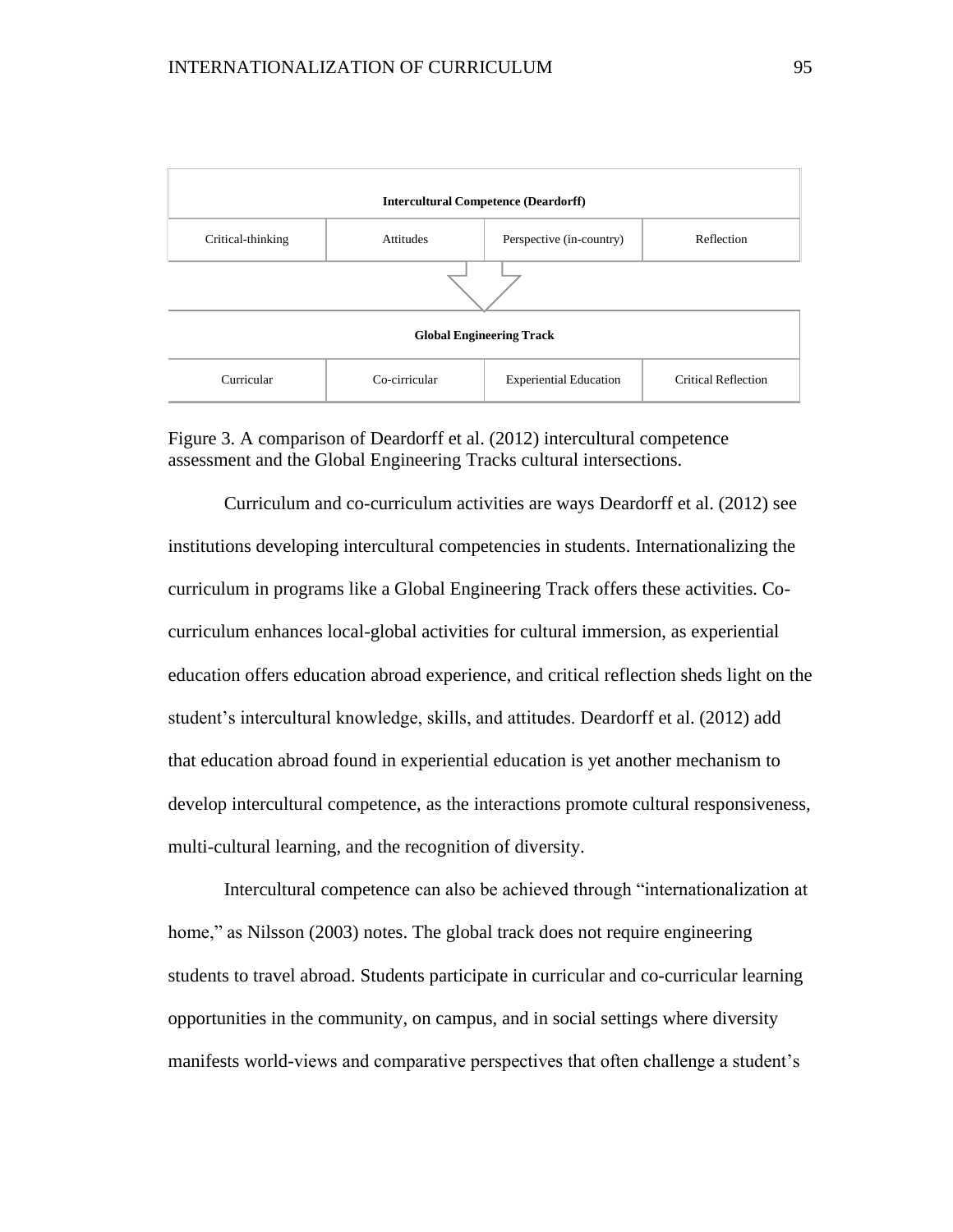presuppositions. The mission, according to Deardorff et al. (2012), is to ultimately foster the understanding of others' perspectives and to graduate global-ready students.

**Global Citizenship as a Learning Outcome.** Global citizenship introduces the extent to which international education such as study abroad promotes concepts of global awareness and knowledge, both acting as attributes of global citizenship. Students develop this sense of cultural differences once they understand the constructs related to social and global civic responsibilities. Lilly et al. (2017) argue that becoming a global citizen is complex and multiple variables play a role in becoming interculturally competent, noting that participation towards becoming a global citizen is fluid. Gabowski et al. (2017) assert that global citizenship has three key dimensions: social responsibility, global awareness, and civic engagement. Furthermore, the authors add that cultural differences and acceptance of cultural diversity are central tenets required for global citizenship.

Soria and Troisi (2014) suggest that global constructs and cultural development can be informed through interaction with international students, lectures, conferences, and service-learning with a global focus which not only mirrors but indeed validates how the Global Engineering Track holds co-curricular requirements. Bennett (1986) adds that travelogues, history lectures, or other areas of study can also serve as co-curricular activities acting as entry into global citizenship. This useful variety is one reason co-curricular activities are a requirement in the track. Global citizenship facilitates the recognition of commonalities of cultures. It requires students to accept and integrate cultural differences to expand one's worldview.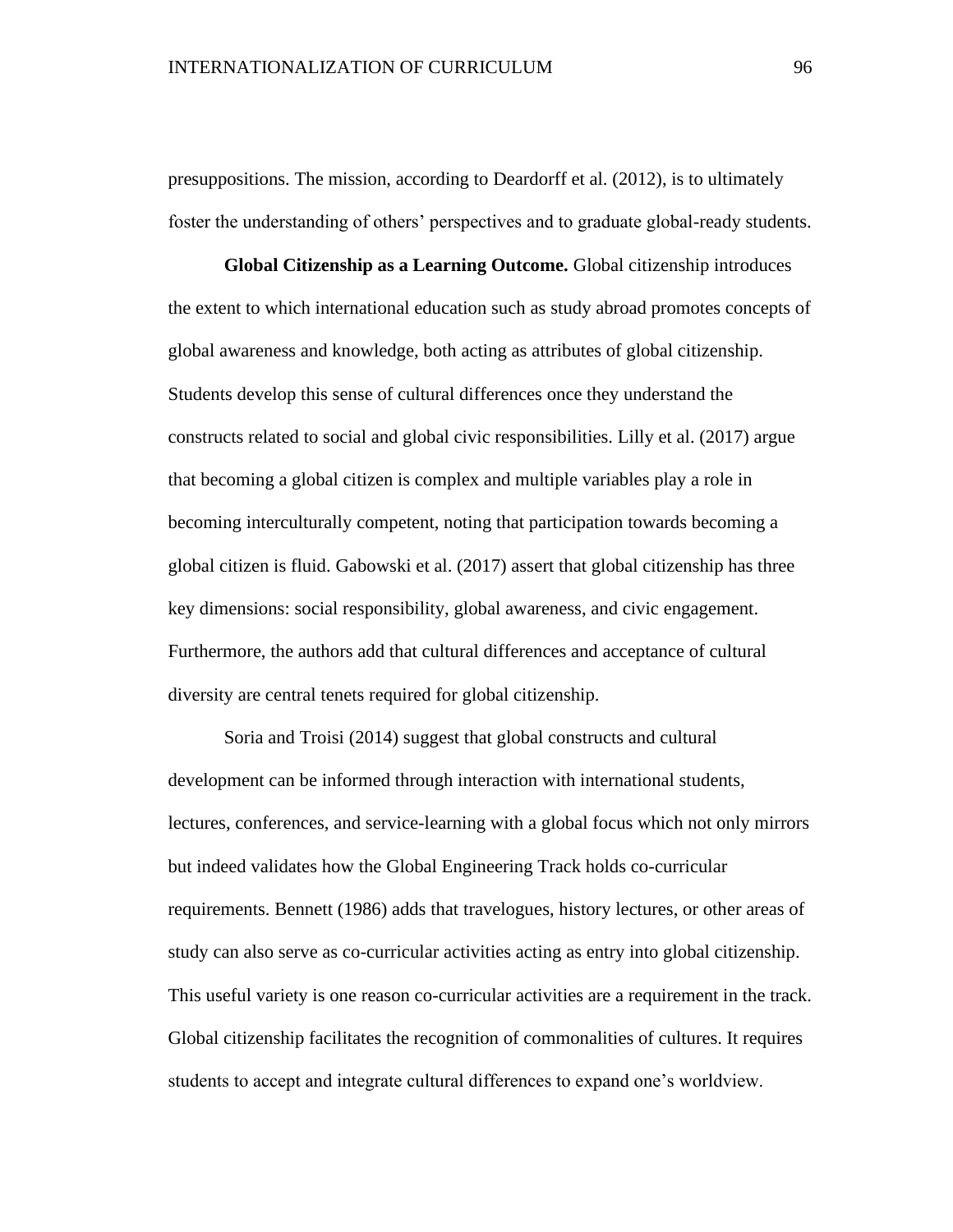#### **Intercultural Sensitivity as a Learning Outcome.** Bennett (1986) designed a

Developmental Model for Intercultural Sensitivity (DMIS) as a framework of orientations to measure intercultural sensitivity along a spectrum of six stages, divided into two categories: ethnocentrism and ethnorelativism (Figure 4). Bennett's framework explains how one construes intercultural competencies and becomes increasingly sensitive towards cultural differences (Hammer et al., 2003).

| Ethnocentrism   | Denial       | Disinterest in recognizing differences                               |
|-----------------|--------------|----------------------------------------------------------------------|
|                 | Defense      | Own beliefs and behaviors better<br>than others                      |
|                 | Minimization | Faulty assumtions about similarities<br>in cultures                  |
| Ethnorelativism | Acceptance   | Mentally agree that other cultures are.<br>equally valid             |
|                 | Adaptation   | Take on new beliefs and behaviors in<br>addition to your own culture |
|                 | Integration  | Move in and out of different cultural<br>worldviews                  |

Figure 4. Bennett's Developmental Model of Intercultural Sensitivity

This model is developmental in nature and promotes stages of growth from denial to integration. Each category contains three stages that represent a level of cultural perspectives and labels how one confronts cultural differences. Ethnocentrism submits that one's own culture as central to reality or "the way things are" and breeds disinterest in recognizing other cultures (Ventura, 2012, p. 4). Ethnorelativism, on the other hand, submits understanding one's own culture is one among many that exist.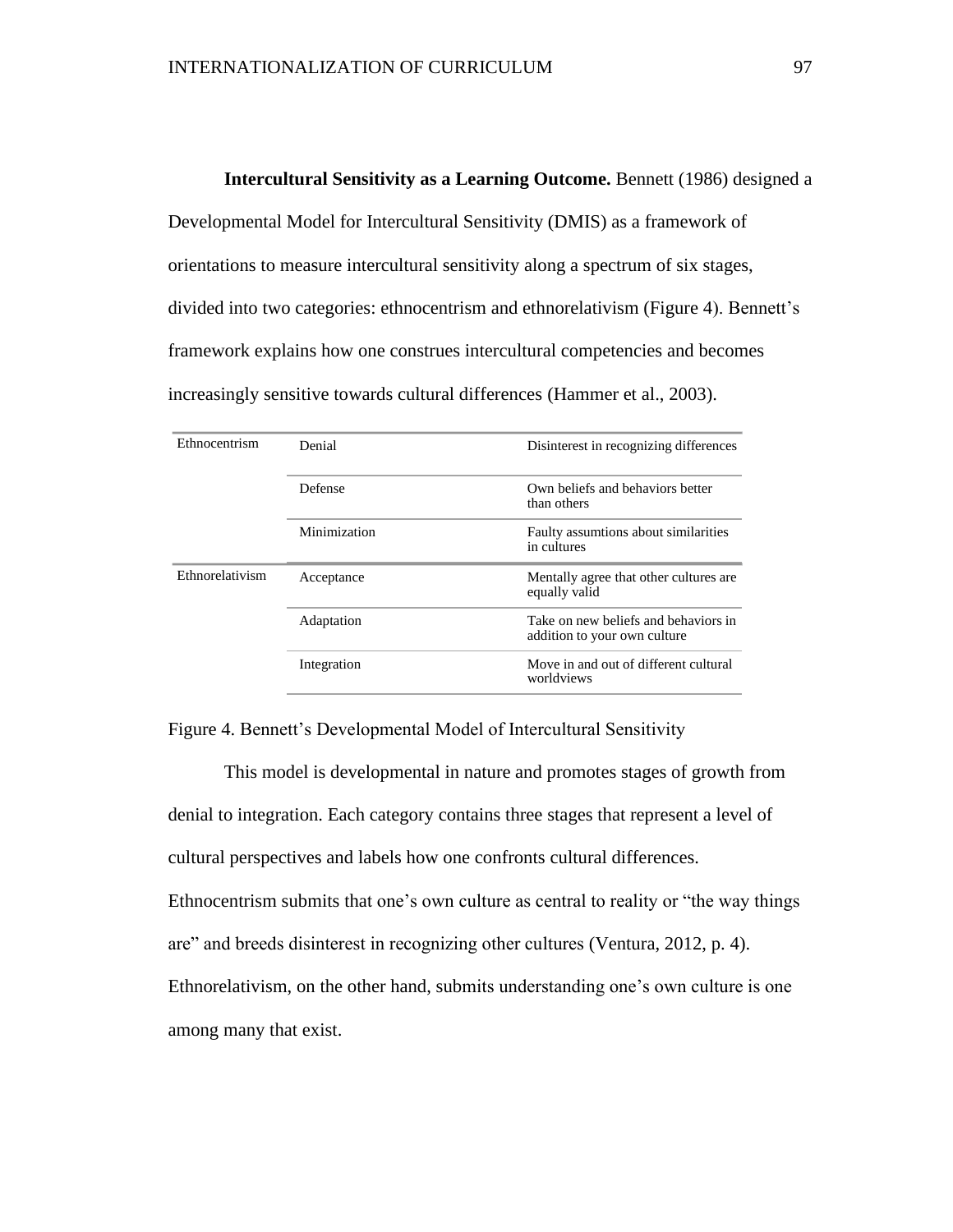Downey et al. (2006) add to this spectrum too by stating that institutions need to define what the problems are within cultures that need addressing, and by articulating to what extent global competency adds to engineering education. The author reasons that U.S. students tend to follow an ethnocentric perspective and "highlight similarities across cultures while minimizing differences" (p. 108). In a case study by Lafave et al. (2015), the researchers found that 56.3% of male students and 31.3% of female students scored low in intercultural sensitivity, meaning that the students tend to deny the presence that cultural differences even exist. This perspective of self-understanding (ethnocentric), as opposed to the understanding of others (ethno-relative), reveals the need for students to cultivate a desire to integrate and adapt to cultural differences.

**Intercultural Authenticity as a Learning Outcome.** Intercultural authenticity is defined by this researcher as a form of "cultural existentialism," an ontological behavior that one adopts over the longer term and through cultural encounters. This researcher presents the idea that Intercultural Authenticity is by definition "the perspective to understand how to behave, think, work, and live appropriately in a culture different than one's own." Table 4 shows the defining characteristics of each anticipated outcome that informs the definition and how each outcome plays a role in promoting different competencies towards authenticity. Once students engage in an activity or experience in each stage of the Global Engineering Track, students begin to draw upon, discover, explore and honor new cultural distinctions that ultimately promote cultural existentialism.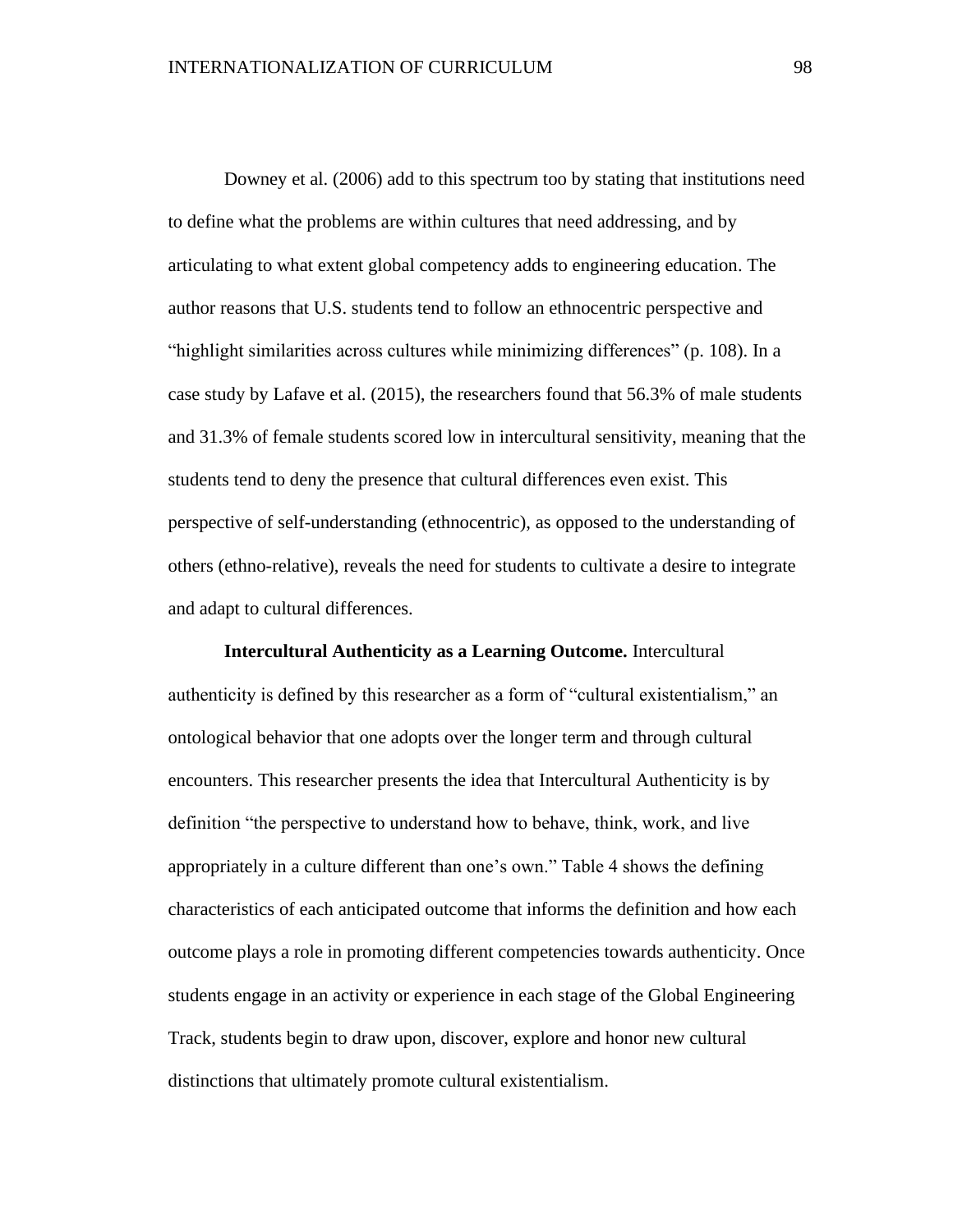Table 4 Defining characteristics of outcomes that shape Intercultural Authenticity.

| <b>Anticipated Outcome</b>        | <b>Shared Cultural Characteristics</b>                        |
|-----------------------------------|---------------------------------------------------------------|
| Global Citizenship                | Live, think, aware of social and civic environment            |
| Global Competence                 | Skill, behave, live, work, perspective change, value          |
| <b>Intercultural Sensitivity</b>  | Behave, equality, adapt, integrate, <i>perspective</i> change |
| <b>Intercultural Competence</b>   | Behave, think, work, communicate, skill                       |
| <b>Intercultural Authenticity</b> | Skills, behave, think, work, live and change perspective      |

Once engineering students are exposed to or participate in internationalized curriculum and education abroad experiences, cultural encounters will transform these characteristics and develop constructs from the learning experience that form new identities (Lilley et al., 2017). Dolby articulates an impactful statement about how students become authentic global engineers from experiences (as cited in Downey et al. (2006) who argues "the most important encounter in a study abroad experience is actually with oneself" (p. 111). Change actually takes place when students critically reflect on their experiences and challenge their presuppositions.

According to this researcher, engineering students in the Global Engineering Track become interculturally authentic as they participate across all four cultural intersections of experiences and activities. Students gain strands of cultural characteristics within global competence, intercultural competence, global citizenship, and intercultural sensitivity that alter their behaviors and attitudes. They acknowledge cultural differences and shift their perspective from self to one that focuses on others. Intercultural authenticity is reached when one critically reflects and challenges their presuppositions; integrates cultural differences into their decisions; and, crosses cultural boundaries with intention.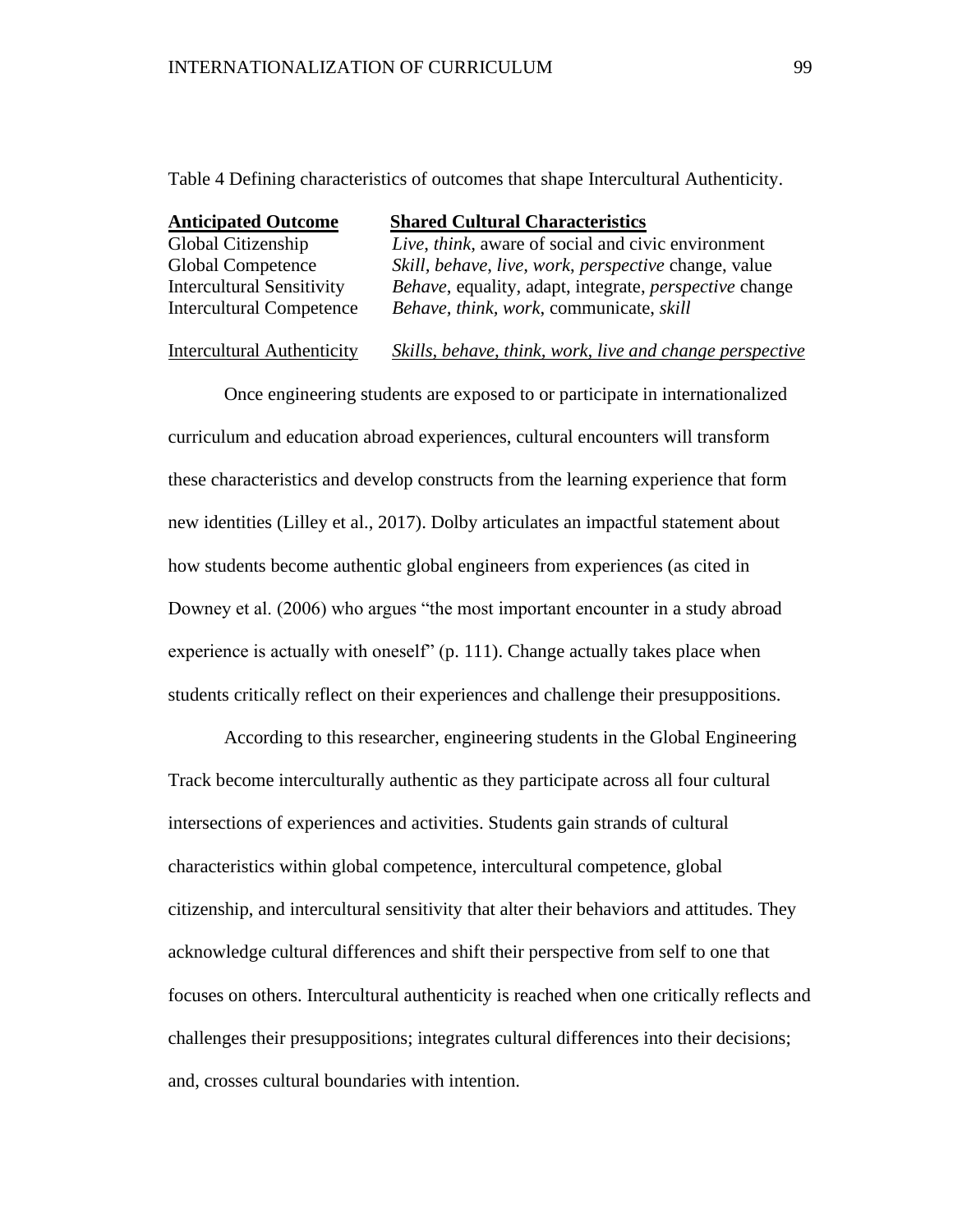Interculturally authentic engineering students focus on other ways of knowing, doing, and solving complex problems. This paradigm shift leads them to become more culturally engaged and to gain the ability to make meaning of their experiences which incites self-authorship. This researcher further posits that an interculturally authentic engineering student holds five important characteristics: a sense of awareness, empathy, mindfulness, constructivism, and existentialism. These characteristics represent a cognitive dimension that allows students to understand the common behaviors of another culture while gaining the ability to successfully interact with that culture.

Given this description, one can look at frameworks such as Bennett's Developmental Model of Intercultural Sensitivity (Bennett, 1986) and understand to what point experiences such as study abroad have the ability to foster an engineering student's desire to accept, adapt, and integrate cultural differences toward becoming authentic. According to Ventura (2012), understanding these stages of change is an important aspect used in designing and implementing global programs as it answers the questions of where students are at in their intercultural understanding and where do educators ultimately want them to be.

In developing global education programs with an approach that fosters intercultural authenticity, educators should consider authentic learning. Knobloch (2003) for variety, introduces authentic learning as a constructivist approach, as he asserts that students gain authenticity through tasks and activities that are meaningful and attached to real-life situations outside of the classroom. The author continues to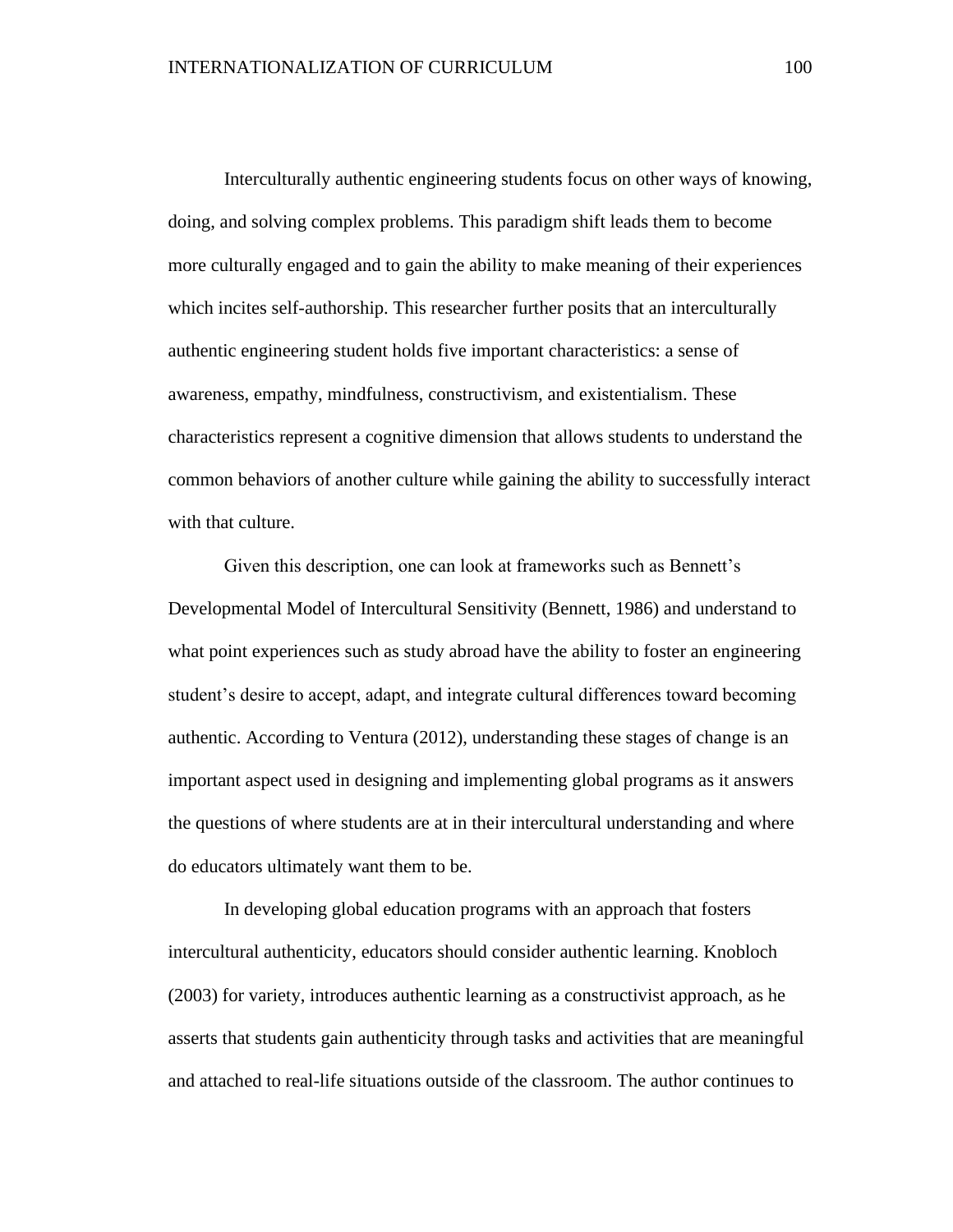stress authentic activities to promote the ability to solve complex problems in real-life contexts.

**Perceived Student Learning Outcomes.** Students participating in the Global Engineering Track and engineering education abroad experiences described their desire to travel, experience cultures different than their own, and learn how to become of a global citizen. In reviewing both applications for the global track and responses from students who traveled abroad, a theme of personal growth, professional development, and cultural exposure ran common. Each expressed their desires from different views and outcomes manifested themselves in various ways, but each sought the opportunity to challenge their presuppositions.

It was evident students wanted to live the course outside of the classroom and unintentionally began to move into an adult-candidacy state of maturing, even in short-term study abroad programs. Perceived student learning outcomes in this Action research study are meant to convey a student's expected outcome as well as their motivation from participation in the global track.

**From Participating in the Global Engineering Track.** Applicants to the global track must complete a questionnaire about their goals and motivation for entry into the program. Students are asked three questions: (1) Please describe your reasons for applying to the program; (2) Please describe how this program will fit in with your engineering career goals and plans; and (3) Please describe how you believe participating in a global engineering experience develops global citizenship. As of 2020, a total of 16 students have taken the entry survey and discussed their desires for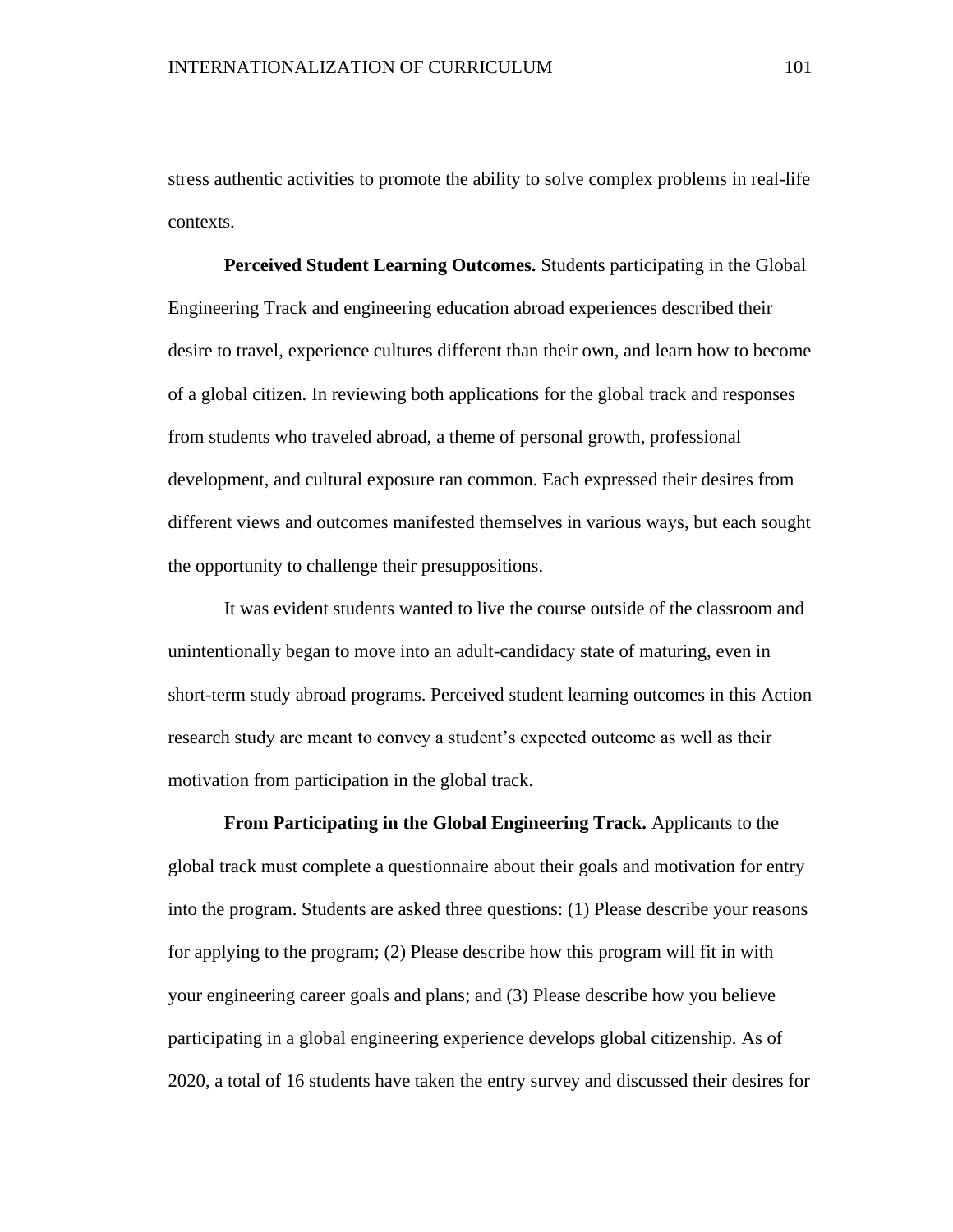growth. Several subthemes emerged from the survey: cultural awareness, global citizenship, different engineering concepts, and new perspectives.

Many students stated a desire to "learn to solve engineering problems in a global context" and wanted to "contribute to the social, emotional, and cultural understanding of the world" as an outcome to the program. Other students added that the program will lead towards becoming a global citizen by preparing them for future opportunities by "becoming open-minded, diverse, and hold global awareness" in diverse cultures in engineering and around the world. For some students, it is an opportunity to get out of their comfort zone and "challenge their preconceived perspectives" or to "understand global engineering concepts" so that they can "solve engineering problems in a global context." One freshman student seemed to have summed up the value of a global engineering track by stating that "a global experience will help me empathize with people of diverse backgrounds and grasp the role engineering plays in global humanitarian, health, and environmental issues. This is the basis of global citizenship."

**From Participating in Education Abroad Experiences.** While students expressed their perceived outcomes from enrolling in the Global Engineering Track, it was the actual outcomes from 13 students participating in study abroad that validated the experiential education perceived outcomes. Students were asked three questions in an anonymous short-survey: (1) In regards to EDUCATION awareness, reflect on your time in ENGR 400 classes as well as the Shanghai Study Abroad experience. Briefly describe what aspects added the most value to your learning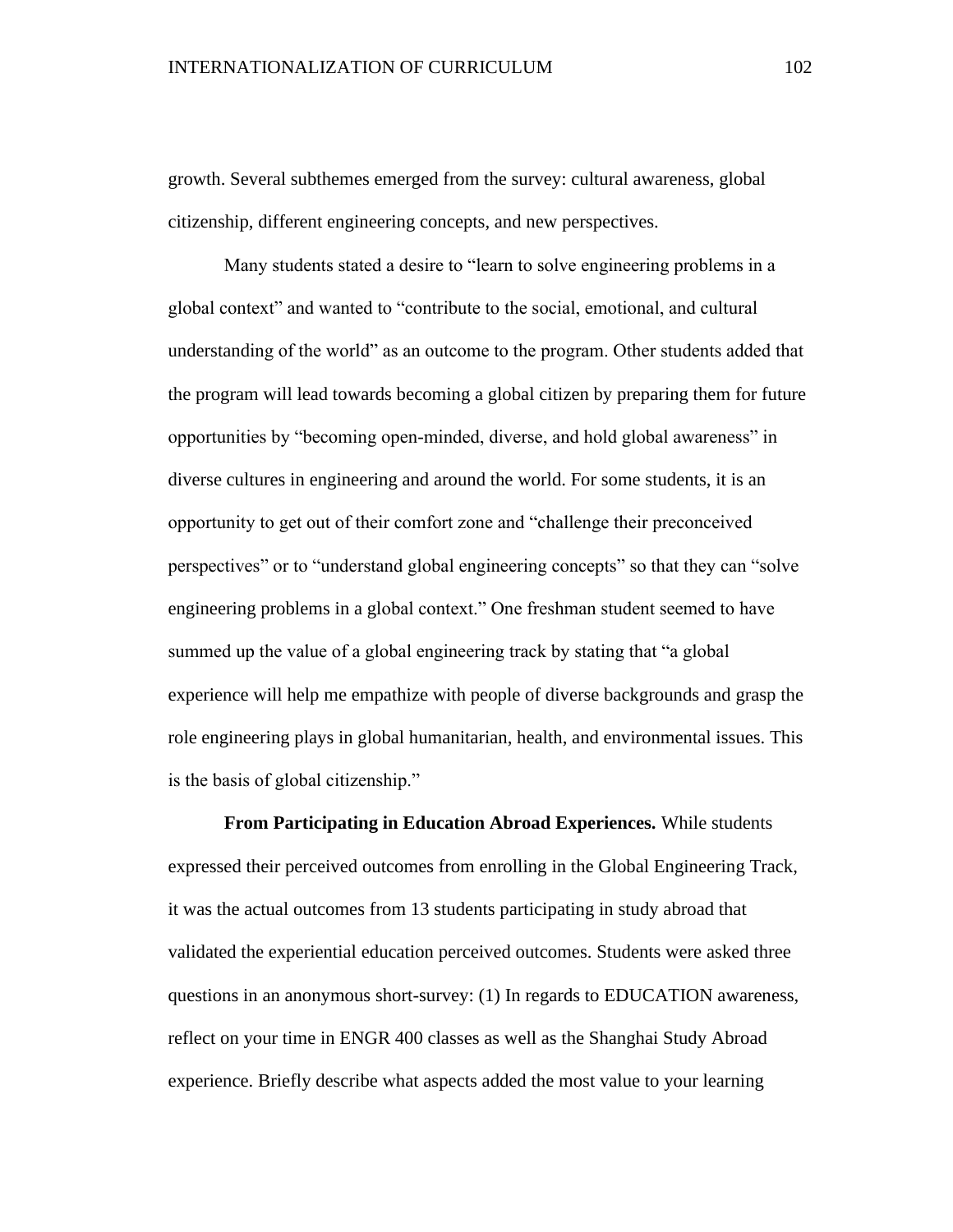during the in-country experience; (2) In regards to PERSONAL growth, briefly describe some unanticipated outcomes that were a result of the Shanghai Study Abroad experience; and (3) In regards to ENGINEERING awareness, briefly describe how participating in the Shanghai Study Abroad experience will impact your role as an engineer in solving problems. This researcher found a consistent message across the study abroad experience in that it changed a student's perspective in engineering and about others.

This trip, regarding my engineering awareness, is more of a stepping stone. It is going to open doors down the road for me to further immerse myself in global engineering. Already though, it has made me more aware of just how many different engineering perspectives exist.

Definitely, the times when we could explore on our own or talk to our guides/guests. These experiences allowed us to be fully immersed and understand the culture we were living in. It solidified confidence in my ability to be self-independent…and well-diversified and able to look through different lenses.

Students tied practical outcomes to cultural existentialism as several students indicated study abroad allowed them to learn more about themselves. One student who traveled to China said: "I feel much more in tune with who I want to be as a person after this trip."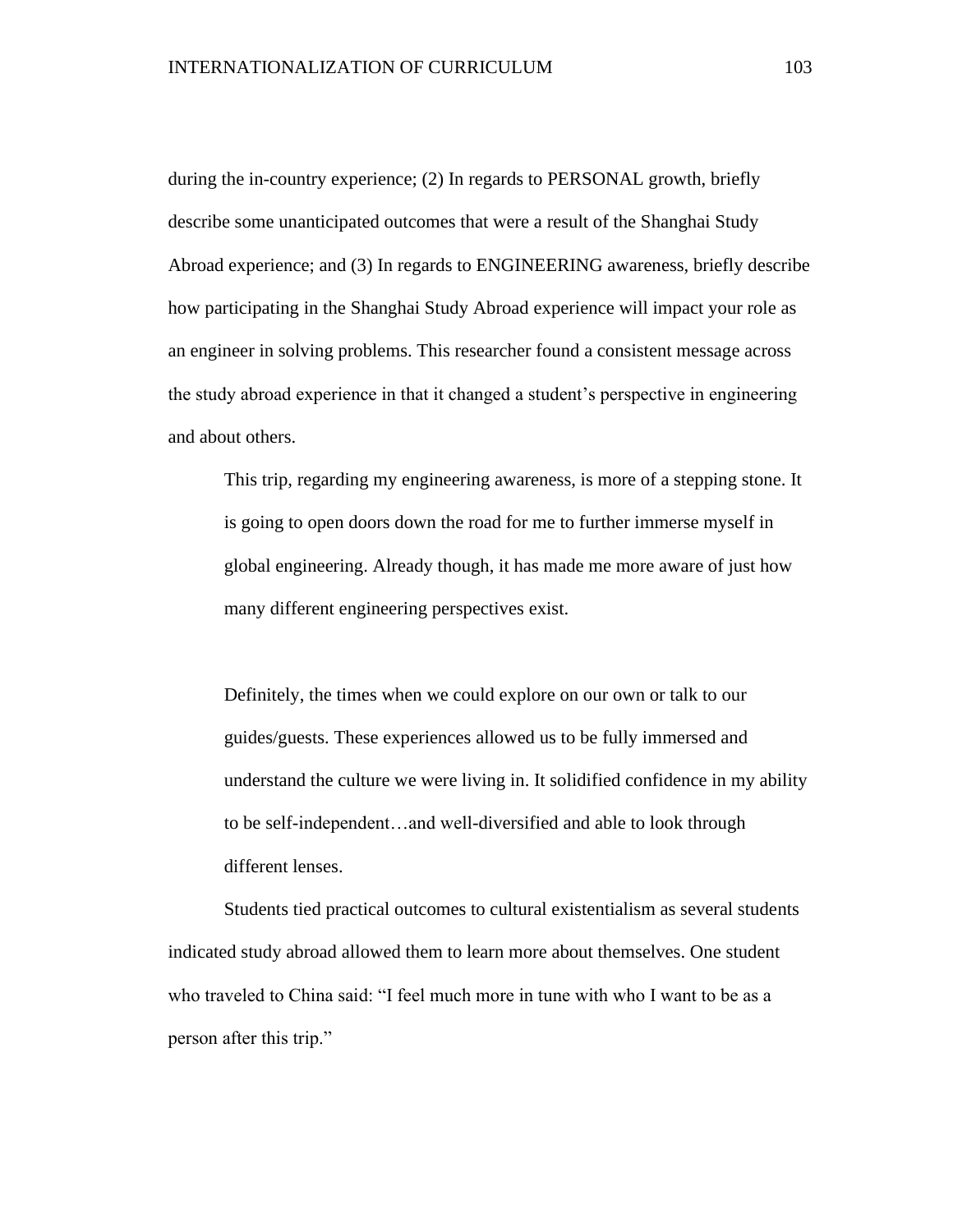Due to the low number of students participating in the global track and the study abroad to Shanghai, the experiences described can no way generalize outcomes; however, it does inform leadership, as there are parallels between perceived outcomes from participating in the global track and actual learning outcomes from education abroad experiences. To measure cultural intelligence (CQ) as an outcome of the track, future pre-post surveys will incorporate industry standard exams that correspond to how cultural intelligence can be measured using cognitive and emotional domains of intelligence. These exams will be given to students prior to study abroad, on return from study abroad, and again six months after their experience. As an added form of validating their cultural sensitivity and career readiness, questions regarding future intercultural authenticity will be developed and added to the graduate survey. Furthermore, the alumni office will monitor the career paths of students participating in the track to determine if the anticipated outcomes were met longitudinally.

#### **Limitations of the study**

The Global Engineering Track takes into account that not all students will choose to participate in an education abroad experience but it does acknowledge students still have an interest in gaining cultural capital. Accordingly, its use of multiple activities across four stages was designed to foster culturally-centered outcomes acting as cultural educational agents. Demetry (2007) postulates that an international experience itself is not a singular contributor in the development of intercultural competencies but rather one of many points of opportunity. Downey et al. (2006) (as mentioned in Anderson and Lawton, 2011) argue that study abroad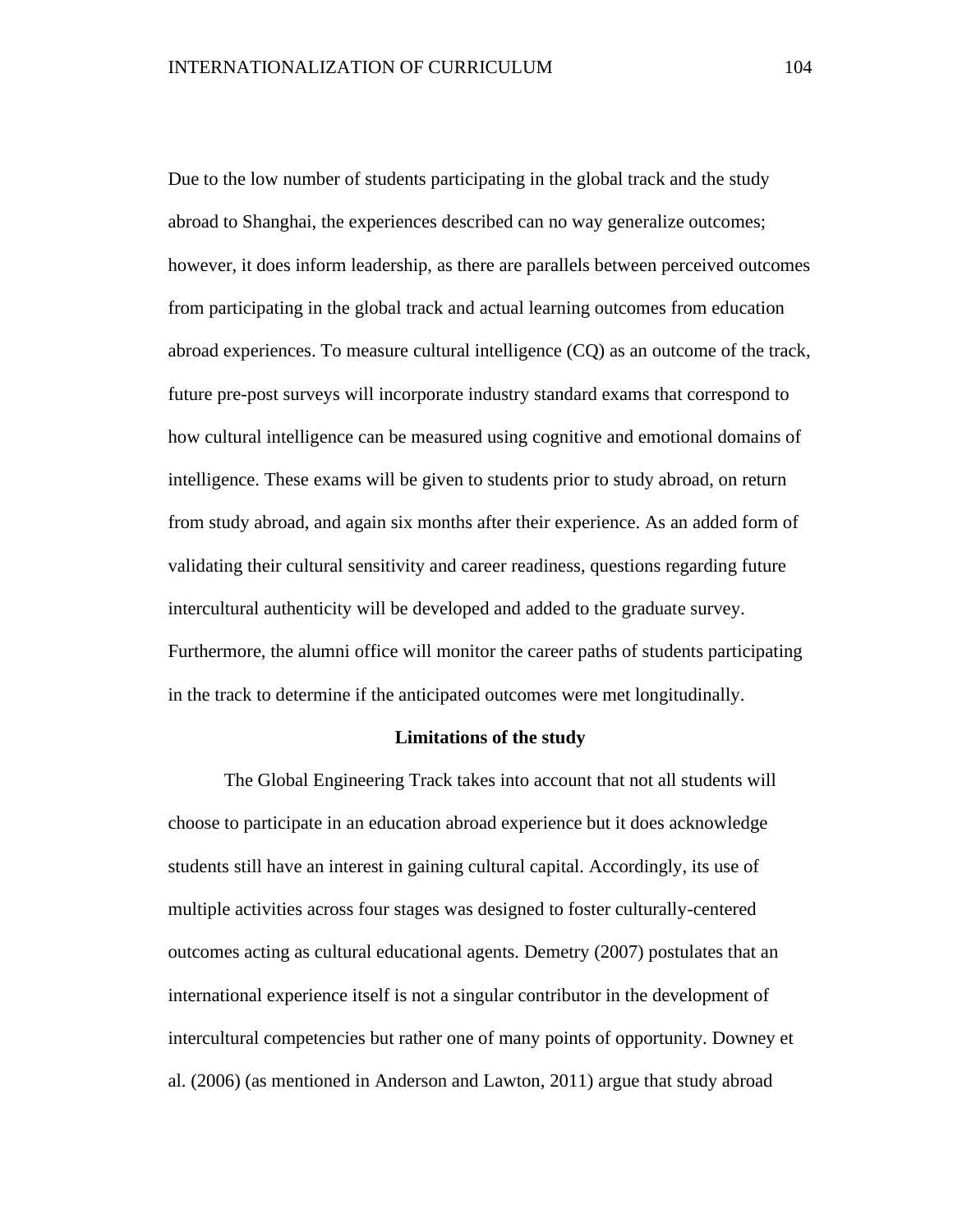alone or exposure to new cultures found in forms of witnessed events abroad are not sufficient enough in the cultivation of improved cultural sensitivity. This is an accepted argument by this researcher and aided in the decision to develop four stages of the GET program.

Study abroad in the Global Engineering Track was developed with good intentions, however, one can argue that globally-focused pathways don't always take into consideration the extent of how authentic outcomes are sustained, to what extent they do not fit into a rigorous engineering curriculum, or how to justify costs of developing study abroad as it is a resource-intensive program that goes beyond lineitem budgets (Anderson & Lawton, 2011). Study abroad is expensive for both the student and the institution (Anderson & Lawton, 2011; Rexeisen, Anderson, Lawton, & Hubbard, 2008). It holds demands of time and institutional resources that could be better spent on-campus or online, without adding costs to students while allocating resources to other globally centered programs outside of study abroad that achieve their desired objectives of learning (Anderson & Lawton, 2011).

Long-term impacts are often a result of studying abroad in regard to cultivating change in student ethnocentric views. To some extent, the development of intercultural knowledge from studying abroad still remains in question (Rexeisen et al., 2008). However, engineering schools today continue to heavily fund and develop new global affordances despite being able to justify the link between students gaining global competence and study abroad itself (Murphy, Dianna; Sahakyan, Narek; Yong-Yi, Doua; Magnan, 2014). Most impacts that are measured are done so immediately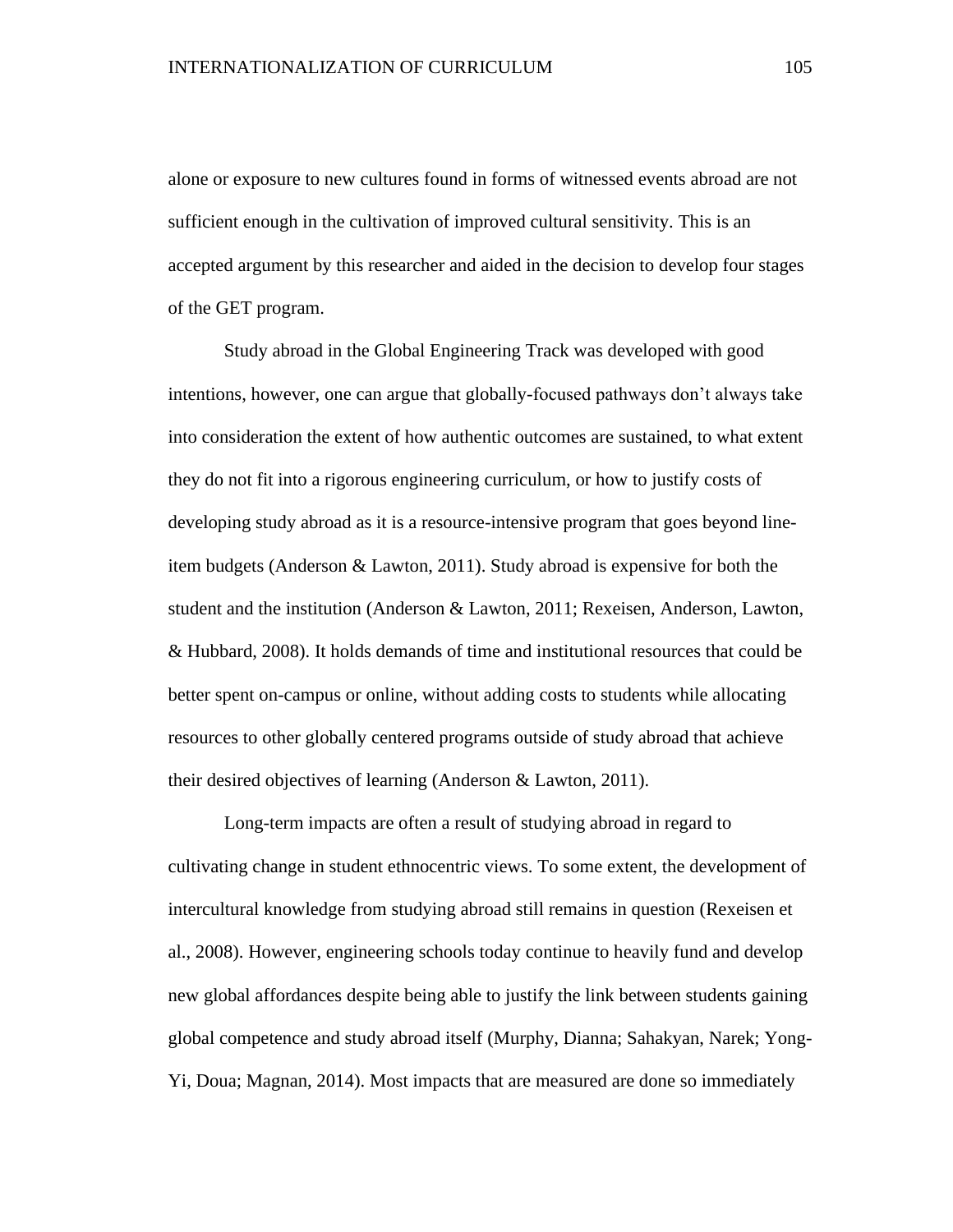and do not allow the necessary time needed to fully capture pivotal perspective changes in the cultural transformation that may have taken place longitudinally. The GET program falls into this same dilemma, and, due to limitations in funds, has not fully measured the outcomes from participating in the program. One limitation to consider is that since the two students who piloted program will not graduate until May 2021, measuring global competencies and long-term outcomes are challenged due to time.

There is much ambiguity that parallels study abroad with authentic outcomes in terms of student challenges, requirements to adapt to situations that require multiple solutions, and the ultimate end assessment of program development. Many institutions assess their global engineering programs through pre-post tests, Intercultural Development Inventory (IDI), or Global Perspective Inventory (GPI), to gain support for their study abroad programs, however, Rexeisen et al. (2008) argue that validation of the outcomes derived from study abroad using these designs show no lasting impact once students return to their conforming culture. The GET program does not have a formalized cultural assessment in place and measures partial results based on unvalidated pre/post-survey methods.

Rexeisen et al. (2008) examined results in their study from an acceptance/adaptation analysis and found no significant change in students' intercultural development which would indicate that minimum impact is made longterm as a result of study abroad. If there is only minimum impact, then the GET program should perhaps reconsider the value versus costs versus outcomes in its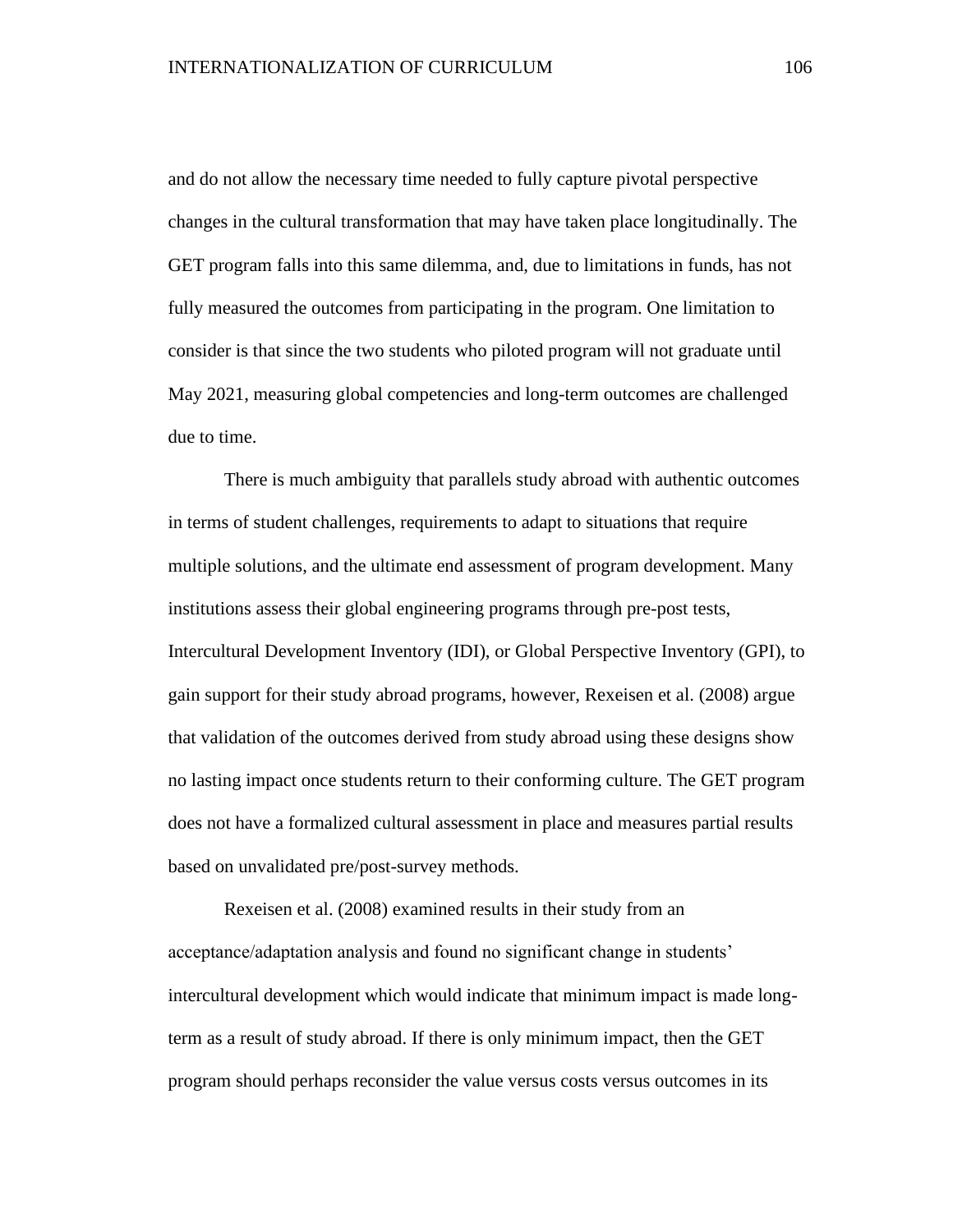continued development of engineering study abroad. Anderson and Lawton (2011) reported a study that showed how longer-term programs beyond a one-semester study abroad were more impactful on students. This is an area of growth that is limiting in engineering as study abroad beyond one semester is difficult due to its curriculum, particularly within a mandatary cooperative education program.

However, engineering students cannot perform study abroad beyond one semester due to their curriculum schedule. Students are limited in their curriculum schedules and adhere to a demanding exam structure that often conflicts with the culminating experience abroad. For instance, students participating in a spring faculty-led study abroad are faced with early final exams which often interrupt the curriculum schedule. Students are already limited in their curriculum schedules and adhere to a demanding exam structure that often conflicts with the culminating experience abroad. If this capstone is intended to show how students are being cultivated as globally conscious engineering graduates through study abroad, then long-term impacts and specific objectives need to be assessed and accredited (Anderson & Lawton, 2011) through the Accreditation Board for Engineering and Technology.

According to Anderson and Lawton (2011), there is little empirical evidence to support short-term (two weeks) study abroad or even semester-long program learning outcomes. The authors concluded that IDI and GPI should not be considered interchangeable when measuring outcomes in study abroad programs, as they measure contrasting dimensions in assessing the development or cultural growth of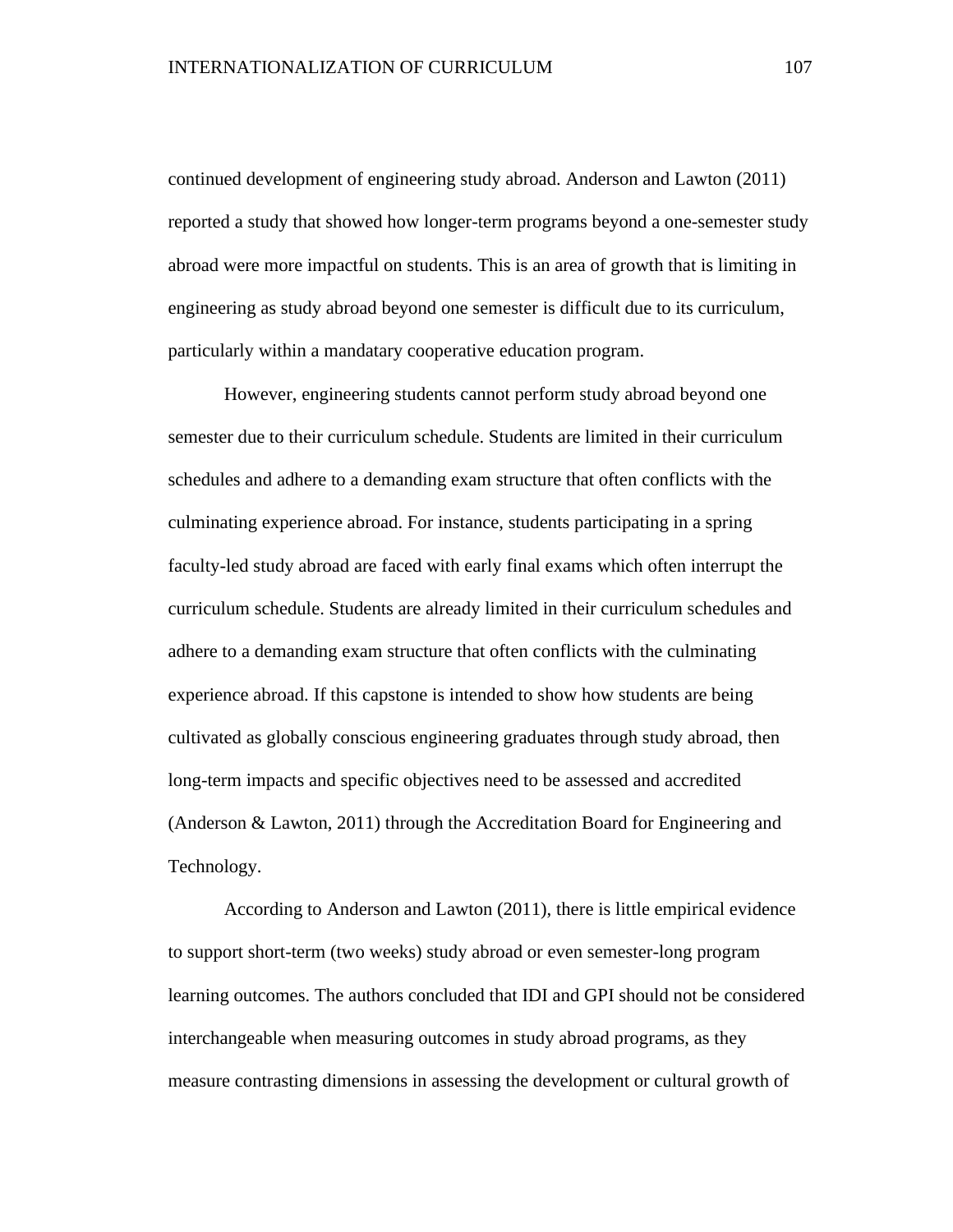students due to study abroad. If this distinction holds, then the claim that engineering students who participate in a spectrum of cultural intersections will likely walk away unculturable transformed from engineering study abroad.

Despite conflicting evidence, the epistemological outcomes garnered from a global engineering track and its global affordances seem to ensure global engagement is producing the desired global engineering student. This researcher adheres to the philosophy presented by Murphy et al., (2014) that study abroad is just one key ingredient across multiple cultural platforms as evidenced in this capstone and embedded in the GET program. This researcher also recognizes that due to a staggeringly low number of participants in study abroad in the US, institutions should develop programs and global affordances that surround how global competence develops "salutary impact on behaviors" (Murphy et al., 2014, p. 2) and ensure study abroad programs assume broader intercultural competence responsibility.

**Potential Bias.** This capstone retrospectively drew upon qualitative data gathered from student applications in the Global Engineering Track and from pre/post survey responses from students who participated in either an international servicelearning or a faculty-led study abroad. In doing so, potential bias may exist as responses were subjective and unique to the student and the particular program. Since the risk of bias exists in most forms of qualitative research, bias may have occurred in the data collection and analysis as the researcher was a part of the education abroad experience with the subjects, the researcher was leading the data collection and the researcher may have influenced the respondents as the exposure and outcome have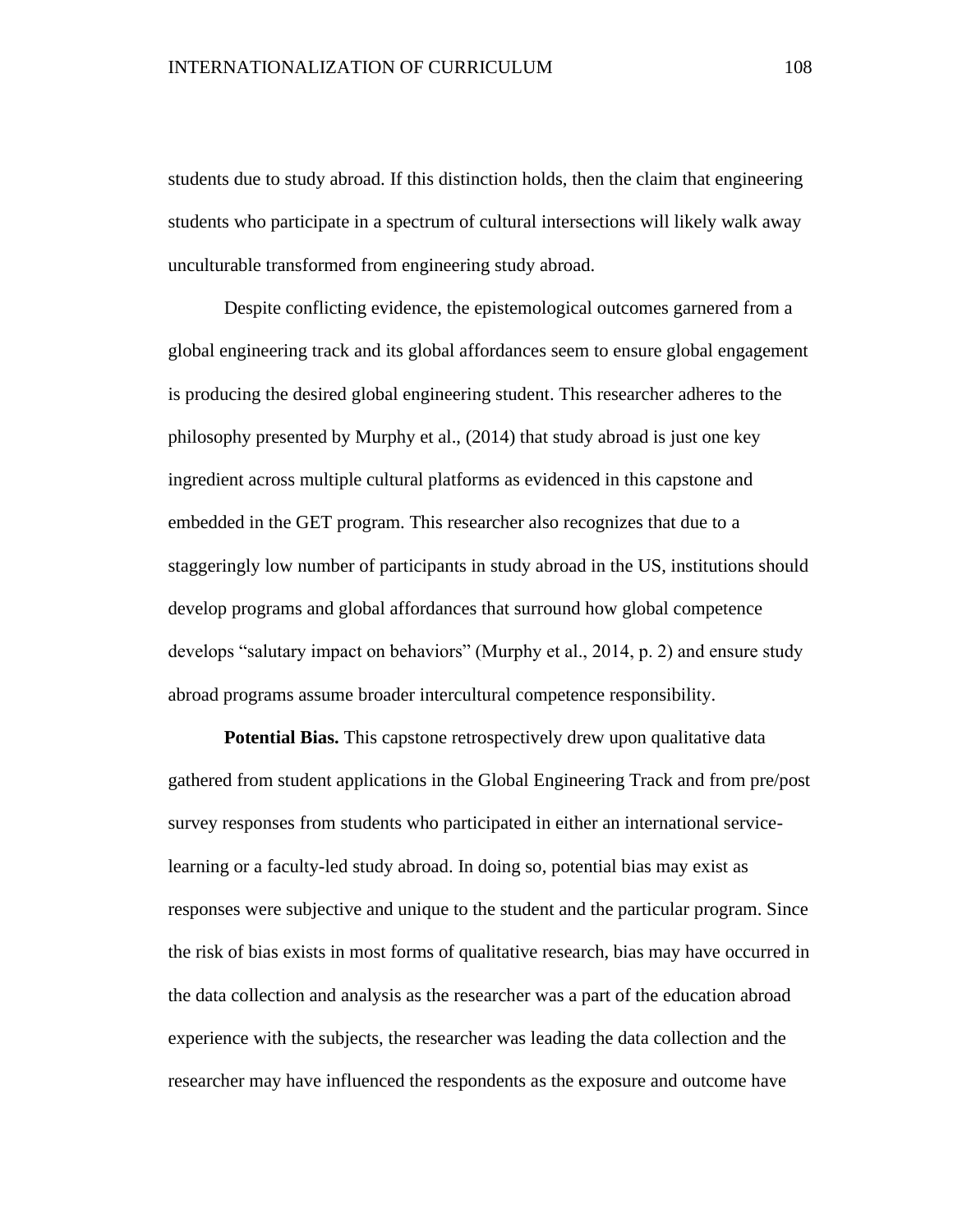already occurred. All questions in the pre/post survey remained unchanged and the Global Engineering Track application responses were free of selection bias at the time of application. Any culture bias based on this researcher's assumption and own cultural lens regarding student motivation was minimized as this capstone was cognizant of the researcher's cultural assumptions in regards to outcomes from participating in the internationalization of the curriculum.

#### **Reflections**

Leaning into the discomfort of being in a different cultural setting and learning new ways of solving difficult engineering problems is at the heart of global engineering. The importance of global engineering cannot be understated, and global affordances in engineering should be the expectation and not the exception. Global engineering education doesn't always require a passport to learn about cultural differences. The Global Engineering Track presents a structured scaffold for engineering students who are seeking to gain cultural intelligence, both domestic and internationally. This action research study presented criteria, best practices, and how a global engineering track can be employed at an institution to internationalize their curriculum, even those with mandatory cooperative education.

Giving global affordances to engineering students towards developing existential intercultural authenticity is important and is the responsibility of an institution. This capstone presents ways in which a global engineering track can house cultural intersections that exist along a spectrum of development wherein a change in both perspective and self takes place through domains of curriculum, co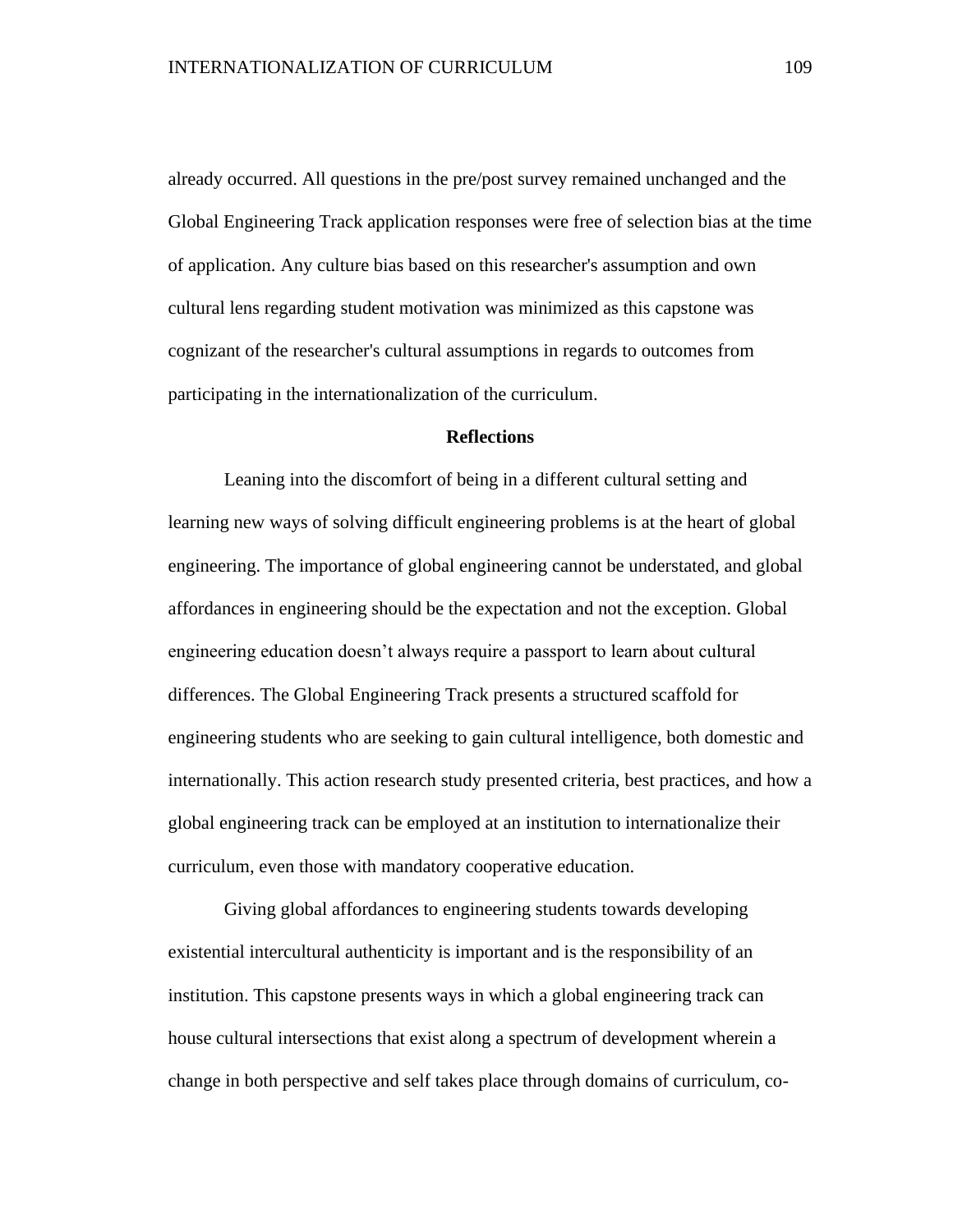curriculum, experiential education, and critical reflection. A structured global program that provides multiple cultural intersection entry points in domains is necessary to directly affect change in perspectives, intercultural understanding, and intercultural knowledge.

Reconceptualizing the typical engineering curriculum through a Global Engineering Track allows students to develop forms of cultural existentialism that intrinsically foster perception towards transformative change. Cultural capital for engineering students is significant, whether gained abroad or in a domestic setting. The transformational outcomes of understanding different ways of solving problems are found across a spectrum of cultural intersections. Intercultural development becomes a key domain for students to hold as a practitioner of engineering principles.

In regards to experiential education, participation in programs like the global engineering track using multiple platforms such as short-term study abroad increases global citizenship and open-mindedness as well as develops intercultural sensitivity (Gabowski et al., 2017). However, to develop an authentic global engineering graduate, educators should first look to develop authentic experiential learning contexts within activities that promote desired authentic learning outcomes.

In the end, in its simplest form, the conclusion of the capstone is twofold: First, a vast majority of engineering students gain meaning-making and cultural capital from the education abroad programs and activities. Second, developing global engineering students and programs requires collaboration, and the willingness to close the gap between complacency and innovation. Engineering leadership has the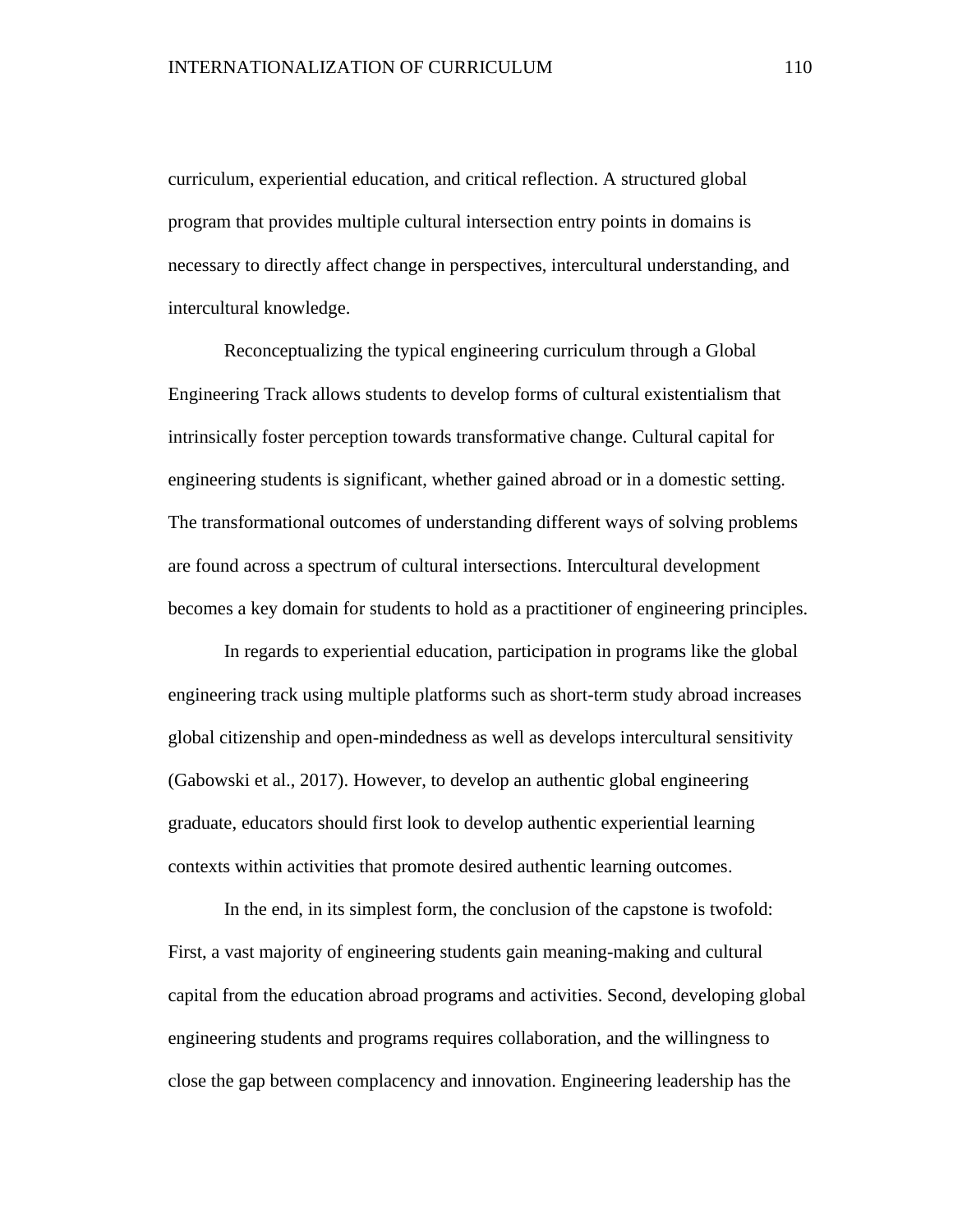power and potential to develop a global culture or climate that supports education abroad programs within their engineering school or college. It is a climate that either draws students towards developing culture capital or one that stays stagnate and withdraws from intercultural knowledge, allowing the ethnocentric views to remain unchallenged and changed.

The perspective presented in this action research study is particularly important for engineering schools that follow a four-year degree curriculum schedule with mandatory cooperative education, as most institutions offer little to no opportunity for students to participate in education abroad or gain exposure to intercultural activities. However, all engineering students, intentionally or unintentionally, gain some form of intercultural authenticity along the inter-cultural spectrum when participating in a singular experience or activity. Accordingly, this capstone posits that it is when students participate across multiple activities and experiences that perspective transformation towards becoming a more authentic global engineering student is adopted.

However, the notion that all engineering students will graduate with an understanding of global engineering perspectives and cultural intelligence is counter to reality, as the constraints of a rigorous curriculum are challenging, with most offering little to no structured programs to participate in education abroad (Grudzinski-Hall et al., 2007). Students who are exposed through participation in one or more cultural intersections or social encounters in an internationalized institution tend to form existential change much like participants in volunteer tourism.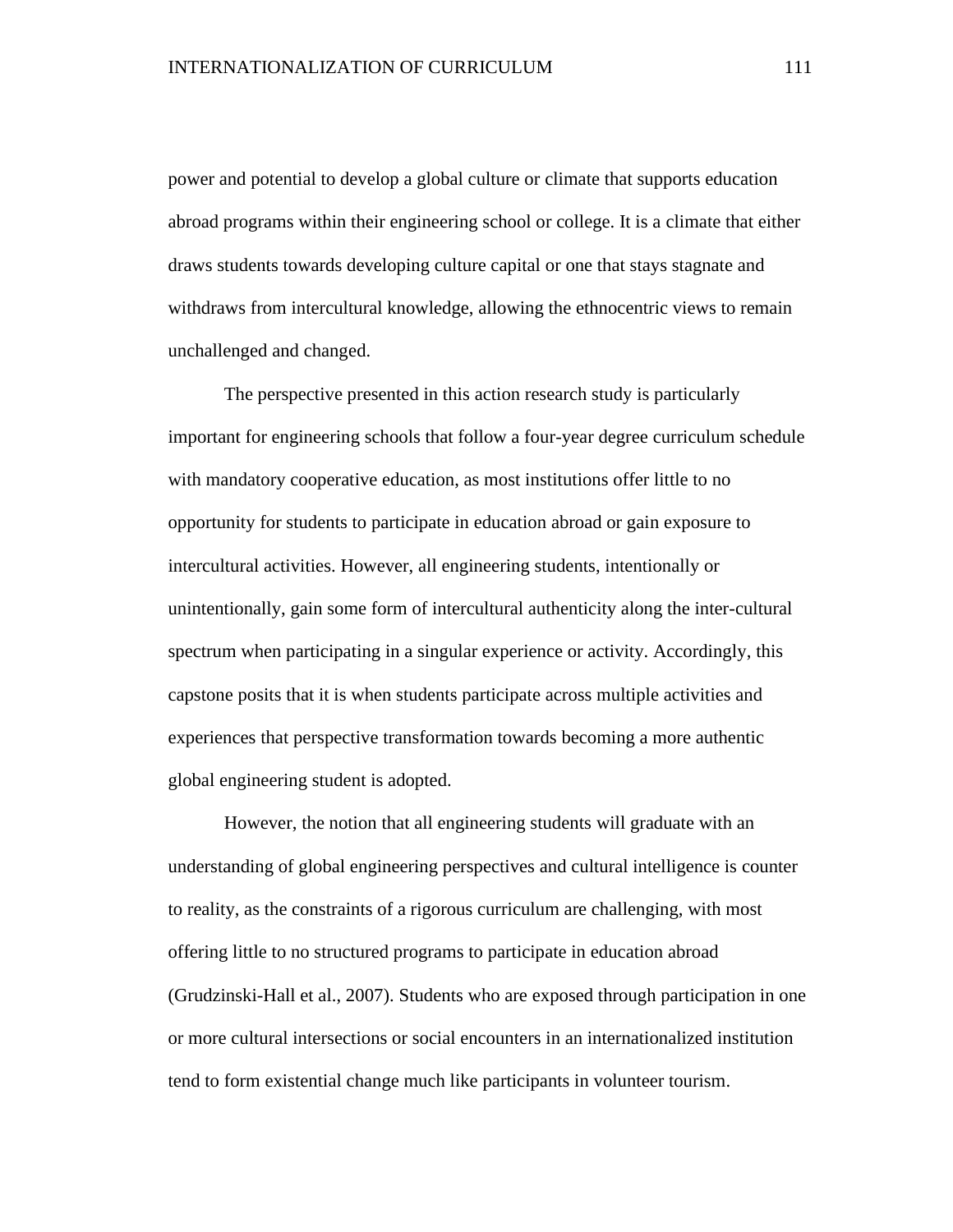Bennett (1986) looks at exposure to cultural intersections from a student perspective by recognizing that each responds differently to the experiences in the intersection and "do not respond directly to the event but rather to the meaning they attach to it' (p. 179). The meaning-making experience becomes so much more important as a developmental experience as it represents what can be termed as "experience difference" towards becoming culturally authentic.

Finally, it is important to consider that gaining global and intercultural competence as an engineering student is not a single activity, experience, course, but rather something that is developed throughout an undergraduate degree … it is a lifelong pursuit of the authenticity of self and engineering practice (Cecil, 2017). The value of providing global education affordances and intentionally structured pathways for engineering students without extending the time to degree is evident and should be a key strategy for internationalizing the curriculum and investing resources towards program development. There is considerable potential that a global engineering track can not only enable engineering students to gain cultural capital through education abroad experiences and cultural intersections but also produce a global engineering student who has the capacity to authentically lead others with a culturized engineering vision.

This goal of this Action research study was to demonstrate how one global program engaged engineering students in various culturally focused activities and experiences, despite being enrolled in a mandatory cooperative education program. It served to provide a proactive approach for engineering programs to further student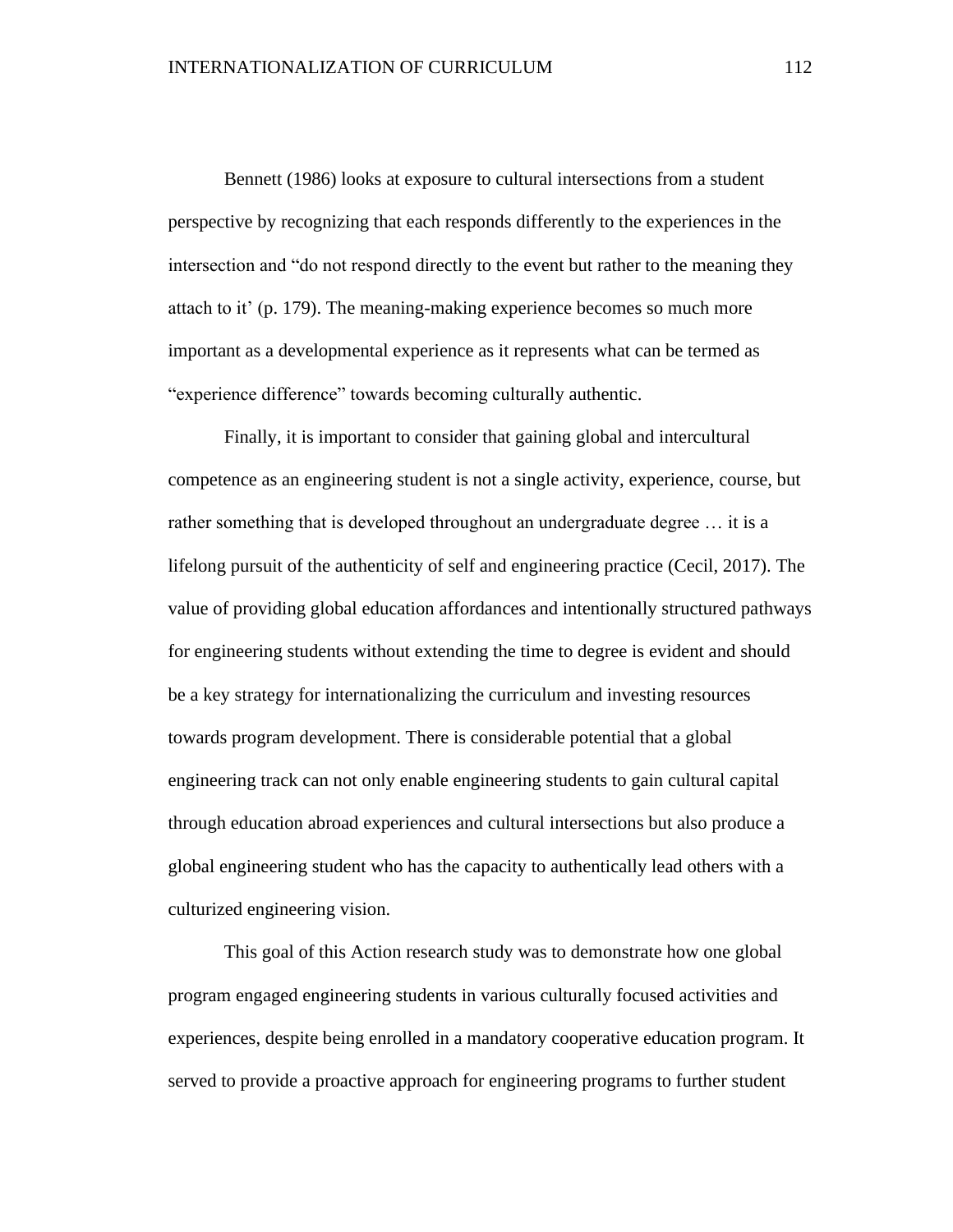engagement in the internationalization of curriculum and the development of intercultural experiences. The research agrees with Lafave et al. (2015) that "it is possible to cultivate intercultural competencies in undergraduate engineering students" (p. 8) in the context of a global engineering track using the curriculum, cocurriculum, experiential education and critical reflection in pedagogical cultural intersections. Ventura (2012) sums up the view of this capstone by reminding educators that they must prepare engineering students to graduate with an understanding of a global economy. Institutions should not lose sight of the desired outcome from global experiences that prepare engineering students to enter a multicultural domestic workplace.

#### **Capstone Project**

Engineering students have a desire to travel abroad during undergraduate school but are challenged due to a tightly sequenced and content-demanding curriculum (Blumenthal & Grothus, 2008; Lohmann, Rollins & Hoey, 2005). This challenge is particularly true for students enrolled in a mandatory cooperative education engineering program in which academics and co-op are rotated over the course of a student's final six semesters. U.S. engineering schools are embedding comprehensive strategies into their curriculum to support a more internationally compatible degree program and meet the growing demand to graduate globally competent engineering students but at a slow pace.

In 2017, a Global Engineering Track was piloted at the University of Louisville, JB School of Engineering, to internationalize the engineering curriculum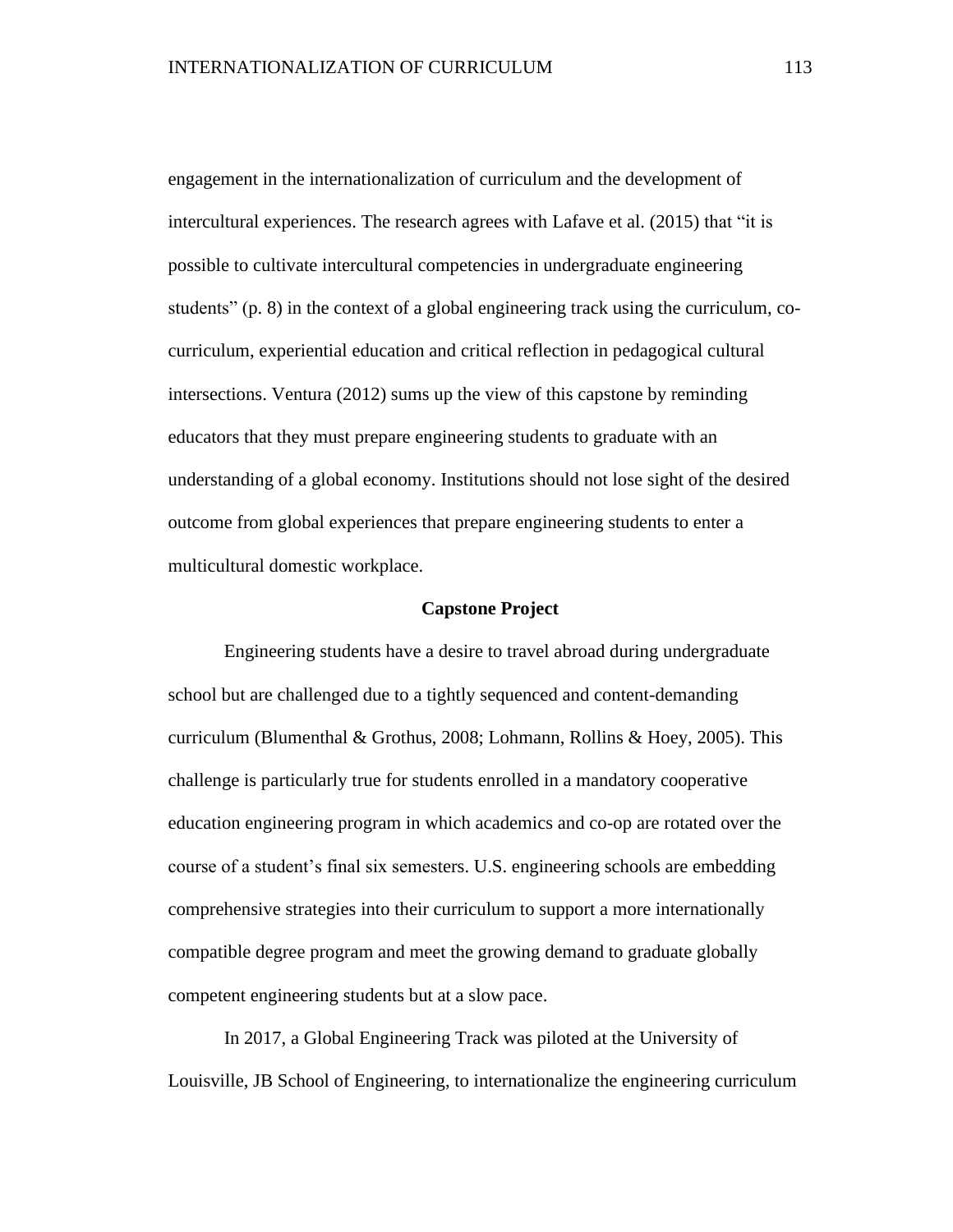in its mandatory co-op program. Students applied to be enrolled in the global track as an exception to the traditional co-op model. The Global Engineering Track allows an engineering student to substitute one of their mandatory co-op semesters with a semester of study abroad, and to count the semester as a rotation towards meeting their degree requirement. The Global Engineering Track requires a global diversity course to promote the understanding of cultural differences; service-learning on a local scale to foster cross-cultural awareness; an international experience to forge communication skill development; and, critical thinking in the form of reflection as a deliverable.

The Global Engineering Track as an internationalization strategy introduced engineering students to various dimensions and perspectives of global engineering through immersive academic, environmental, social and cultural lenses. The Global Engineering Track provides an opportunity for engineering students, of any major, to combine real-world global experiences with academic skills and activities. It is a program that focuses on dimensions of global engineering through environmental, social and cultural lenses that create a core of engineering students who embrace global perspectives and achieve cross-cultural competencies.

**Highlights.** The Global Engineering Track is designed to expose engineering students to multiple academic offerings that include global experiences to promote an understanding of the impact that engineering has on a global scale. It means to:

- **•** Promote excellence in the learning of global engineering disciplines
- Promote student awareness of aspects of global engineering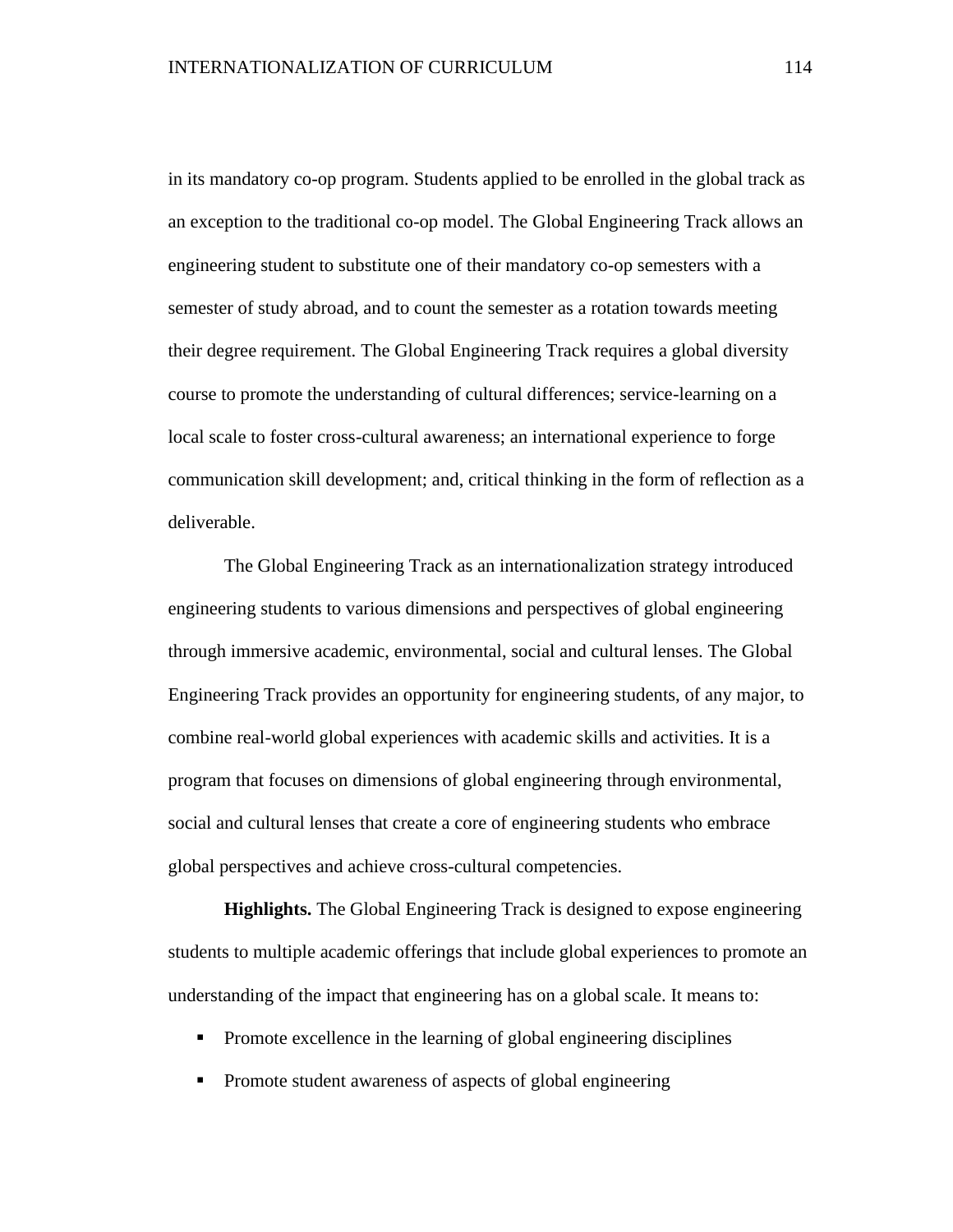- **•** Promote educational track dedicated to global engineering dimensions, and to
- Generate student interest in global engineering opportunities

Examine engineering through a globalization lens and provide students an opportunity to explore, research, and immerse into an experience that is credited, systematic, and sustainable for learning. Using elements of cooperative (co-op) education for program participation, students will engage in multiple global engineering learning activities designed to enhance cultural competencies.

**Criteria for Selection into the Track.** The Global Engineering Track selection is highly competitive. Students who are interested in the track are encouraged to attend the information session on Global Engineering during the fall freshman semester and attend global engineering student interest activities such as Engineers without Borders. A student should apply prior to their first co-op rotation and before the end of their first semester with interviews and decisions being made by the end of January. Students must hold and maintain a 3.0 GPA, have some high school foreign language (conversational), and willing to embrace challenges not only with a strenuous curriculum but also with adding an international experience into their engineering major.

**Program Description.** There are many ways to gain international experiences in a mandatory cooperative education program. Global engineering opportunities include international service-learning, short-term faculty-led study abroad, semester abroad, and internships abroad. Students wanting to gain deeper cultural authenticity can participate in the new Global Engineering Track. The track exposes students to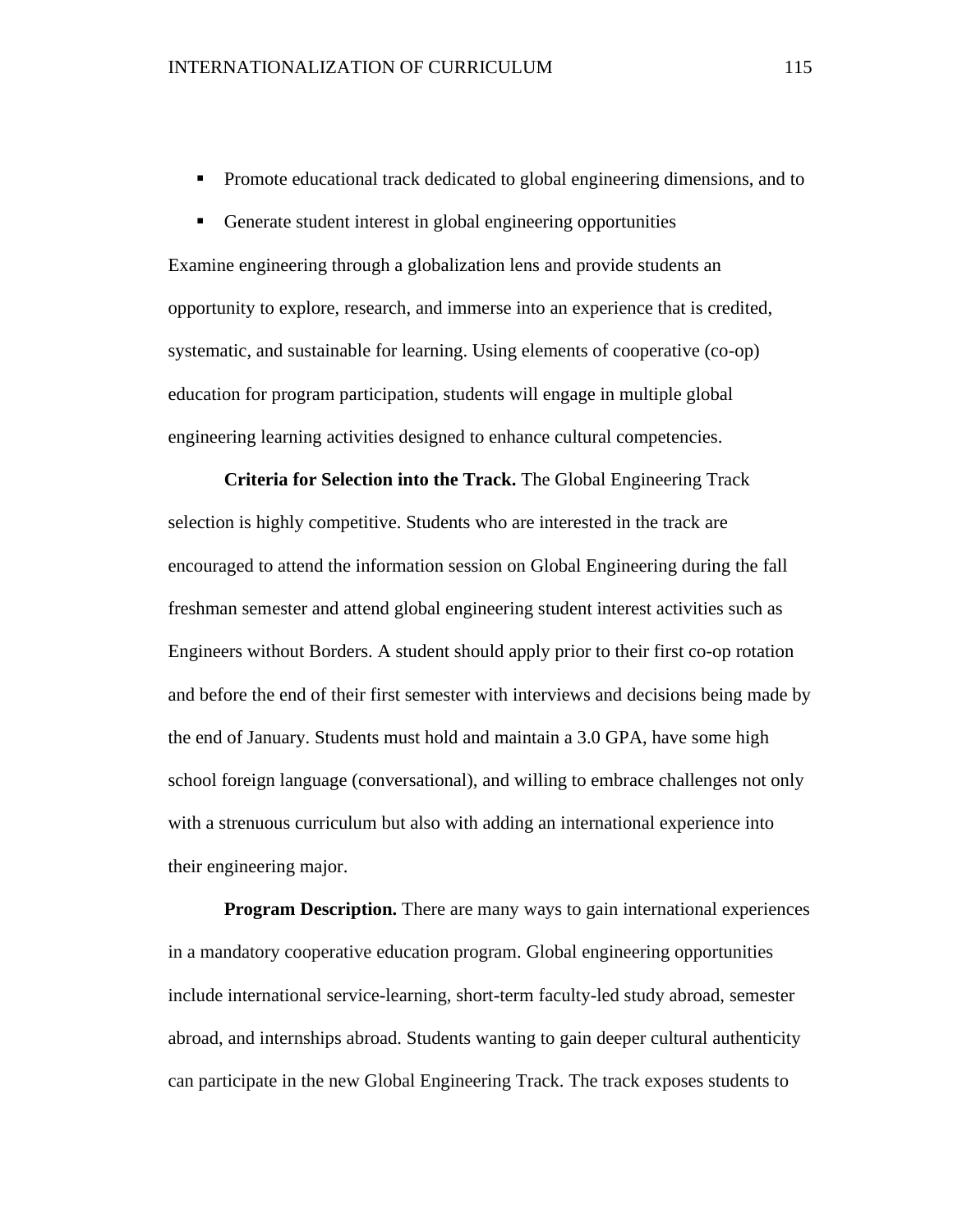structured globally-centered activities held across four platforms: curricular, cocurricular, experiential education, and critical reflection. Learning outcomes in each platform develop intercultural knowledge and cultural skills towards becoming a more authentic global engineer.

The Global Engineering Track consists of a structured set of globally centered activities performed across four stages of learning: curricular, co-curricular, experiential education, and critical reflection. The entry points represent what is described in Kolb's experiential learning cycle as "stages" in which distinct learning styles and alternative pedagogical approaches tie the experiences and critical reflection to student learning (Healey & Jenkins, 2000). Each stage, defined in this capstone as a cultural intersection, generates outcomes that aid students in developing intercultural sensitivity towards becoming a more authentic global engineer.

In figure 5, the Global Engineering Track can be conceived as a cultural development incubation period where exposure to cultural experiences begins to shape intercultural competencies through changes in perspectives. Over a period of time, the process of intercultural authenticity development takes place and becomes apparent once the students participate in all four stages of the track.

| <b>Understanding Self</b><br>Existential |                   | Perspectives of other cultures are - REFLEXIVITY-<br>CHALLENGED | Cultural      | Perspectives of other cultures are | ACCEPTED   | <b>Understanding Others</b><br>Authenticity |
|------------------------------------------|-------------------|-----------------------------------------------------------------|---------------|------------------------------------|------------|---------------------------------------------|
|                                          |                   |                                                                 | Intersections |                                    |            |                                             |
|                                          | Curricular        | Co-Curricular                                                   |               | Experiential                       | Critical   |                                             |
|                                          | <b>Activities</b> | <b>Activities</b>                                               |               | Education                          | Reflection |                                             |

Figure 5. Global Engineering Track stages.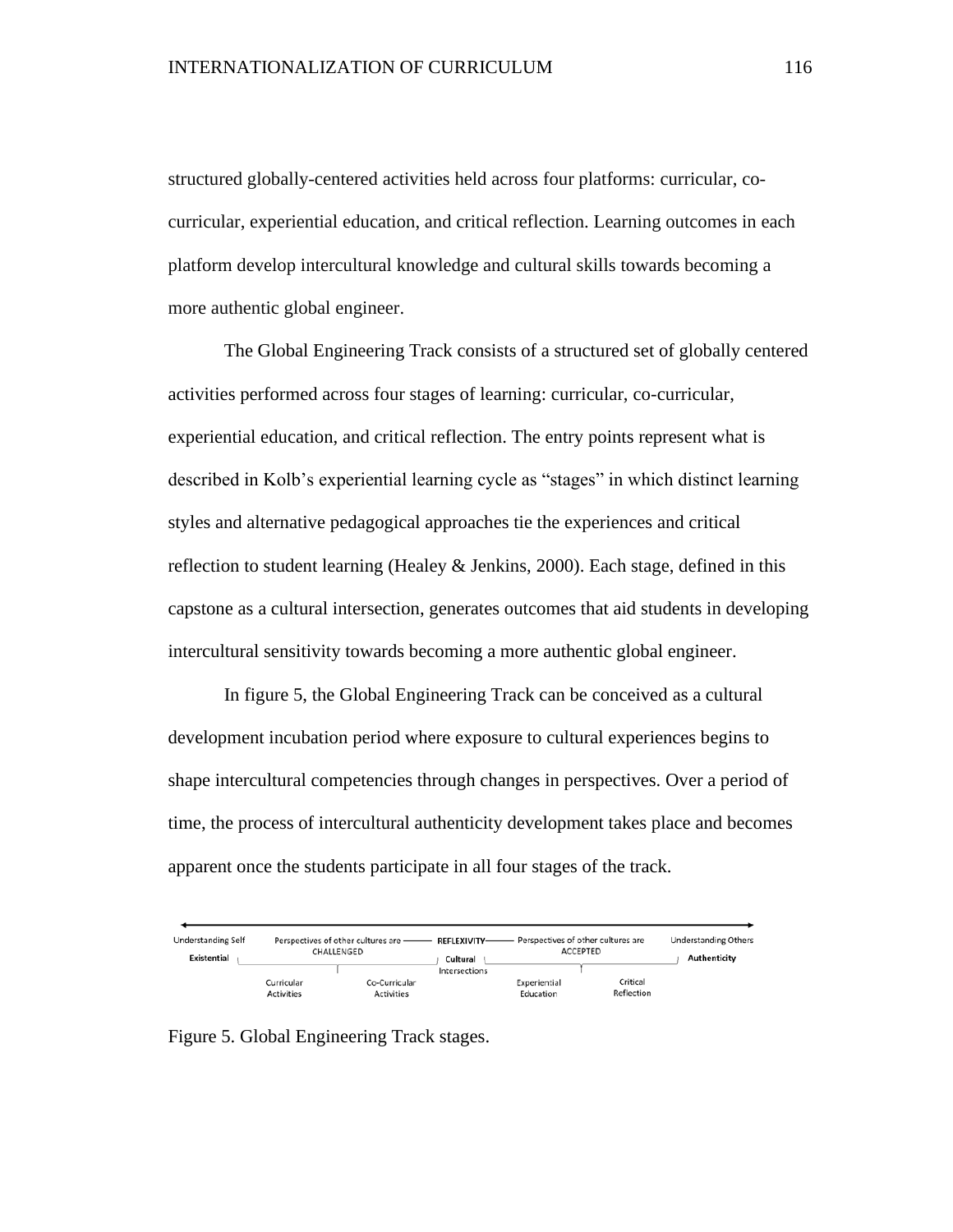Students participate in activities and experiences that are both engineering and globally centered. Students maintain a portfolio that articulates: a personal plan to goal, documentation of activities, completed academics, advising checkpoints, and an overview of their final project. This pathway of global affordances is a form of internationalizing the curriculum in engineering.

Students must complete a set of intentional curricular, co-curricular, and experiential education activities over the course of six semesters with a final project summarizing learning outcome through critical reflection. All intersections hold an emphasis on the principles of engineering with a global focus and allow students to enter any cultural intersection at any point in their curriculum plan. The Global Engineering Track represents a conceptual framework that informs how education abroad programs fit into the broader context of mandatory co-op programs, and how cultural intersections can contribute towards the development of an authentic global engineering student.

The track is a self-nomination-based program that allows engineering students to participate in various structured touchpoints of international affordances that add cultural capital (Svensson  $\&$  Wihlborg, 2010). The global track allows engineering students to substitute one mandatory cooperative education rotation for a semesterlong study abroad. This openness provides the engineering student an opportunity to participate in education abroad experiences without extending their time to degree and remain within the constraints of their planned engineering curriculum.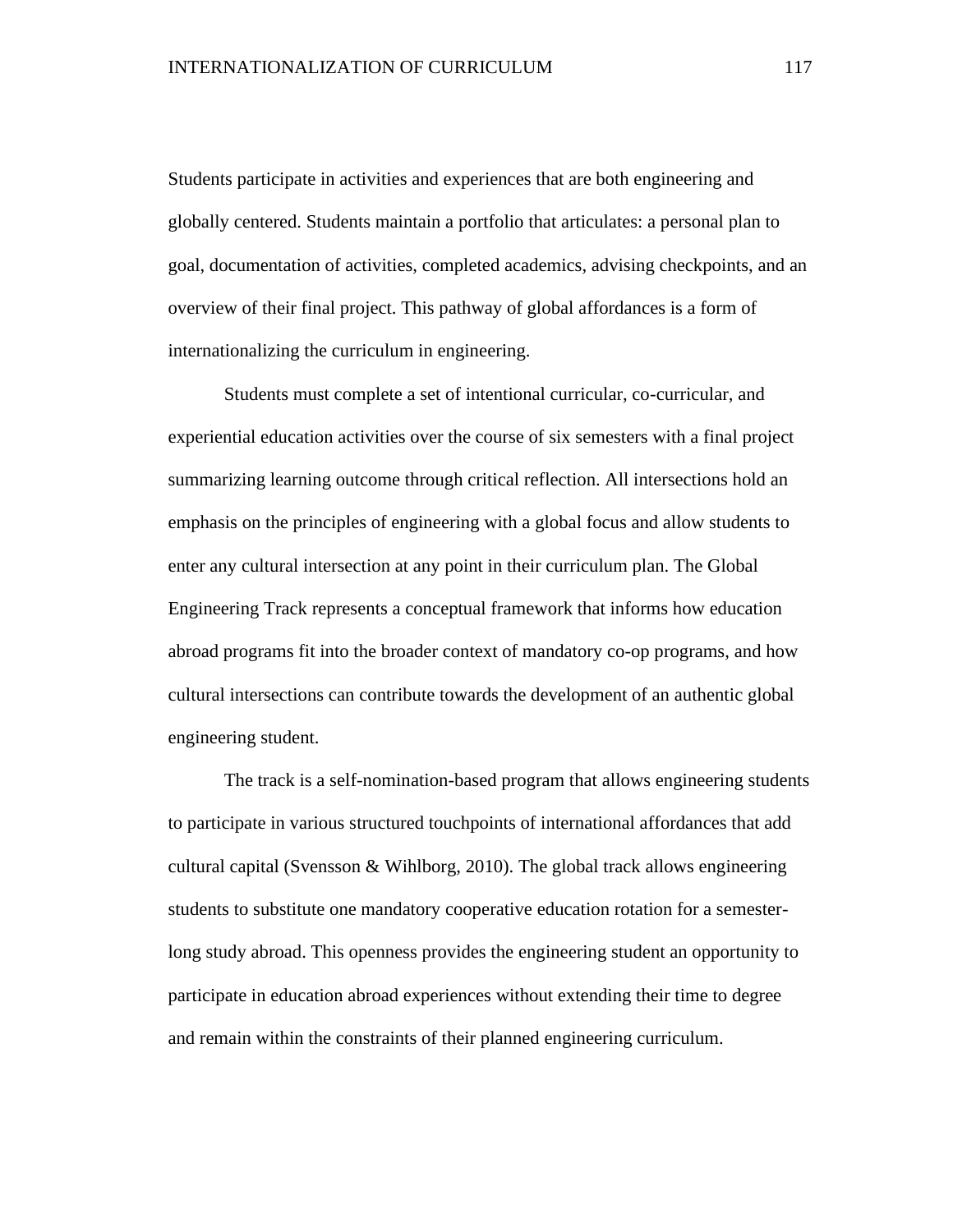Figure 6 shows the suggested timeline for students to participate in the program. The global track was created with the program fluency needed to provide engineering students an opportunity to participate in education abroad through structured experiences and become what Lilley et al. (2017) describes as an ethically thinking global graduate





The Global Engineering Track model officially launched in Summer 2018, and now it allows every engineering student to participate in education abroad. It acts as a gatekeeper for short-term study abroad and international service-learning programs. Two major concerns that previously prohibited engineering students from participating in education abroad were resolved as a result of the global track. First, students had to overcome the inflexibility of an engineering curriculum in a mandatory co-op program. The track substitutes one semester of co-op for a semester of study abroad. Second, while there is student enthusiasm for international experiences, the lack of international affordances that fit into a cooperative education program has often prohibited students from participating. To address this lack of openness, the global track established preferred partners with third-party providers of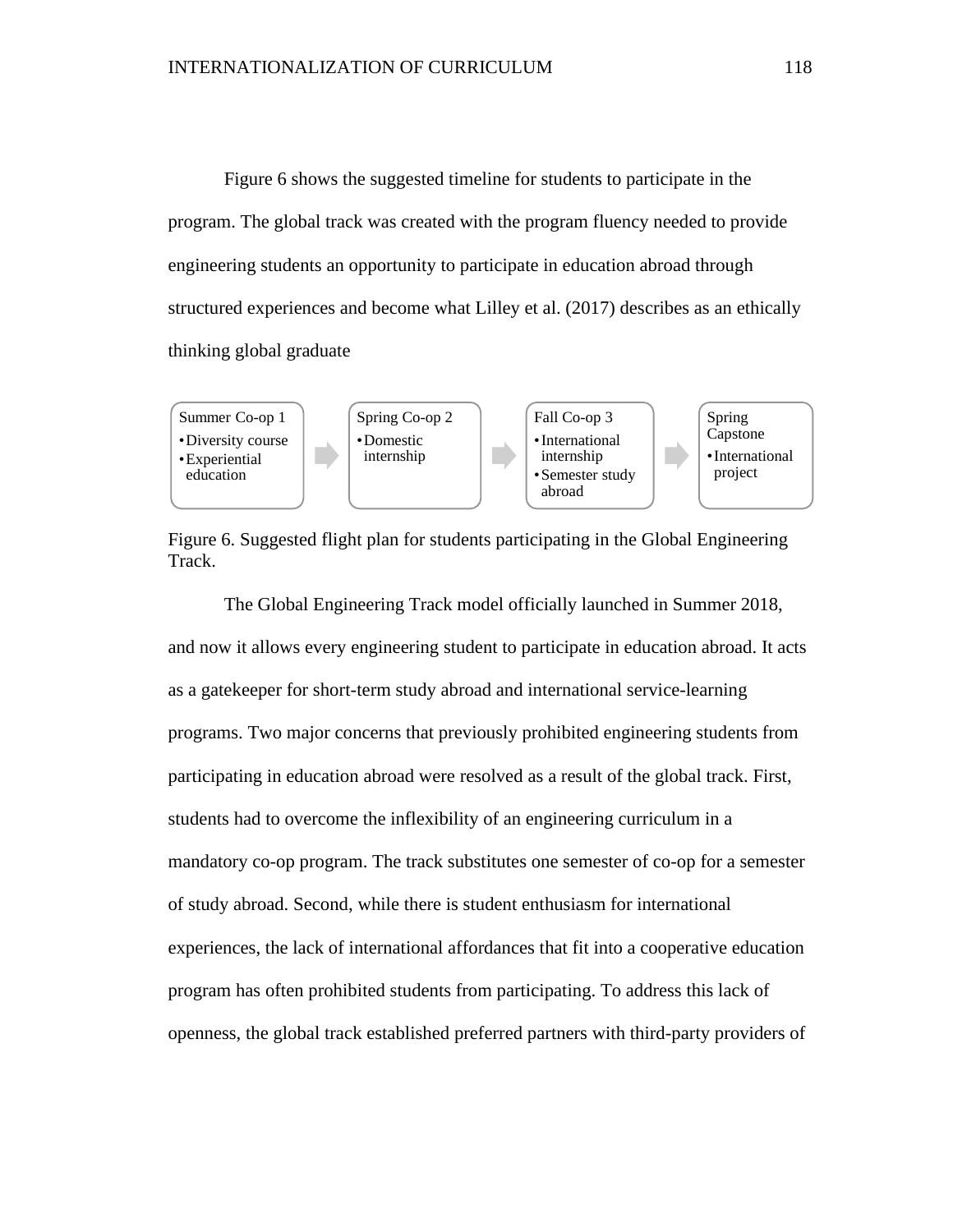global education to support the logistics and administration and then launched a new short-term study abroad program over spring and summer breaks.

Launching an activity-based global track model that seeks to authenticate engineering student's experiences towards global citizenship still has challenges. Global programs are often developed using a piecemeal approach in which the curriculum and learning objectives are not informed by intercultural knowledge experiences and activities (Svensson & Wihlborg, 2010). The global track provides stages that move engineering students through a spectrum of cultural intersections with a conscious effort towards developing intercultural sensitivity. Engineering students heuristically gain intercultural competence and authenticity through structured meaning-making experiences.

**Anticipated Learning Outcomes.** The global track is a path for engineering students to pursue global activities and develop new perspectives towards other cultures, allowing students to better understand other 'ways of knowing' in engineering. The global track offers a process of moving students from understanding cultural terms from the lens of "self" to the intercultural understanding of "others" ("Intercultural Understanding," n.d.). In doing so, students follow a spectrum of what this researcher considers as intercultural development that transforms global perspectives as seen in figure 7.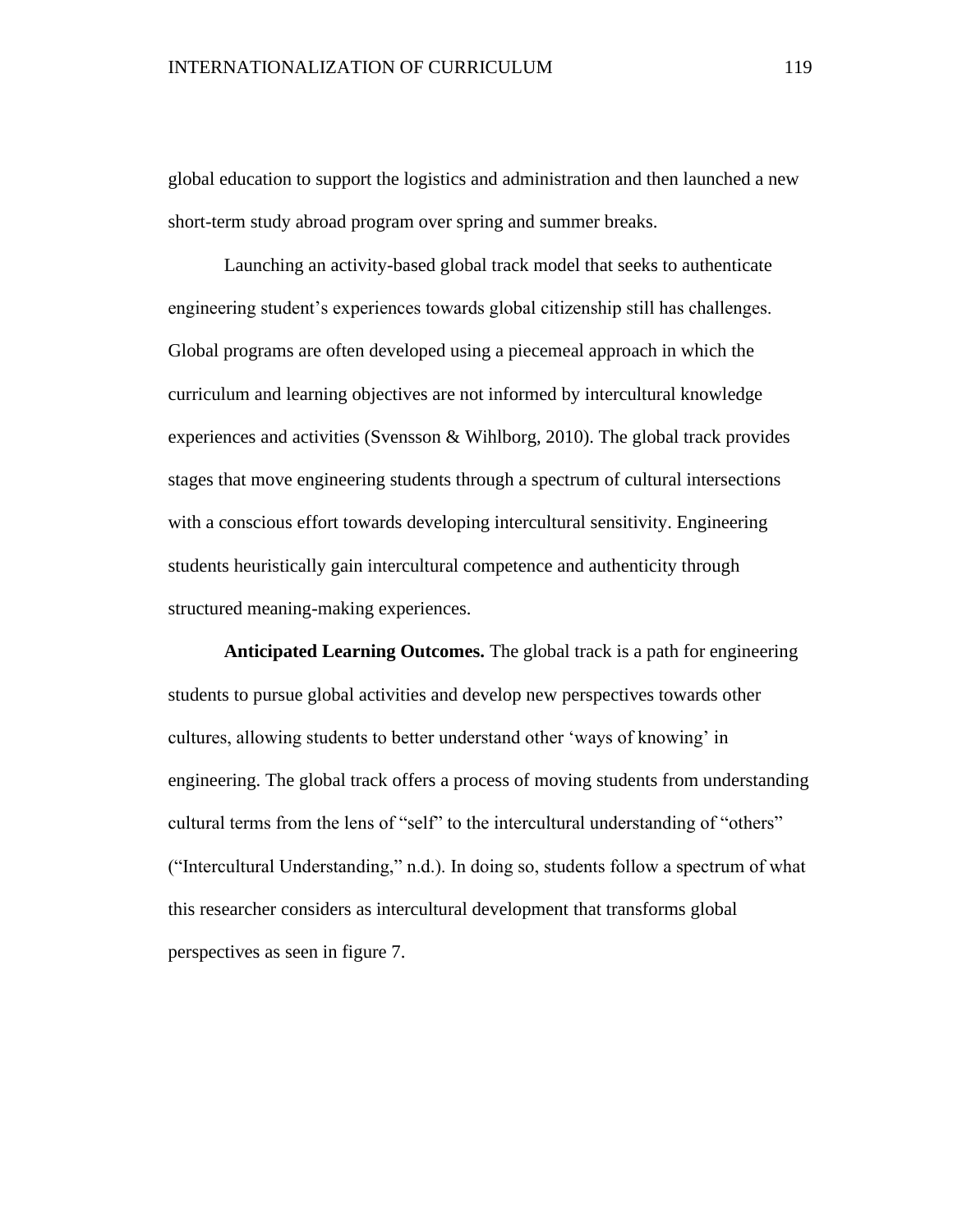

Figure 7. Cultural intersections in a spectrum of activities and experiences

Montuori and Fahim (as cited in Gabowski, Wearing, Lyons, Tarrant, & Landon, 2017) suggest it is this type of cultural exchange and exposure between other cultures and oneself that is pivotal in self-understanding and acts as a vehicle for perspective changes. The authors contend that having a cultural experience fosters more than global understanding; cultural intersections foster a greater understanding of self. Learning outcomes from the global track should surround developing programs that describe what a student should know, think, or be able to do once they are engaged in the track's activities or experiences. These cultural flows, as described by Svensson and Wihlborg (2010), link an outcome of having a deep understanding of other cultures with how an institution provides learning opportunities that advance knowledge through activities or experiences.

The Global Engineering Track was specifically developed around a mandatory co-op program to provide structured, formalized education abroad in a credit-bearing format whereby students who participate in the track do so intentionally with the desire of traveling abroad. However, defining the right combination of intercultural competencies needed to make up the fabric of a global engineering graduate is difficult as it includes understanding other cultures and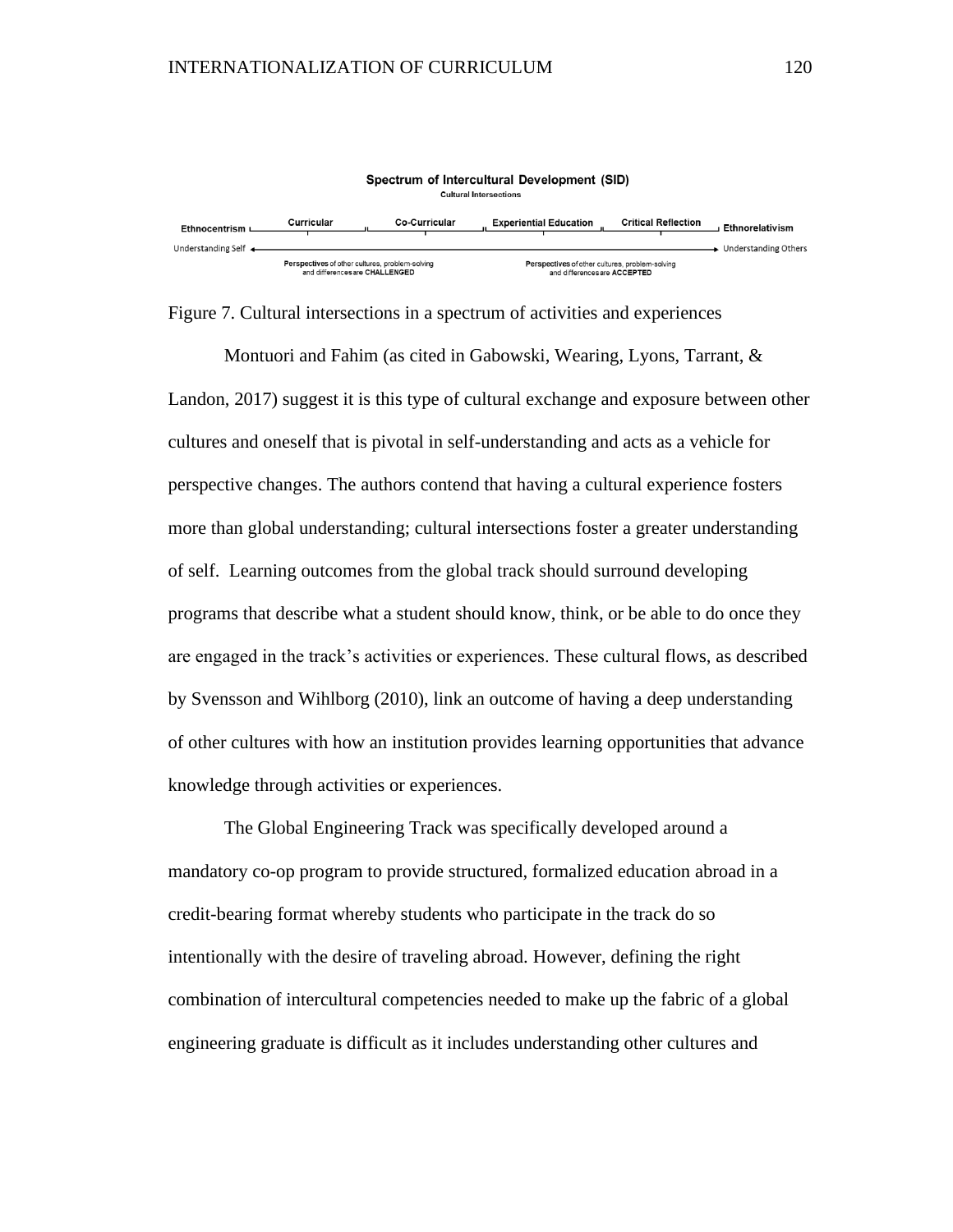adapting to 'ways of knowing' beyond the classroom (Breunig, 2005). The success of this type of internationalization of curriculum for engineering students depends on building the global engineering track as an attractive internationalization piece where it promotes accountability for ABET accreditation and seeks strong evidence of global learning outcomes.

**Conclusion**. In the conclusion of this capstone, it is crucial to acknowledge that the most important consideration in the development of a global program is the student. It is their boldness, curious and uncompromising efforts, and global footprints that are challenging cultural boundaries in their efforts towards becoming more authentic global citizens and engineers. This capstone examined global engineering from a programmatic lens in regards to how internationalization of curriculum fits into an engineering program with mandatory cooperative education. More than anything, the internationalization of curriculum was found to be foundational in the development of multiple strands of intercultural competencies in engineering students. Educational learning theories were presented and weaved into a global engineering track in an effort to provide a model of cultural intersections that promotes and shapes forms of cultural existentialism and authenticity.

This researcher found that engineering students seek to learn outside of the classroom, abroad, and do so to make meaning of their experiences through identity work such as studying abroad. Ash and D'Aura (2013) point out that making small, impactful changes or a shift in one singular concept will lead to a domino effect of change simply by choosing high leverage starting points. By developing global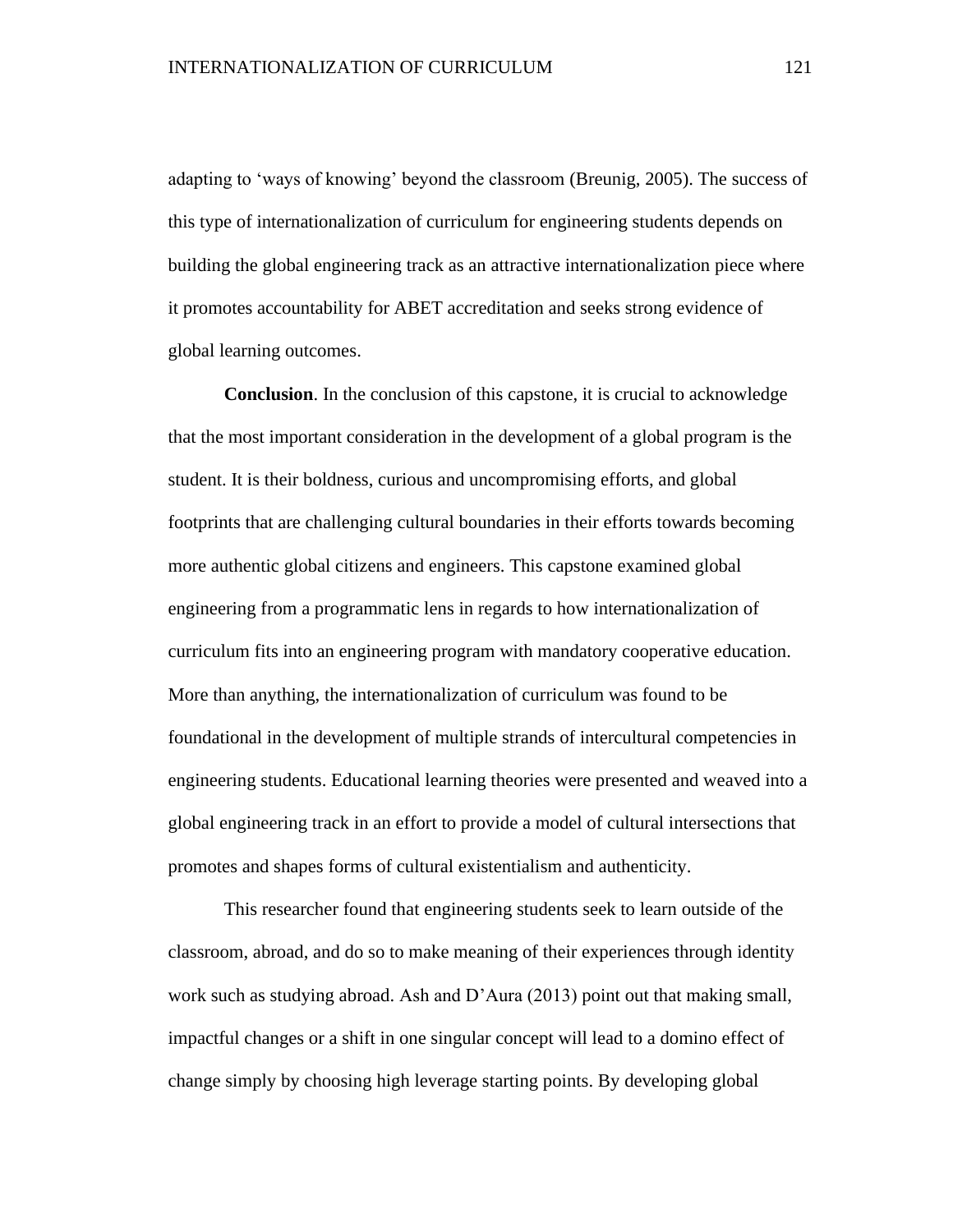affordances in engineering, this action research project changed an institutional culture and gave life to the development of new signature global programs that will foster the internationalization of curriculum in higher education.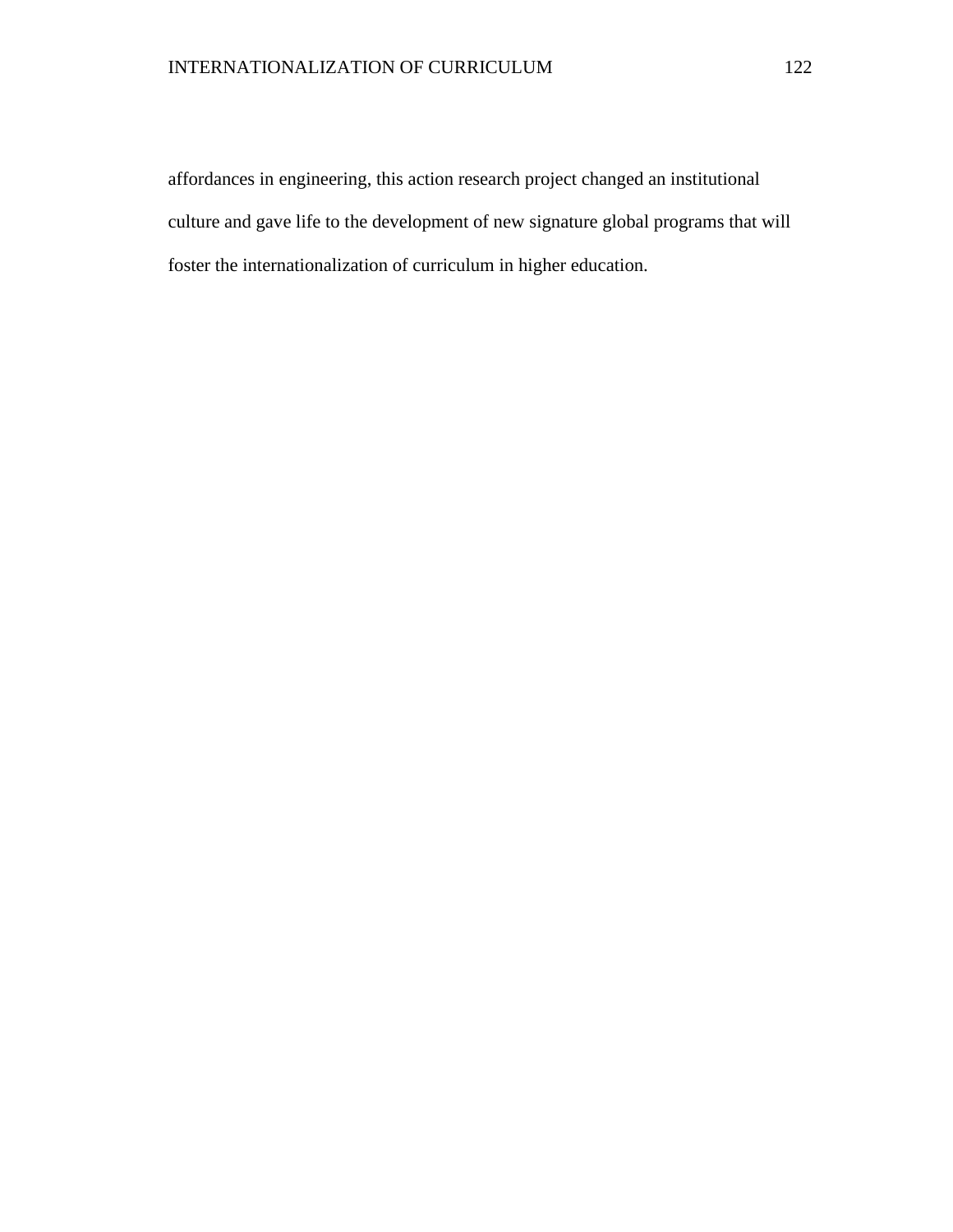#### Reference List

Abes, E. S., & Hernandez, E. (2011). Critical and poststructural perspectives on selfauthorship. *New Directions for Student Services*, *133*, 97–108.

Albers-Miller, N. D., Prenshaw, P. J., & Straughan, R. D. (1999). Student perceptions of study abroad programs: A survey of US colleges and universities. *Marketing Education Review*, *9*(1), 1–36.

- Anderson, P. H., & Lawton, L. (2011). Intercultural development: Study abroad vs on-campus study. *Frontiers: The Interdisciplinary Journal of Study Abroad*, *21*, 86–108.
- Ash, P. B., & D'Aura, J. (2013). *School systems that learn: Improving professional practice, overcoming limitations, and diffusing innovations.* Thousand Oaks: Corwin.

Barber, J. P., & King, P. M. (2014). Pathways toward self-authorship: Student responses to the demands of developmentally effective experiences. *Journal of College Student Development*, *55*(5), 433–450. https://doi.org/10.1353/csd.2014.0047

Baxter Magolda, M. B. (2009). The activity of meaning making: A holistic perspective on college student development. *Journal of College Student Development*, *50*(6), 621–639. https://doi.org/10.1353/csd.0.0106

Bennett, M. J. (1986). A developmental approach to training for interultural sensitivity. *International Journal of Intercultural Relations*, *10*, 179–196.

Bennett, M. J. (2017). Developmental model of intercultural sensitivity. In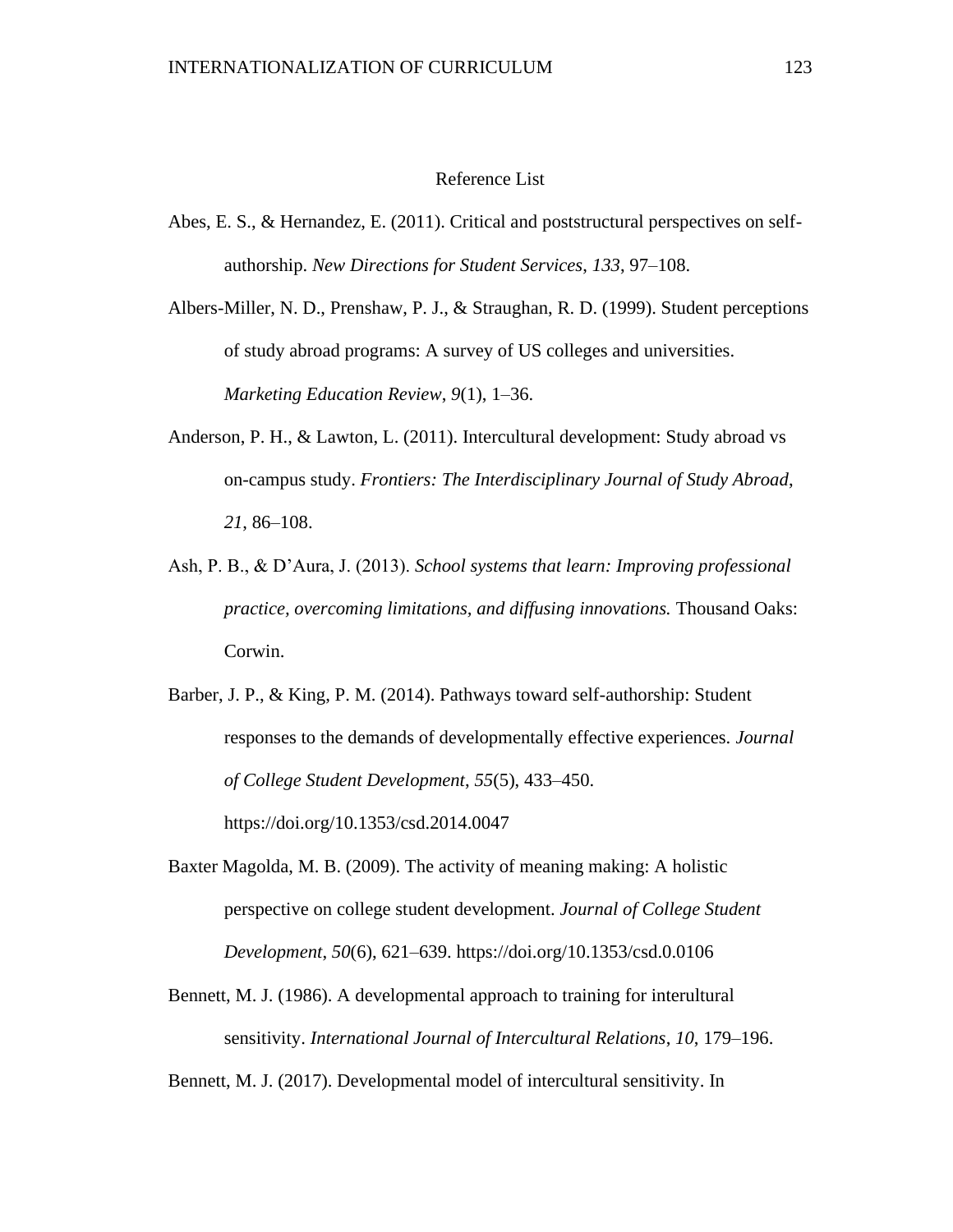*International Encyclopedia of Intercultural Communication*. Wiley.

- Bettez, D. J. (2004). Assessing engineering students ' study abroad experiences. In *American Society for Engineering Education Annual Conference & Exposition* (pp. 1–20).
- Blackburn, G. A., Clark, G., & Pilgrim, D. (2005). The gap year for geographers: Effects and paradoxes. *Geography*, *90*(1), 32–41.
- Blumenthal, P., & Grothus, U. (2008). Developing global competence in engineering. *OnlineJournal for Global Engineering Education*, *3*(2), 1–12.
- Breunig, M. (2005). Turning experiential education and critical pedagogy theory into praxis. *Journal of Experiential Education*, *28*(2), 106–122.
- Cecil, B. (2017). Chapter 7: Developing intercultural competence. Retrieved January 3, 2019, from https://www.naspa.org/constituent-groups/posts/chapter-7 developing-intercultural-competence

Christie, M.; Carey, M.; Robertson, A.; Grainger, P. (2015). Putting transformative learning theory into practice - ProQuest. *Australian Journal of Adult Learning*, *55*(1), 9–30. Retrieved from http://search.proquest.com.ezaccess.libraries.psu.edu/docview/1675860133?p q-origsite=summon

Clifford, V., & Montgomery, C. (2015). Transformative learning through internationalization of the curriculum in higher education. *Journal of Transformative Education*, *13*(1), 46–64. https://doi.org/10.1177/1541344614560909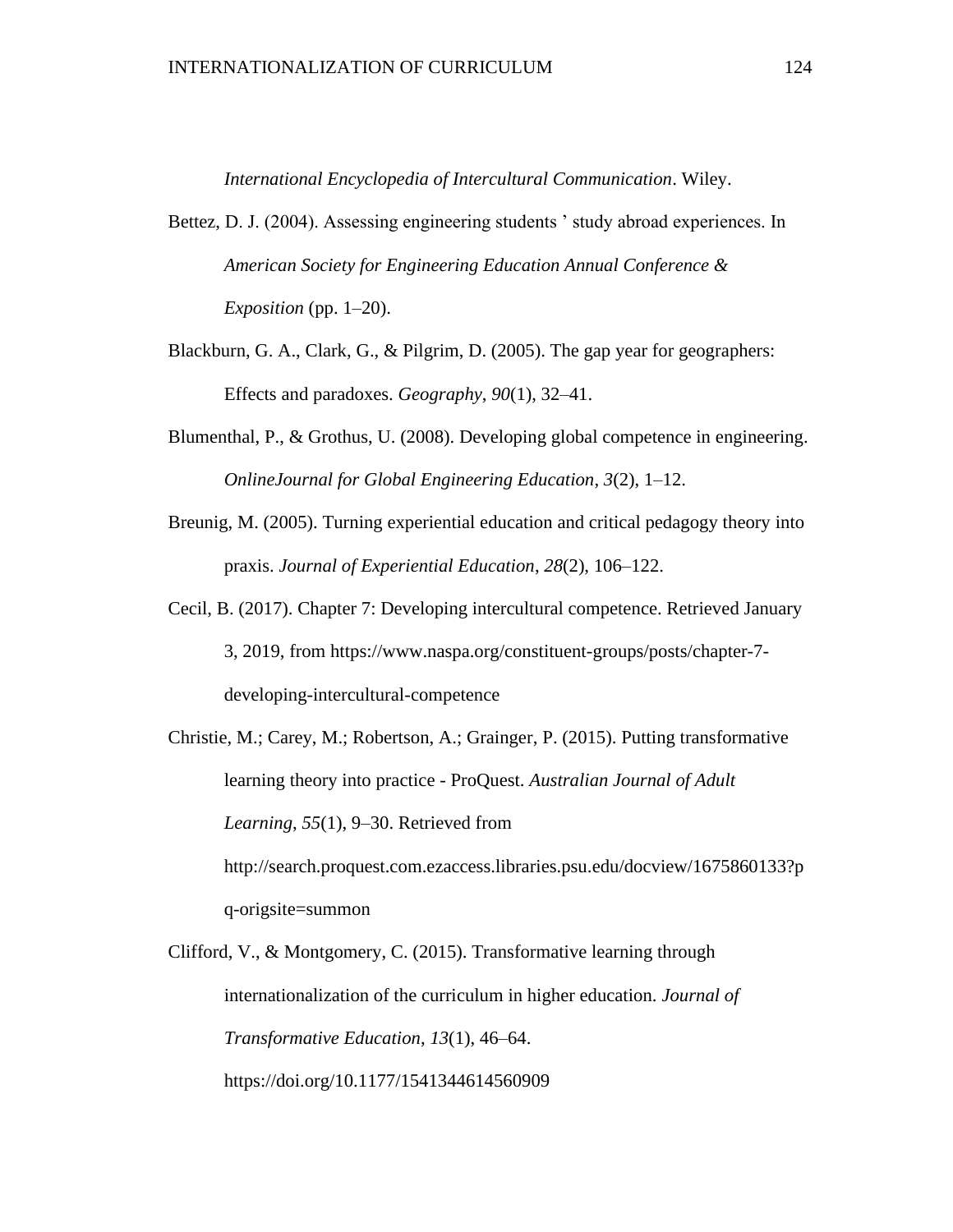- Commander, N., Zhao, Y., Gallagher, P., & You, Y. (2015). Cross-national online discussions: international learning experiences with American and Chinese students in higher education. *Innovations in Education and Teaching International*, *0*(0), 1–10. https://doi.org/10.1080/14703297.2015.1006524
- Davis, K., Tech, V., Knight, D. B., Davis, K. A., Tech, V., Knight, D. B., & Tech, V. (2018). Impact of a global engineering course on student cultural intelligence and cross-cultural communication, *1*(1), 1–39. https://doi.org/10.23860/jiee.2018.01.01.04
- Deardorff, D. K., Wit, H. D., Heyl, J. D., & Adams, T. (2012). *The SAGE Handbook of International Higher Education*. Los Angeles: SAGE.
- Demetry, C. (2007). *Work in progress - development of intercultural sensitivity from study abroad programs*.
- Dirkx, J. M. (1998). Practice of adult education: An overview. *Journal of Life Long Learning*, *7*, 1–14.
- Donnelly-Smith, L. (2009). *Global learning through short-term study abroad*. *Association of American Colleges and Universities*.
- Downey, G., Lucena, J., Moskal, B., Parkhurst, R., Bigley, T., Hays, C., … Nichols-Belo, A. (2006). The globally competent engineer: working effectively with people who define problems differently. *Journal of Engineering Education*, (April), 107–122.
- Gabowski, S., Wearing, S., Lyons, K., Tarrant, M., & Landon, A. (2017). A rite of passage? Exploring youth transformation and global citizenry in the study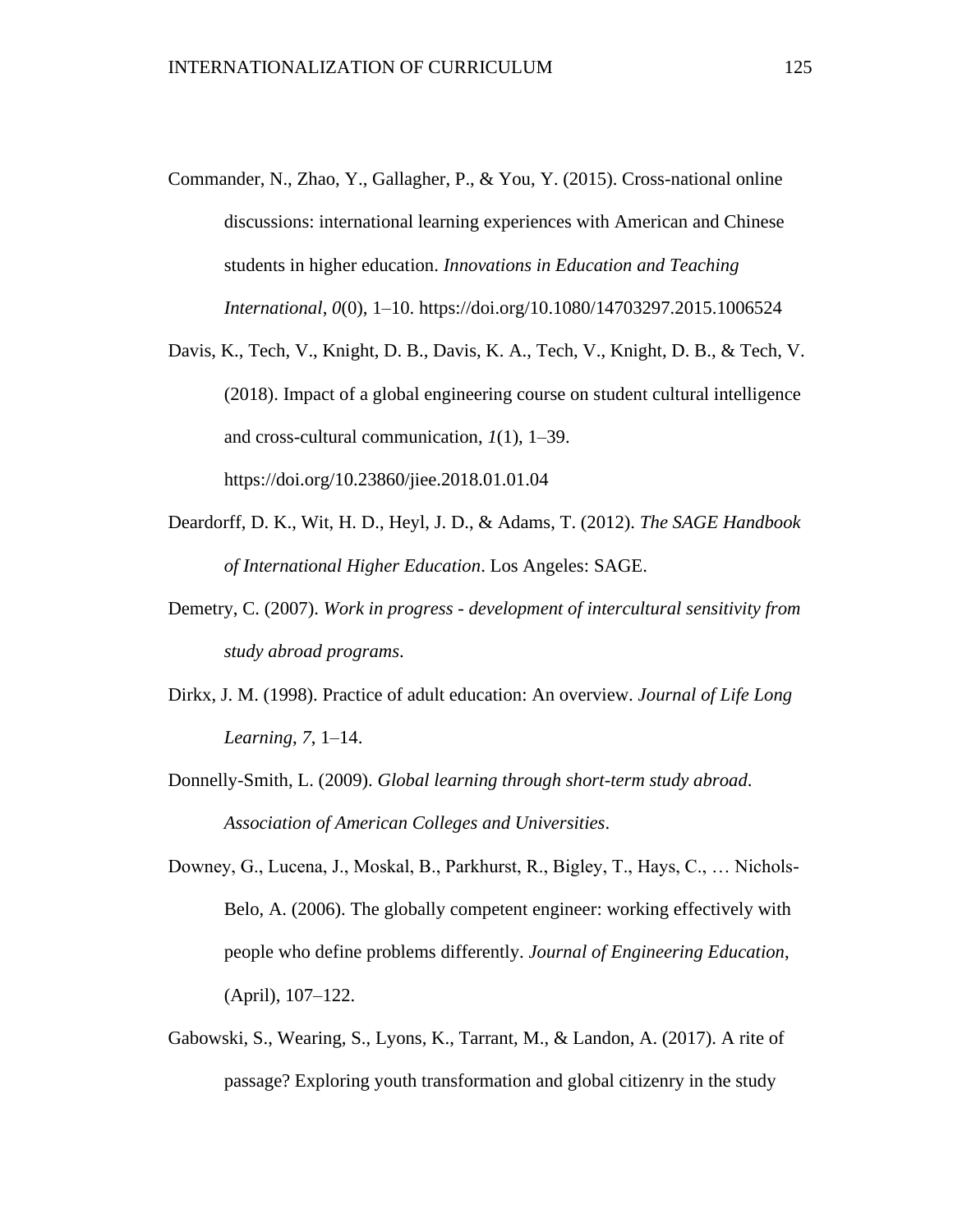abroad experience. *Tourism Recreation Research*, *42*(2), 139–149. https://doi.org/10.1080/02508281.2017.1292177

- Gaia, A. C., & College, H. (2015). Short-term faculty-led study abroad programs enhance cultural exchange and self-awareness. *The International Education Journal: Comparative Perspectives*, *14*(1), 21–31.
- Grainger, P., Carey, M., Christie, M., & Robertson, A. (2015). Putting transformative learning theory into practice. *Australian Journal of Adult Learning*, *55*(1), 10– 30.
- Grudzinski-Hall, M., Jellison, K. L., Stewart-Gambino, H. W., & Weisman, R. N. (2007). Engineering students in a global world: Lehigh university's global citizenship program. *OnlineJournal for Global Engineering Education*, *2*(1), 1–8.
- Hammer, M. R., Bennett, M. J., & Wiseman, R. (2003). Measuring intercultural sensitivity : The intercultural development inventory. *International Journal of Intercultural Relations*, *27*, 421–443. https://doi.org/10.1016/S0147- 1767(03)00032-4
- Healey, M., & Jenkins, A. (2000). Kolb's experiential learning theory and its application in geography in higher education. *Journal of Geography*, *99*(5), 185–195. https://doi.org/10.1080/00221340008978967
- Hendershot, K., & Sperandio, J. (2009). Study abroad and development of global citizens identity and cosmopolitan ideals in undergraduates. *Current Issues in Comparative Education*, *12*, 45–55.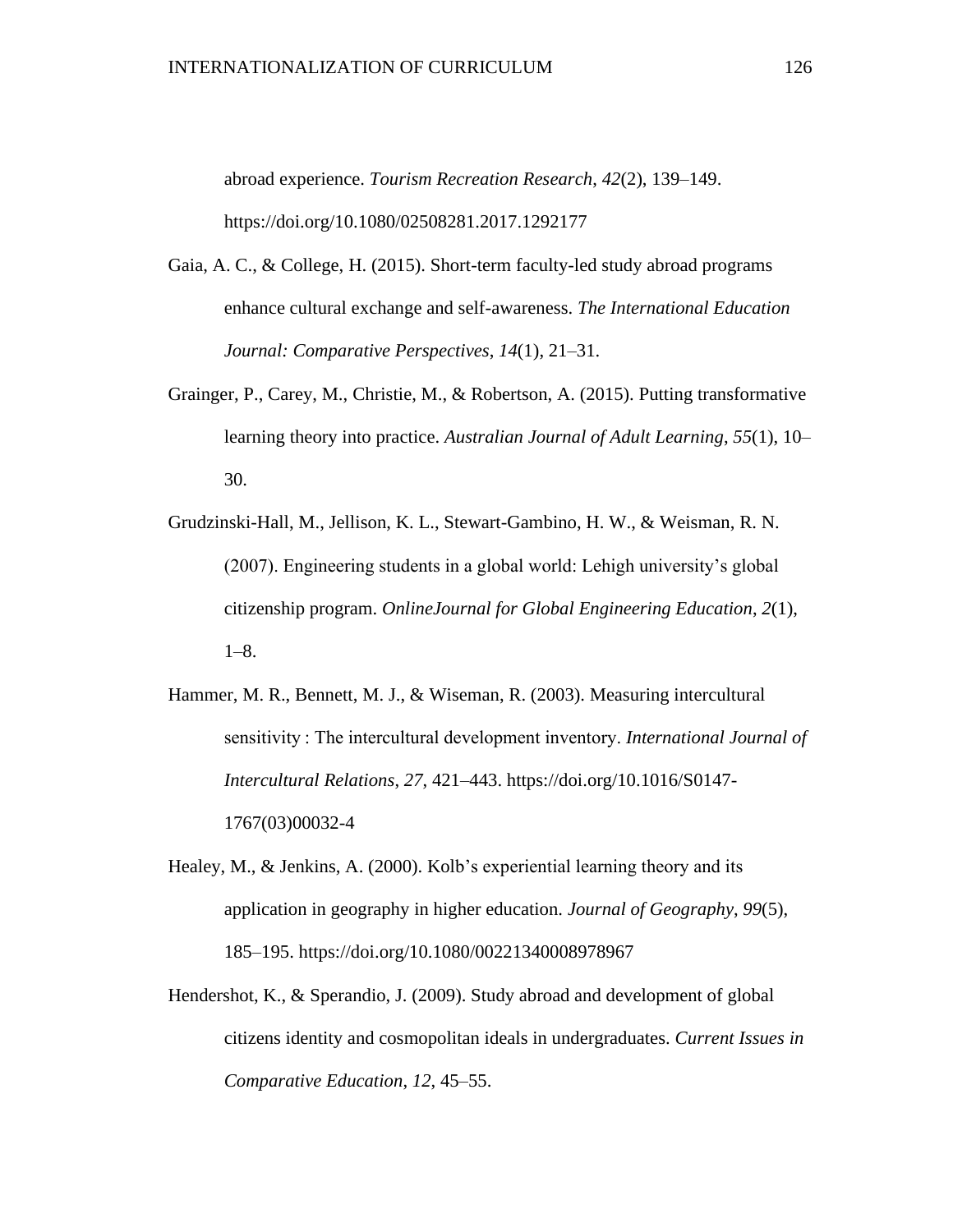Huang, L. (2017). Co-curricular activity-based intercultural competence development : students ' outcome of internationalisation at universities. *Innovations in Education and Teaching International*, *54*(3), 184–193.

Intercultural Understanding. (n.d.). Retrieved January 3, 2019, from https://www.australiancurriculum.edu.au/f-10-curriculum/generalcapabilities/intercultural-understanding/

- Jibeen, T., & Khan, M. A. (2015). Internationalization of higher education: Potential benefits and costs. *International Journal of Evaluation and Research in Education Journal*, *4*(4), 196–199.
- Johnson, W. C., & Jones, R. C. (2006). Declining interest in engineering studies at a time of increased business need. Retrieved January 16, 2020, from http://www.worldexpertise.com/DecliningInterestin EngineeringStudiesataTimeofIncreasedBusinessNeeds.htm
- Jones, S. R., Rowan-Kenyon, H. T., Ireland, S. M.-Y., Niehaus, E., & Skendall, K. C. (2012). The meaning students make as participants in short-term immersion programs. *Journal of College Student Development*, *53*(2), 201–220.
- Kahn, H. E., & Agnew, M. (2017). Global learning through difference: Considerations for teaching, learning, and the internationalization of higher education. *Journal of Studies in International Education*, *21*(1), 52–64. https://doi.org/10.1177/1028315315622022
- Kamdar, N., & Lewis, T. (2015). Deriving long-term benefits from short-term studyabroad programs. *The Journal of Management and Engineering Integration*,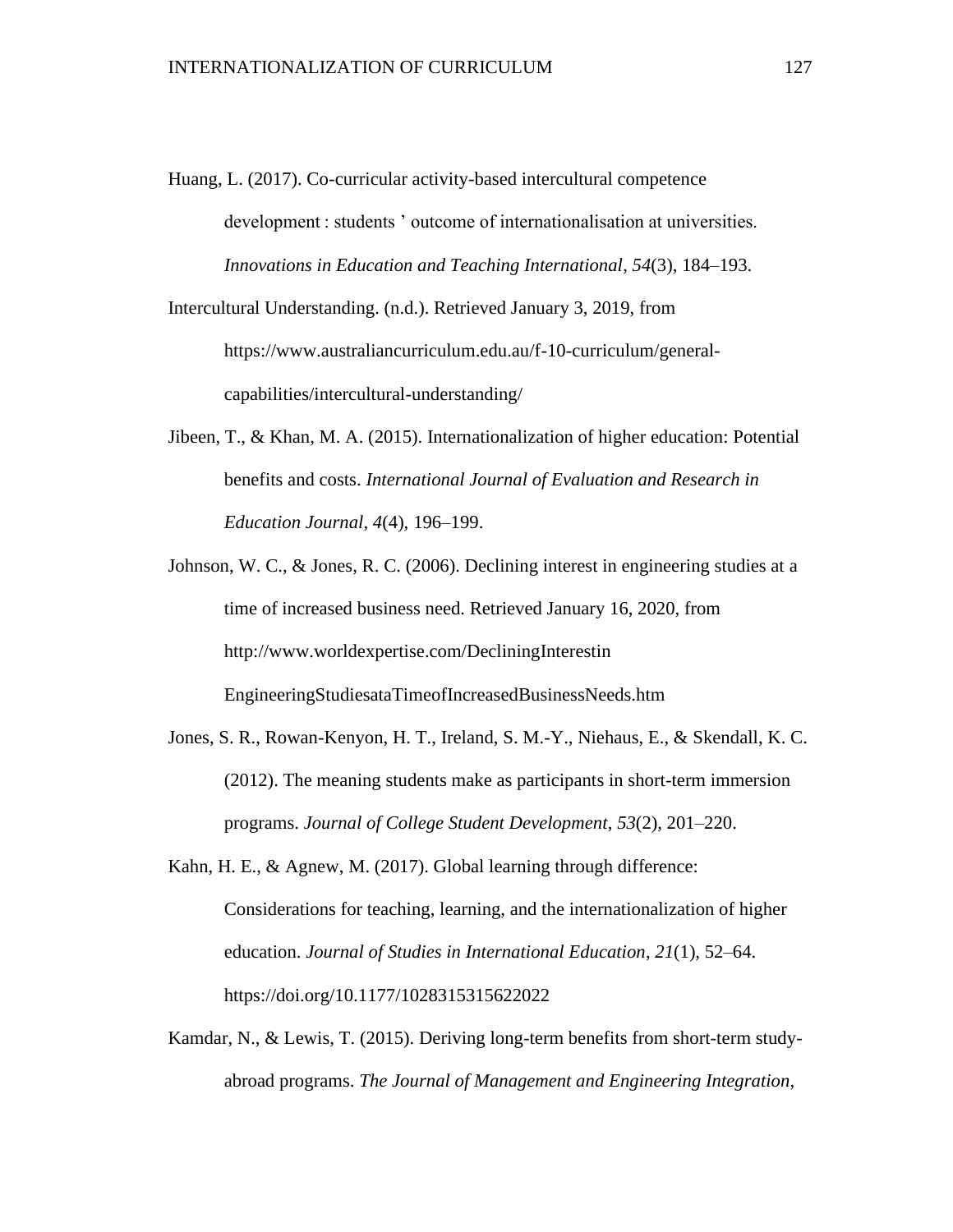#### *7*(2), 1–10.

Kato, M., & Suzuki, K. (2019). Effective or self-selective: Random assignment demonstrates short-term study abroad effectively encourages further study abroad. *Journal of Studies in International Education*, *23*(4), 411–428. https://doi.org/10.1177/1028315318803713

- Katula, R. A., & Threnhauser, E. (1999). Experiential education in the undergraduate curriculum. *Communication Education*, *48*, 238–255.
- Kerzmann, T. L. (2016). *Educational evaluation of a faculty-led education abroad program in re-newable energy educational evaluation of a faculty led education abroad program in renewable energy* (No. 15560). New Orleans.
- King, A. (2011). Minding the gap? Young people's accounts of taking a gap year as a form of identity work in higher education. *Journal of Youth Studies*, *14*(3), 341–357. https://doi.org/10.1080/13676261.2010.522563
- King, A. (2013). Recognising adulthood? Young adults' accomplishment of their age identities. *Sociology*, *47*(1), 109–125.
- Kirillova, K., Lehto, X., & Cai, L. (2017). Tourism and existential transformation: An empirical investigation. *Journal of Travel Research*, *56*(5), 638–650.
- Kishino, H., & Takahashi, T. (2019). Global citizenship development: Effects of study abroad and other factors. *Journal of International Students*, *9*(2), 535– 559. https://doi.org/10.32674/jis.v9i2.390
- Knobloch, N. A. (2003). Is experiential learning authentic? *Journal of Agricultural Education*, *44*(4), 22–34. https://doi.org/10.5032/jae.2003.04022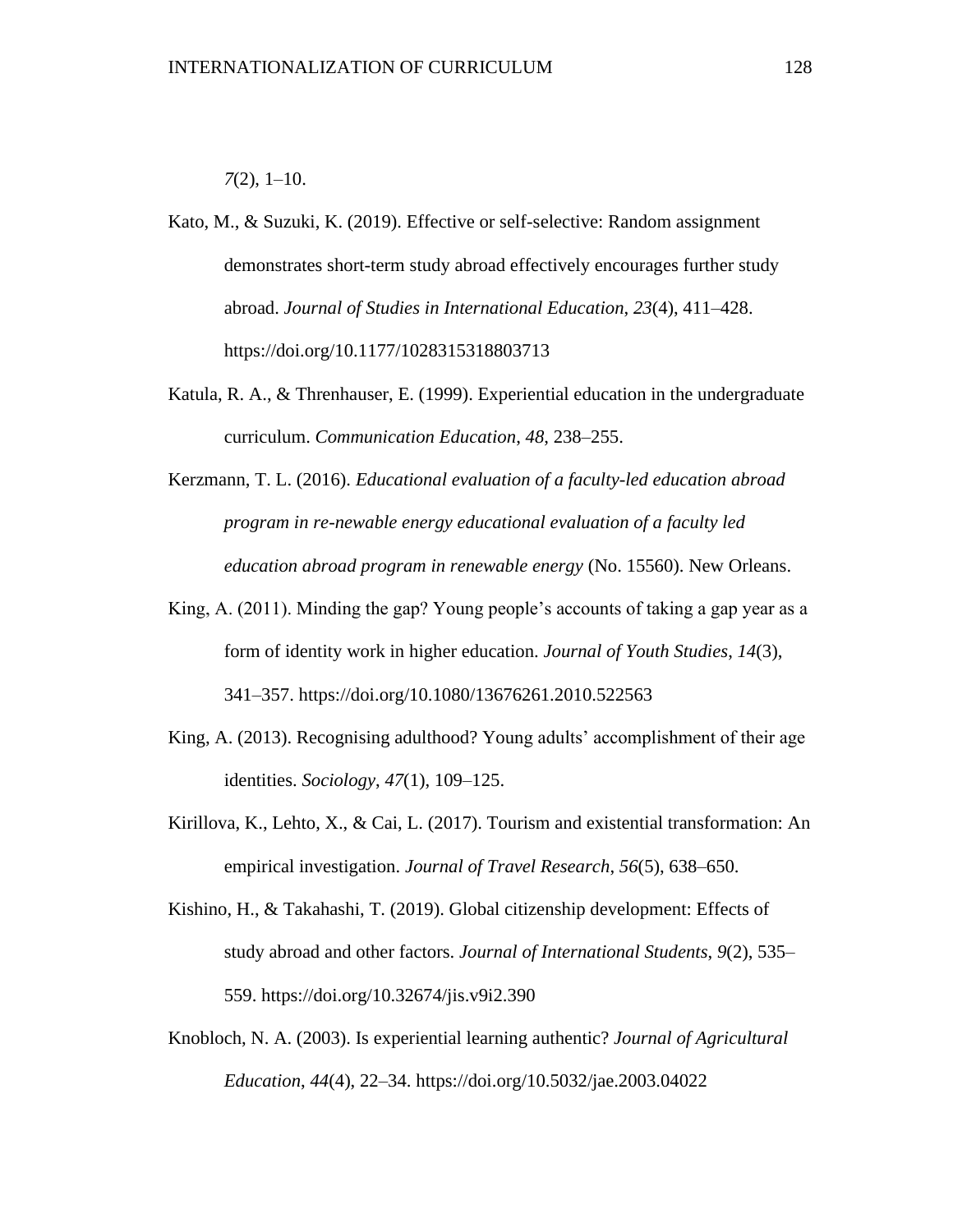- Kontogeorgopoulos, N. (2017). Finding oneself while discovering others: An existential perspective on volunteer tourism in Thailand. *Annals of Tourism Research*, *65*, 1–12. https://doi.org/10.1016/j.annals.2017.04.006
- Kronholz, J. F., & Osborn, D. S. (2016). The impact of study abroad experiences on vocational identity among college students. *The Interdisciplinary Journal of Study Abroad*, *XXVII*(April), 70–84.
- Lafave, J. M., Kang, H., Kaiser, J. D., & Asce, A. M. (2015). Cultivating intercultural competencies for civil engineering students in the era of globalization: Case study. *Journal of Professional Engineering Education*, *141*(3), 1–9. https://doi.org/10.1061/(ASCE)EI.1943-5541.0000234
- Leask, B. (2013). Internationalizing the curriculum in the disciplines-imagining new possibilities. *Journal of Studies in International Education*, *17*(2), 103–118. https://doi.org/10.1177/1028315312475090
- Lilley, K., Barker, M., & Harris, N. (2015). Exploring the process of global citizen learning and the student mind-set. *Journal of Studies in International Education*, *19*(3), 225–245. https://doi.org/10.1177/1028315314547822
- Lilley, K., Barker, M., & Harris, N. (2017). The global citizen conceptualized: Accommodating ambiguity. *Journal of Studies in International Education*, *21*(1), 6–21. https://doi.org/10.1177/1028315316637354
- Lim, S., & Bloomquist, C. (2015). Distinguishing service learning from other types of experiential learning. *Education for Information*, *31*(4), 195–207. https://doi.org/10.3233/EFI-150952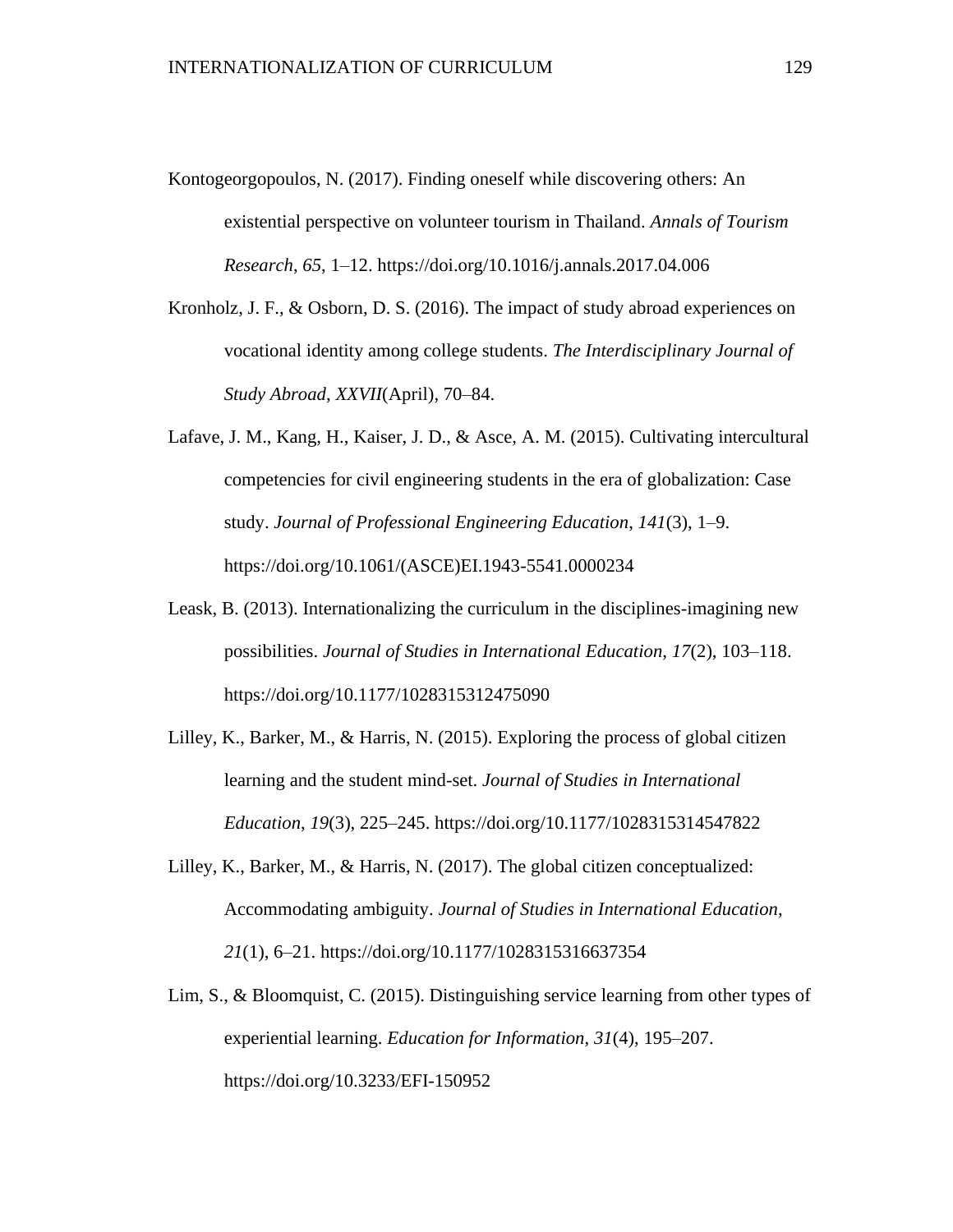- Lohmann, J. R., Rollins, Jr., H. A., & Hoey, J. J. (2006). Defining, developing and assessing global competence in engineers. *European Journal of Engineering Education*, *31*(1), 119–131.
- Mayes, C. (2010). Five dimensions of existentially authentic education. *ENCOUNTER: Education for Meaning and Social Justice*, *23*(3), 28–37.
- Mazzurco, A., Jesiek, B., K. R. (2012). AC 2012-4678 : Are Engineering Students Culturally Intelligent ?: Preliminary Results from a Multiple Group Study. In *American Socieity for Engineering Professionals*.
- McDermott, P. (1998). Internationalizing the core curriculum. *Women's Studies Quarterly*, *26*(3/4), 88–98.
- Mcneill, N., & Cox, M. F. (2011). *Global engineering programs: Identifying and supporting a diverse array of learning outcomes*.
- Mezirow, J. (1991). *Tranformative dimensions of adult learning.* San Francisco: Jossey-Bass.
- Mihelcic, J. R., Paterson, K. G., Phillips, L. D., Zhang, Q., Watkins, D. W., Barkdoll, B. D., … Hokanson, D. R. (2008). Educating engineers in the sustainable futures model with a global perspective. *Civil Engineering and Environmental Systems*, *25*(4), 255–263.
- Mills, L. H., Deviney, D., & Ball, B. (2010). Short-term study abroad programs : A diversity of options. *Journal of Human Resources and Adult Learning*, *6*(2), 1–13.

Murphy, Dianna; Sahakyan, Narek; Yong-Yi, Doua; Magnan, S. S. (2014). The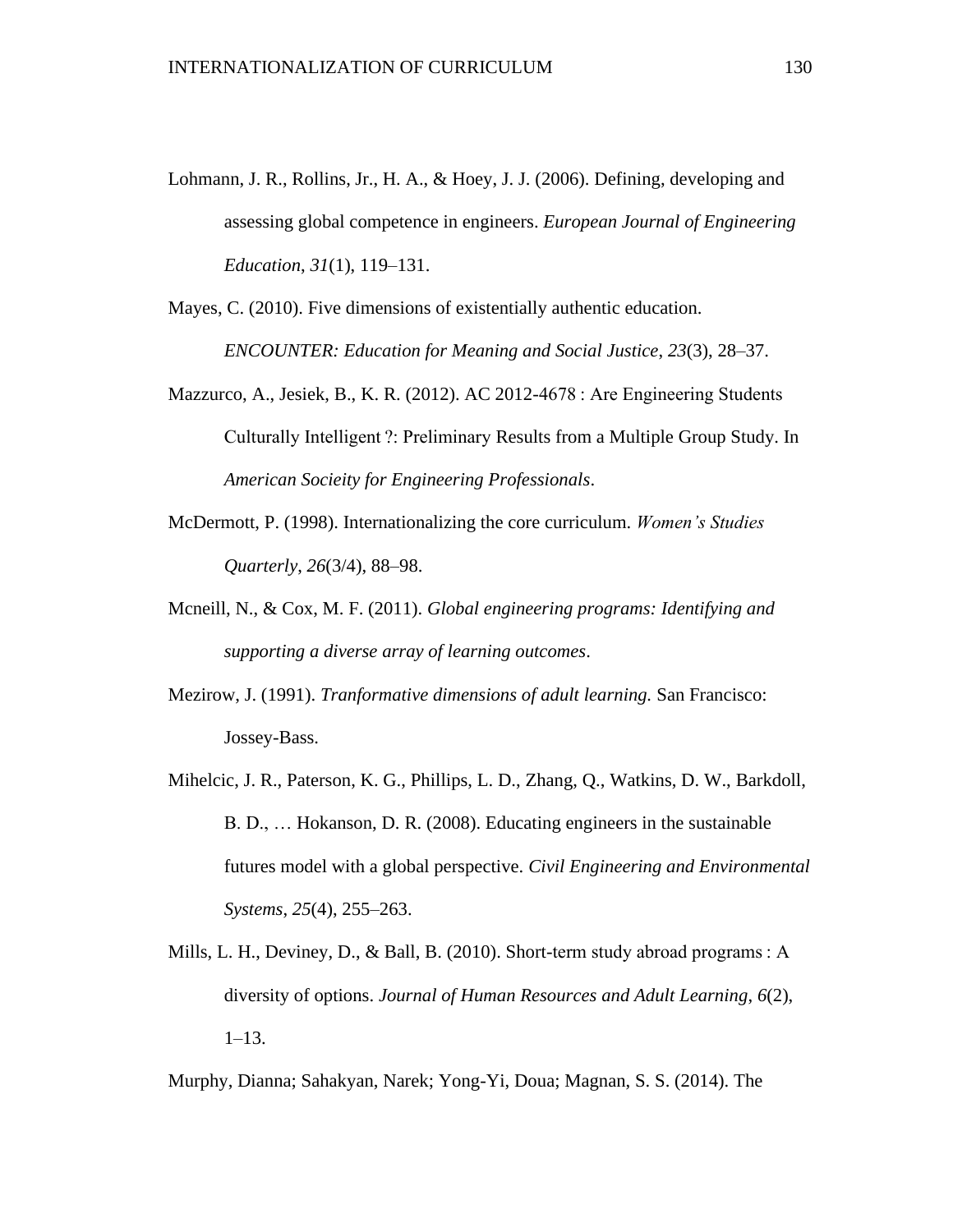impact of study abroad on the global engagement of university graduates. *Frontiers: The Interdisciplinary Journal of Study Abroad*, *24*, 1–24.

- Nilsson, B. (2003). Internationalisation at home from a Swedish perspective. *Journal of Studies in International Education*, *7*(1), 27–40.
- Norris, E. M., & Gillespie, J. (2009). How Study Abroad Shapes Global Careers Evidence From the United States. *Journal of Studies in International Education*, *13*(3), 382–397.
- Olson, J. E., & Lalley, K. (2012). Evaluating a short-term , first-year study abroad program for business and engineering undergraduates : Understanding the student learning experience. *Journal of Education for Business*, *2323*, 325– 332. https://doi.org/10.1080/08832323.2011.627889
- Oxley, L., & Morris, P. (2017). What is global citizenship? Retrieved January 25, 2020, from http://www.oxfam.org.uk/education/ global-citizenship/what-isglobal-citizenship
- Pagano, M., & Roselle, L. (2009). Beyond reflection through an academic lens: Refraction and international experiential education. *Frontiers: The Interdisciplinary Journal of Study Abroad*, *18*(Ii), 217–229. https://doi.org/Related link: URL: <http://www.frontiersjournal.com/upcomingissues.htm>
- Park, C. L. (2014). The meaning making model: A framework for understanding meaning, spirituality, and stress-related growth in health psychology. *Revista Pistis Praxis*, *6*(427), 40–47.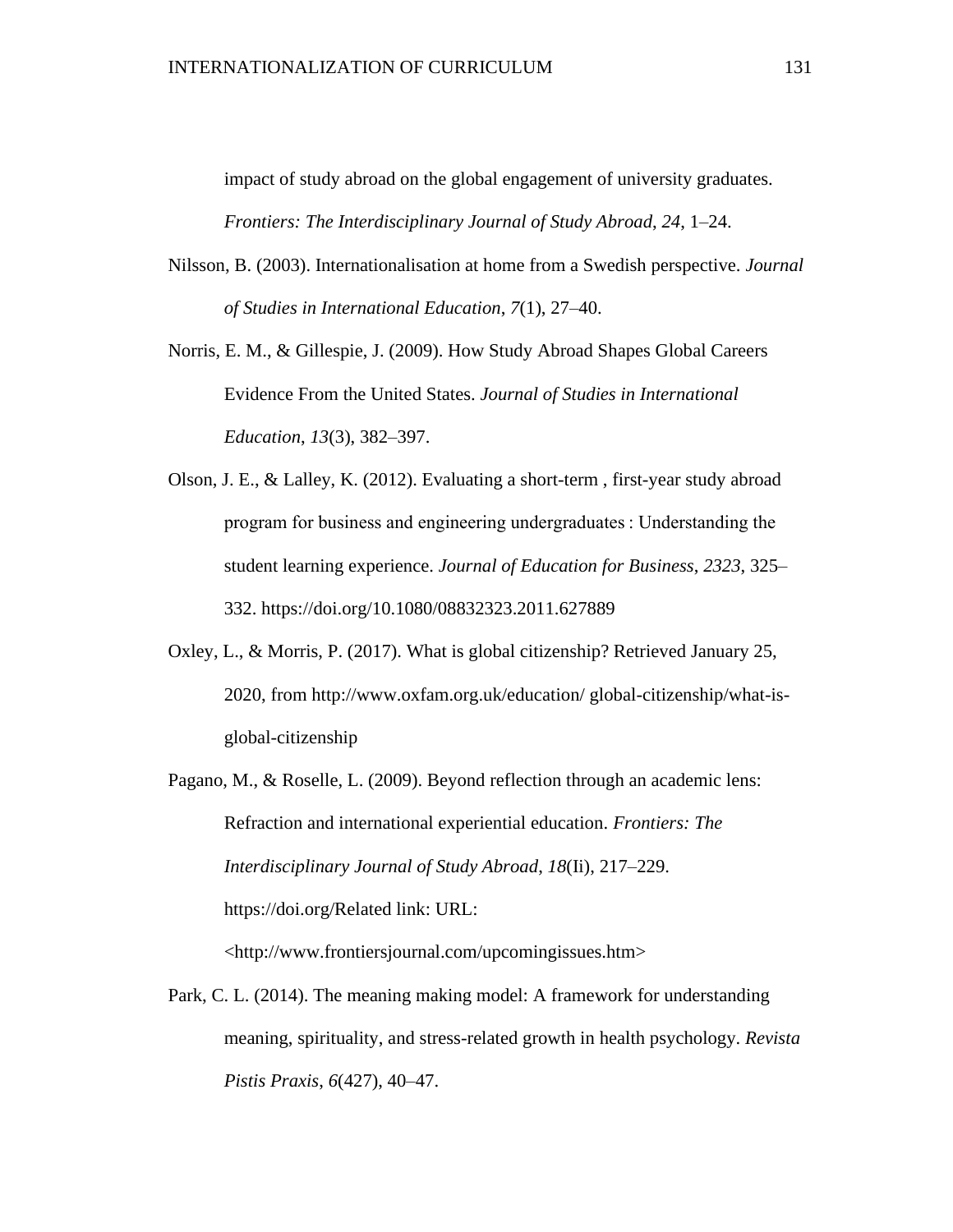https://doi.org/10.7213/revistapistispraxis.06.001.DS01

- Parkinson, A. (2007). Engineering study abroad programs: Formats, challenges, best practices. *OnlineJournal for Global Engineering Education*, *2*(2), 1–15.
- Parkinson, A. (2009). The rationale for developing global competence. *The Online Journal for Global Engineering Education*, *4*(2), 1–17.
- Patel, F., & Lynch, H. (2013). Glocalization as an alternative to internationalization in higher education : Embedding positive glocal learning perspectives. *International Journal of Teaching and Learning in Higher Education*, *25*(2), 223–230.
- Raby, R. L. (2007). Internationalizing the curriculum: On-and off-campus strategies. *New Directions for Community Colleges*, (138), 57–66.
- Ramírez, G. B. (2013). Learning abroad or just going abroad ? International education in opposite sides of the border. *The Qualitative Report*, *18*, 1–11.
- Rexeisen, R. J., Anderson, P. H., Lawton, L., & Hubbard, A. C. (2008). Study abroad and intercultural development: A longitudinal study. *Frontiers: The Interdisciplinary Journal of Study AbroadThe Interdisciplinary Journal of Study Abroad*, *17*, 1–20.
- Rickly-Boyd, J. M. (2015). Existential authenticity: Place matters. *Tourism Geographies*, *15*(4), 680–686.
- Roberts, D. C. (2015). Internationalizing higher education and student affairs. *About Campus*, *20*(2), 8–15. https://doi.org/10.1002/abc.21186

Schubert, T. F., Diego, S., Angeles, L., & Jacobitz, F. G. (2011). Compact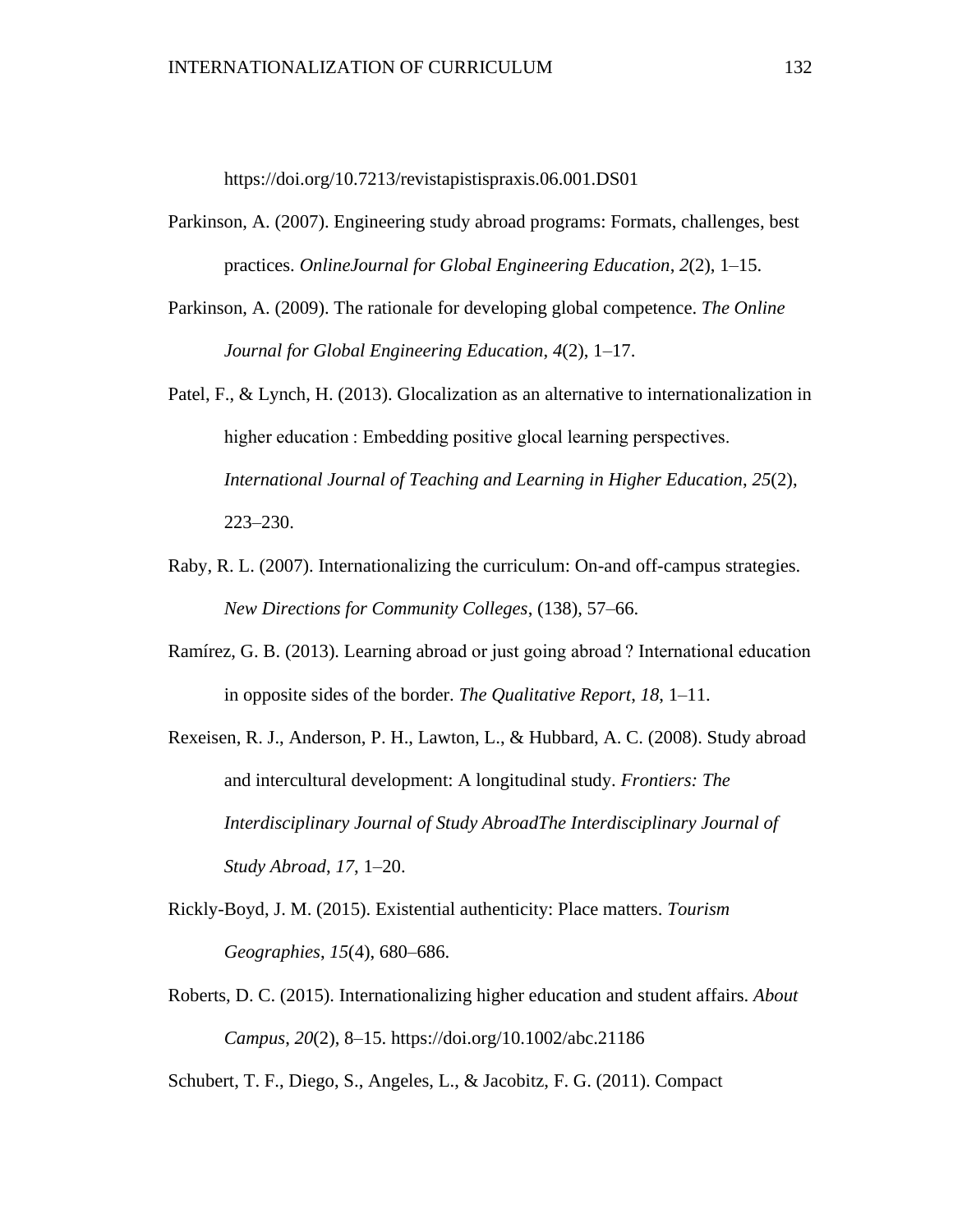international experiences: One path to expanding student international awareness through short-term study-abroad elective engineering courses. In *ASEE Northeast Section Conference* (pp. 1–12).

- Shetty, A., & Rudell, F. (2002). Internationalizing the business curriculum: a small school perspective. *Journal of Education for Business*, *78*(2), 103–110.
- Shuman, L., Besterfield-Sacre, M., & McGourty, J. (2005). The ABET "Professional Skills " – Can they be taught? Can they be assessed? *Journal of Engineering Education*, (January), 41–55.
- Snee, H. (2014). Doing something "worthwhile": Intersubjectivity and morality in gap year narratives. *Sociological Review*, *62*(4), 843–861. https://doi.org/10.1111/1467-954X.12116
- Steiner, C. J., & Reisinger, Y. (2005). Understanding existential authenticity. *Annals of Tourism Research*, *33*(2), 299–318. https://doi.org/10.1016/j.annals.2005.08.002
- Sternberg, R. J., Bonney, C. R., Gabora, L., & Merrifield, M. (2012). WICS: A model for college and university admissions. *Educational Psychologist*, *47*(1), 30– 41. https://doi.org/10.1080/00461520.2011.638882

Stoner, K. R., Tarrant, M. A., Perry, L., Stoner, L., Wearing, S., & Lyons, K. D. (2014). Global citizenship as a learning outcome of educational travel. *Journal of Teaching in Travel and Tourism*, 149–163. https://doi.org/10.1080/15313220.2014.907956

Stroud, A. H. (2010). Who plans (not ) to study abroad? An examination of US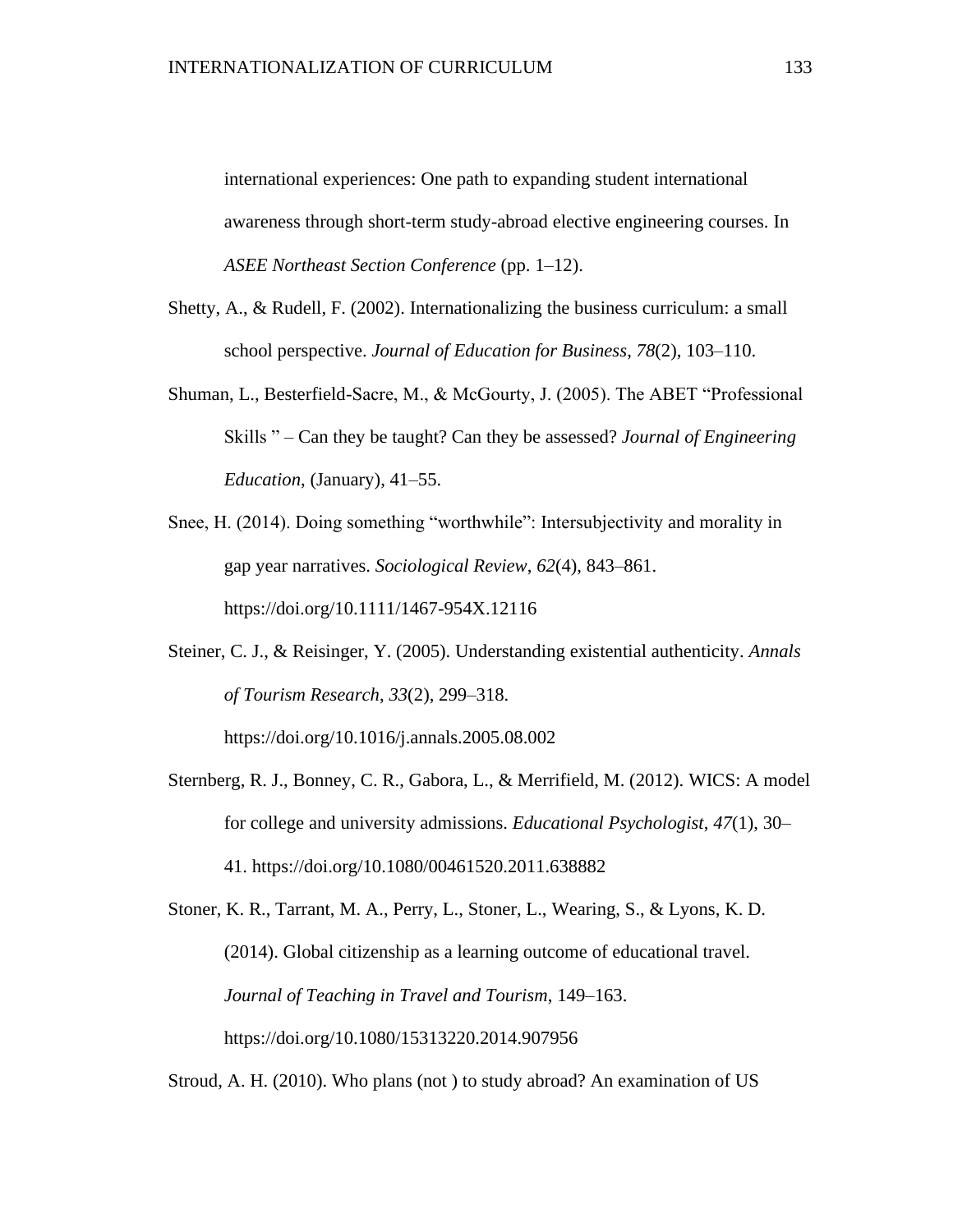student intent. *Journal of Studies in International Education*, *14*(5), 491–507.

- Svensson, L., & Wihlborg, M. (2010). Internationalising the content of higher education: The need for a curriculum perspective. *Higher Education*, *60*(6), 595–613. https://doi.org/10.1007/s10734-010-9318-6
- Tarrant, M. A., Rubin, D. L., & Stoner, L. (2014). The Added Value of Study Abroad : Fostering a Global Citizenry. *Journal of Studies in International Education*, *18*(2), 141–161. https://doi.org/10.1177/1028315313497589
- Taylor, E. (1998). Transformative learning theory an overview. Retrieved June 9, 2019, from https://www.calpro-online.org/eric/docs/taylor/taylor\_02.pdf
- Tyran, K. L. (2017). Transforming students into global citizens: International service learning and PRME. *The International Journal of Management Education*, *15*, 162–171.
- Ventura, J. D. (2012). Developing intercultural sensitivity through directed global education programming. In *2012 ASEE Northeast Section Conference* (pp. 1– 7).
- Walters, C., Charles, J., & Bingham, S. (2017). Impact of short-term study abroad experiences on transformative learning : A comparison of programs at 6 weeks. *Journal of Transformative Education*, *15*(2), 103–121.

Wang, N. (1999). Rethinking authenticity in tourism experience. *Annals of Tourism Research*, *26*(2), 349–370. https://doi.org/10.1016/S0160-7383(98)00103-0

Yu, H. (2012). A Study of Engineering Students ' Intercultural Competence. In *IEEE Transactions on Professional Communication* (Vol. 55, pp. 185–201).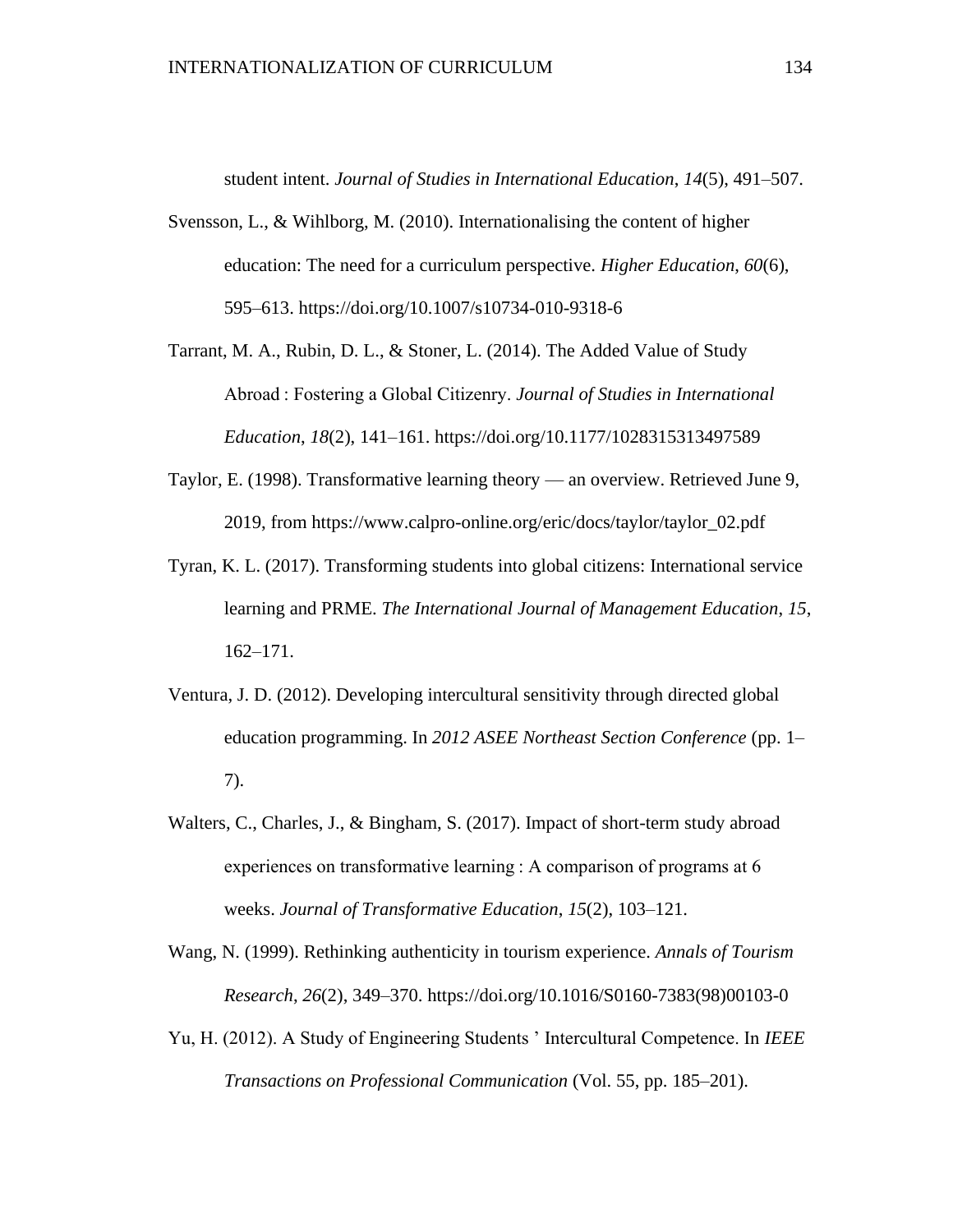## LIST OF TABLES

# Page

| Table 1 | Comparison of International Engineering Education Program |  |
|---------|-----------------------------------------------------------|--|
| Table 2 |                                                           |  |
| Table 3 |                                                           |  |
| Table 4 | Defining characteristics of outcomes that shape           |  |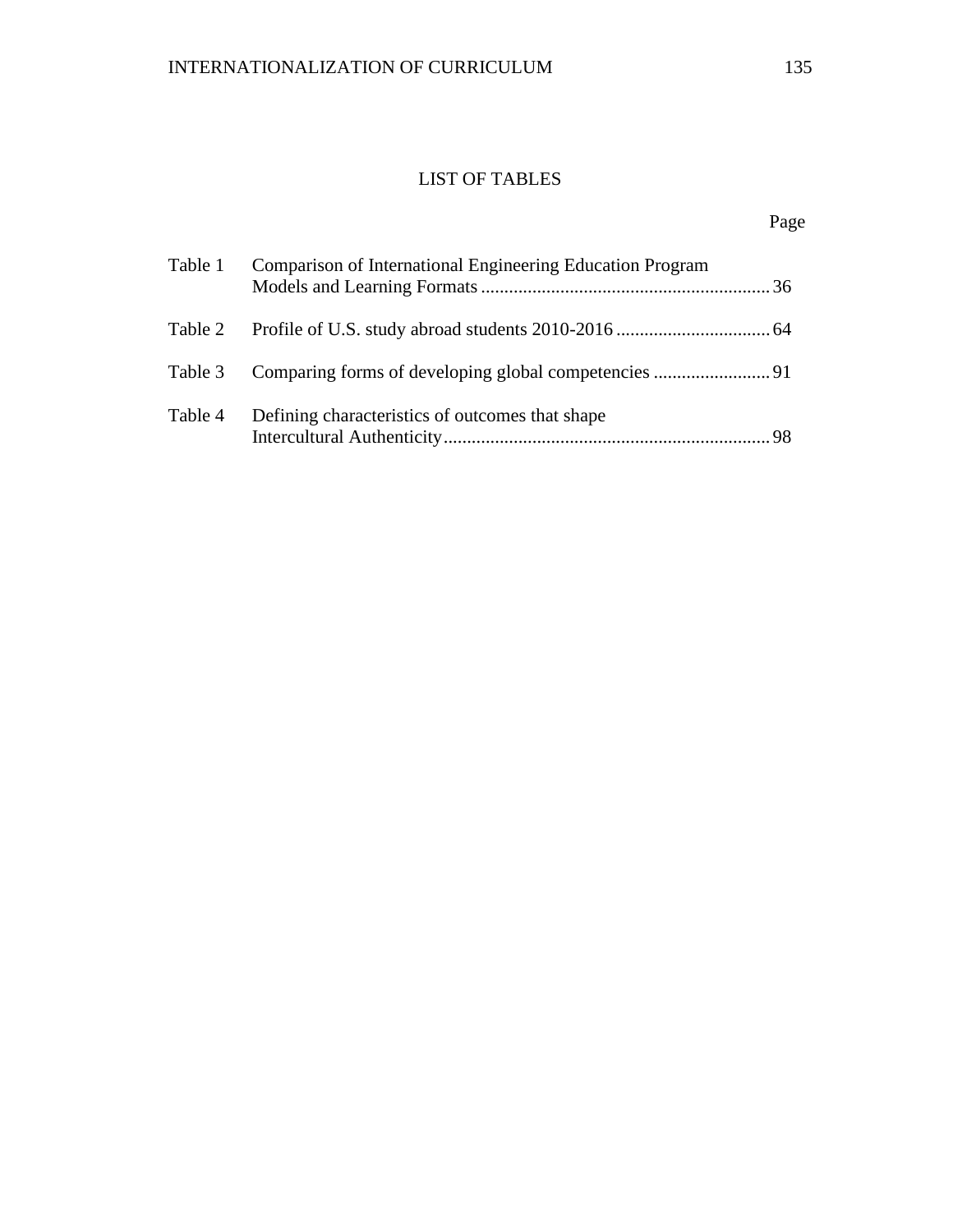## LIST OF FIGURES

| Figure 1 |                                                                                                                            |  |
|----------|----------------------------------------------------------------------------------------------------------------------------|--|
| Figure 2 | A comparison of Huang's intercultural competence program,<br>intercultural competencies, and the Global Engineering Tracks |  |
| Figure 3 | A comparison of Deardorff et al. (2012) intercultural competence<br>assessment and the Global Engineering Tracks cultural  |  |
| Figure 4 | Bennett's Developmental Model of Intercultural Sensitivity  96                                                             |  |
|          |                                                                                                                            |  |
|          | Figure 6 Suggested flight plan for students participating                                                                  |  |
| Figure 7 | Cultural intersections in a spectrum of activities and                                                                     |  |

Page